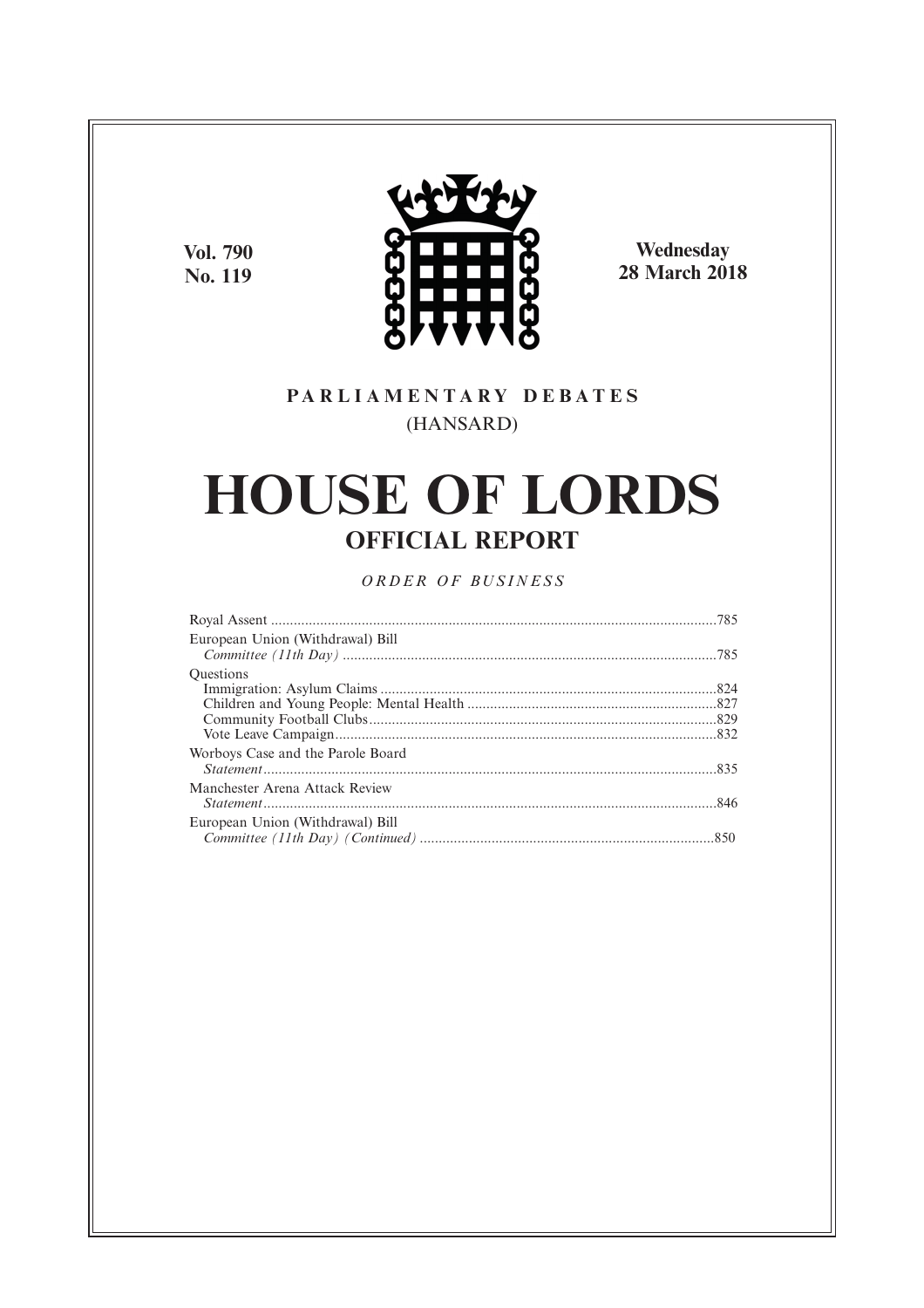Lords wishing to be supplied with these Daily Reports should give notice to this effect to the Printed Paper Office.

No proofs of Daily Reports are provided. Corrections for the bound volume which Lords wish to suggest to the report of their speeches should be clearly indicated in a copy of the Daily Report, which, with the column numbers concerned shown on the front cover, should be sent to the Editor of Debates, House of Lords, within 14 days of the date of the Daily Report.

> *This issue of the Official Report is also available on the Internet at* https://hansard.parliament.uk/lords/2018-03-28

The first time a Member speaks to a new piece of parliamentary business, the following abbreviations are used to show their party affiliation:

| <b>Abbreviation</b> | <b>Party/Group</b>                  |
|---------------------|-------------------------------------|
| CB.                 | Cross Bench                         |
| Con                 | Conservative                        |
| <b>DUP</b>          | Democratic Unionist Party           |
| GP                  | Green Party                         |
| Ind Lab             | Independent Labour                  |
| Ind LD              | <b>Independent Liberal Democrat</b> |
| Ind SD              | <b>Independent Social Democrat</b>  |
| Ind UU              | Independent Ulster Unionist         |
| Lab                 | Labour                              |
| LD                  | Liberal Democrat                    |
| LD Ind              | Liberal Democrat Independent        |
| Non-afl             | Non-affiliated                      |
| PC                  | Plaid Cymru                         |
| <b>UKIP</b>         | UK Independence Party               |
| UUP                 | <b>Ulster Unionist Party</b>        |

No party affiliation is given for Members serving the House in a formal capacity, the Lords spiritual, Members on leave of absence or Members who are otherwise disqualified from sitting in the House.

© Parliamentary Copyright House of Lords 2018,

*this publication may be reproduced under the terms of the Open Parliament licence, which is published at www.parliament.uk/site-information/copyright/.*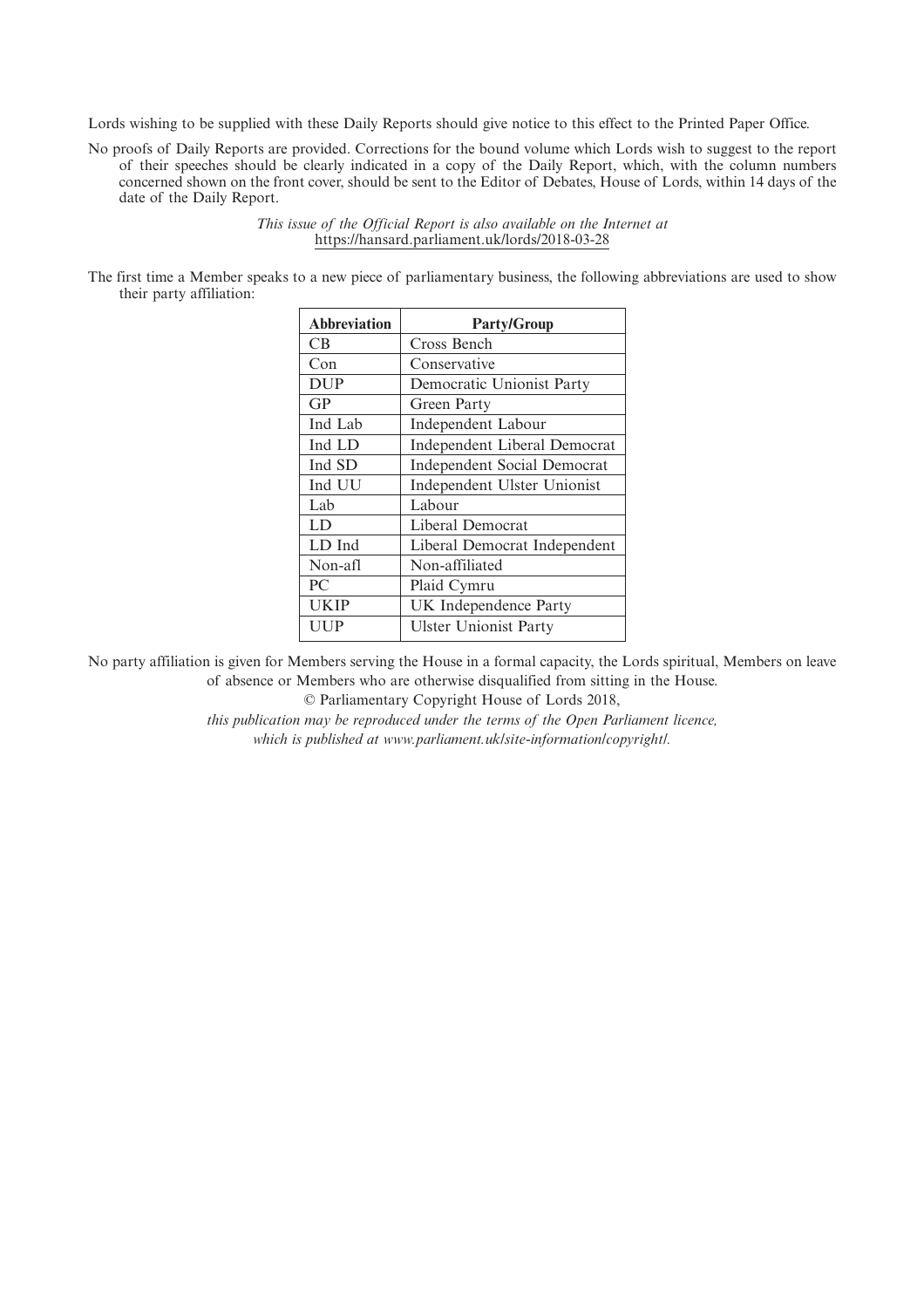## House of Lords

*Wednesday 28 March 2018*

*11 am*

*Prayers—read by the Lord Bishop of Rochester.*

## **Royal Assent**

*11.05 am*

*The following Acts were given Royal Assent:* Northern Ireland (Regional Rates and Energy) Act, Northern Ireland Assembly Members (Pay) Act, Northern Ireland Budget (Anticipation and Adjustments) Act.

## **European Union (Withdrawal) Bill**

*Committee (11th Day)*

*11.05 am*

*Relevant documents: 12th Report from the Delegated Powers Committee, 9th Report from the Constitution Committee*

*Amendment 353 not moved.*

*Schedule 5: Publication and rules of evidence*

*Amendment 354*

*Moved by Baroness Bowles of Berkhamsted*

**354:** Schedule 5, page 38, line 35, at end insert— "( ) an EU directive;"

**Baroness Bowles of Berkhamsted (LD):** My Lords, my amendment would add EU directives to the list of relevant instruments that the Queen's printer must make arrangements to publish. I briefly flagged the point of the amendment when we debated recitals with regard to interpretation and Clause 6(3) on 7 March. Anyhow, in those previous exchanges, and since, in the letter of 13 March from the Solicitor-General to Robert Neill MP, it has been confirmed that recitals have an ongoing role in interpretation of retained EU law. There are several interesting points in the letter and footnotes, but for the benefit of the House I will read out just a small part, which says:

"For example, the Treaty base of EU legislation, its recitals, and the working papers prepared in advance of its adoption, may all be referred to at the moment. Our courts are well-versed in this, and in dealing with the differences that exist between the interpretation of domestic law and EU law. As such clause 6(3) of the Bill should not disturb the existing approach taken by our courts".

I still have an ongoing concern that I raised regarding post-Brexit loss rights of challenge in court, and on which I have written to the noble and learned Lord, Lord Keen, but from the interpretation point of view it is clear that recitals and other parts of directives are available for interpretation. On that basis it seems to me that directives are not just any old other EU instrument; they should have a rank prescribed in the

Bill and not left to the possible halfway house of it being done at the discretion of the Queen's printer or for there to be special rules about their admissibility.

Recitals and indeed whole directive texts and their empowerments will not only be a last resort to reference by the court; it is quite likely that, post Brexit, a lot more notice will be taken of them than previously, especially in those areas where any kind of regulatory alignment is sought. I understand from a ministerial meeting that the Treasury is certainly thinking that way.

What happens if there is no automatic publication by the Queen's printer? As I said, it could be that the Queen's printer does it under paragraph 1(3) of Schedule 5, but that is not certain, or under part 2 on rules of evidence in Schedule 5, and in particular paragraph 4, where it would be necessary for there to be regulations to enable documents that were not published by the Queen's printer to be admissible, and they would have conditions around them. It may just be for certification, of course, but that does not reflect the status of this important category of EU instruments from which a great deal of retained EU law derives.

Directives need to be added to the list of relevant instruments, as I suggest in my amendment, or some other provision should be made in Schedule 5 for this important category of documents. If there is a need to make exceptions to publishing some directives or parts of them, those powers exist in paragraph 2, and I agree with the amendment in the next group that it should require regulation to make that exception, but directives should be of a category that is in unless taken out, rather than out but can be opted in. I beg to move.

**Viscount Hailsham (Con):** My Lords, there seems to be a great deal of sense in the amendment, partly because of the provisions of Clause 6, and partly because it is important that the businesses that will be trading into the European Union have ready access to all relevant documents. They will be regulated by directives which set out the principles with which they must comply. The noble Baroness is quite right to move the amendment. Unless there is some compelling reason—which cannot be cost, because that must be very small—I hope it will get a favourable reception from my noble friend.

**Lord Pannick (CB):** My Lords, it is indeed striking that directives are not included in Schedule 5, part 1, paragraph 1(2). The reason may be that directives are given a very odd status under Clause 4(2)(b), which we debated on a previous day. Under Clause 4(2)(b), retained EU law does not include rights which arise under an EU directive when they are,

"not of a kind recognised by the European Court or any court or tribunal",

in this country,

"in a case decided before exit day".

We debated the complexities, the uncertainties and, as I see it, the unsatisfactory nature, of the clause. Is that the reason why directives are not included in Schedule 5, part 1? If not, what is the reason?

**Baroness Ludford (LD):** My Lords, I support my noble friend's valuable amendment. I wonder whether the Government are being as transparent as they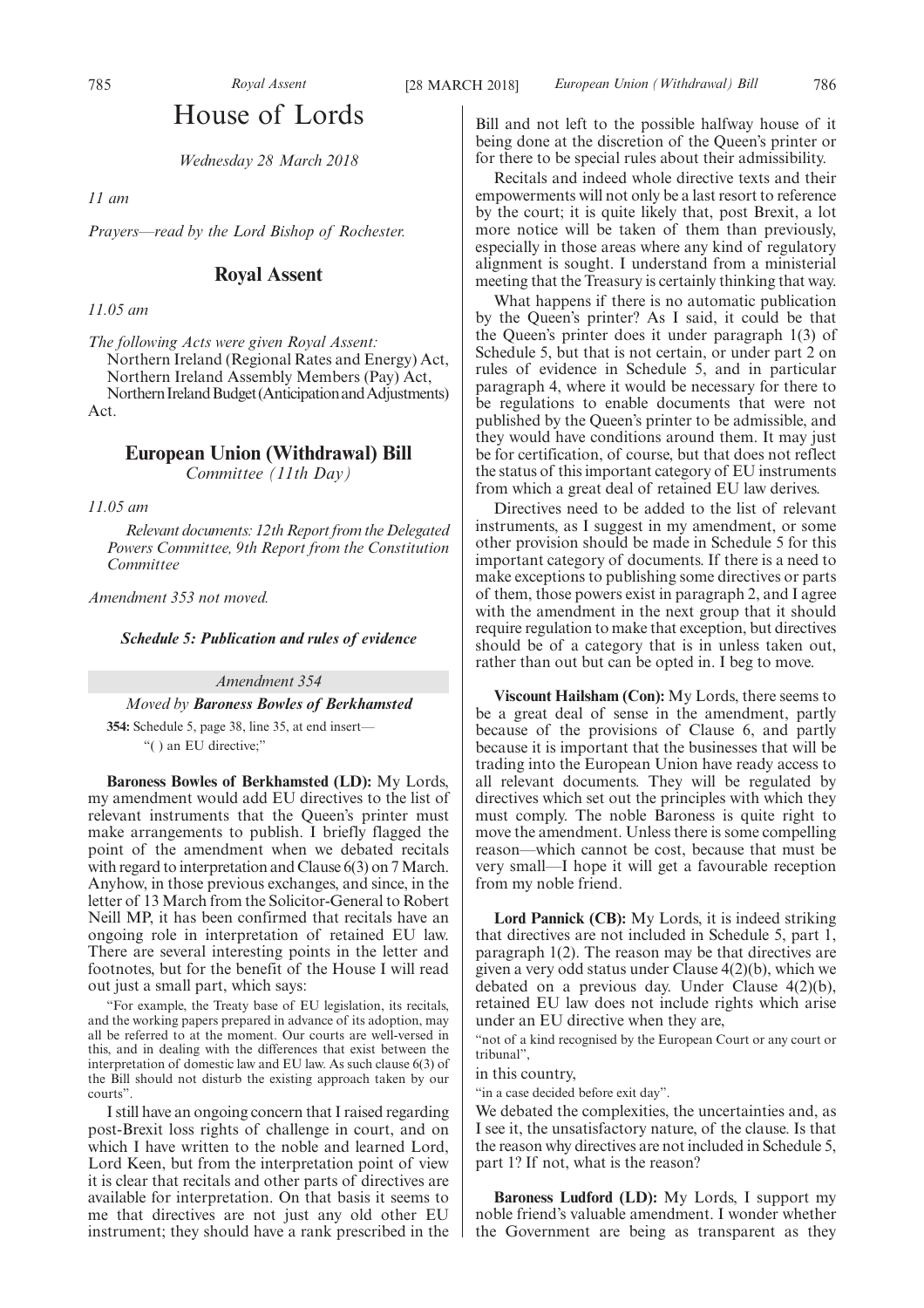[BARONESS LUDFORD]

ought to be. After all, there have sometimes been well-founded suspicions of gold-plating of directives and, in contrast, of not entirely full or accurate transposition of directives. I am sorry to repeat myself, but I gave the recent example of the European investigation order, which was not transposed in regulations last December with exactly the wording in the directive. The European Convention on Human Rights has been substituted for the charter, which is in my opinion a breach of the accurate transposition of the directive.

Not only during the transition but well into the future, businesses and all citizens will be obeying a lot of the acquis of EU law, if the Prime Minister's emerging strategy of staying plugged into many EU policies and agencies one way or another comes to fruition. Therefore it is right for businesses and individuals to be able to see how EU law in directives, which unlike regulations, does not have direct effect, has been translated, transposed into UK law, so that they can track its accuracy. This is a long-running theme in the European Parliament, as my noble friend will know. Indeed, the Minister will know that there was an attempt to campaign in the European Parliament to have what was known in the jargon as "correlation tables". It was possible to see exactly how EU law had been translated into national law in all EU states.

Funnily enough, the member states never wanted that to happen. They got away with a bit of smoke and mirrors of people not understanding where law had come from at the European level, or where it had not. Where something had been added at national level that was sitting in some dusty drawer in Whitehall and this convenient vehicle of an EU directive came along, they said, "Right, we'll just slap into that things we've long thought about and no one will realise that it didn't come from Brussels". Well, people need to know whether it came from Brussels or not. The kind of transparency that my noble friend is seeking would be extremely useful.

#### *11.15 am*

**Baroness Hayter of Kentish Town (Lab):** My Lords, it may not be possible to answer my question today, but it is an important one. I would have put down an amendment at the end of Amendment 354 to use two additional words: "in English". Once we leave the European Union, there will not be an English-speaking country that chooses English as its language. The Maltese have accepted Maltese as the language, the Irish chose Gaelic. It is only the United Kingdom for which English is the language.

In future, for all sorts of reasons, it will be interesting to know whether the Government will ask or, I hope, negotiate that English remains for the production of EU documents. For myriad reasons, not least business, we will need to know that. If the Minister cannot answer my question about negotiations now, it would be useful if she could report at some point in the future.

**Baroness Goldie (Con):** My Lords, may I first of all, in English, thank all who have contributed to the debate? I know that to some it may seem anorak territory, but knowing where to find law and being able to access law are matters of fundamental importance. Before coming to the specifics of Amendment 354 in the name of the noble Baroness, Lady Bowles, it may be useful to provide some context for the debate.

Part 1 of Schedule 5 serves an important purpose, which was picked up by, among others, the House of Lords Constitution Committee and the Bingham centre. Specifically, it is a recognition of that vitally important factor of the law being publicly available and accessible after exit day. Part 1 therefore provides for a combination of duties on and powers for the Queen's printer to help to ensure that this happens.

I will be clear about what the provisions involve. There are differences between how part 1 of Schedule 5 is sometimes described and what it actually does. It is designed to ensure that retained EU law is sufficiently accessible but it does not, for the avoidance of doubt, impose a duty on the Queen's printer to identify or publish retained EU law itself, or any subset of it. Instead, it imposes a duty on the Queen's printer to make arrangements for the publication of the types of EU instrument that may become retained direct EU legislation, being regulations, decisions and tertiary legislation. It also requires the publication of several key EU treaties and confers a power on the Queen's printer to publish other related documents.

I recognise the important issue the noble Baroness seeks to highlight by her amendment. Directives are an important part of EU law at the moment, and may be relevant to retained EU law in some cases, but they are not covered by the duty to publish which I have just outlined. That duty is focused, as I explained, on instruments that may become retained direct EU legislation, which of course in terms of the Bill directives cannot.

**Viscount Hailsham:** People trading in the European Union need to know the status of the requirements that they have to adhere to when they are trading into the European Union. Directives can be relevant to that.

**Baroness Goldie:** I was about to come on to that point, as it was raised also by the noble Lord, Lord Pannick. Directives have been implemented in domestic law—they are already there—so they do not need retaining in and of themselves, which is a distinction that I am trying to make in terms of how the Bill is drafted, but they remain available for the purposes of interpreting retained EU law. They are available for that purpose no matter what the Queen's printer may do.

That said, sub-paragraph (3) of paragraph 1 also allows, but does not require, the Queen's printer to publish certain other documents and instruments. Since the noble Baroness tabled her amendment, work has progressed further, and I am happy to confirm that the National Archives, which exercises the functions of the Queen's printer, intends to make pre-exit day directives available online. I hope that I have reassured the noble Baroness and ask that she withdraw her amendment.

**Baroness Bowles of Berkhamsted:** I thank noble Lords who have supported the amendment. If something is present in the National Archives, I wonder whether that means that it can then automatically be relied on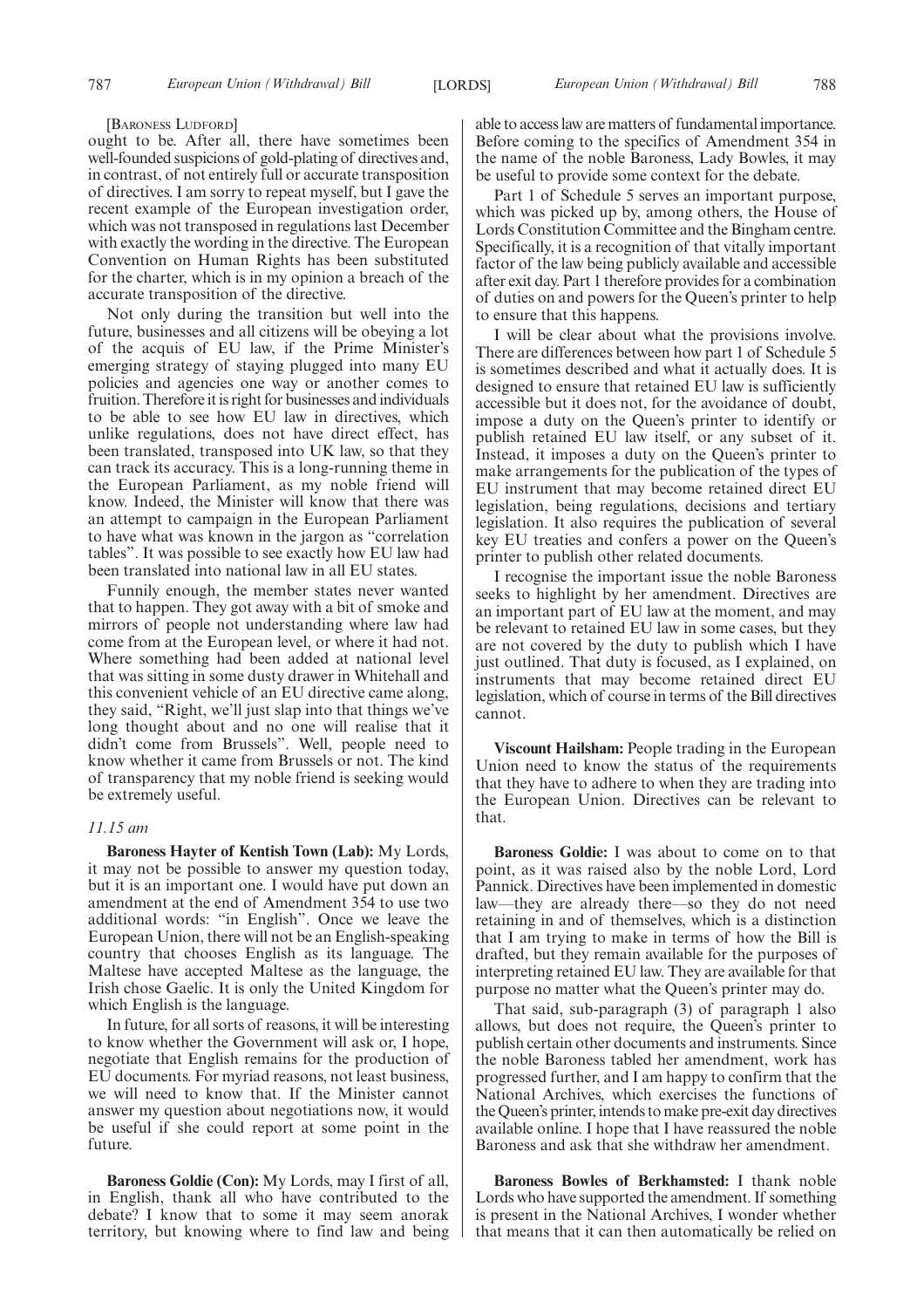in court without there being any necessity for certification or other requirements. If that was the case, it would fulfil the point that I was trying to make—there are other points that noble Lords have referenced. I did not want it to be that, in order in a court proceeding to reference a directive or draw the judge's attention to it, one had to remember to go through the certification process, especially if there were a lot of them.

**Baroness Ludford:** My noble friend is much more an expert than I am on these technicalities, but other noble Lords as well as I have talked about more general accessibility for citizens and businesses. Someone like me knows that I can just put the number of the directive in Google and, hey presto, I get the *Official Journal*. However, it being in the National Archives is not as good as it being in whatever series is published under Schedule 5. If this is to be done in some voluntary capacity, why is that good enough? Why cannot it be in the Bill? It seems a very British solution: "Oh, well, it'll be in the National Archives". No one will be able to find it because they do not know that it is there. It might or might not be okay for the technical purposes that my noble friend is talking about, but it will not be squarely there in a series that can be made known. I cannot understand the Government's logic.

**Baroness Bowles of Berkhamsted:** I thank my noble friend for that intervention. She also made some important points earlier about what has come into our law allegedly from directives. I must say that, since I have been looking at this withdrawal Bill, I have become astonished by what has been done under the European Communities Act, which I do not think I would have wanted if I had gone back and made the European Communities Act again—but that is a digression.

There are two outstanding points: whether you need to do anything to get it into court for technical purposes; and what the visibility is for citizens. I must say that anybody who thinks that our legislation is at all visible should go on to the government website and wander around it. If they are hoping to find out what the current law is, the first thing they will see is that the site is not up to date. I find it a far sight easier to find up-to-date European law, but again, I digress.

With the proviso that it may be necessary to return to this—possibly the Government will bring forward an amendment or provide further explanation—I beg leave to withdraw my amendment.

*Amendment 354 withdrawn.*

#### *Amendment 355*

#### *Moved by Lord Lisvane*

**355:** Schedule 5, page 39, line 18, leave out sub-paragraph (3) and insert—

> "(3) Any direction given under this paragraph must be contained in regulations."

**Lord Lisvane (CB):** My Lords, this amendment is in my name and those of my noble friend Lord Pannick, my noble and learned friend Lord Judge and the noble Lord, Lord Tyler. It is grouped with Amendment 355ZZA in the name of the noble Baroness, Lady Bowles of Berkhamsted, which I venture to suggest has a great deal of merit.

Amendment 355 may appear to address a minor matter but it is an important matter of principle. The exception from the duty to publish provided by paragraph 2(1) of Schedule 5 depends on a Minister being satisfied that a relevant instrument, as defined in paragraph 1(2) of the schedule, has not become or will not become on exit day retained direct EU legislation. I entirely appreciate the argument that, in that case, there may be little point in publishing some or all of it. However, where the argument goes off course is that, while paragraph 2(2) allows a Minister to give a direction to the Queen's printer not to publish a specified instrument or a category of instruments, paragraph 2(3) allows this to be done by mere ministerial direction.

The Delegated Powers Committee, of which the noble Lord, Lord Tyler, and I are both members, was critical of this. At paragraph 49 of its 12th report, the committee said:

"Amending the law by direction … is highly unusual. The delegated powers memorandum"—

that is, the Government's delegated powers memorandum to the committee—

"justifies this on the ground that it is a 'limited administrative power'. Even so, to allow Ministers to amend the law by a mere direction, with no associated parliamentary procedure, sets an ominous precedent. Such a direction is what Henry VIII might have called a proclamation".

It does not matter that this power is proposed to be used in relatively uncontroversial circumstances and that the identification of any instrument or category of instruments may be relatively straightforward. The important point is what the Delegated Powers Committee calls an "ominous precedent". This may seem a little Cassandra-like, although I think that the Delegated Powers Committee is believed rather more often than was Cassandra with her repeated nul points, but, right on schedule, along comes the Taxation (Cross-border Trade) Bill, which makes much use of the unwelcome concept of making law by public notice—in effect, by proclamation, with no role at all for Parliament.

In the referendum campaign, much was made of parliamentary sovereignty, and it has been a recurrent theme of our debates in Committee. I suggest that we should be sharply aware of procedures or processes that tend to diminish or extinguish the role of Parliament in favour of that of the Executive. I beg to move.

**Lord Pannick:** My Lords, I have added my name to this amendment and I agree entirely with what my noble friend Lord Lisvane has said. I simply add that sub-paragraph (3) is also objectionable. It states:

"A Minister of the Crown must publish any direction under this paragraph".

However, it does not even say how or where the Minister is to publish. It gives complete discretion to the Minister.

I also have a wider concern about paragraph 2: that is, the power for the Minister to create an exception to the duty of the Queen's printer to publish retained direct EU legislation. The Minister recognised in the previous debate, and appropriately so, the importance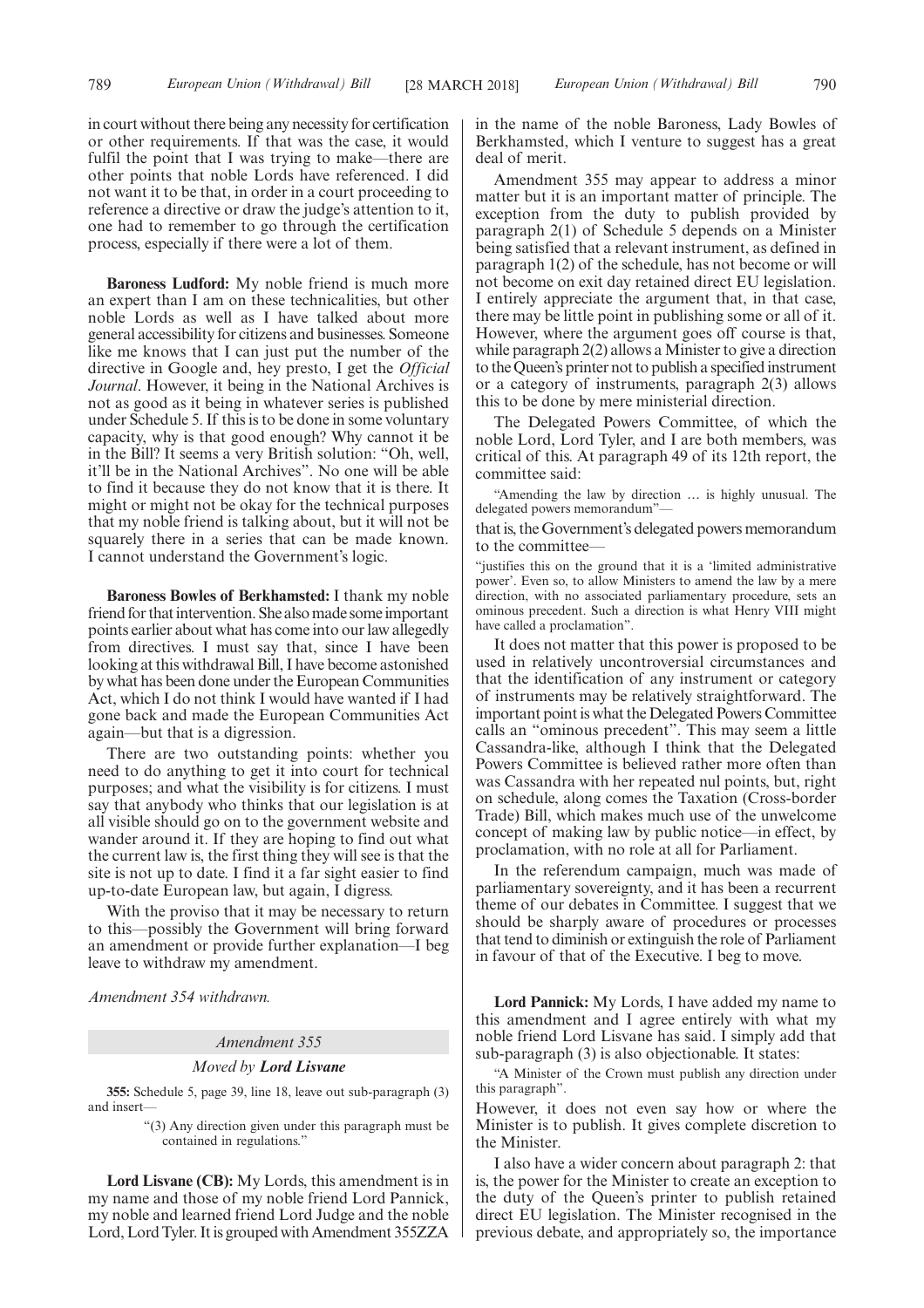#### [LORD PANNICK]

of the law being publicly identifiable so that everyone knows what the corpus of retained EU law is. However, paragraph 2 contradicts that. To give a discretion to the Minister to exclude something from the material that is to be published by the Queen's printer if the Minister takes the view that a relevant instrument will not become direct EU legislation leaves matters completely uncertain. I suggest that a much more sensible approach is that, if the Minister takes the view that a particular instrument is not becoming retained direct EU legislation, the Minister should have a duty to ensure that it is not included in the material that is to be published by the Queen's printer.

What we want, and what the public are entitled to have, is a body of material that in the view of the Government constitutes the retained direct EU legislation that is to become part of our law. These matters should not be left to the discretion of Ministers.

#### *11.30 am*

**Lord Tyler (LD):** My Lords, as a co-signatory to the amendment, I want to make a short contribution in support of the reference by the noble Lord, Lord Lisvane, to the work of the Delegated Powers and Regulatory Reform Committee and to pay tribute to our legal advisers, who are not only expert and experienced but amazingly diligent. The noble Lord referred to the committee's work on the Bill, but he did not make direct reference to paragraph 93 of our third report to the House, the last sentence of which reads:

"The Statute of Proclamations 1539, which gave proclamations the force of statute law and later gave rise to the term 'Henry VIII power', was repealed in 1547 (after the King's death earlier that year)".

I have not been able to do the necessary follow-up research but, as I understand it, our 16th-century predecessors put around the statute of limitations some additional restrictions that are not in this Bill. As a former Member of the other House, I think that it would be extraordinary if the two Houses of Parliament allowed this to go through. It may seem a minor matter, but in terms of precedent it is extremely important. If we let it through, it seems that we will not have done our job as well as our 16th-century predecessors.

The work that is done by the Delegated Powers Committee is well respected in your Lordships' House and I am delighted that that is the case. In saying that, I want to make sure that Members of the House know that we have the advice of some extremely assiduous lawyers. I think that the advice that we give the House usually benefits from that. I am not always a huge fan of lawyers, but in this respect I think that we are very well served.

**Lord Judge (CB):** My Lords, we come to the next stage of the slow journey of this Bill through the House. I shall look at Clause 9 again and address the issue of what the Act of proclamations provided, but just as a footnote I remind the House that the statute provided in categoric terms that a proclamation could not overrule a statute. One tends to overlook that. Everyone is absolutely riveted, are they not? Schedule 5—what an exciting topic to come to first thing in the morning. The problem, though, is that tucked away in this schedule, as frequently happens, is an issue of principle. That issue is, simply, and I support what the noble Lord, Lord Lisvane, says, that we are giving an unnecessary, or inappropriate—I do not mind which word we use for these purposes—surrender of power to the Executive. We really must break that habit.

**Baroness Ludford:** My Lords, to go slightly beyond the terms of the amendment, as foreshadowed in the words of the noble Lord, Lord Pannick, the issue of principle appears to extend to giving the Government the power not only to decide whether something is to be published but to decide whether they are satisfied that it is retained direct EU legislation. Following the debate on the amendment in the name of the noble Lord, Lord Patel, about clinical trials regulation, there have been exchanges and meetings.

Apparently, I am wrong about that. I am told that at some point I will get a blow-by-blow explanation. The Minister sighs, but no one has actually explained. There is a contradiction between the drafting in the Bill and the Explanatory Notes. The Minister is looking at me as if I am stupid. I am sorry about that, but we need to know the criteria by which the Government will precisely decide whether an EU measure is retained EU law and, preferably, have a list of those measures. That would be transparent. We need both the criteria and the list. We cannot just leave it to the Government to decide not only whether they publish but whether an instrument is retained EU law. This has massive consequences in the real world, as does the clinical trials regulation. Researchers are leaving the country because they do not know whether we are going to continue to apply EU law. This is not nothing; it is an important matter.

**Lord Cormack (Con):**My Lords, this is very important and the noble Baroness is entirely justified in getting a little worked up about it. I spent 40 years, almost to the day, in the other place. I never had a ministerial office and I was always deeply suspicious of Ministers exercising arbitrary power and of any measure that extended the opportunity for Ministers to exercise such powers. My noble friend Lord Hailsham intervened in the debate earlier this week to remind me—not that I needed reminding—of the importance of the Back-Bencher. The Government must always be answerable to Parliament. Giving a Minister an extra arbitrary power, be it in ever such a small degree, enables them to evade answerability to the elected House.

We are fortunate to have committees—the Constitution Committee and the committee of which the noble Lords, Lord Lisvane and Lord Tyler, are members—that act as watchdogs on behalf of this House and Parliament. As this Bill leaves our House, which it will do in a month or two, and goes back to the Commons, it must have been tightened up in as many particulars as possible so as to guarantee as much power as possible to the elected House.

**Baroness Bowles of Berkhamsted:** My Lords, I will speak to the amendment in my name, in case other noble Lords want to come in on it. It relates to Part 2 of Schedule 5, on the rules of evidence. It is about regulations again, but in a different part of the schedule.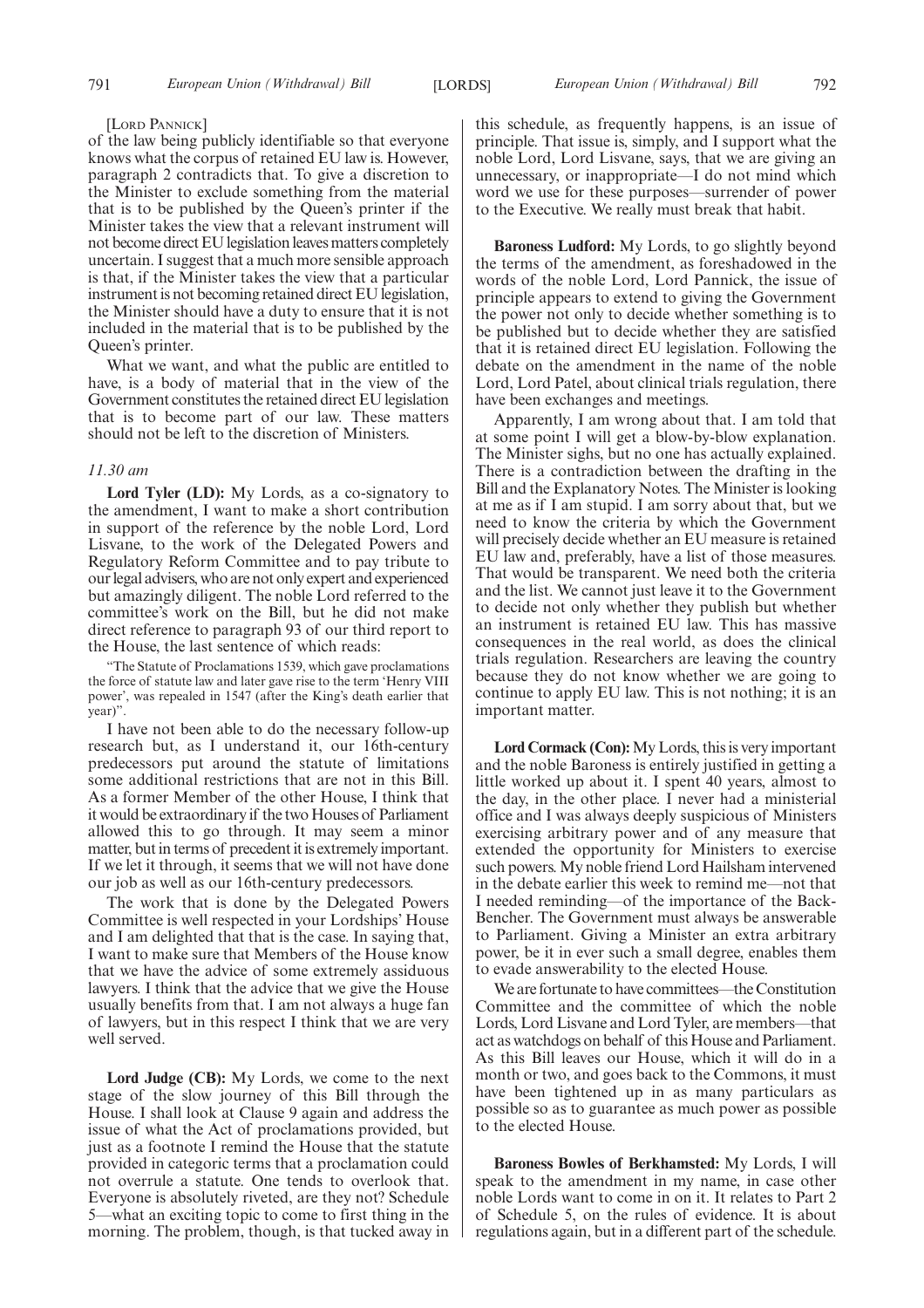I am sensitive to powers that potentially change what may or may not be available as evidence. This is a constitutional point, especially if it means disappearing cases or defences. I therefore find the provision in paragraph 4(3) of Schedule 5 too wide. It permits regulations under paragraph 4 to modify any provision made by or under any enactment made up to the end of the Session in which this withdrawal Bill is passed. That is basically all legislation until then.

I have tried to work out why this provision is needed and what it could do if abused, for that is the standard that we must measure against. In many discussions on wide powers, Ministers have protested good faith. Many of your Lordships have not doubted them but have still wanted safeguards, while others of your Lordships, including distinguished privy counsellors on the government side, have warned—or maybe confessed—that Ministers will abuse powers and have likewise suggested safeguards. This is all part of the "appropriate" versus "necessary" argument.

I was struck last Wednesday that, when the boot was on the other foot, the Government were less keen on having to rely on trust. About devolution, the noble and learned Lord, Lord Keen, said:

"If we look to the issue of consent, rather than consultation, let us be clear that it is not a question of trust but of constitutional propriety".—[*Official Report*, 21/3/18; col. 403.]

I accept that the context is different, but the point that many of us have been trying to make about many powers in the Bill is just that: it is a matter of constitutional propriety between the Executive and Parliament and, indeed, the freedoms of the people.

Here we have another such power, even if it is small. It does not seem right that rules of evidence for admissibility could be changed, maybe quite widely, by amending any Act of Parliament, not necessarily limited to the consequences of Brexit. I have suggested adding a limitation, which would not allow use of the power for reducing the scope of what is admissible except for the purpose of replacing EU references with domestic ones. I thought that limitation was additionally relevant because the power to amend all pre-Brexit legislation seems to be perpetual. I was first inclined just to delete it, but I hope that my amendment will give the Minister an opportunity to clarify the kind of circumstances that are envisaged for the power, why it should be perpetual and whether some limitation could be envisaged to address my concerns.

**Viscount Hailsham:** My Lords, I have a brief observation on Amendment 355. I agree entirely with the points of principle that have been articulated by my noble friend Lord Cormack, by the noble and learned Lord, Lord Judge, and by the noble Lord, Lord Tyler. Let me make a practical point. If the Minister makes an exception and gets it wrong, people dealing with the European Union may find themselves non-compliant with regulations that are in force and thereby exposed to some form of penalty or disadvantage. The advantage of the amendment is that it would reduce that possibility by a small degree. It is worth guarding against the risk if we can.

**Lord Wallace of Saltaire (LD):**My Lords, the Minister remarked that the previous amendment was slightly nerdish and that we were dealing with technical issues. That is absolutely the role of this House. We are intended to deal with the details of Bills. We have already spent more time on the Bill, before we have reached the end of the Committee stage, than the House of Commons spent on all stages. That is appropriate—and necessary.

We should not underestimate how far these technical, constitutional, nerdish issues have resonance outside. I have seen the term "Henry VIII powers" in the columns of the *Yorkshire Post*. I should tell the noble Lord, Lord Callanan, that I found myself last Saturday addressing several thousand people in Leeds on a Stop Brexit march. In a short speech, I mentioned in passing that the House of Lords had just defeated the Government on a question relating to Euratom. A great cheer went up from the crowd. Until that point, I would have thought that there were at most 200 people in Yorkshire who understood what Euratom was—most of them medical doctors of one sort or another. If several thousand people think that the question of Euratom is important, we should not underestimate the public and those who care about detailed issues in the Bill, in particular executive control versus parliamentary sovereignty and the extent to which the Government may be taking powers in the Bill that a future Government of a different complexion might use and abuse. These are not entirely nerdish and technical matters; they are actually rather important politically.

## *11.45 am*

**Baroness Goldie:** My Lords, I thank all who have contributed to this debate; very important points have been raised. This subject may be academic and technical but the issues are important—and to me, they are actually very interesting. I say to the noble Lord, Lord Wallace of Saltaire, that I think there are a lot worse ways of spending a wet Wednesday morning than looking at these issues.

In responding to Amendment 355, I would like to take the opportunity to explain the Government's approach, and explain why we do not consider it necessary or practical to require the making of secondary legislation. Taken together, paragraphs 1 and 2 mean that the Queen's printer has a duty to publish all relevant instruments in respect of which it has not received a direction. The direction-making power, therefore, is already clearly limited in its scope. I acknowledge the concern, as articulated by the Delegated Powers and Regulatory Reform Committee, that the direction-making power in paragraph 2 is akin to allowing Ministers to change the law by proclamation. The noble Lord, Lord Lisvane, colourfully referred to that. However, the Government respectfully disagree with that characterisation. The power in paragraph 2 to exempt the Queen's printer from the duty to publish in relation to certain instruments or parts of instruments is, I would submit, a targeted, common-sense provision to enable the Minister to narrow what is—as I hope I have explained in my previous remarks—the necessarily wide task of the Queen's printer.

This power does not enable a Minister, by decree, to determine what is or is not retained EU law, nor is it designed to prevent some aspects of retained direct EU legislation being published. I would remind the House that any directions under paragraph 2 must be published. So there is no secrecy here; the process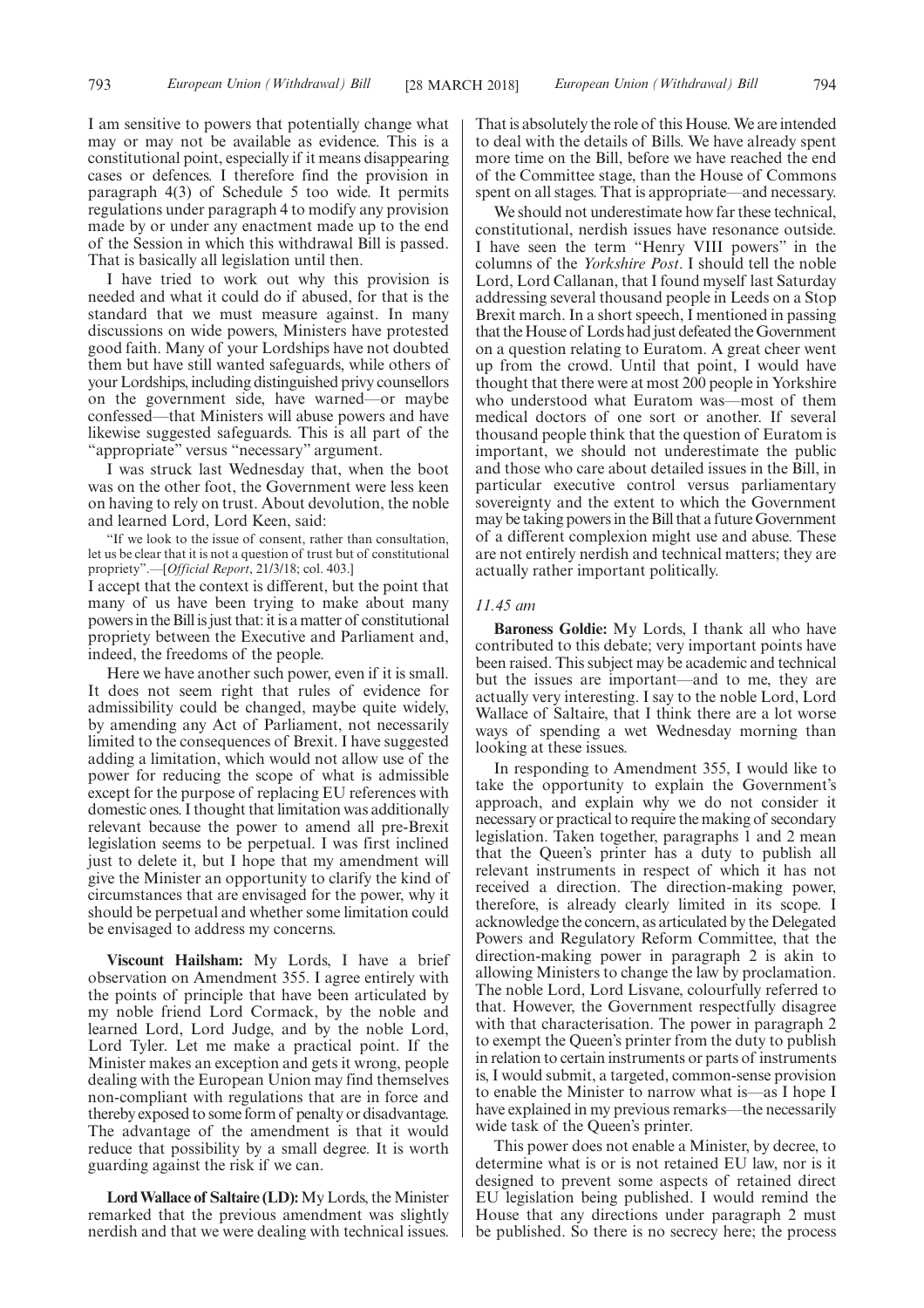[BARONESS GOLDIE]

is transparent. I did note the concern of the noble Lord, Lord Pannick, that there was an absence of detail on the mode of publication. I have no specific information about that. I would imagine that it would follow existing practice. However, I shall certainly undertake to write to him about that aspect.

The National Archives is already looking at how the various directions to the Queen's printer will be made available on legislation.gov.uk, to make access to them easier still.

Accordingly, the Government do not consider that this direction-making power can fairly be characterised as an alarming extension of executive power, or as setting an ominous precedent for the future. The law needs to be made publicly available—that is a given—and we need a proportionate way to achieve this. A targeted, carefully circumscribed power for a Minister to give directions in relation to a body is not unprecedented or harmful. I noted that the noble Lord, Lord Tyler, was deeply concerned about the operation of this provision, and the noble and learned Lord, Lord Judge, was, I think, predictably suspicious. So let me try to provide an illustration.

For example, under Section 92 of the Energy Act 2013, the Secretary of State may direct the Office for Nuclear Regulation as to the exercise of its functions, generally or specifically. In 2017, the Secretary of State did make such a direction as to the supply of information in relation to the nuclear safety of civilian nuclear installations. I say to the noble Lord, Lord Pannick, that that direction was published online, so it was readily visible and accessible. The alternative option put forward in the amendment of the noble Lord, Lord Lisvane, would be to require any such directions to be made in secondary legislation. Such an approach would in our view be unnecessary and potentially counterproductive. It would also impose an added burden to the volume of regulations which we can anticipate following from this legislation.

**Viscount Hailsham:**If it has to be done by regulation, it gives this House and the other place at least a theoretical possibility of saying that the Minister should not make the exception, because the regulation or directive is, in fact, retained EU law. The citizen must be in a position to have access to what is relevant retained EU law. If it is not done by regulation, there is no way of challenging the Minister's decision on that point. Surely, is that not objectionable in principle?

**Baroness Goldie:** This is all about trying to ensure that the statute book does not become cluttered with material which is irrelevant, not competent under the Bill and not within the scope of retained EU law as we have defined it.

Lord Beith (LD): We would all agree with the principle that the noble Baroness has just advanced—we shall adduce it when trying to remove some other bits from the Bill later today. However, she seems to be advancing the proposition that it is for a Minister to say that something is not part of the law, because of something that the Minister judges makes it invalid. The constitution has never given that role to Ministers.

Courts decide what the law is if the matter is in doubt, not Ministers. To say to the people at the National Archives, whom I visited on one occasion—a small and diligent group huddled over computer screens which have replaced scissors and paste—"Do not print it", is not an answer to a question of doubt about the law.

**Baroness Goldie:** If we can set to one side any concept of malevolence or malign intent on the part of the Government or a Minister, perhaps we can accept that this is a genuine attempt to provide simplicity. If a Minister in a department perceives that an instrument or one of the elements of EU retained law is no longer applicable and is not going to fit in with the new body of law, it is desirable that clarification can be provided in the swiftest possible way and that it should not make its way to the Queen's printer. I appreciate that there are deeply felt views about this, and I am certain that we will come to this again on Report. I am merely trying to indicate to the Committee what the Government think is not just a sustainable position—

**Lord Tyler:** I am full of admiration for the way in which the noble Baroness appears to be trying to avoid the suggestion that it is executive expediency that is going to determine how this issue is going to be addressed. I think she knows that if she had used that phrase, people all over the House would have said: We are not into that business". Perhaps she could be a bit clearer about what considerations she thinks would be in the Minister's mind to take this particular action.

**Baroness Goldie:** It is a little difficult to predict specific examples. Many of your Lordships have had experience of ministerial positions. I imagine that if an anomaly were brought to the attention of the Minister that something was not going to apply; it was no longer relevant; it did not fit in the new framework of what will be a body of UK law, the Minister would be reasonable in trying to ensure that that element, whatever it was, did not appear to make its way via the Queen's printer on to what is perceived to be the body of law for the UK.

Some may argue that that is inherently flawed and a deeply suspect way for any Government to behave. In the extraordinary situation in which we find ourselves— I suggest that outside of wartime this situation is unprecedented—common sense has to be applied. There has to be a proportionate way of balancing legitimate interests in the constitution with the practical need to make sure that we do not create nonsense in the statute book.

**Baroness Bowles of Berkhamsted:** Surely this comes about when the Government are dealing with the so-called deficiencies and then coming out with the statutory instruments to make those right. Why can you not identify it at that stage and make it part of the regulation? That is the point at which the comparison with what does not work in EU law is made. Why cannot it be part of that regulation? Whether it is under Schedule 5 or something else as the empowerment does not really matter, if it is properly done.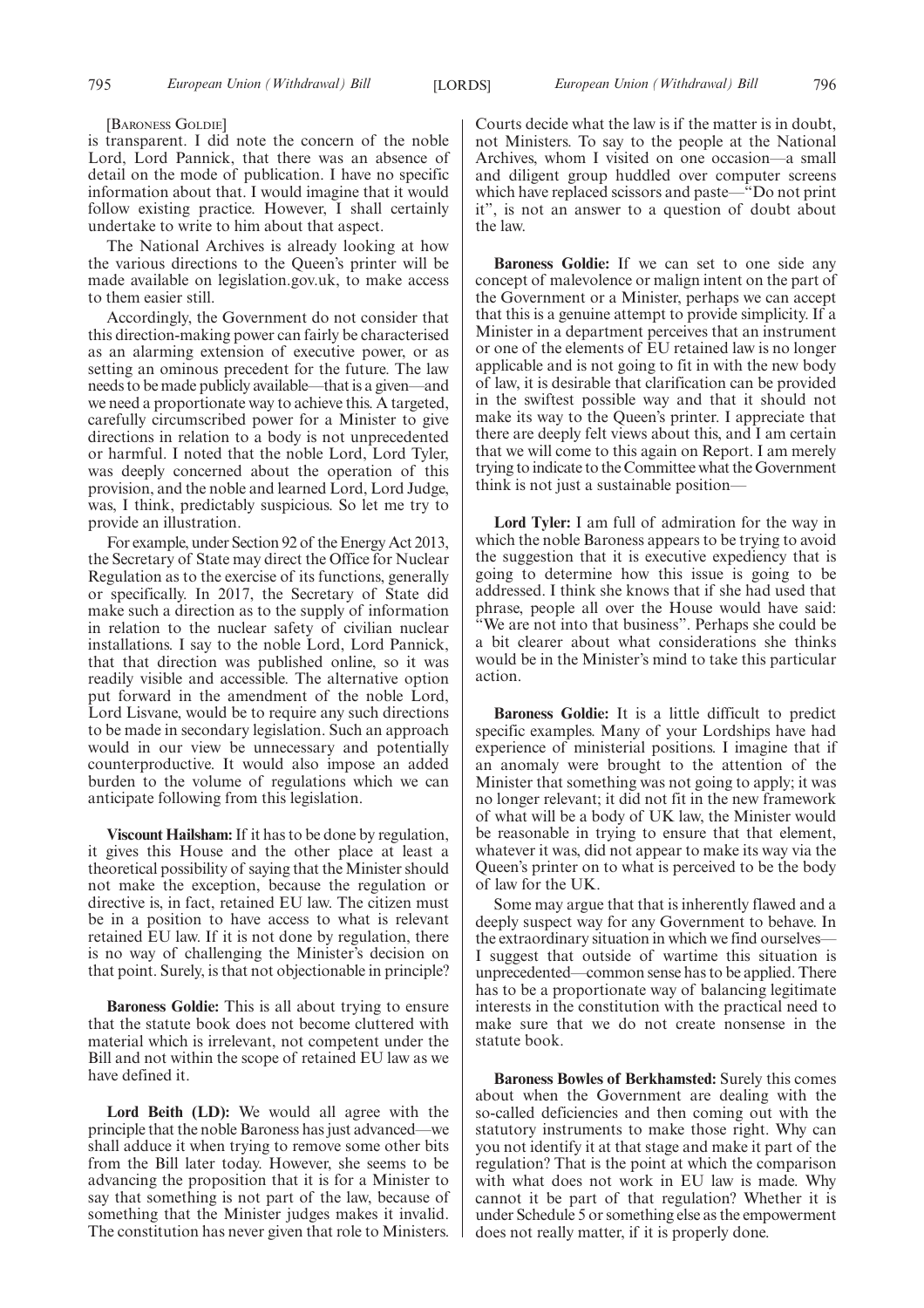**Baroness Goldie:** The noble Baroness is quite right: there may be an overlap of issues where there is the desire to legislate positively about something as well as taking into account something that is no longer relevant. What I am saying is that where there is a patent misfit because something no longer applies to UK law, I think it is sensible in those circumstances to let the Minister try to ensure that there is no confusion, in that it does not make its way into what is in public view as representative of the body of law.

**Baroness Kramer:** Surely there is nothing wrong with a Minister proposing that something is not relevant and appropriate, but to make the final decision on that with no capacity for challenge is completely out of order. That is not a responsibility that should be placed on any member of the Executive.

**Viscount Hailsham:** Before my noble friend responds to that, I wish to make a similar point. If a direction is published, that is after the event; whereas if it has to be done by regulation, that in effect gives everyone the right to say that the Minister has got it wrong. That would be prospective rather than retrospective. Does the regulation procedure not have that advantage? It gives people the right to say the Minister has got it wrong.

**Baroness Goldie:** Well, I have listened with interest to these contributions. We will certainly reflect on what has been said. I understand the desire of the Chamber to get some whiff or wind of what the Minister might be contemplating and I can certainly undertake to look at what the noble Baroness, Lady Kramer, and my noble friend Lord Hailsham have said. I was going to go on, if I may be permitted to do so, to try to cover the point about secondary legislation, if I can pause for breath to do that.

**Lord Pannick:** The Minister is being very patient. I would like to add to what the noble Viscount has said. A real disadvantage of what the Government are proposing—that is, there is publication with no opportunity for the matter to be debated before it is decided—is that there is a means of challenge, and that is in court. It would be most unsatisfactory if the procedure that the Government adopt is that Ministers make a decision and publish a direction, there is no opportunity for debate in either House and then anyone who is aggrieved takes the matter to court. Surely it would be far better for this to be done by statutory instrument, and then any concerns could be properly debated.

**Baroness Goldie:** I hear the noble Lord, and I shall certainly reflect on that observation, but if I may be permitted to advance what the Government consider to be the case in relation to the proposition that this be dealt with by secondary legislation it might enable the Committee to understand why the Government have adopted the view that we have. The alternative option to require that any such direction is to be made of secondary legislation would arguably be counterproductive. The task of identifying instruments that will not become retained EU law will be a continuous one, and our awareness of such instruments will grow

over time. I understand and respect the motives behind the amendment. I have to suggest that it would seem rather paradoxical to require the Government to legislate repeatedly in order to avoid the publication of irrelevant EU legislation, but maybe I am being perverse in looking at it that way. The legislation required to ensure that our law operates effectively after exit day will be significant, and I respectfully suggest that we should try not to add to that task in this case. As I have said, though, many useful points have been raised on this complex question, and I shall reflect on all the contributions made. However, on the basis of what I have been able to say, I hope the noble Lord will feel able to withdraw his amendment.

**Lord Newby:** The Minister started her speech by saying one of the principal reasons why the Government were opposing this amendment was that what it proposed was "impractical". I have been listening very carefully, but I do not think she has explained why it is impractical. She has explained a number of other objections that the Government have, but surely it is not impractical. It is perfectly possible to do it. It is just that the Government do not want to do it, for other reasons.

## *Noon*

**Baroness Goldie:** I disagree with the noble Lord. I was using "impractical"—if I did use it, and it is so long ago that I started my speech that I cannot remember what I said—in the context of what is reasonable and proportionate in all the circumstances.

I turn to Amendment 355ZZA—sounds a bit like a pop group—in the name of the noble Baroness, Lady Bowles. If I have understood the amendment correctly, the noble Baroness is concerned about regulations being used to diminish the evidential value of certain matters or documents. I agree that this is an important area which we want to get right. Part 2 of Schedule 5 ensures that the rules of evidence, currently in Section 3 of the 1972 Act, can be replaced and properly reflect the legal landscape post exit. The power in Part 2 of Schedule 5 enables a Minister to make provision about judicial notice and the admissibility of specified evidence of certain matters. For clarity, judicial notice covers matters which are to be treated as already within the knowledge of the court and so are not required to be "proved" in the usual way.

The power in part 2 of the Schedule covers a limited and technical, though important, area, and subparagraphs (2) to (5) of paragraph 4 set out the scope and limits of that power. While I understand the noble Baroness's concern, and share her desire to ensure that the effective administration of court proceedings continues after exit, I hope I have reassured her that the regulation-making power is designed to do exactly that. In addition, regulations made under this power are subject to the affirmative procedure, as provided for in paragraph 9 of Schedule 7, so there will be a debate and a vote in this House before any new rules are provided for. On that basis, I would ask the noble Baroness not to press her amendment.

**Lord Wallace of Saltaire:** My Lords, I query the comparison with war time. This is a very sensitive issue in the debate on leaving the European Union.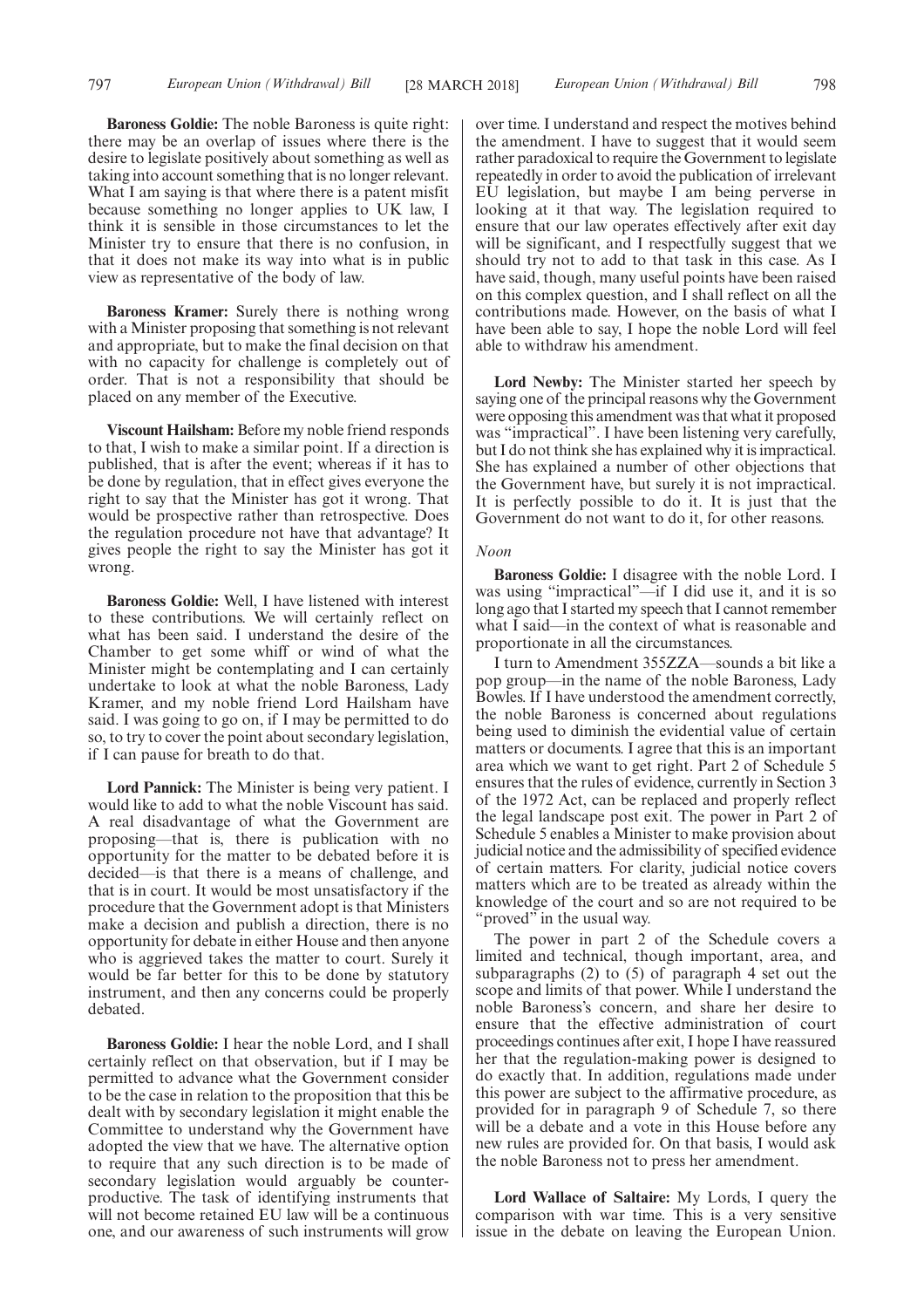#### [LORD WALLACE OF SALTAIRE]

After all, the leave campaign depicted the European Union as a continental—or German—tyranny, from which we would be escaping. Yesterday, Jacob Rees-Mogg talked about remainers as being like Japanese soldiers who had not yet realised that they had been defeated and liberated by the Americans. The Prime Minister's Mansion House speech takes us in a very different direction. She talked about leaving, but recognising that our values and interests remain the same as those of the European Union; that we will remain closely associated with the Union. That is not something which one can compare with war time. It is a complicated disengagement process in which we are not entirely disengaging. It is not helpful to the public, or to the continuing debate, to make these comparisons.

**Baroness Goldie:** I hear the noble Lord. I did not in any way wish to draw a specific comparison between the two. I was simply describing the magnitude of constitutional challenge which is confronting the country. I had no wish to conflate the two situations in any way. The noble Lord is quite right that there are profound differences. If it caused concern, I apologise.

**Lord Lisvane:** My Lords, I am grateful to the Minister for her lengthy and very detailed reply. I am also grateful to noble Lords who have taken part in the debate and expressed supportive views. Particularly telling were the twin points made by the noble Lord, Lord Pannick. The first was about the availability of the corpus of legislation and clarity and certainty on that point. His subsequent point, made in an intervention, was about the risks of challenge in the courts. The Government would clearly wish to avoid that. The noble Viscount, Lord Hailsham, made the helpful point that an enhanced process would allow it to be judged whether Ministers had got it wrong and for that judgment to be made in time.

The Minister answered the issue very much in terms of administrative practicality—pragmatism, if you will. She quoted some precedents—we have traded precedents on successive days in Committee, and some have been good and some have been less so. But an army of embryo precedents—if such a concept can be allowed—is about to march towards your Lordships' House from the other end of the building in the form of the Taxation (Cross-border Trade) Bill, which I referenced in moving the amendment. I think we need to be very cautious about rather distant precedents contained, for example, in the Energy Act.

As I say, the noble Baroness answered very much in terms of administrative convenience, practicality and so on. She talked about the volume of the regulations. I do not think that a sensible solution is beyond the wit of man and woman to devise in this case. Could there not be a cumulative list of ministerial decisions on items of legislation that have been identified as falling within this provision on the DExEU website, so that everybody knows what is coming, which could be wrapped up in one SI every month or every six weeks? That would seem to me to reduce the burden.

The Minister was very kind to be concerned about the burden on the Queen's printer and the National Archives. However, I am sure that, given their experience and resources, that is a burden which they are well capable of carrying.

Powerful as the Minister's reply was on these administrative matters, I do not think that the volume of legislation—or transactions, if you will—is enough to outweigh the issue of principle that lies behind this. I know the noble Baroness will forgive me for this image, but when she touched, fairly briefly, on the issue of principle, I seemed to hear the desperate scrabbling of fingers on a rather treacherous cliff edge. She was much more certain on the issues of administrative feasibility.

The Minister did make one prediction with which I completely agree: this is an issue which is bound to arise once again at Report. On that basis, I beg leave to withdraw the amendment.

*Amendment 355 withdrawn.*

*Amendment 355ZZA not moved.*

*Debate on whether Schedule 5 should be agreed.*

**Baroness McIntosh of Pickering (Con):** My Lords, I am most grateful for this opportunity to probe the contents of Schedule 5 and debate whether it should be agreed. We have been told throughout the Committee proceedings that this is a technical Bill making arrangements to transpose existing EU law instruments such as regulations, decisions and Court of Justice case law which already exist on exit day into UK law. The two debates we have had today demonstrate the point that I would like to make: we have never embarked on an exercise of this scale and I do not think the Government are aware as yet what the scale of the exercise is.

I begin with one quick question. Paragraph 1(1) of Schedule 5 says that the Queen's printer "must" make arrangements for the publication of each relevant instrument and so on. Yet under sub-paragraphs (3) and (4) of paragraph 1 we are told that the Queen's printer "may" make arrangements. I wonder why there is a difference there. Under sub-paragraphs (3) and (4), who will exercise that discretion? For the purposes of this Bill, what are the instruments, how many are they and where are they?

With a number of other noble Lords, I was fortunate to have a meeting with my noble and learned friend Lord Keen, where I asked where these instruments could be found. I hope the Minister will be able to confirm that. It is rather surprising to learn that there is no central depository for such instruments in this country at this time. We are referred to websites to see what the range of instruments is. The first website is that of the Queen's printer—the National Archives—and we see a blank screen. We have first to search through all the legislation; we have to have the title of the legislation, the year in which it was agreed and its number. We also have to know the type of the legislation and go through various categories. The only specific reference to EU legislation that I could see in the short research that I did was in respect of UK statutory instruments.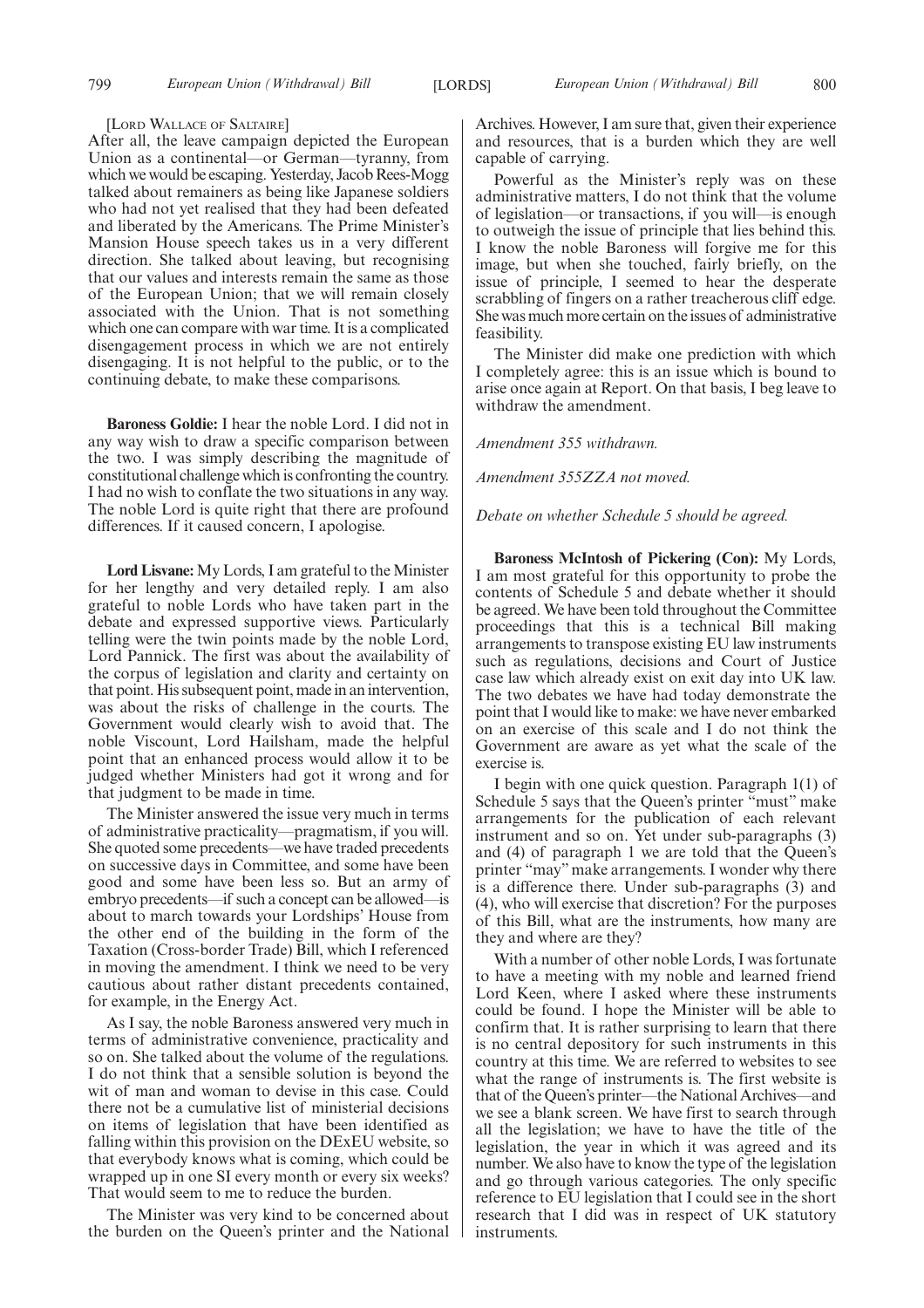The second website to which we are referred is EUR-Lex, which is a widely used European legal search engine and the EU's legal database. There again, you are faced with a screen in which you need to type in the document number, the year it was adopted, the type of instrument—regulation, directive, decision, European court case—and the body which issued it. That is what you have to enter before you can do any further search.

On the scale of the exercise, it is very clear from the Explanatory Notes that we do not know how many instruments there are—our preceding debates today have magnified that. We are told in the Explanatory Notes that, while there is no single figure for how much EU law already forms part of domestic law and how much will therefore be converted by this Bill, according to EUR-Lex, the EU's legal database, there are currently more than 12,000 regulations which it defines as directly effective EU laws and more than 6,000 EU directives which will have been transposed and enforced across the EU. Additional research from the House of Commons Library indicates that in addition to that—I assume that it is in addition—around 7,900 statutory instruments have been made in the UK which have been implemented as EU legislation. There are a further 1,302 primary UK Acts of Parliament between 1980 and 2009, excluding those which have later been repealed, with 186 Acts in addition exhibiting a degree of EU influence, which means that they are UK law emanating from EU law.

If I was back in practice, as the noble Lord, Lord Pannick, and a number of other noble and noble and learned Lords are, and I wished to advise a client for the purposes of this Bill which instrument or decision is to be transposed, my understanding is that we simply would not know. Tomorrow, it will be only one year until we formally leave the European Union. I am sure that my noble friend the Minister will agree that this is a massive exercise. I want to put two simple questions to her. First, are we right to conclude that there is no centrally depository or archive for such instruments at this stage in this country, but that the information is held in the archives in Brussels? Secondly, can the Government put a figure on the number of decisions and other such instruments to be transposed for the purposes of this Bill into UK law as part of this exercise?

## *12.15 pm*

**Baroness Goldie:** My Lords, I thank my noble friend Lady McIntosh for her comments. In response, I will need to be fairly brief. Clause 13 gives effect to Schedule 5, which is a technical but important part of the Bill. Quite simply, Schedule 5 seeks both to ensure that our law is sufficiently accessible after exit day and to provide for rules of evidence replacing those currently in the European Communities Act. I acknowledge my noble friend's intention to oppose that Schedule 5 stand part of the Bill and will try to persuade her otherwise.

Paragraph 1 of Schedule 5 requires the publication of relevant instruments defined in the schedule as those that may form part of retained direct EU legislation and the key treaties likely to be of most relevance to, or to give rise to directly effective rights et cetera forming part of, retained EU law under Clause 4. My noble friend will understand that, after a period of more than 45 years of membership of the EU, a huge body of law has developed. Without wanting to seem patronising, that is exactly why this Bill before us is so vitally important. We want to make sure that all the protections, rights and benefits that our citizens in the UK have enjoyed under that huge body of law will flow seamlessly on exit day into our UK domestic law.

On the specific question that my noble friend asked about whether there was any central archive, I am not aware of any specific central archive, but I shall certainly have officials look at that and I shall undertake to write to my noble friend.

**Lord Foulkes of Cumnock (Lab):** Could the Minister also deal with the question of Scotland? As I understand it, the Queen's printer applies only for England, Wales and Northern Ireland. There is a separate Queen's printer for Scotland, under Section 92 of the Scotland Act 1998, who is responsible for Acts of Parliament for Scotland. Does not that create some problems in relation to the drafting of Schedule 5?

**Baroness Goldie:** I do not have a response to that specific point, but I shall certainly undertake to write to the noble Lord and provide more detail.

I revert to my noble friend Lady McIntosh, who I think sought a figure for the number of instruments or individual components of law. I am unable to provide that; I do not think that such a figure exists. Obviously, a lot of work has been done across departments to ascertain what is likely to affect the activities within departments and what is likely to become part of retained EU law post exit day. Again, I shall double-check that and, if there is any more information that I can give in that connection, I shall do so.

The remaining provisions of paragraph 1 provide for the power to publish other documents, such as decisions of the Court of Justice of the European Union or anything else that the Queen's printer considers useful in relation to those things. It also ensures that, in accordance with the snapshot, anything repealed before exit day, or modified on or after exit day, does not have to be published. This is supported by the targeted and what I have already described as commonsense power in paragraph 2 to enable Ministers to narrow the task of the Queen's printer by ensuring that instruments that are not retained EU law do not have to be published. We have had an interesting debate on that and I have given certain undertakings to look at the contributions from Members.

**Lord Foulkes of Cumnock:** I have another query. We are all talking about the Queen's printer. As I have said, that is the Queen's printer applying for England, Wales and Northern Ireland. Can the Minister tell us who the Queen's printer is? As I understand it, the Queen's printer has responsibility—and it is a good job that we have two Bishops here—for printing the Bible, I think in the King James version. I have just had a nod from a Bishop, which is very exciting. I think that the Queen's printer may currently be Cambridge University Press, but I may be wrong on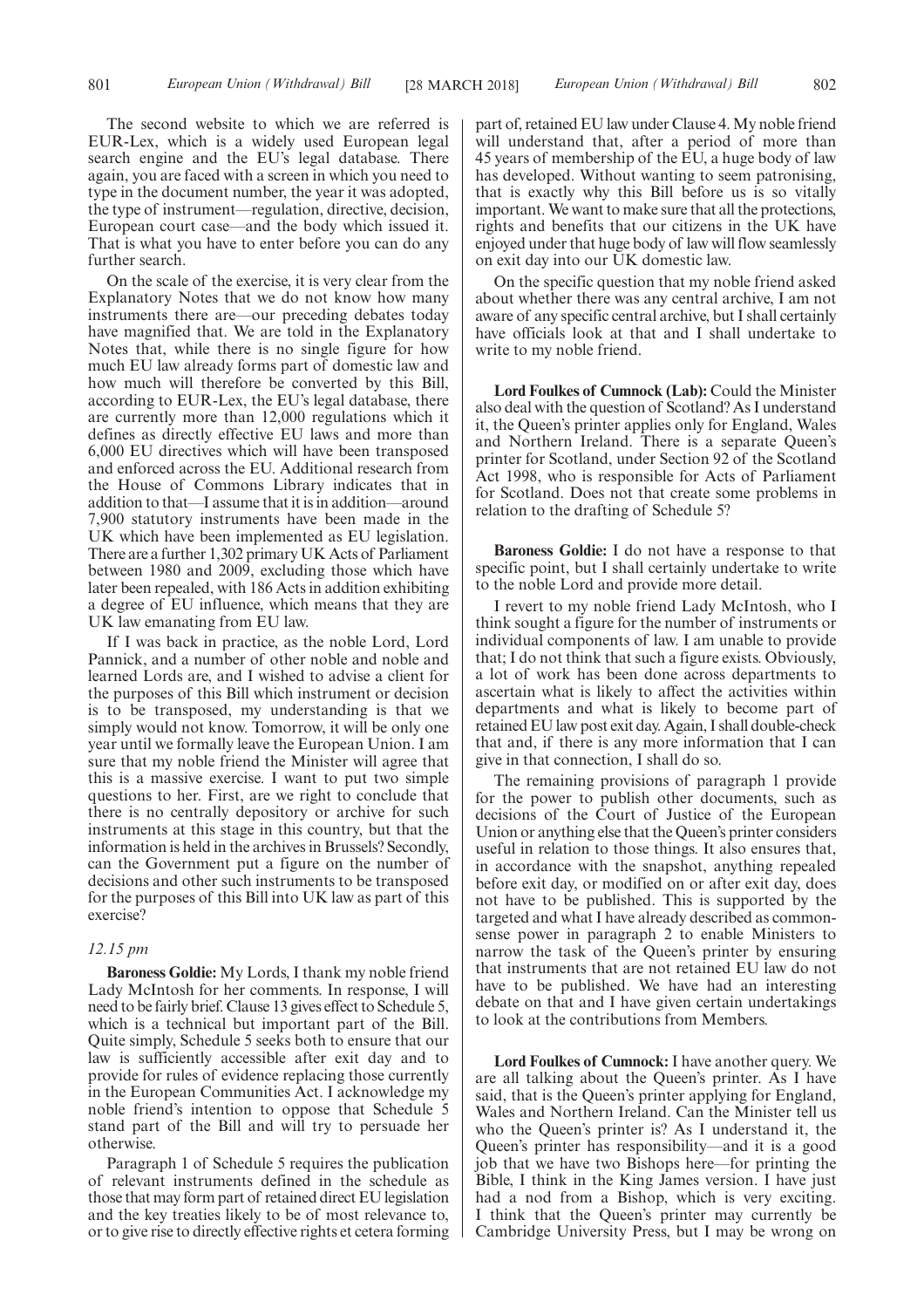[LORD FOULKES OF CUMNOCK]

that. Everyone including the Minister is talking about the Queen's printer, but hands up who knows who it is? There are not even hands up in the Box. I know that the Minister is the fount of all knowledge, so who is the Queen's printer?

**Baroness Goldie:** I can always rely on the noble Lord to lighten the proceedings and introduce an element of light relief. I do not imagine that the Queen's printer is some inky-fingered individual stabbing away in a dark basement. If the Queen's printer is as busy as the noble Lord implies, the less we give them to do, the better. That is why I think that the direction to exclude things from the Queen's printer would be very timely. I shall of course find out more information for the noble Lord.

**Lord Lisvane:** I wonder if I could, as they say, be helpful. I think that the Queen's printer is the Keeper of the National Archives, who also holds the title "Queen's Printer".

**Baroness Goldie:** I am grateful to the noble Lord, Lord Lisvane. As the late FE Smith, said, I am no wiser but I am certainly better informed.

**Lord Adonis (Lab):** I suggest that the noble Lord, Lord Lisvane, becomes the Queen's printer, because he is far more knowledgeable about these matters than anyone else in the country.

**Baroness Goldie:**I do not wish in any way to diminish the talents of the Queen's printer, whoever that person or group of persons is or wherever they dwell, but I think that the noble Lord belongs in this Chamber making the powerful and important contributions that he does.

**Lord Foulkes of Cumnock:** The noble Lord, Lord Lisvane, has been helpful to an extent by saying that the Queen's printer is the Keeper of the National Archives. However, that raises the question: who is the Keeper of the National Archives?

**Lord Cormack:** His name is Mr Jeff James.

**Baroness Goldie:** Then I offer a heartfelt tribute to Mr Jeff James.

**Lord Lisvane:** If it assists the noble Lord, Lord Foulkes of Cumnock, he is also the Queen's printer for Scotland.

**Lord Beith:** I recommend that the Minister and other Ministers pay a visit to Kew, which is a very nice place, and have a look at the small but diligent unit that tries to maintain an accurate record and account of what the law of this country is.

**Baroness Goldie:** My Lords, if we do not get through this debate, I will not be visiting anywhere. I must thank a group of your Lordships for their fascinating contributions, some of which have eliminated my need to write to anyone about anything. Still, I shall look at *Hansard*.

In the view of the Government, the mixture of defined duties and specific powers provided for in part 1 of Schedule 5 strikes the right balance. I say to my noble friend Lady McIntosh that it is comprehensive, flexible and accountable.

Part 2 of Schedule 5 ensures that after exit day questions about the meaning or effect of EU law can continue to be treated as questions of law and so can be determined by our courts when determining that such a question is necessary in order to interpret retained EU law. As I said earlier, it also contains a power, subject to the affirmative procedure, to make provision about judicial notice and the admissibility of evidence of certain matters.

I hope that my remarks have provided sufficient explanation of the rationale behind, and indeed the importance of, Clause 13 and Schedule 5 and why it is imperative that that clause and schedule stand part of the Bill.

**Baroness McIntosh of Pickering:** My Lords, this has been an entertaining and illuminating debate. I am grateful to those who have pressed the Minister for answers.

I do not quite understand why there is a discretion in sub-paragraphs (3) and (4) of paragraph 1 of Schedule 5 for the Queen's printer not to publish the instruments in question, because it would be difficult to find out what they are if they are not published. I look forward to hearing from the Minister how many there were in the last year—if we ever get a final answer. Could she also respond on the issue of why there is no discretion under sub-paragraph (1) when there is a discretion under sub-paragraphs (3) and (4)?

The Minister has confirmed the scale of the exercise that we will all be involved in. It was not my intention that Schedule 5 should not be part of the Bill; it was purely my intention to explore the fact that there is no archive and we do not know how many instruments of this type there will be.

*Schedule 5 agreed.*

*Clause 18 agreed.*

#### *Clause 19: Commencement and short title*

*Amendments 355ZA and 355ZB not moved.*

## *Amendment 355A*

*Moved by Lord Wigley*

**355A:** Clause 19, page 15, line 18, at end insert ", subject to subsection (2A)"

**Lord Wigley (PC):** My Lords, in moving Amendment 355A, standing in my name, I shall speak to Amendment 357A. Both of these are paving amendments for the substantive Amendment 358A, also in my name, to which I shall address most of my remarks.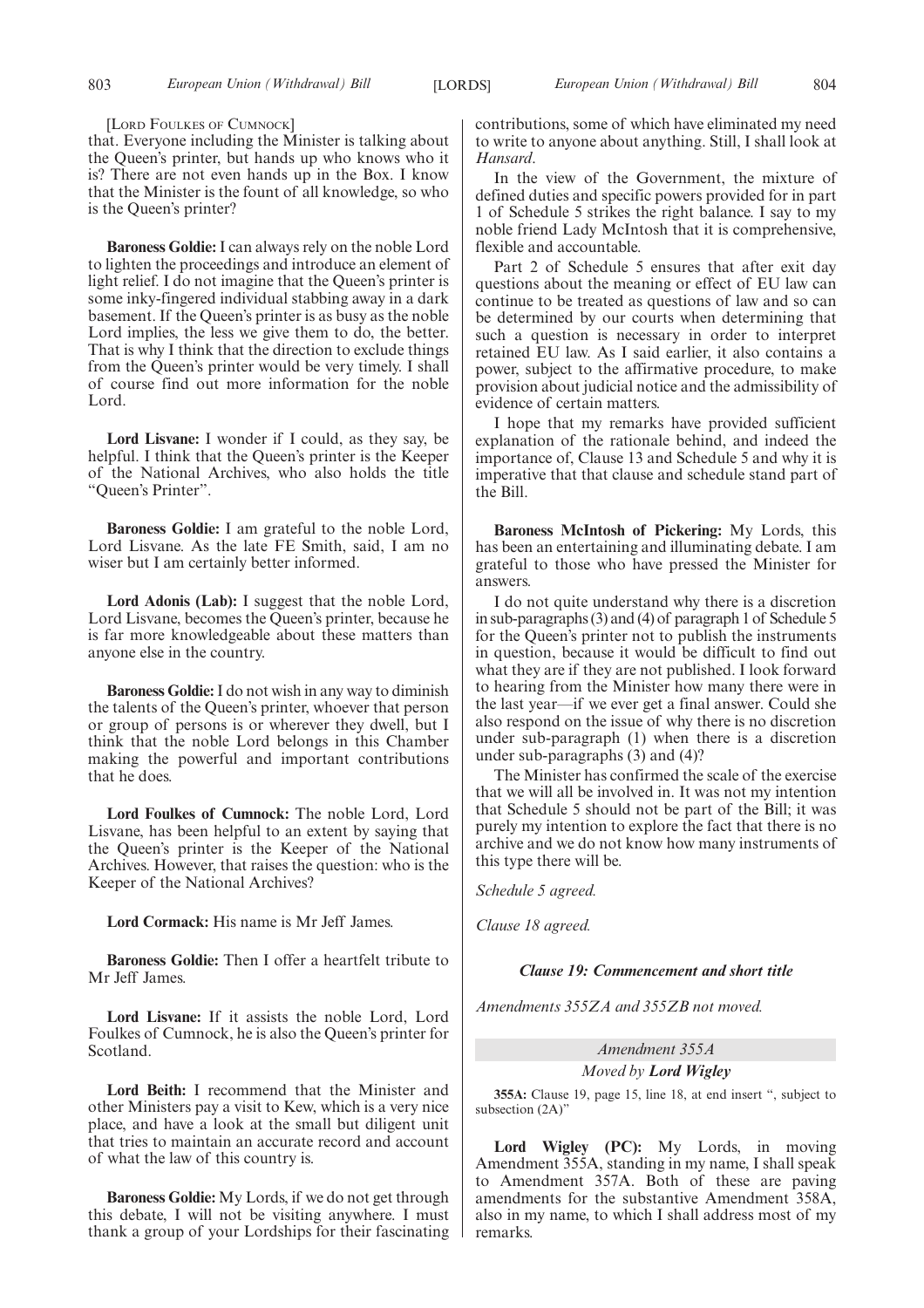The amendment goes to the core of the Brexit referendum in 2016 and relates to a campaigning issue which undoubtedly swung many voters to support the leave campaign. This is to do with the amount of extra funding which would, supposedly, be available as a result of the UK decision to leave the EU. The amendment also addresses the guarantees that were given to Wales and to Scotland and other parts of the United Kingdom—that all the funding coming from the EU would be replaced by UK Treasury funding so that, in this context, Wales would not miss out.

Amendment 358A proposes that this Act does not come into force until the UK Government have laid a report before Parliament, and the National Assembly for Wales, outlining how the money currently provided to Wales through the EU will be provided after Brexit. Such a statement in the Bill is needed in order to demonstrate to the electors of Wales that they were not led up the garden path in the referendum and that the Government do indeed intend to keep the promise, made by the leave campaign, that this level of funding will be maintained. I would be obliged if noble Lords will bear with me as I address those promises in greater detail.

I start with the outrageous £350 million a week that was promised to be channelled into the NHS as money returning from Brussels. That was a central part of the Brexit deal, equivalent to a manifesto commitment in a general election. It is a pledge which the Government, in signing up to deliver the other parts of the Brexit manifesto, are duty-bound to honour. If they feel obliged to deliver Brexit on the basis of the referendum vote, they must do so on the basis on which that vote was secured. That commitment was as applicable to Wales as it was elsewhere and it no doubt had an impact in Wales where the public services devolved to the Assembly are funded by the notorious Barnett formula. The NHS in Wales, as elsewhere, desperately needs additional funding. Indeed, Conservative Ministers—including the present Prime Minister—have derided the Welsh Government for not providing as much money to the NHS as was being provided in England. For a time that was true, but this was partly because the overall cake was inadequate. If an increase in health funding in Wales was the same as that in England, other services such as education would have been even harder hit. It was partly because of a decision by the Welsh Government to redirect some of the funding increase to social services, for the justifiable purpose of enabling hospital patients to return home earlier, thereby reducing the pressure on hospital beds. Whichever way, there was and there is a pressing need for additional funding for healthcare in Wales.

The vote to quit the EU was undoubtedly augmented, in part, by people swallowing the outrageous propaganda that £350 million a week would be coming to the health service. Even on the basis of the restrictive Barnett distribution, the NHS in Wales could therefore have expected something like £18 million a week more funding—£1 billion a year. That is a promise which was made and which the people of Wales expect to be fulfilled. My helpful amendment enables the Government to explain to the people of Wales how they intend to fulfil their pledge.

#### *12.30 pm*

That was not the only promise that was made concerning post-Brexit funding. It has not gone unnoticed in this Chamber that those areas that voted most heavily in favour of Brexit in Wales were the old industrial valleys—the very areas which benefited most from European strategic funds. Since west Wales and the valleys were accorded what was defined as objective 1 status by the EU back in 2000, those areas most in need of economic support—defined as having under 75% of the average GDP of the European Union received direct funding from Europe, which will have amounted over two decades to almost £4 billion. Obviously, at the time of the campaign, voters in those areas demanded to know what would happen to such funding. The Brexit lying squad, as it is known, true to form said: "Yes, of course, that money would be funded by the UK Treasury" so that such impoverished areas would not lose out as a consequence of leaving the EU. That was part of the deal and, as far as those areas are concerned, a central part of it. They voted out, and now they expect that promise to be honoured, not in some general way but specifically in terms of total aggregate funding and its being distributed not at the whim of Treasury Ministers but on a needs-based formula, just as the European funds have been distributed. If the Minister will give a copper-bottomed guarantee to the House today that this will be done, perhaps it will not be necessary to press the amendment. I wait to hear what assurances, if any, the Minister can give.

There is also the financial challenge facing rural Wales by the ending of the common agricultural policy, which will follow the implementation of the Bill. I well remember addressing several meetings organised by farming unions during the referendum. While the union leadership was committed to remain, individual farmers were being tempted to vote out, basing their case on the guarantees being given by the Brexit campaign that their funding was secure. It is now time to deliver. If farmers do not get a fair deal, they will be very angry indeed, as farmers certainly can be. The CAP currently pays some £270 million per annum to Wales, which amounts to about 9% of the figure coming to the UK from the CAP. That is about twice the per capita level because of the importance of agriculture to Wales. Will that sum be replaced in full by the Treasury in London? Can the Minister give a commitment that is not just a short-term fix for two or three years after Brexit but an ongoing pledge for the future, with no sunset clause to undermine the confidence of our farmers, since agricultural investment is a long-term commitment? If the money is distributed on a UK level, can he give an assurance that it will not be on a Barnett basis but on a needs basis or an inflation-proofed CAP existing provision basis?

In 2016, we were told by the Brexit campaigners that there were other European funds which would be equally safeguarded. Prime among these was the western seaboard counties of Wales having access to the Interreg funding, secured for Wales by the Conservative Government at the time of the Maastricht Treaty. It has helped to finance projects of benefit to the western seaboard of Wales and the corresponding eastern seaboard of Ireland. It has funded numerous small-scale projects in transport, environment and culture, and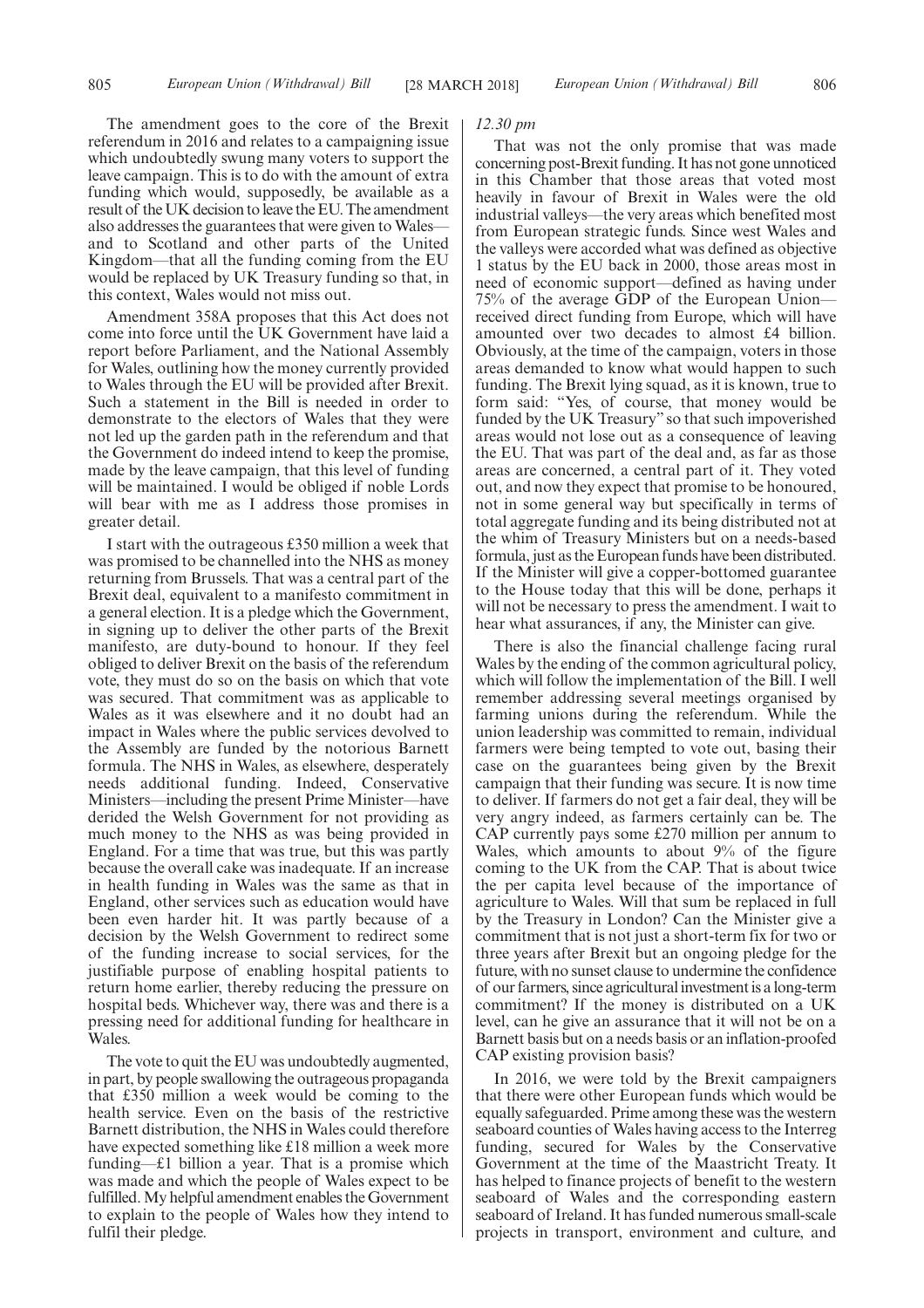#### [LORD WIGLEY]

has made a valuable contribution to those areas. Several million pounds have been paid out by Brussels to Wales for Interreg support. Once again, at the time of the referendum, promises were made liberally around Wales that the areas benefitting from Interreg funding would be secure and that equivalent funds would be paid out by the Treasury to Wales and, no doubt, to other Interreg-qualifying areas.

That is the background to my amendments. They give the Committee the opportunity to write into the Bill statutory assurances that these EU sources of funding will be maintained. They should be guaranteed for the next 12 years, equivalent to two further rounds of European funding and as a pro rata equivalent to the funding which emanated from Brussels over the past decade. The element of this funding which replaces EU structural funds should be reviewed 10 years after Brexit and reassessed on the basis of whether the equivalent GDP per head in the designated beneficiary areas has reached 90% of the UK average figure. If not, the funding should be extended.

I make one final point, which I am bound to make in this context as I have before. We are frequently told that funds repatriated from Brussels should be administered on a UK-wide basis to ensure that equity is secured for every part of Britain. I understand that argument, but I am afraid that bitter experience has taught me that Wales just cannot trust the Treasury in London when it comes to safeguarding our economic and financial well-being. It pains me to say this, as I realise how much apoplexy it may cause some noble Lords opposite, but the truth is that we have been able to trust EU Commission officials in Brussels better than we can trust the Treasury in Whitehall. I mentioned this at Second Reading, but let me briefly explain again.

In 2000—the first year of our National Assembly's existence, when I was leader of the opposition there, and the first year of the European objective 1 funding for Wales—the Assembly expected to receive from Brussels several hundred million pounds to finance EU projects. The money that Brussels sent for the benefit of Wales was dispatched via the UK Treasury and, surprise, surprise, it did not come through to Wales. After painstaking inquiries were made, it became clear that the Treasury had no intention of passing this money to Wales—

**Lord Cavendish of Furness (Con):** I am grateful to the noble Lord for giving way. Does he accept that those of us who live in Cumbria have watched with huge envy the largesse that has been directed at Wales?

**Lord Wigley:** I have no doubt that Cumbria has its problems, and I have no doubt that people from Cumbria will speak up on its behalf. I support entirely that Cumbrian needs should be answered on a needs basis; we are arguing for exactly that for Wales. The current Barnett formula, as this House has recognised, does not provide that needs-based system for funding. So I accept entirely what the noble Lord says.

The point that I was making was that, back in 2000, the Treasury claimed that it already funded ambitious regional economic projects and that the European cash would be gratefully received as a contribution towards such spending. I sought clarification from officials at 10 Downing Street, but no clarification or assurance was forthcoming. In March 2000, I went to Brussels and met the EU regional commissioner, no less than a certain Monsieur Michel Barnier. He just could not believe what I was saying, since the EU funding was provided on the basis of additionality. He asked his officials—yes, those much-derided Brussels Eurocrats—whether what I said could possibly be true. They confirmed my account, and Mr Barnier asked me to give him a couple of months without making political capital on the issue, in which time he would do his best to sort it out.

The eventual outcome to this incredible episode was, as I may have previously mentioned, that as part of his spending review in July 2000 the then Chancellor Gordon Brown announced that the UK Government would be making a payment of £442 million to the Assembly to settle the account. Thereafter, Wales received the money from Brussels, which it had a right to expect.

So please do not tell me the nonsense about Wales being able to trust the Treasury in London more than it can trust Brussels. Such a claim flies in the face of our bitter experience. Unless we have safeguards built into law, there is no reason for us to believe that we can trust the UK Treasury or its Ministers with our future financial well-being. That is why I have proposed amendments to the Bill. If Wales, in the wake of Brexit, is to be thrown back at the mercy of Whitehall, God help us. I beg to move.

**Baroness Humphreys (LD):**My Lords, I am grateful for the opportunity to speak in support of Amendment 358A in the name of the noble Lord, Lord Wigley, and I thank him for tabling it.

Since 2000, the area of west Wales and the valleys has been in receipt of funding from the European Union. Everywhere one looks in west Wales and the valleys, one finds examples of the benefits arising from this—from the newly transformed Ponty lido to the upgraded railway stations in Aberystwyth, Carmarthen, Llandudno and Port Talbot, where we see the effects of a £21 million cash injection of EU funds. From the National Waterfront Museum on Swansea marina to the regeneration of south Wales valley towns, we see the benefit of millions of pounds from Europe.

We see schemes creating employment, breathing life into communities and improving the quality of people's lives. In my own area, I have seen EU funding being used to build a new rural development centre, to convert an old mill to a teaching centre and an old school into a community centre and, perhaps, the project that is closest to my heart, for the upgrading of Nant Gwrtheyrn, the Welsh language and heritage centre on the Llyn peninsula. We have also seen major road improvements. The stretch of the A465 from Brynmawr to Tredegar, for example, saw £82 million of EU funding being poured in to help with its construction, helping to improve both safety and connectivity.

These are just a very few examples of the impact of EU funding on west Wales and the valleys. All this has been achieved with the aid of the main funding streams.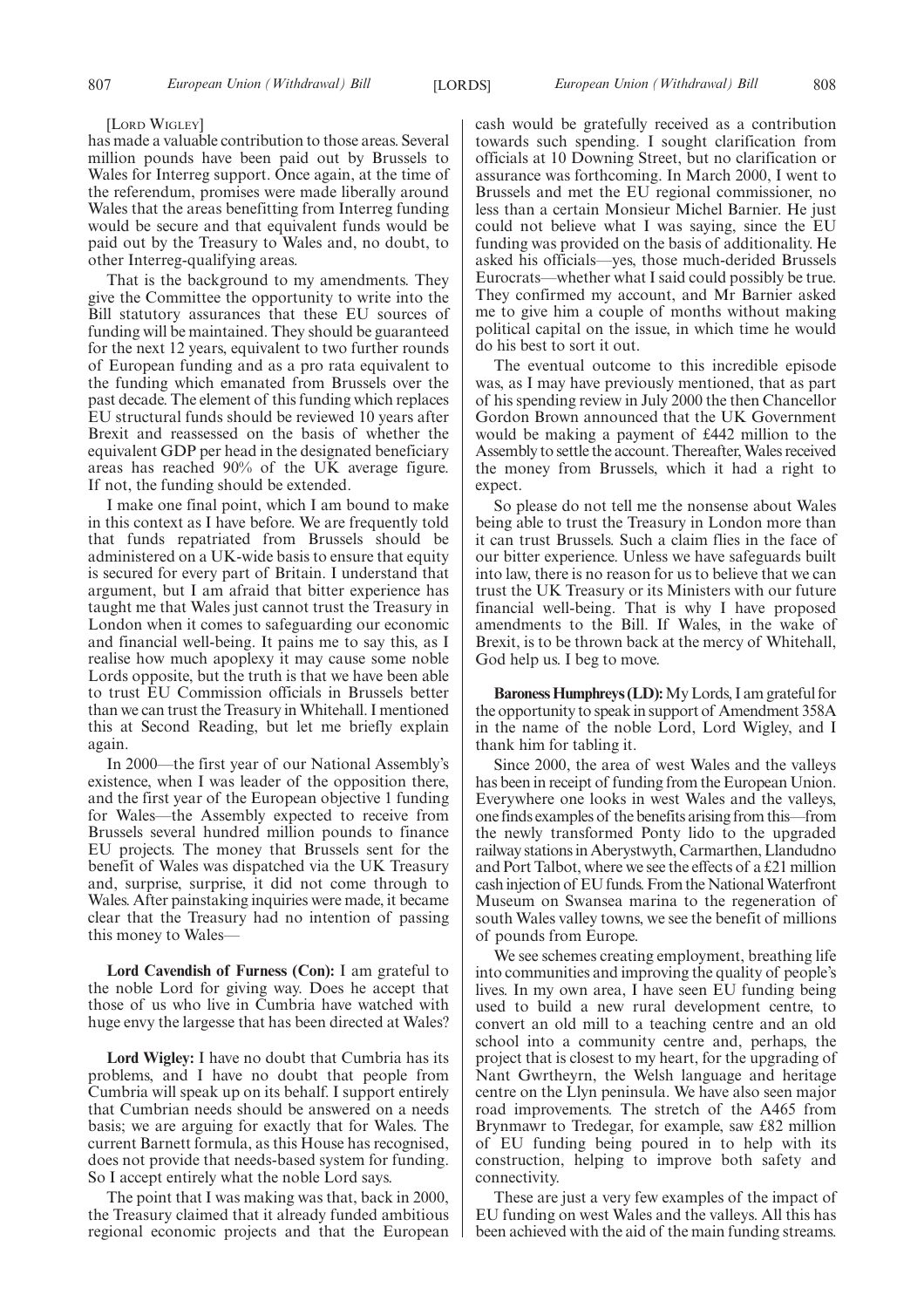It may be useful to remind ourselves of the aim of three of the streams and inquire of the Government how they intend to replicate them. The European structural funds have been used to support people into work and training; have supported youth employment, research and innovation projects and business competitiveness in the SME sector; and have overseen renewable energy and energy efficiency schemes. These funds are worth £2 billion from 2014 to 2020. What will replace them in two years' time?

The common agricultural policy, as the noble Lord has already referred to, is, as those of us who live in Wales know, an essential £200 million-a-year scheme, providing payments to more than 16,000 farms in Wales to help to protect and enhance the countryside. What assurances can the Minister give about how these funds will be allocated in future, and on what basis?

The third scheme that I want to talk about is the Welsh Government Rural Communities—Rural Development Programme 2014-2020. It is a £957 million programme supporting businesses, farmers, the countryside and communities in rural areas and has been essential to areas such as the Conwy Valley, where I live. Could the Minister outline how the Government intend to support rural communities in Wales after 2020?

All this is in stark contrast to the dire lack of funding that came to Wales from the UK Government prior to 2000, which led to west Wales and the valleys being designated as one of the poorest areas in the EU and therefore eligible for objective 1 funding. I am sure that noble Lords will understand my scepticism about future funding commitments if, or when, we leave the EU.

The UK Government's record on funding to Wales hardly fills one with confidence. It has been proved beyond doubt that the Barnett formula, by which Wales has received its funding for the NHS, education and so on, has been disadvantageous to Wales, yet no Government of any colour have been prepared to address the issues and reform the formula itself to ensure fair funding on a permanent basis. My noble friend Lord Thomas of Gresford and the noble Lord, Lord Wigley, have already spoken about this. In earlier debates on the Bill my noble friend Lord Thomas drew the House's attention to the disparity in funding under the Barnett formula and voiced his fears that future funding to Wales will perpetuate the situation. As he has so clearly pointed out, the weakness of the Barnett formula in relation to Wales is that it is based on a crude population count, whereas EU funding has always been based on need.

It is certainly time for Ministers to be crystal clear about the amount of funding that will come to Wales remembering, of course, that we were promised "not a penny less" during the referendum campaign. We need to know the basis on which the funding will be determined and the methods which will be used to distribute it.

#### *12.45 pm*

**Lord Roberts of Llandudno (LD):** My Lords, I usually sleep quite well, but last night I had a sleepless night. It was because I received a Written Answer yesterday from Defra about exactly how much farming support came from Europe. It stated:

"Across the UK £3.95 billion is provided a year under the Common Agricultural Policy. Of this, around 93% is funded from the EU, with around 7% being national funding under rural development programmes".

So 93% is from Europe. If Brexit goes through, it could well devastate the Welsh agricultural industry. It is a catastrophic move for Welsh agriculture. We know that it already struggles. We have had years of blight in Welsh agriculture, but now we have a scheme going through that we do not have to approve: this House can stop it and, by so doing, stop that death blow to Welsh agriculture.

**Lord Liddle (Lab):** My Lords, I add an English voice in support of the amendment—a northern English voice and a Cumbrian voice. In deference to the noble Lord, Lord Cavendish, for whom I have great regard because of the work he does in Cumbria, I think that European funds have made an enormous difference to our prospects in the north. In our debates on the Bill, we have heard a lot of the voices of Wales and Scotland about how they should be treated in the light of Brexit, but we have heard very little about how the north of England should be treated. This reflects the fact that federalism in this country has not advanced far enough. We do not have a proper devolved system of government. It is an object lesson in how the interests of large parts of England are completely forgotten in a lot of our deliberations.

The noble Lord, Lord Wigley, is absolutely right that the £350 million a week claim on the bus played an enormous part in the leave victory. I remember giving out leaflets on the streets of the ward I represent on the county council in Wigton in Cumbria. People came up to me and said "Roger, you know, we're not going to vote for you on this because we're just wasting all that money". I tried to explain to people that the £350 million that they were talking about was a gross figure of UK contributions to the EU, from which we got back substantial amounts of money which went to Cumbria in a big way.

Let me cite some examples. There is not just the agricultural support, which I know is a great concern of the noble Lord, Lord Cavendish. We would not have broadband in Cumbria if we had not had special EU support for it. We would not have had the regeneration schemes for the ports of Maryport, Whitehaven and Barrow if we had not had EU structural funds. We have had huge support for regeneration.

One other interest that I should declare is that I chair Lancaster University, just outside my native county, which is presently building a health innovation campus that would not happen without EU structural funds—and this for an excellent university, which is top of the league in the *Sunday Times* this year, if I can plug it in the Lords Chamber. It is a vital investment for the university's future.

The truth is that, if the £350 million claim that the leavers made was to be met, all that spending would have to be scrapped—all the spending on agriculture and the regions and all the spending on culture, science and innovation would go, because that was the gross contribution. Clearly, therefore, there is great embarrassment on the Benches opposite as to their present intentions, because they cannot tell the Foreign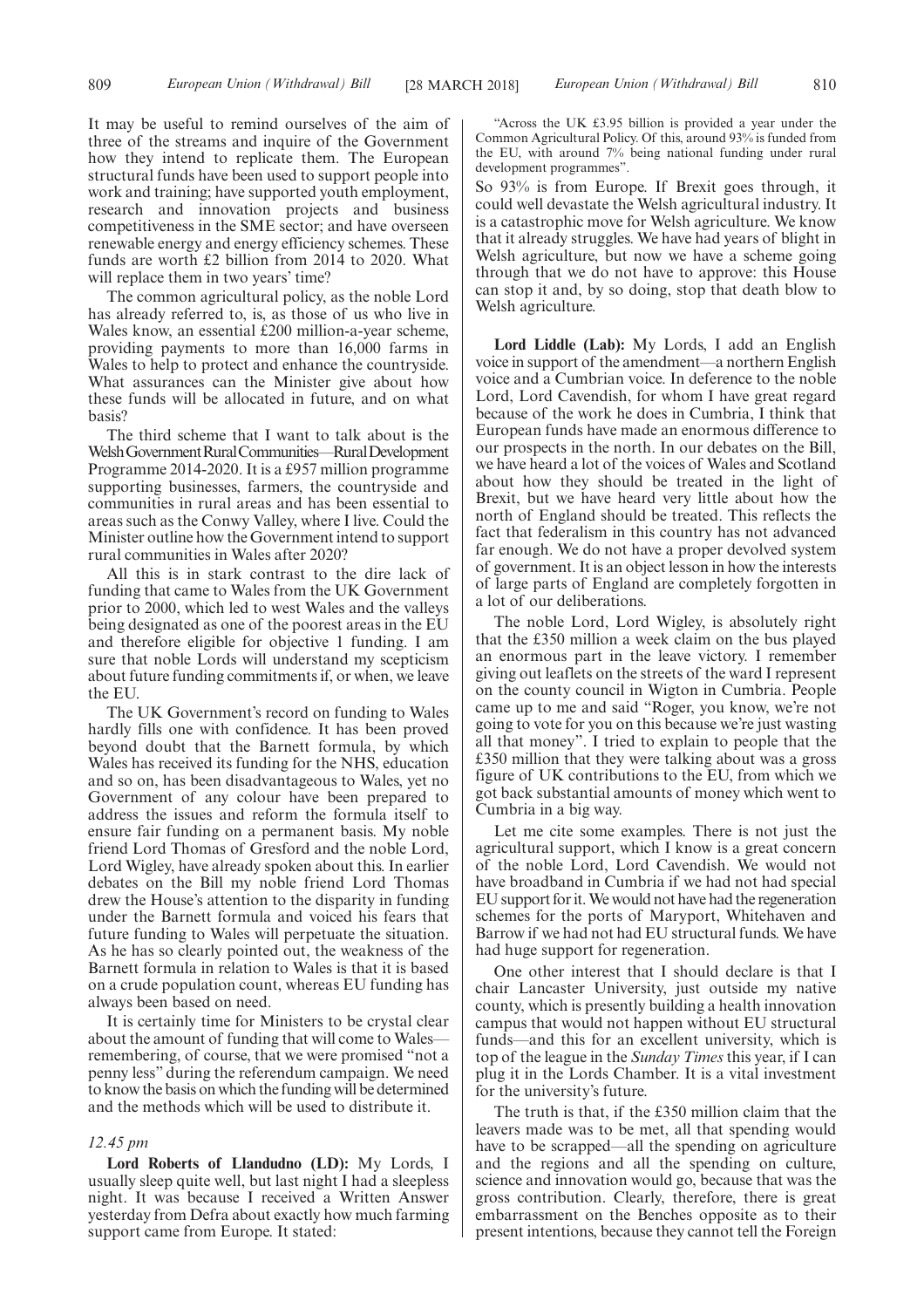#### [LORD LIDDLE]

Secretary that he was lying throughout the campaign. But the truth is that that was what he was doing. He was lying about the £350 million. The fact is that, if these programmes, the agriculture support and structural fund money is to continue, there is no £350 million. There might be a lesser sum from the net contribution, but when you are thinking about the net contribution, you have to think about the impact of Brexit on our economic growth and therefore on tax revenues. It is already the case that, whereas we were growing before the referendum at the top of the G7 league, we are now growing at the bottom of it, and the Chancellor's own forecasts for the next five years suggest that we will continue to be in that position and will suffer a considerable loss of potential growth and tax revenue.

This is a very serious issue. I would like clear answers from the Government as to what promises beyond 2020 they are prepared to make on agriculture and structural funds. That matters greatly to the future of the regions of this nation.

**Lord Adonis:** I endorse everything that my noble friend Lord Liddle has said. Always when the House debates a Bill at length, certain themes appear, and the themes and patterns can often be of some significance. One of the most significant themes that has appeared in your Lordships' consideration of this Bill is how weak the voice of England has been in our debates compared with the voice of Scotland, Wales and Northern Ireland.

There has been only one substantive debate about the interests of England after EU withdrawal and how it is handled, which was the debate initiated by the noble Lord, Lord Shipley—significantly, a former leader of Newcastle City Council—on 19 March. It was a very significant debate in the form that it took. What came through very clearly in the debate was that the noble Lord, Lord Shipley, and other leaders of local authorities in England, including the noble Lord, Lord Porter, who sits on the Conservative Benches and is the leader of the Local Government Association, had far more confidence in the EU's processes of consultation through the Committee of the Regions than they did in any institutional arrangements for consultation between Her Majesty's Government and local authorities in England.

I am delighted to see the noble Lord, Lord Bourne, in his place—I think that he may be responding to this debate. In his characteristic way, he made a very constructive response to the debate, saying that the Government were considering consultation arrangements post-EU withdrawal with local authorities in England. I took it to be a very significant statement when he said that that might involve new consultative machinery, including possibly a new consultative body between the Government and local authorities in England. I have to say that the fact that it takes EU withdrawal for Her Majesty's Government to produce proposals for formal institutional consultation between the leaders of local authorities in England and the Government is a pretty damning commentary on the state of our constitutional arrangements in this country. One of the themes that comes through very strongly from Brexit is that English local government and the regions and cities of England are essentially government from London in a colonial fashion, in much the same way as Scotland and Wales were before devolution. One of the very big issues raised by Brexit is that whatever happens over the next year, whether or not we leave—and I hope we do not—Parliament is going to have to address with great seriousness in the coming years the government of England as a nation but also the relationship between this colonial-style government that we have in Westminster and Whitehall and local government across England as a whole.

The one telling exception to this pattern is London, because London has a directly elected mayor and the Greater London Authority. As a former Minister, I know that the whole way that London is treated is radically different from the way that the rest of England is treated because it has a mayor and the GLA. When the Mayor of London phones Ministers, sitting there with 1 million votes—somewhat more than my noble friend has as the county councillor for Wigton; I know he has done very well but he does not sit there with quite so many votes—I assure noble Lords that Ministers take the Mayor of London's call.

I remember vividly that when I was Secretary of State for Transport I met the then Mayor of London, who is now the Foreign Secretary, and he did not know who the leader of Birmingham City Council was. It only happens to be the second largest city in England. That is a very telling commentary on the state of the government of England. How England is going to be treated is massive unfinished business in our constitutional arrangements, and Brexit has exposed a whole set of issues relating to the government of England that will now have to be addressed.

**Lord Cavendish of Furness:** The noble Lord is making an important point about devolution, with most of which I agree. Does he accept that this Government have really gone out of their way to try to devolve power and that in many cases, as I think he would accept, it is the people on the ground who have refused and rejected it?

**Lord Adonis:** My Lords, I am not seeking to make party-political points in this debate; this issue is going to embrace us on all sides of the House. I note, though, that at the moment we still do not have proper arrangements in place for what is going to happen over the mayoralties in the great county of Yorkshire, which is a hugely important set of issues. There is massive disagreement taking place between different cities in Yorkshire and the Government about how this should be handled. At the moment we still do not have strong powers for any of the mayors outside London. The treatment of the counties of England that are not going to be embraced by the new city mayors is very problematic in the current arrangements, partly because it is genuinely problematic. We have never been able to resolve the issue about how you devolve to local government in England outside the major cities.

This is going to be a big ongoing source of debate, and rightly so. As these debates have demonstrated, we have done much better by Scotland and Wales in recent years, not least because they now have their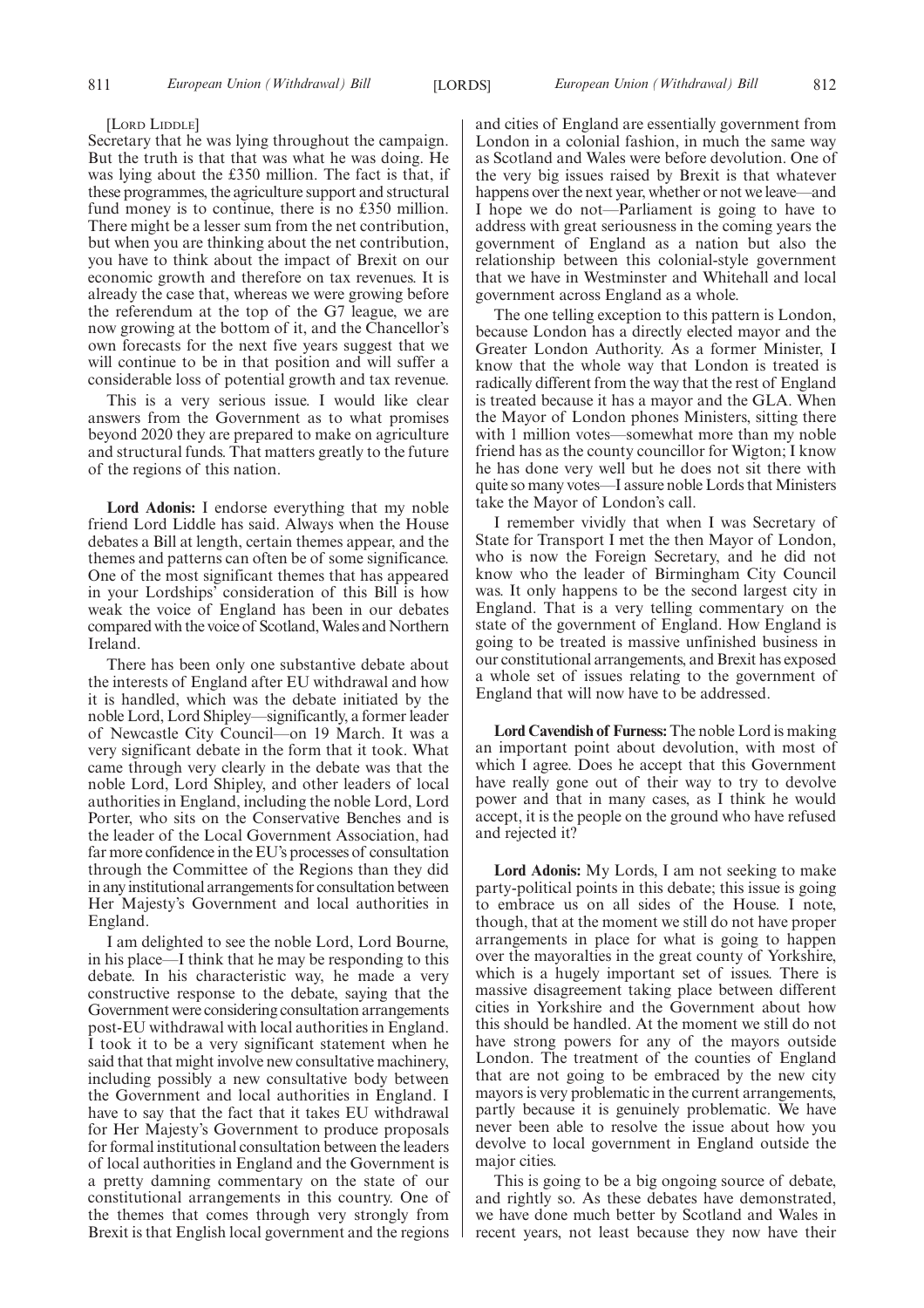own devolved Parliament and Assembly. We have done our very best to ensure consensual power-sharing government in Northern Ireland although, to our great regret, the Assembly is not sitting at the moment. Before long we are going to have to start giving equal attention to the government of England.

**Lord Foulkes of Cumnock:** I hope my noble friend Lord Adonis will forgive another Scottish voice, but I completely agree with every word that he has just said. Is not one of the ironies that our asymmetric devolution, which is the problem, is something that we could be tackling now with legislation in this Parliament if we were not preoccupied with this futile Bill and the other eight Bills that are going to follow it, which are totally unnecessary? We would have the time to deal with it.

#### *1 pm*

**Lord Adonis:** I entirely agree with my noble friend; he is completely right. However, it is rather a sad commentary on our politics at the moment that we in this House need to be frank and accept that, but for Brexit, a lot of these issues would not have been flushed out. I do not think that, but for Brexit and the Brexit referendum, we would be addressing them.

At the moment, I am spending a lot of time travelling around the country, particularly to places which voted to leave. Most of these places are remote from London. There is an almost direct relationship between the distance from London, particularly the time it takes by train to get to places, and their likelihood of having voted to leave the European Union. What comes through so powerfully from the people I am meeting there is a massive sense of isolation and alienation not just from Brussels, although that is an issue, but from London and our Government and Parliament here. That is not a stable state of affairs for the future of government and democracy in this country, and it will have to be addressed.

**Lord Foulkes of Cumnock:** I completely agree. I feel so frustrated because for the past three years, I have been trying to persuade the leader of our party to consider a constitutional convention or to discuss the issue even within our party. I agree that we need to come back to that, but I turn to the amendment in the name of my noble friend Lord Wigley. I call him my noble friend because, especially on this Bill, we agree on so much. I am grateful to him for tabling it. Although it applies to Wales, as others have said, it could apply equally to England and Scotland.

As others have also said, I am pleased that it is the noble Lord, Lord Bourne, who will reply to the debate, because I have had dealings with him, as he will testify, on a number of occasions both before he was a Minister and since, and he looks at these things carefully, seriously and sympathetically. I expect that he will do the same again today.

I will not go through the whole list, but in Scotland we will lose structural funds, scientific grants and the Social Fund, and the Erasmus funding is in doubt. There is the European Investment Bank, which has funded roads, railways, hospitals and many other things. None of this can be continued when we leave—if we leave: the noble Baroness, Lady Humphreys, is absolutely right. I should always use the phrase "if we leave", because it has not yet been finally decided, we are going through a process. It was the noble Lord, Lord Roberts, who said it, not the noble Baroness, Lady Humphreys. I am getting completely mixed up. As we go through the process, we are seeing more and more problems that will be created by Brexit.

I do not know whether any of your Lordships have visited the Falkirk Wheel, now one of the great tourist attractions in Scotland but also one of the great engineering attractions. Again, it was partly funded by the European Union. The Scottish Parliament estimates that more than 40,000 jobs have been created with European funding. As I said, I do not want to list them all—I could go on at length if that were appropriate, but I will not.

We have had vague promises that funding will be continued if we leave the European Union. We need, if not today then in the near future, more detail, more specifics. We need to know exactly what kind of funding there will be. Will each of the funds lost be replaced? What will replace the common agricultural policy? What will replace the regional development fund? What will replace the scientific grants? What will replace the Social Fund? It needs to be more specific. It is exactly like the immigration arrangements, which get put off, put off and put off. We have been promised them again and again but they have not been published. We do not even have a White Paper, let alone a Bill.

People need to know. If, as I hope, we will have a final say, if the British people will be given a final say, they will need to know whether these funds are to be replaced, how they are to be replaced and whether they will be replaced pound for pound, pound for euro, or whatever is appropriate. I hope the Minister will give such an assurance.

It is also ironic, as I said earlier when I was having an exchange with my noble friend, Lord Adonis, that we are wasting a lot of time in this debate.

**Noble Lords:** Hear, hear.

**Lord Foulkes of Cumnock:** Thank you very much. There was a huge measure of support there, principally from the Cross Benches. I do not think I have done anything to offend the Cross Benchers; quite the reverse, I was keeping them amused earlier on.

However, this is a serious point. Not only are we taking a lot of time dealing with the Bill, including Wednesday mornings, but we are spending a lot of money. My honourable friend in another place, Stephen Doughty, got an Answer recently that stated that £395 million has been transferred to the Home Office just for dealing with Brexit. Just the process is taking up a lot of money. In fact, we ought to have more Questions and Answers about exactly how much is being taken up by the actual physical process of dealing with this, including civil servants and travel. I understand that Mr David Davis does not like to travel by Eurostar so takes charter flights to Brussels, so the costs are mounting day by day and week by week.

My last point is more general. We now know that the leave campaign has been guilty of fraud and continues to be under investigation by the Electoral Commission. We now know that money was transferred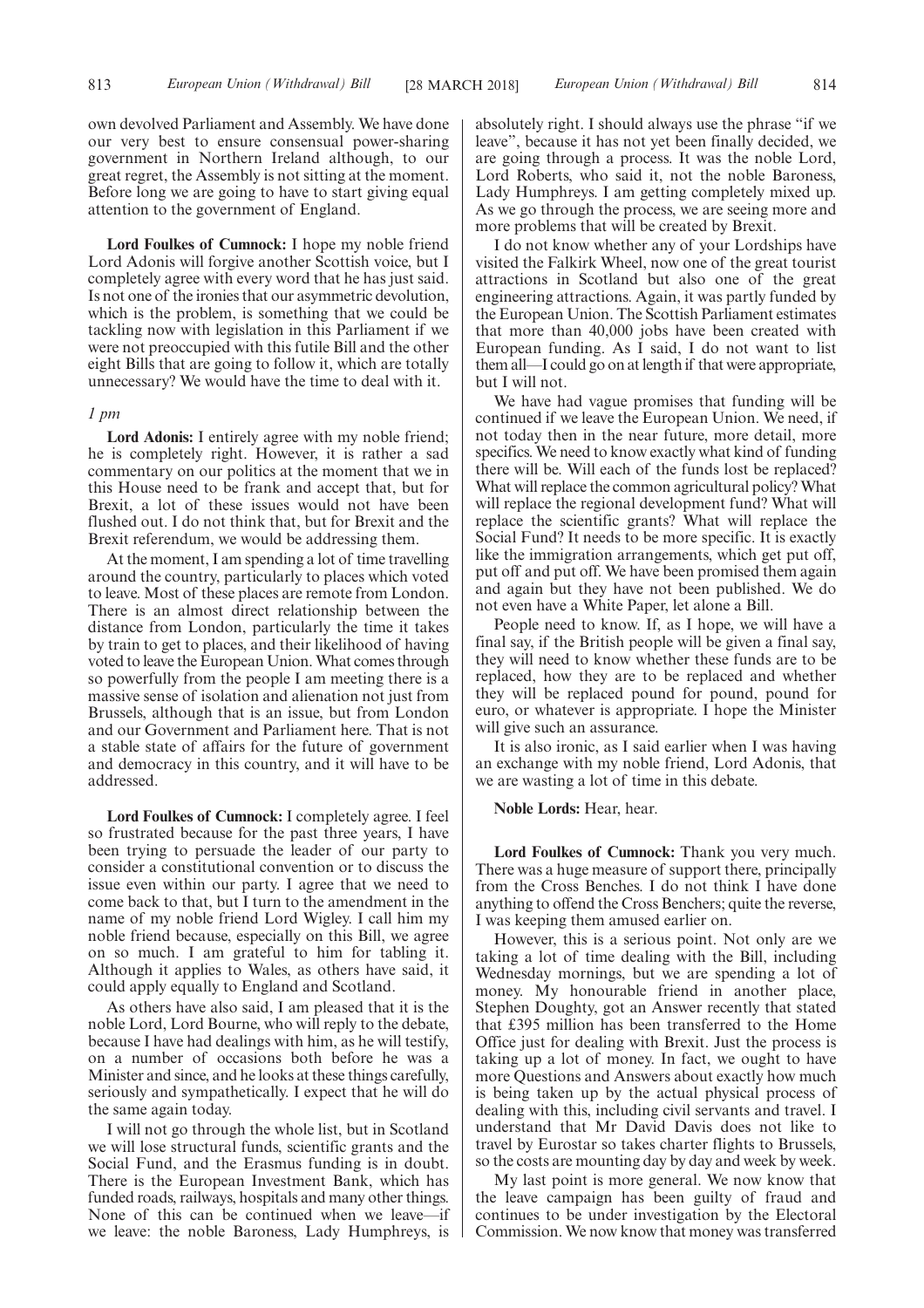#### [LORD FOULKES OF CUMNOCK]

illegally from the leave campaign to the BeLeave organisation, and that unfortunately some of my colleagues and former colleagues in the Labour Party were involved in that because one of them, a former MP, was a director of the Leave campaign. I think it is particularly reprehensible that she was involved in that.

That brings me back to the point made not by the noble Baroness, Lady Humphreys, but by the noble Lord, Lord Roberts, about if Brexit goes through. People are becoming increasingly disillusioned by the way in which we were duped during the referendum campaign, and that strengthens the case for having a new look—

**Lord Cavendish of Furness:** The noble Lord will remember from an earlier debate that it seems that Euratom was understood in detail in Yorkshire by not tens or hundreds but thousands of people. I think people were probably not duped.

**Lord Foulkes of Cumnock:** That is a matter of opinion. More and more research is being done, including recently by an organisation whose exact name I am trying to remember which carried out some work, about which I had an email this morning, showing that people who voted leave did so for a whole variety of reasons, unconnected in some cases to the whole question of the EU. That is one of the problems of referenda generally, as we have discussed before. Still, as we discussed earlier, if the decision was made by the British people, there is a very strong argument that it needs to be undone by the British people. We need to look at that again as the arguments become even stronger.

To return to the amendment, I hope we will get some specific promises and details from the Minister. As I said when I started, he has been known for his credibility, sincerity and honesty. I hope we will see that again today.

**Lord Thomas of Gresford:** My Lords, I have a specific question for the Minister: do the Government accept the proposition, put forward so clearly by the noble Lord, Lord Wigley, in introducing the amendment, that they are bound by the promises made by the leave campaign? They say, "It is the voice of the people that we are following". The Government had a number of choices that they could have made, but in fact they have chosen to follow a model that must bring great delight to the most extreme Brexiteers. If they do that, they are bound by those promises, I submit—I accept what the noble Lord, Lord Wigley, said.

It is suggested—this is the weak and feeble argument put forward by the leave people these days—that it did not make any difference, and that what they said really had no impact whatever. Before the people spoke and before we heard the voice of the people, the people listened. And what did they listen to? They listened to a universal lie about the National Health Service, that it would receive £350 million a week. The noble Lord, Lord Liddle, has referred to this as "lying", but I prefer the word "cheating", which has been used elsewhere in this building this week. The campaign, we now learn, was prepared to send out contradictory messages to targeted people. We do not know what those messages were and we do not know who the people targeted were, but that was cheating. So when the people spoke, they had listened to the lying and cheating propaganda that had been put forward.

Let me be more specific about Wales, where specific promises were made. Wales has been the net recipient of £650 million a year from European funds. That is not something to be proud of; it is because Europe recognised the needs of Wales, and gave money in structural funds and agricultural support that addressed those needs. I will not enumerate precisely what they are, because my noble friend Lady Humphreys has already covered that ground quite fully.

There is a moral imperative about this Government: if they are going to campaign for the sort of Brexit that the most extreme Brexiteers want, they should fulfil those promises, and make it clear in the report that the amendment calls for. In Wales it was said by leave campaigners, in terms, "You will not lose a penny"; that was said widely, across Wales, in all the campaigning that took place.

**Lord Cavendish of Furness:** By whom were these promises made? One problem about a referendum, the principle of which so many of us disagree with, is that it is not a case of a Government making promises that they then have to honour. I do not remember being told about not receiving a penny less. Also, I think that the noble Lord might desist from the extraordinary use of the word "extreme" Brexiteer. You cannot be 52% in the European Union; you are either in or out under this absurd and very unpleasant system of a referendum.

**Lord Thomas of Gresford:** I have the greatest respect for the work that the noble Lord does in Cumbria. Indeed, I feel very much for Cumbria and the north of England for the problems that they have, but they did not have made to them the specific promises that campaigners in Wales made. The Government have picked up the mantle, however you look at it, of the leave campaign. As I have said, they had choices. They could have stayed within the single market and campaigned for the customs union, but have chosen not to. That is why I wholly support the amendment proposed by the noble Lord, Lord Wigley.

## *1.15 pm*

**Lord Griffiths of Burry Port (Lab):** My Lords, my noble friend Lord Foulkes described this as a futile Bill. He may be right, but it is the Bill that we are discussing. Similarly, many quite prolix arguments have been made about a number of matters that are of great importance but are not directly a consequence of the amendment before us. If we look at that, we might need to do so in a particularly poignant way.

First, I commend the terrier-like activity and concerns of the noble Lord, Lord Wigley, who has worried away at this subject like a dog with a bone over 11 days —it astonishes me that there is still some marrow in the bones, but it has been necessary. Others have talked with regret about the fact that other parts of the United Kingdom have not received the same attention that Wales, Scotland and Northern Ireland have. We can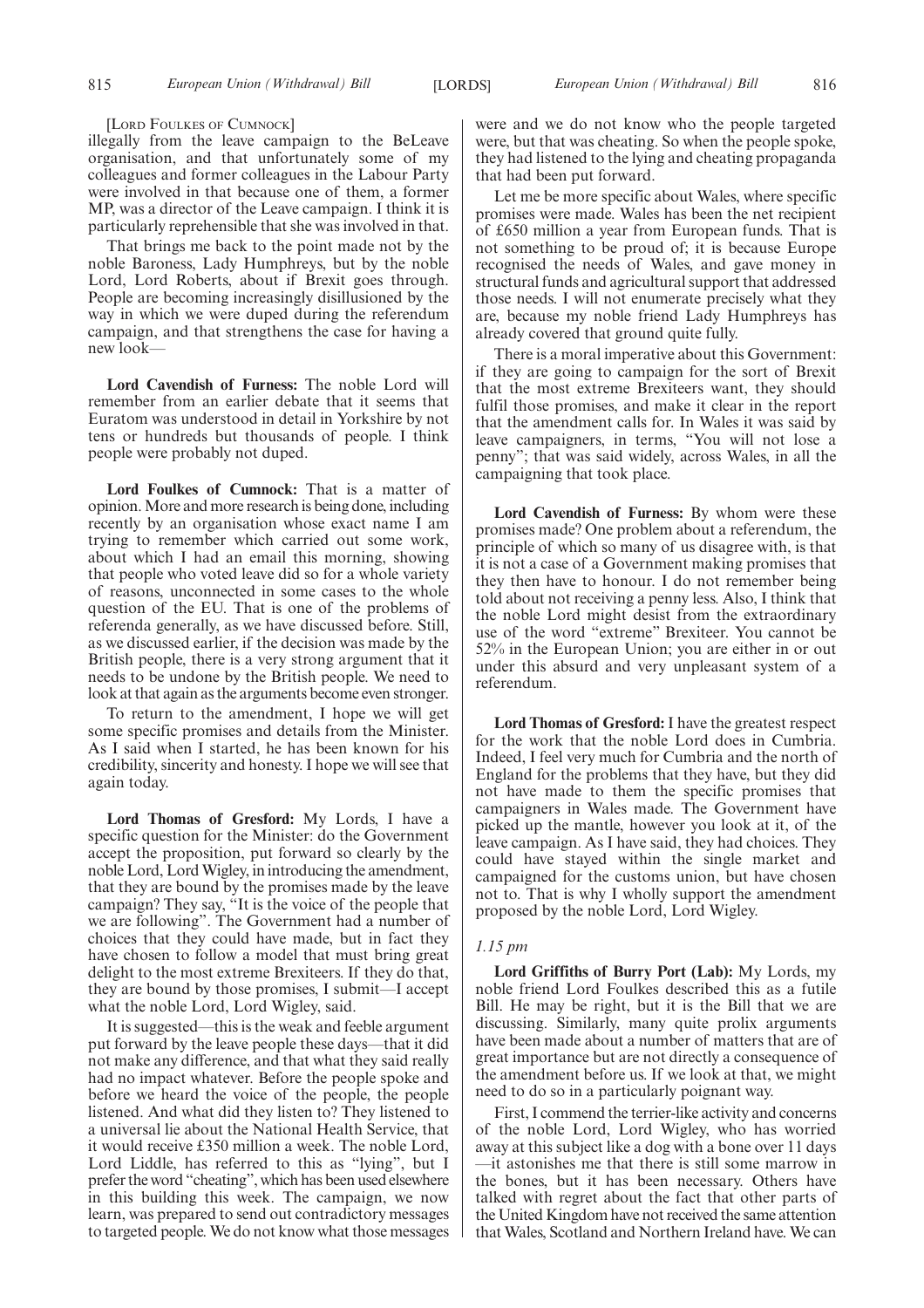all regret that, but we can see exactly why they have received more attention, because the Bill as drafted dealt with the devolved Governments' established institutions in a way that many people in authority felt was not fair, or just, or constitutional or whatever. Consequently, we needed to deal with the irregularities that the Bill generated in respect of these institutions, and that is what we have spent quite a lot of time doing.

I look at what has happened in Wales since 1997 and recognise the building of confidence in the institutions that now govern the Principality. I see the three different ways in which powers were gradually passed over to the Assembly: first, in a hand-me-down sort of way from this Parliament; secondly, by statutory instrument; and, finally, only very recently, through primary legislation-making powers.

I am delighted to see the noble Lord, Lord Bourne, across the Chamber, given the constructive part he played, as the leader of the Conservatives in Wales at that time, in bringing about the referendum and the agreed settlement that gave us the Assembly as it is. Let there be no doubt about it, the Assembly in Wales began in a situation of chaos—with a plain piece of paper on which many potential plans and outlines were scribbled as the various parties for power struggled between themselves to find the right shape.

At the minute, I am dealing with the family of the late Lord Richard of Ammanford, because I will be officiating at his funeral. As I look at his life, the interesting thing to note is the part played by the Richard commission, which put before the people of Wales a number of steps, just about all of which have now been incorporated into legislation which I believe will soon come into being and will govern affairs henceforward—a posthumous tribute to him. The important thing was that it commanded the confidence of all parties in Wales. Those who have typified the contribution of the Welsh voice to this debate as being merely a mouthpiece for Labour in Wales are wide of the mark. The widespread support for the institutions is acknowledged—and the part played in that by the noble Lord, Lord Bourne, has to be recognised.

Here we are on the 11th day of Committee, but this is not the end of it—for goodness sake, there is a lot of entertainment yet to come. Where else would I get the kind of discussion that we have enjoyed about the Queen's printer? Was it dot matrix or what? Because Her Majesty likes Tupperware, perhaps she likes oldfashioned ways of printing—I do not know, but it was a very illuminating and enlightening debate. We have had esoteric and philosophical principles adduced, constitutional and political positions established and fought for, and all the rest of it. At the end of the day, is it not wonderful that, with all these things in the ether—all this magnificence of idea and thought—it is money that constitutes the core of the amendment before us? We heard reference earlier in the debate to the practical arrangements that we need to face—well nothing is more practical than money.

Wales can legitimately point to the difference between the kind of economic activity that it was able to enjoy and take forward while administered, as it were, from Westminster and the kind of support that it has received subsequently because of membership of the European Union. We should hear from our debate the plea to distinguish between the infelicities of a Barnett formula which applied crudely to Wales and what will happen if it is applied crudely to Wales after we come out of Europe—if we come out of Europe. It will lead once again to a cap-in-hand approach from Wales to its financial masters here in London.

"Needs based" has been a tectonic plate, it has been a quantum leap to go from the Barnett formula to that. The needs of some of the run-down and rural areas in Wales are very desperate indeed. So I hope that we have heard, through all that has been said, the need for us to look again at the principle of how to financially support this institution.

The word "consent"was used earlier and was disputed greatly. Consenting adults is a concept that I am very familiar with. I would have hoped that instead of consent being interpreted, as it has been, as requiring a level of support that cannot be given for legal and other reasons, we would remember that consent between consenting adults is reciprocal. I do not want to think that the devolved Governments are holding a gun—a veto power—to the head of the United Kingdom Government. But Wales feels that, in the way the Bill is drafted, that is exactly what the United Kingdom Government are doing to Wales: holding a potential veto to its plans, which in certain circumstances they might use.

It all drives us back to that one word which the noble Baroness, Lady Bowles of Berkhamsted, mentioned this morning: trust. There has to be trust. How we rejoiced at the possibility that framework arrangements the list of 24 has been referred to in previous debates might be written into a schedule to the Bill, as amended, so as to give confidence to the people in Wales that there is a shape going forward. Some sort of consent to that list could indicate all that is necessary for us moving together as partners. The Government in Wales do not need to be treated in an infantile manner in these matters. Trust is possible, and in my opinion it is necessary.

We can read for ourselves all the details in *Hansard*, but this amendment has put out the case. Once we are through this process and into the legal situation that we will arrive at, on the shores of Canaan, having have crossed the river Jordan—

#### **A noble Lord:** Oh!

**Lord Griffiths of Burry Port:** I was hoping that that was an intervention—I am better prepared for interventions than I was last time.

I simply hope that, when all is said and done, the fact that this is about money—even if the guarantees and figures cannot be given in a debate such as this—will indicate the desperate need felt in Wales for some support and encouragement. There must be a promissory note for adequate support that will be met once we are no longer in Europe for the activities that up to now Europe has helped us with so generously.

**The Parliamentary Under-Secretary of State, Ministry of Housing, Communities and Local Government and Wales Office (Lord Bourne of Aberystwyth) (Con):** My Lords, I thank the noble Lord, Lord Wigley, for tabling these amendments and all who have participated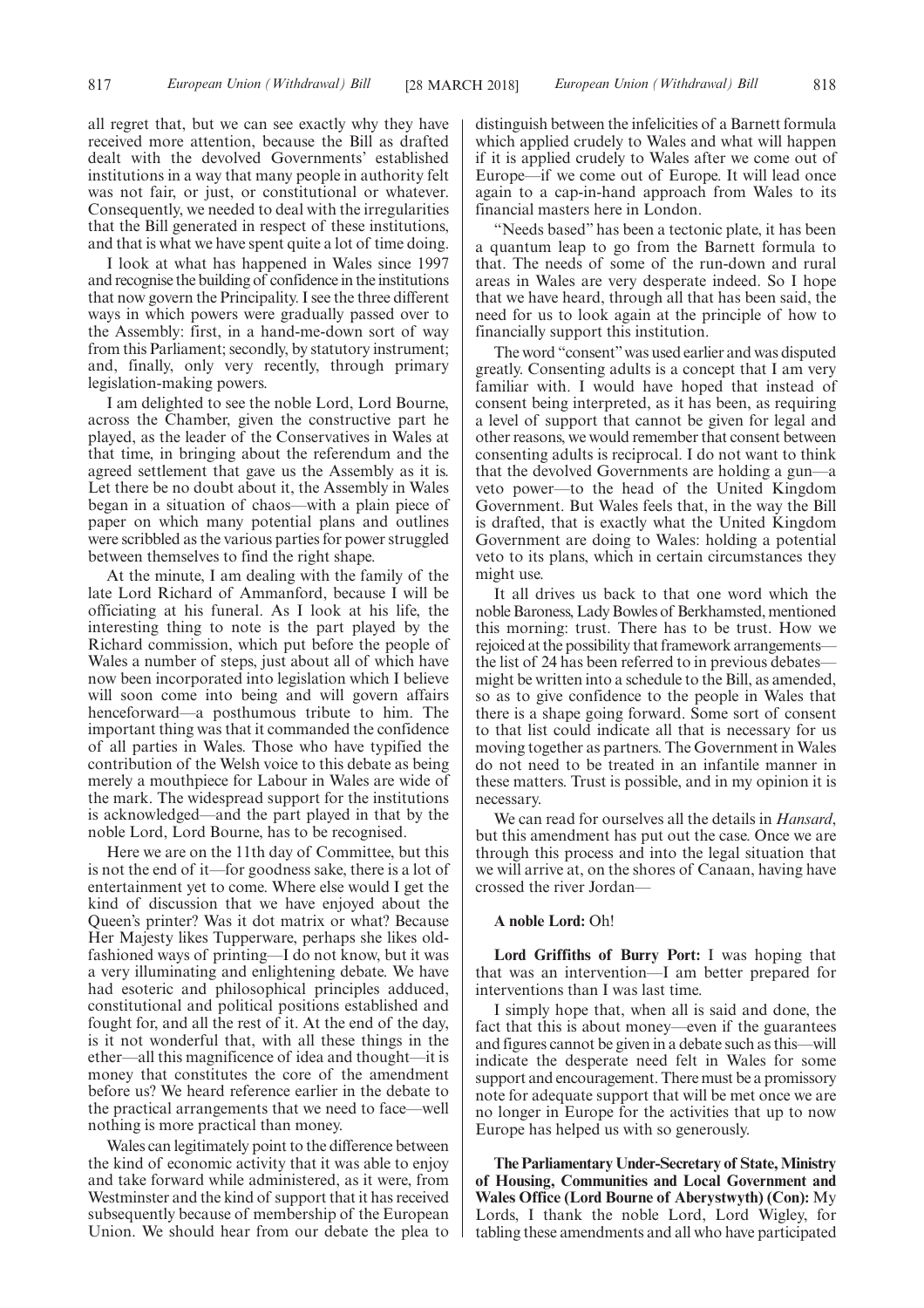[LORD BOURNE OF ABERYSTWYTH]

in what has been a free-wheeling, free-ranging debate covering an awful lot of important areas, some which I perhaps in all fairness could not have anticipated when I read the amendments.

The noble Lord, Lord Griffiths of Burry Port, is absolutely right that in debating something geared specifically to Wales we should recognise the enormous contributions made by Lord Richard and Lord Crickhowell, both of whom sadly died recently. Sometimes in similar ways but in differing ways in other respects, both made enormous contributions in Wales and to devolution. Lord Richard is certainly massively missed. He made an outstanding contribution on the Richard commission in relation to devolution but in so many other ways in public life as well.

I will first turn to the amendments and then try to do justice to the many wide-ranging points made during the debate. The noble Lord, Lord Wigley, was described as "terrier-like" and as getting the last bit of marrow out of the bone. As someone who has often broken bread with him, I thought that conjured up an extraordinary vision of him. For many years, he has certainly fought hard for many issues in public life, not least for Welsh principles and rights, both here, in the Commons and in the National Assembly for Wales. I think that is acknowledged across the political divide and by people with no politics at all. He continues to make an extraordinary contribution.

The amendments would require the United Kingdom Government to produce a report outlining how EU funding provided to Wales will be replaced once we leave the EU. They would mean that the entire Bill could not be brought into force pending the publication of such a report.

While I understand the desire for as much clarity as possible—I shall say something about cohesion funding shortly—I do not consider such a step necessary in view of the considerable funding assurances the Government have already made to all parts of the United Kingdom. I recognise that there is an issue here that goes broader than Wales. There are certainly issues relating to Cumbria, as has been mentioned during the debate, Cornwall, Merseyside, Scotland and so on—this affects many parts of the United Kingdom, although the amendments are for understandable reasons addressed to the needs of Wales, which I can strongly identify with.

The agreed implementation period to the end of 2020 will see the UK participate in 2014 to 2020 EU funding programmes until their closure. In the case of some of those projects, that will mean the end of 2023. It will not be beyond 2023, but it could mean funding for those programmes that remain open during that funding programme until the end of 2023. The projects would receive their full allocation of EU funding during that period—that is an agreed position as things stand.

This approach ensures that projects are not disrupted and no community misses out. The noble Baroness, Lady Humphreys, was there at the start of the Assembly as were the noble Lord, Lord Wigley and I, and saw the benefit of such funding—I fully recognise many of the examples that she gave. In the area that I represented in west Wales, there were massive benefits. No community would miss out. British businesses and potential investors have certainty and stability up to the end of projects running to 2023.

In the longer term, the Government have further committed to maintain cash farm funding until the end of this Parliament, taking us beyond 2020, which provides the sector with more certainty than in any other part of the EU as things stand. The Government will also create a UK shared prosperity fund to reduce inequalities between communities across the United Kingdom and deliver sustainable, inclusive growth. The Government intend to consult on the design of this United Kingdom-wide fund during 2018. That will of course, quite rightly, mean engagement with the Welsh Assembly through the Welsh Government and, similarly, the Scottish Parliament through the Scottish Government and with others who would expect to be consulted in that process.

## *1.30 pm*

**Lord Liddle:** Can the Minister tell us anything about the timing of consultation papers on the shared prosperity fund? When are they likely to appear? Particularly in relation to the debate on Brexit, are we likely to see what is proposed before the final decisions that we have to make at the end of this year?

**Lord Bourne of Aberystwyth:** The noble Lord makes a fair point. I do not know the specific answer, but I will cover it in a letter to all Peers who have participated in the debate on these amendments, and place a copy in the Library.

**Lord Thomas of Gresford:** Perhaps the Minister can answer this question. Is the UK prosperity fund—which I think was in the last Conservative manifesto—intended to be administered or distributed on the basis of need or a population count?

**Lord Bourne of Aberystwyth:** My Lords, it certainly was in our last manifesto. As I have just indicated, it talks about reducing inequalities, so the noble Lord has that comfort. Again, I will ensure that any points not dealt with in my answers will be covered in a letter to all Peers who have participated on these amendments, a copy of which will be placed in the Library.

The noble Lord, Lord Wigley, made some points about cohesion funding, which dates back to 2000. I remember when the noble Lord was leader of the opposition in the Assembly and I was leader of the Welsh Conservatives—I later became leader of the opposition. I too went out to Europe and fought for this with Michel Barnier. I also remember the struggles that we had with the Treasury; that was accurately reflected. I agree with the noble Lord, Lord Thomas, on this point, which the noble Lord, Lord Wigley, made in the Assembly on many occasions. Such funding was not a badge of pride: it was coming to Wales because of the poverty that was experienced in west Wales and the valleys. It was not limited to Wales: Cornwall, Merseyside and so on were also involved. This was something that we did not really want to qualify for. There will be another round of funding from 2021 to 2027 and I will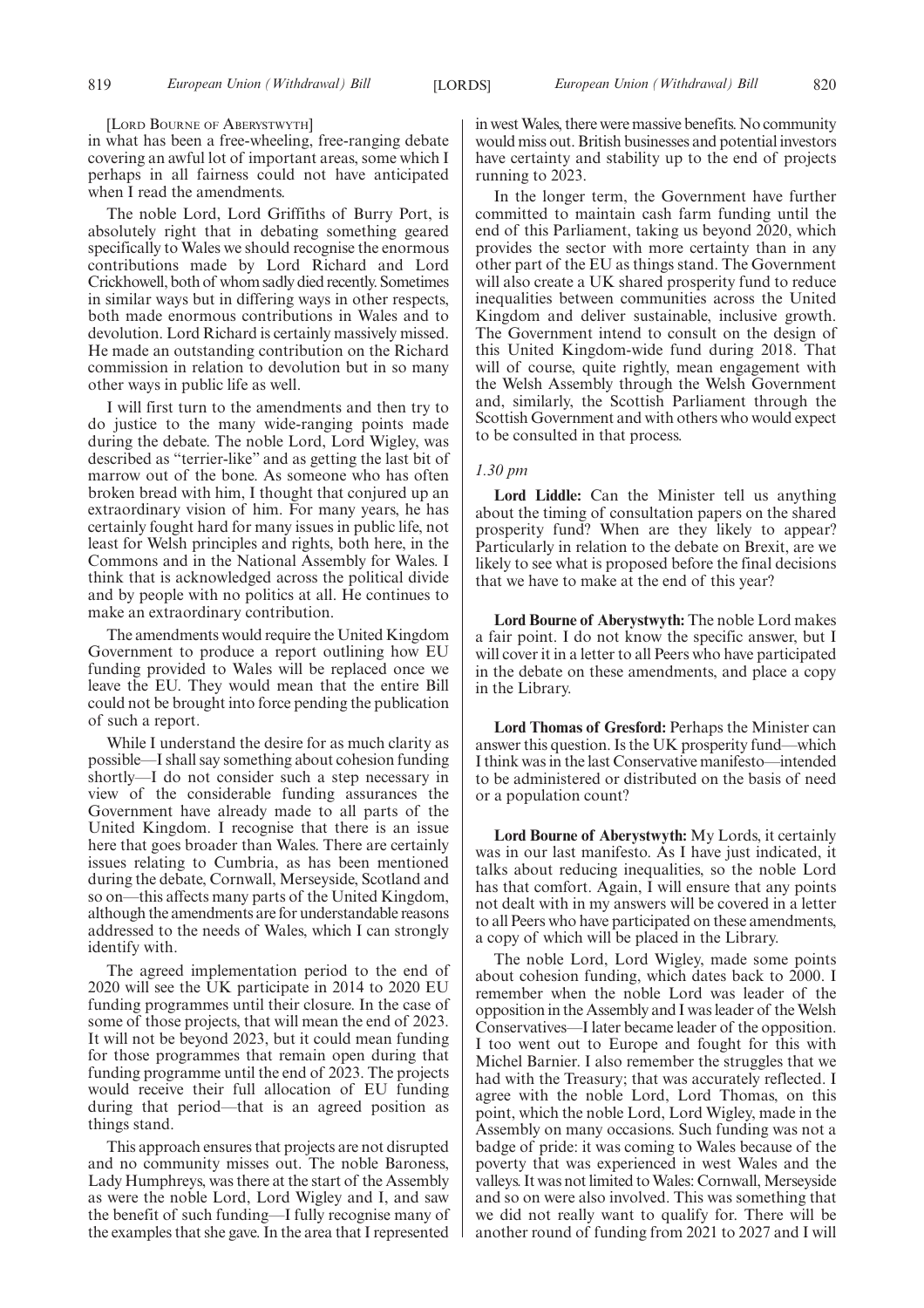look at how that pans out. It is not guaranteed, even in European terms, that Wales will qualify. We were somewhat surprised in the last round of funding—it was very marginal—that Wales just managed to qualify. In one sense we were pleased, because to just qualify rather than just miss was welcome. We have to remember that there is no automatic right to it. It is based on 75% of average prosperity throughout the European Union.

There were some free-ranging points made about the referendum campaign—I remember the campaign in Wales as a campaigner for remain—but I will focus on the parts of the debate that were more central to the amendment and the legislation. First, however, I will touch on some of the funding that is coming to Wales. As a Welsh Office Minister, I know that we are participating very much in mid-Wales growth deals, north Wales growth deals and city deals. Stuff is going on which is helping projects in Wales now and engaging with the NFU, the FUW, the CLA and so on. Many things are happening in Wales that I am sure noble Lords across the Chamber would be pleased about.

Points were made about the Barnett formula. Lord Richard would have had much to say on this and we come back to it on many occasions. However, the issue exists independently of Europe and it is not made better or worse by our position in Europe. It does need addressing. In fairness, as part of the coalition in the previous Parliament, we ensured that the formula was ameliorated by the application of the Barnett floor, which benefited Wales. That said, I recognise the points about the historic position of Wales, unlike Scotland which benefits from the Barnett formula. I will leave that for another day, if I may.

The noble Baroness, Lady Humphreys, was there at the start and very much engaged with ensuring that we got the benefits of Objective 1 into Wales. In parenthesis, the giving of taxation powers to Wales, which was part of the coalition Government and the Silk commission and is now in process, should help to incentivise growth in Wales and is part of the added powers that have been given to the National Assembly for Wales. We should not fail to recognise that a lot of these issues are things that the National Assembly now can, and I have no doubt will, ameliorate.

The noble Lord, Lord Roberts, made a valid point about Welsh agriculture being much dependent on agricultural funding. I hope he takes comfort from what I have said about the agricultural budget up to the end of the Parliament. He is right that we have to focus on it. In fairness, it is not just a Welsh issue but, as he rightly recognises, it is central to a lot of Welsh life and many areas and close to the hearts of people in Wales.

The noble Lord, Lord Liddle, mentioned the Cumbrian situation and touched on federal issues. I can promise that just as I would take a call from Sadiq Khan, I would take a call from the noble Lord. If he wants to ring on any issues, I would be very keen to do that. I think Wigton is extremely important.

The noble Lord, Lord Adonis, referred appositely and correctly to the weak voice of England in our structures. I think that the noble Lord, Lord Foulkes, by inference touched on the incomplete part of the jigsaw in that we do not have regional voices for England, or not in the same way that exist in Scotland, Northern Ireland and Wales.

I perhaps take issue with the noble Lord, Lord Adonis, about the unknown mayor of Birmingham. I think that would be a surprise to many people. Many people know that it is Andy Street, just as we all know Andy Burnham. I do not think it would be quite right to refer to them as colonial governors, either.

**Lord Adonis:** My Lords, I was referring to the then Leader of Birmingham City Council who is now also a Member of your Lordships' House.

**Lord Bourne of Aberystwyth:** And a very able one. I take that qualification and thank the noble Lord for it.

It is also worth saying that there were attempts to extend regional government to England. I am sure we all remember the referendum in the north-east, which was pretty decisive. I accept that there are issues to address there. This Government have done more for city mayors than has been done for a long time in terms of devolved power and not just in the big cities of the UK. We have looked at other areas— Cambridgeshire, for example. However, there is incomplete work—including in Yorkshire, it is fair to say.

I agree with the noble Lord, Lord Foulkes, that the Falkirk Wheel is well worth visiting. I also agreed with him on other issues that he mentioned in relation to the unaddressed issues about government in our country—some points well made.

I thank the noble Lord, Lord Thomas of Gresford, for his contribution and agree that we fought for money for Wales. It was not a matter of pride, it was a matter of getting money that was needed. I agree that in many ways the money is still needed because of the relative poverty in Wales—sometimes a poverty that is not obvious. The grinding poverty that exists in the Valleys is obvious, but the poverty in the rural communities of north-west and south-west Wales is not necessarily as obvious.

I thank the noble Lord, Lord Griffiths of Burry Port, for his contribution and for re-focusing us on some of the issues that matter. He referred to the history of some of the devolution process in Wales—the 1997 referendum, the 2011 referendum and much work that was done in-between. He is right that there is a money issue. I do not think it is just a money issue; it is also an attitude issue that has existed prior to this Government and probably the previous Government. In short, I think it is ameliorated. There is an attitude of: "Let's not forget Wales, let's not forget Scotland". It has become lot better; it is plugged in. That is not to say that we are there yet. It is not just a money issue, though money is important too.

The noble Lord mentioned the Barnett formula. A lot of good work has been done in the past by Gerry Holtham and the Holtham commission, but there are issues which remain to be addressed—that is no doubt true. He went on to talk about the consenting process, and I take it that he means the process referred to in Clause 11. I agree that this is a partnership and, in fairness, the Prime Minister is very much aware of that.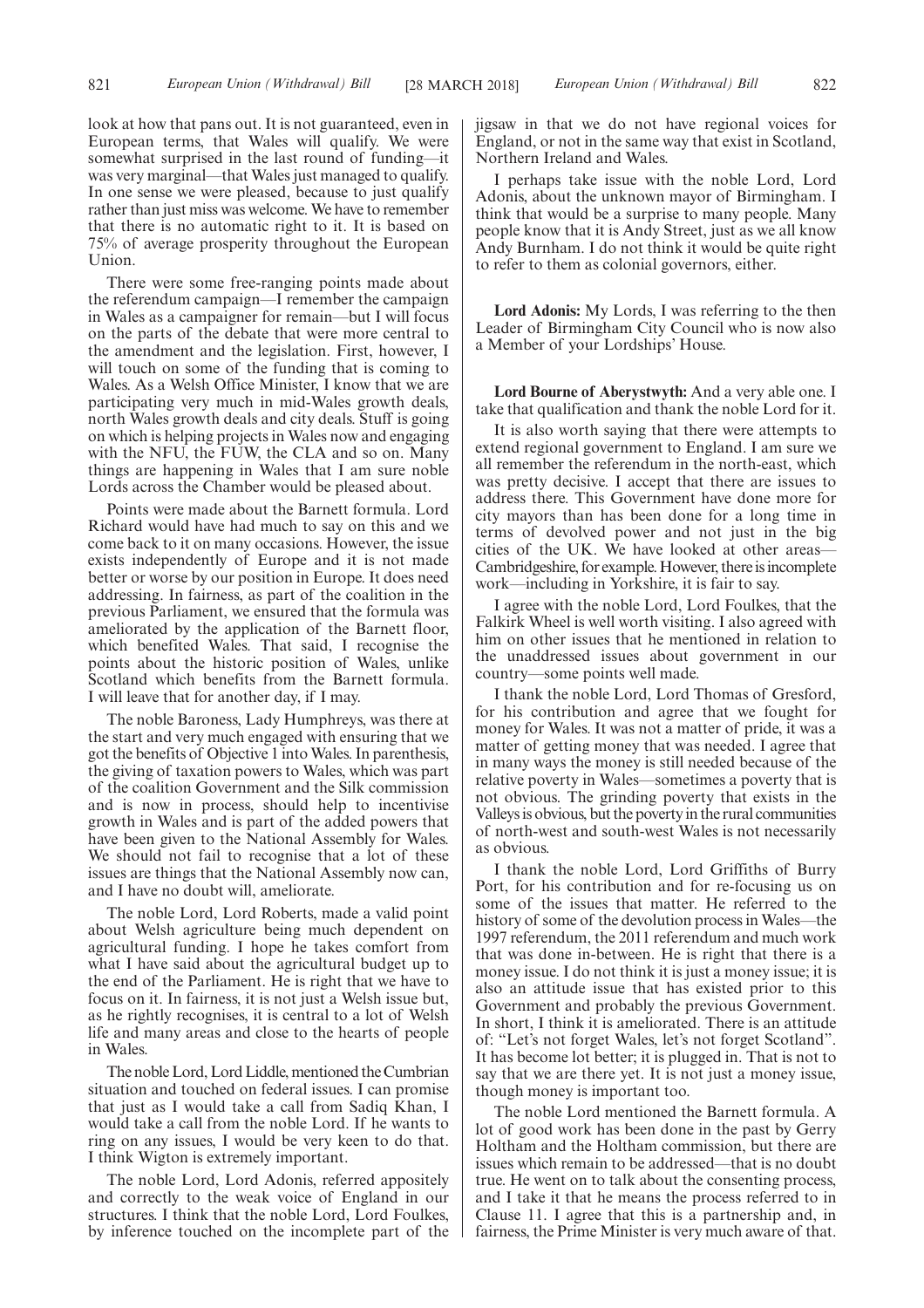[LORD BOURNE OF ABERYSTWYTH]

She met the First Ministers of Wales and Scotland very recently, and I think progress was made. More work needs to be done and is being done. We are not there yet. I think that anyone who is fair minded would acknowledge that we have made considerable progress on this but, as I say, we are not there yet.

I appreciate that the noble Lord, Lord Wigley, may regard this as half a loaf—it is not everything he wants—but I am happy to talk to him between now and Report and to find answers to some of the questions put by the noble Lord, Lord Liddle, about the timing of this process. I hope that helps the noble Lord: I thank him for bringing this important issue to the House. I thank other noble Lords for their part in this. While the present team and I remain at the Wales Office, we are determined to ensure that Wales gets a fair deal. I am sure that applies to the Scottish and Northern Ireland teams in relation to Scotland and Northern Ireland. We have to ensure that all parts of the United Kingdom are taken care of in this. We do not want this to be x versus y: everybody has to be fairly dealt with. On the basis that I am happy to try to find more information for the noble Lord, Lord Wigley, and others, I hope that the noble Lord will withdraw his amendment.

**Lord Wigley:** I am very grateful to all noble Lords who have taken part in this debate, which was rather longer than I expected. Perhaps I set the wrong precedent in my own speech. I thank the noble Lords, Lord Liddle, Lord Roberts of Llandudno, Lord Adonis, the noble Baroness, Lady Humphreys, of course, as well as the noble Lords, Lord Foulkes, Lord Thomas of Gresford and Lord Griffiths of Burry Port, and the Minister, for their comments. I am grateful for the acknowledgment of the importance of the issue. In response to the noble Lord, Lord Cavendish, whose interventions I followed with interest, I recognise, as we all do, that other parts of the UK have specific needs which should be addressed as well. We need a mechanism to do that. In the context of the current round of European funding, on top of the CAP, there is a particular impact on Wales, which was what I wanted to highlight.

I suggest to the noble Lord, Lord Bourne, that, in the fullness of time and having thought a bit more about this and discussed it with his colleagues, the Government might be minded to bring forward a White Paper, or a publication of some sort, laying out how funding coming from Europe will be replaced. This would not be just for Wales but for other areas as well, and not just for the period from now until 2019 or 2021—whichever is the end of the transition period but their ongoing intention after that. As the noble Lord, Lord Foulkes, said, the timing is important. I identify with the comments made about the late Lord Richard and the late Lord Crickhowell who, in their different ways, both made considerable contributions to Wales. I am sure that, if they were here today, they would be taking an active interest in these issues.

The noble Lord, Lord Bourne, knows enough about the feelings in the National Assembly about European funding to realise that this is a real issue that can make a difference, not just a political football. We can certainly argue about how the money is used and how it is used in Merseyside, south Yorkshire or Cornwall, where it is used in different ways, sometimes with better results. We need the resources because we are not going to get them elsewhere. They have to be replicated somehow. The question of trust has arisen in a number of contributions. Before the noble Lord, Lord Bourne, entered the Chamber there was another issue regarding money from the Treasury—the aggregated capital funding that Wales was accumulating in the National Assembly to avoid the wastage of year-end expenditure and put it into capital projects. That money was taken back by the Treasury on the basis that we had no right to aggregate money from other headings to fund capital projects. That is the sort of breakdown of trust that we are talking about, and we have to make sure that those attitudes are not exemplified in the ongoing period.

I hope that over the coming two or three weeks it will be possible to see whether a different formulation of this amendment can be tabled on Report, bringing in other parts of the United Kingdom and perhaps other parties. I invite the Front Benches of the various parties and individuals on the Cross Benches to consider whether that may be possible, and to do so with the positive intention of achieving a meaningful step forward as a result of the debates here that will help Wales and all other parts of the United Kingdom to find a way through the consequences of leaving the European Union. On that basis, I beg leave to withdraw the amendment.

*Amendment 355A withdrawn.*

*House resumed.*

*1.45 pm*

*Sitting suspended.*

## **Immigration: Asylum Claims** *Question*

*3 pm*

## *Asked by Lord Scriven*

To ask Her Majesty's Government what progress they have made in implementing the recommendations of the Independent Chief Inspector of Borders and Immigration in the report, *An investigation into the Home Office's Handling of Asylum Claims Made on the Grounds of Sexual Orientation, March to June 2014.*

**The Minister of State, Home Office (Baroness Williams of Trafford) (Con):** My Lords, the UK is a world leader in handling asylum claims based on sexual orientation. In their response, the Government accepted all eight recommendations from the independent chief inspector's report, either entirely—seven—or partially one. They have since implemented them all accordingly as part of their drive to continually improve.

**Lord Scriven (LD):** I thank the Minister for that Answer. I want to move on to the issue of detention of those seeking asylum on the grounds of sexual orientation.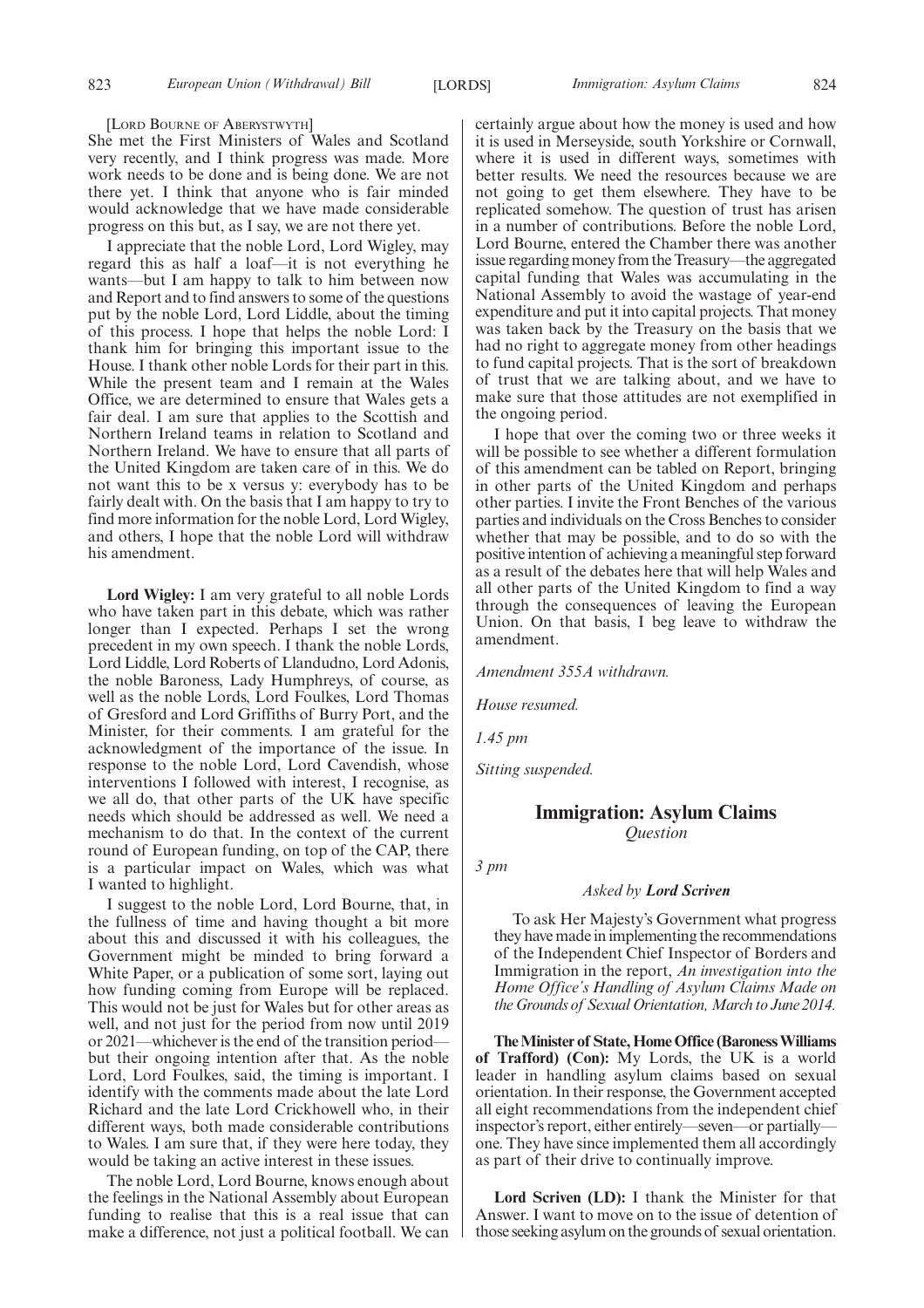The UK is the only country in the EU that detains indefinitely those seeking asylum on sexual orientation grounds. Therefore, will the Government commit to implementing the Yogyakarta principle plus 10, on the application of international human rights law in relation to sexual orientation and gender identity, with particular reference to ending the detention of LGBTI asylum seekers?

**Baroness Williams of Trafford:** My Lords, I can make it absolutely clear here today that we do not detain asylum seekers indefinitely. The noble Lord will know, because I have said it here before, that detention is a last resort, and the vast majority of LGB asylum claims are processed in the non-detained system, with claimants living in the community. Only a small minority of claimants are detained while their claim is considered, and almost all of them have claimed asylum after being detained for removal. Detention under immigration powers is used only very sparingly, as I have said, and alternatives are considered before any decision to detain is made.

**Lord Lexden (Con):** Are the Government taking steps to improve the quality of decision-making in LGBT asylum claims, in view of the large number of refusals that are overturned on appeal?

**Baroness Williams of Trafford:** My Lords, the quality of the system was vastly improved after the 2014 report, which I talked about in my first Answer. In addition, the training of people dealing with LGBT asylum claims in detention or seeking their removal has been done in conjunction with both Stonewall and UKLGIG to absolutely ensure humane treatment of LGBT people in asylum.

**Lord Kennedy of Southwark (Lab Co-op):** Can I ask the noble Baroness about the Home Office guidance issued in 2017? I have seen reports suggesting that gay asylum seekers could be returned to Afghanistan if they pretended they were straight. Surely this cannot be the case. We must work to a much higher standard, and the question of personal safety should be paramount in decisions given by the authorities.

**Baroness Williams of Trafford:** What the noble Lord says seems to be a contradiction in terms, because an LGBT person would presumably be seeking asylum because they feared persecution on return to a country that persecuted LGBT people. I would largely dispute the point, but I will double check because the noble Lord asked the question.

**Baroness Berridge (Con):** My Lords, I thank Her Majesty's Government for the initial constructive response to the serious concerns—outlined in the report by the All-Party Parliamentary Group for International Freedom of Religion or Belief, which I co-chair—about people claiming asylum on grounds of persecution for their faith or belief. In particular, there were concerns about religious-based "Trivial Pursuit"-type questions and poor interpretation of religious concepts. Will my noble friend confirm that, as in LGBTQI claims, all Home Office caseworkers, as part of their training, will now have compulsory training in asylum claims on the grounds of persecution for faith or belief?

**Baroness Williams of Trafford:** All people in the detention estate have training in dealing with LGBT claims and claims on the grounds of faith. As with LGBT claims, faith claims are dealt with sensitively. Nobody who fears persecution because of their faith or because they are LGBT would be expected to return to a country in which that characteristic was persecuted.

**Baroness Barker (LD):** My Lords, does the Minister understand that some of us are greatly concerned when her department has to ask charities and voluntary organisations to tell it how many LGBT people it has in detention? Could her department commit to producing better statistics on these people, who, after all, are often detained with the very people from whom they are fleeing persecution?

**Baroness Williams of Trafford:** I thank the noble Baroness for bringing that up. She will know that we produced statistics at the end of last year. Figures from charities and any information that could be brought to bear in this early stage of making those statistics robust are always helpful, but clearly, we would like to get to a stage where the statistics we produce are robust. I thank the noble Baroness for her part in this.

**Lord Christopher (Lab):** My Lords, some of the cases we have read about in the press are almost unbelievable. The noble Baroness may not have the answer to this question in her briefing papers, but how many of the staff dealing with these matters have more than 12 months' experience of them? How many have more than two years' experience? At its peak, what was the size of the cut in the Home Office staff overall?

**Baroness Williams of Trafford:** The noble Lord is right: I do not have the precise figures on me. However, I can tell him that all people in the detention estate are trained in dealing with some of these very sensitive issues.

**Baroness Afshar (CB):** My Lords, how aware are these officials of the very differing interpretations of and varieties within religions, as defining someone as Muslim does not particularly help in understanding what kind of Muslim they are and what kind of understanding they have? The variety within Islam is so large that it takes me a whole term to teach my students about it. Would the Government be willing to have me teach for a term to tell them about the differences just within Islam?

**Baroness Williams of Trafford:** The noble Baroness is right to point out that religion, particularly Islam, can be interpreted in different ways in different countries. Therefore, it is very important for those in the detention estate to have religious literacy training so that they are sensitive to those differences. I will take back the noble Baroness's point.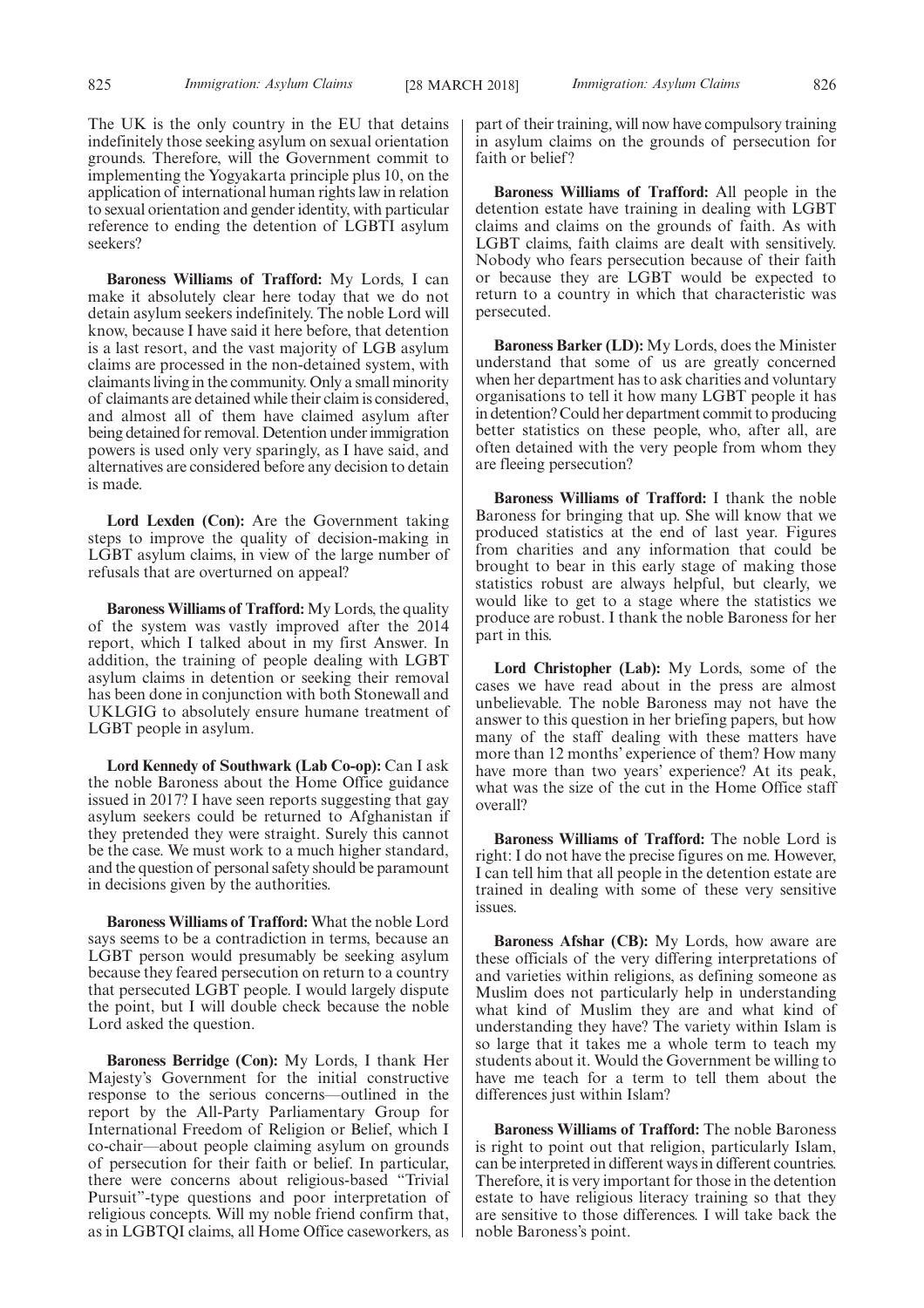## **Children and Young People: Mental Health** *Question*

*3.08 pm*

## *Asked by Lord Cotter*

To ask Her Majesty's Government what progress they have made in implementing the proposals for support for mental health provision for children and young people in schools, set out in the December 2017 Green Paper, *Transforming children and young people's mental health provision*.

**TheParliamentaryUnder-Secretaryof State,Department of Health and Social Care (Lord O'Shaughnessy) (Con):** My Lords, following publication of the Green Paper in December, we are working across health and education to explore options for implementing the proposals, which will be informed by responses from the consultation. This includes consideration of training programmes for the designated leads and mental health support teams, delivery of the four-week waiting time pilot and criteria and processes for selecting the trailblazers. We will publish a response to the consultation in due course.

**Lord Cotter (LD):** My Lords, I thank the Minister for his reply. As we all know, mental illness is an increasing concern. It is good that the Green Paper to which he referred has been produced. Appendix B refers specifically to schools and says that,

"68% have a designated member of staff",

for mental health. However, does the Minister not agree that it is equally important that teachers are fully trained and involved in the process of dealing with mental health, since, unwittingly, they can exacerbate young people's lack of confidence? For example, I heard recently of a young person who needs encouragement being told by a teacher, "Your mother did this work for you". Teachers need training to deal with this issue.

**Lord O'Shaughnessy:** The noble Lord hits on an important point. Not only is mental illness unfortunately rising in prevalence, but it is everybody's responsibility to try to help young people who suffer from it. That is what lies behind the proposals in the Green Paper, which contains a number of elements. He is quite right: there is additional training that will be applicable for all teachers, in mental health first aid, for example. It will also make sure that pupils understand it, changing the PHSE curriculum for more focus on mental health and well-being. That is why the designated leads are so important, because they bring that together at school level. So I agree with the noble Lord that schools have a critical role to play in dealing with this problem of mental health.

**Baroness Meacher (CB):** My Lords, the Minister will be aware that young people with severe mental health problems can wait up to four and half months for treatment when a young person with severe physical health problems can expect to be seen within the day. Of course we all want equal treatment of these two groups. I very much welcome the Government's plan to spend £1.25 billion extra in this area. However, does the Minister have an estimated average waiting time for young people with severe mental health problems once the £1.25 billion is in place?

**Lord O'Shaughnessy:** I do not have a specific time, but I point to two things. First, there are now waiting time standards for early intervention in psychosis and eating disorders. Those waiting time standards will become more exacting over time, but they are being met at the moment. The Green Paper also proposes a pilot of four-week waiting times for access to specialist services in the NHS. We have a long way to go—average waits are 12 weeks—so we are inevitably starting incrementally, but the ambition is that over time, we will roll that out as a nationwide ambition. However, I am afraid that I cannot give the noble Baroness a deadline.

**Lord Mackenzie of Framwellgate (Non-Afl):** My Lords, a lot of mental health issues among young people, including bullying and suicides, are caused by the use of social media. Is this an area that the Government should be addressing urgently?

**Lord O'Shaughnessy:** It absolutely is, and the Green Paper covers some of these issues, both in terms of providing resilience for young people themselves and getting social media to act more responsibly.

**The Lord Bishop of Ely:** My Lords, in my area, the diocese of Ely, which covers Cambridgeshire, some young people wait for up to 12 months for effective treatment, and the referral rejection rates are at the highest they have ever been—over 50% in Cambridgeshire. In many cases, voluntary sector organisations are working with us to mitigate the amount of time that children and young people have to wait. Does the Minister agree that 2025 is too long to wait until the changes proposed in the Green Paper are fully rolled out?

**Lord O'Shaughnessy:** I recognise the right reverend Prelate's point about the rising demand for services. We are trying to increase the proportion of children and young people who are helped from a quarter to a third, but obviously that leaves two-thirds who will not be helped. So there is a long way to go. We are unfortunately starting from a low base; we have to bring together many new staff and teams. I agree with the right reverend Prelate that speed is of the essence, but we must also be realistic about what we can achieve.

**Baroness D'Souza (CB):**My Lords, are the Government carrying out research on the causes of the increase in mental health issues in both young children and teenagers?

**Lord O'Shaughnessy:** The answer is yes, they are: the Green Paper has commissioned further research, and the amount of funding the National Institute for Health Research puts into this area has increased by 50% over the last seven years. However, we still do not understand the causes behind all mental illness, so this is an essential part of the strategy.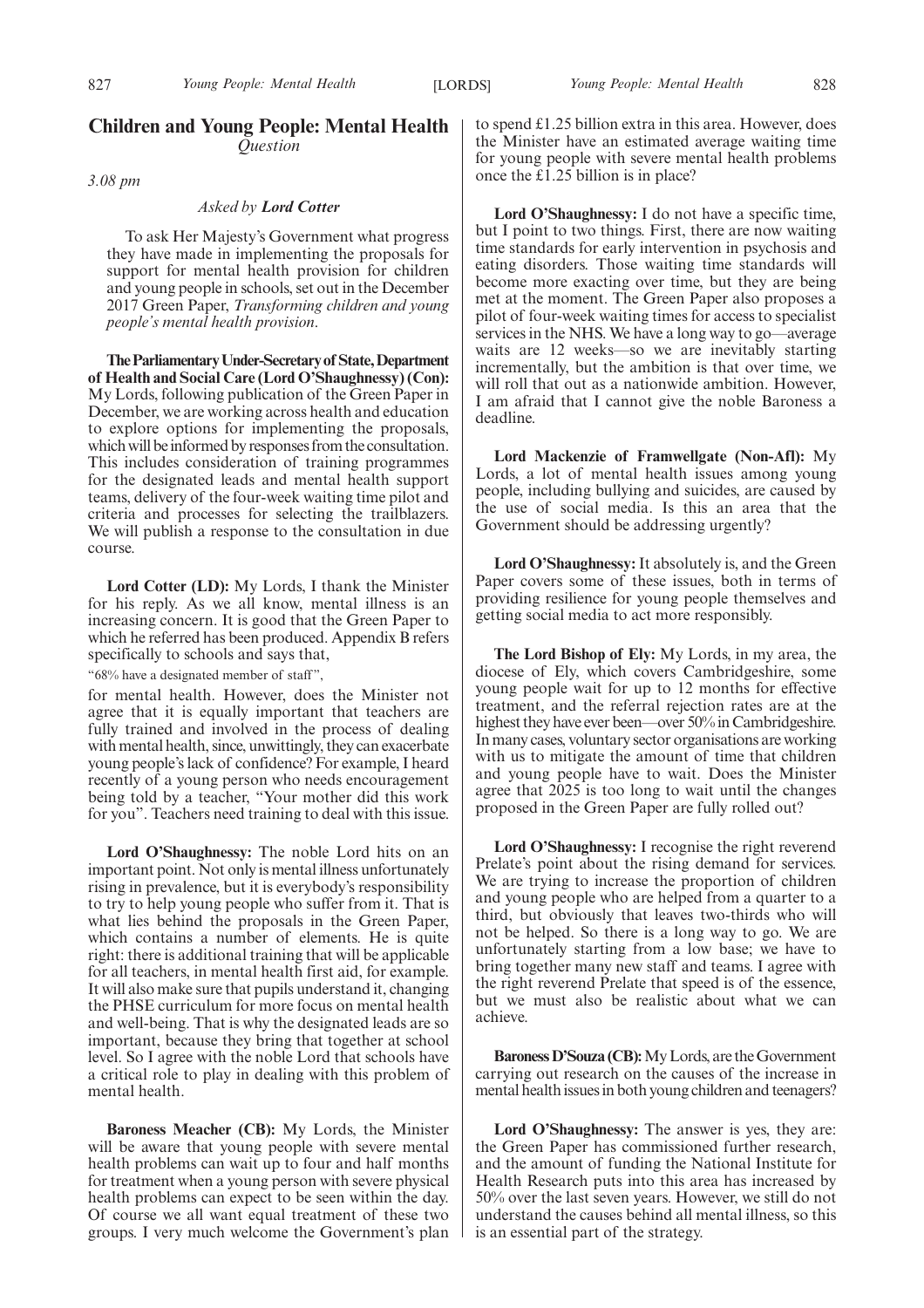**Baroness Tyler of Enfield (LD):** My Lords, given that the number of child and adolescent psychiatrists has declined by over 6% since 2013, and the number of mental health nurses by more than that, will the Government agree to consider the recommendation from the Royal College of Psychiatrists to add child and adolescent psychiatrists to the national shortage occupation list?

**Lord O'Shaughnessy:** There has undoubtedly been an impact on mental health nursing. In fact, the widest definition of the mental health and learning disability workforce according to the latest workforce stats is up by around 3,000 full-time equivalent posts. But we agree that more needs to be done. That is why there is an ambition to bring in 4,400 more mental health staff to support children and young people over the next few years. It is also reassuring to know that there are 8,000 mental health nurses in training at the moment.

**Baroness McIntosh of Hudnall (Lab):** My Lords, the Minister will be aware that the incidence of mental health issues in children of primary school age is growing. Whatever the causes, they are almost always amplified and exacerbated by the onset of puberty and the transition to secondary schooling. What emphasis is being put on identifying and helping to meet the unmet need in primary schools, and who is undertaking that work?

**Lord O'Shaughnessy:** That is an excellent question. A terrifying statistic is that 8,000 of those under 10 years old are suffering from severe depression. The designated leaders will be in every school; that is the ambition. We are also rolling out mental health support teams to support all schools, both primary and secondary, so I can reassure the noble Baroness that primary schools are within the scope of the plans.

**Lord Patel (CB):** My Lords, following on from the right reverend Prelate's question, I would like to make a plea. Will the Minister agree that the proposed mental health support team should work with the voluntary sector—particularly the children's voluntary sector—especially in the area of palliative care, and in children's hospices, where children are bereaved by the death of their siblings and the incidence of mental health problems is also extremely high?

**Lord O'Shaughnessy:** The noble Lord makes an excellent point, and I will make sure it is fed back into our deliberations.

## **Community Football Clubs** *Question*

*3.16 pm*

#### *Asked by Lord Kennedy of Southwark*

To ask Her Majesty's Government what assessment they have made of the risks to community football clubs from land development proposals.

**Lord Kennedy of Southwark (Lab Co-op):** My Lords, I beg leave to ask the Question standing in my name on the Order Paper and in doing so refer the House to my relevant interests and also make clear that I am a member of the Dulwich Hamlet Supporters' Trust.

**The Parliamentary Under-Secretary of State, Ministry of Housing, Communities and Local Government and Wales Office (Lord Bourne of Aberystwyth) (Con):** Congratulations. My Lords, local authorities should assess the risks posed to sports facilities by development in their areas. We are clear in the National Planning Policy Framework that access to high-quality sports and recreation facilities is important for the health and well-being of communities. Planning policies should be based on robust assessment of what an area needs and should make it clear that facilities should be protected.

**Lord Kennedy of Southwark:** My Lords, Dulwich Hamlet is a much-loved non-league football club based in Southwark, where I grew up. It was founded in 1893, which is 125 years ago. Does the Minister agree that the present situation is tragic, with the club locked out of the ground, and that the best way forward is for all interested parties to get around the negotiating table and reach an agreement that gets Dulwich Hamlet playing football again at Champion Hill?

**Lord Bourne of Aberystwyth:** Yes. The noble Lord will be aware that my honourable friend Tracey Crouch, the Minister for Sport, in answering a debate in the other place, indicated that she was minded—indeed, determined—to find and appoint an independent mediator. I would be happy to meet with the noble Lord to discuss how we can carry this forward; I very much support what he is up to.

**Lord Foulkes of Cumnock (Lab):** My noble friend deserves the title he got of "Campaigner of the Week" for this campaign. Will the Minister send a message to Andrew McDaniel, head of the New York hedge fund Meadow Partners, which owns Meadow Residential, to get round the table to resolve this problem? Will he also tell him that treating a much-loved local club like this—putting up a six-foot security fence with a notice saying "Trespassers will be prosecuted"—does not help?

**Lord Bourne of Aberystwyth:** My Lords, I note what the noble Lord says. Clearly we are hoping for mediation, so perhaps his mediation skills might be brought to bear when we get there—although possibly the approach might be a little more nuanced. I will just add that the situation in Dulwich is by no means unique. There are many other such situations, and the Minister for Sport is determined to look at this in a holistic way to see what we can do.

**Lord Addington (LD):** My Lords, many sports clubs, especially those with established grounds beside urban areas, are under threat from development. Will the Government give us not just an idea that this should be taken into account but a structure where, if somebody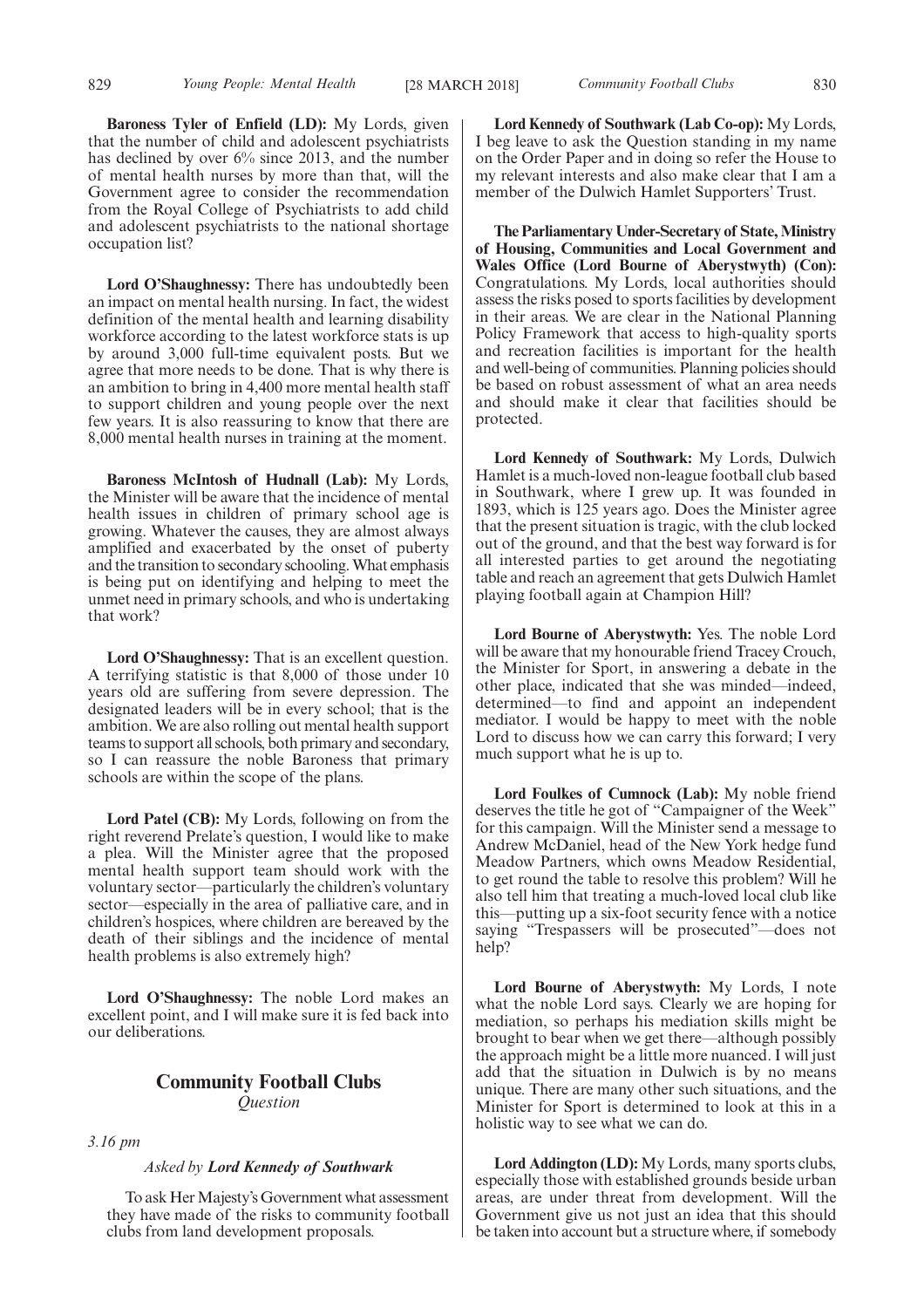#### [LORD ADDINGTON]

provides a community asset—that is, exercise and community involvement—there is a structure that guarantees the ground and that its activity will not be lost unless there can be some form of replacement on a like-for-like basis, within striking distance of that community?

**Lord Bourne of Aberystwyth:** My Lords, the noble Lord will be aware of the community assets policy, which I think answers some of the points that he has raised. I will make sure that he has a copy of it, showing how it operates. However, I will say once again that the Minister for Sport is looking at the matter. It is partly a question of contractual arrangements—it is not just a planning situation—because clubs sometimes need advice when entering into contractual arrangements with others. I think that that was part of the problem in the Dulwich case. So there are many aspects to this, but we are determined to look at them.

**Lord Faulkner of Worcester (Lab):** My Lords, does the Minister agree that one of the undesirable effects of the rise in property values, particularly in inner cities, and the introduction of substantial sums of extra money into football at all levels, has been the growth of what one might call less desirable individuals coming in to own and run clubs—and in some cases to close them down, as we have heard this afternoon? Does he feel that the football authorities have sufficient power to implement their fit and proper person test and keep some of these characters out of the game?

**Lord Bourne of Aberystwyth:** The noble Lord raises a very important point in relation to fit and proper persons—and, again, I will make sure that the Minister for Sport is aware of the concerns expressed in this House when looking at this issue. In order to ensure that the House is aware of this, I will simply say that many successful football players of great wealth are helping—I think that Rio Ferdinand is an example in relation to Dulwich. However, the noble Lord makes a valuable point.

**Lord Ouseley (CB):** My Lords, I am delighted to hear that the Minister for Sport is trying to rescue the situation. My concern in relation to this Question is the effect, over a number of years, of the loss of playing fields that have been sold off by local authorities, having been encouraged to do so by previous Governments, notwithstanding the commitment to replace them with new provision. What evidence is there of the new provision, and what impact is the loss of playing fields having on young people and their health?

**Lord Bourne of Aberystwyth:** The noble Lord is right to raise that issue. He will be aware that Sport England is a statutory consultee where a playing field or sports facility is threatened with closure. The latest statistics show that 1,138 out of 1,200 planning applications in 2015-16 resulted in improved or safeguarded sports provision. I think that that is about 95%. So it is not 100%, but I hope it will give the noble Lord some comfort, because it is a very high percentage.

**Lord Swinfen (Con):** My Lords, is it acceptable to develop sites with flat surfaces and playing fields on flat roofs? Will my noble friend look into this?

**Lord Bourne of Aberystwyth:** My Lords, I will certainly ensure that that matter is taken to the relevant Minister so that it is looked at.

**Lord Bassam of Brighton (Lab):** The Minister rightly said that this situation is by no means unique. He will recall that Brighton and Hove Albion Football Club—

**Lord Foulkes of Cumnock:** Declare your interest.

**Lord Bassam of Brighton:** I declare an interest as a member of the Brighton and Hove Albion Supporters' Club, Lords branch. Focus DIY, which acquired the club in the 1990s, went bankrupt, and Brighton and Hove Albion is now in the Premiership. The noble Lord is right to point out that this situation is not unique, but I would like to understand what action the Government intend to take to ensure that vulnerable community-based football clubs such as Dulwich Hamlet do not fall prey to developers such as Meadow Residential in the future. There is a serious issue here that needs to be addressed nationally.

**Lord Bourne of Aberystwyth:** I thank the noble Lord and recognise his role in Brighton and Hove Albion. There are a couple of specific points that I can mention following the debate in the Commons. My honourable friend the Minister for Sport said, first, that she would look at helping clubs with support to produce proper contractual arrangements when they sell their grounds, which has often been an issue. The other relevant matter which I think the noble Lord may be pleased to hear is that she is asking the Football Association to speak directly to supporters about a review of clubs that do not own their own stadiums. That is very relevant in the context of the point that the noble Lord has raised.

## **Vote Leave Campaign** *Question*

*3.23 pm*

#### *Asked by Lord Hunt of Kings Heath*

To ask Her Majesty's Government what assessment they have made of whether the Electoral Commission has sufficient powers to investigate claims that the Vote Leave campaign broke electoral law during the 2016 referendum on the United Kingdom's membership of the European Union.

**Lord Young of Cookham (Con):** My Lords, the Electoral Commission has ongoing investigations into spending and campaigning on the EU referendum, and the Government will consider any specific recommendations that arise from those. The commission has not so far called for greater investigative powers.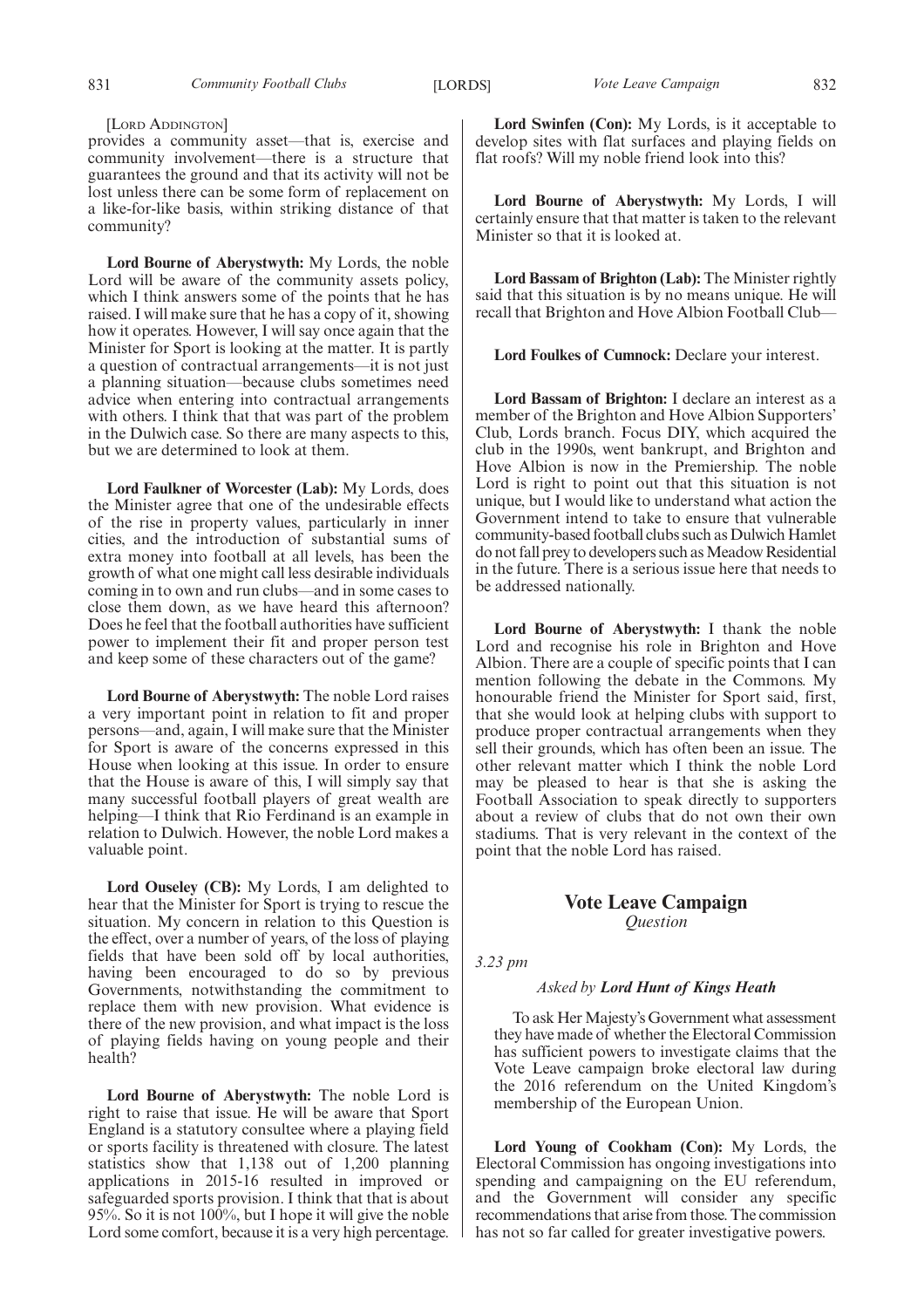**Lord Hunt of Kings Heath:** My Lords, these very serious allegations come in the context of the former CEO of Cambridge Analytica claiming that he could fix election outcomes for a fee, using entrapment. Does the noble Lord think that the maximum £20,000 fine per offence that can be imposed by the commission is anywhere near meeting the gravity of the allegations, if proven? Does he consider the Government have shown respect for the independence of the commission, when the Foreign Secretary arrogantly dismissed the whistleblower's claims as utterly useless? Will the Prime Minister apologise for the shameful outing of Mr Sanni by her political secretary?

**Lord Young of Cookham:** My Lords, on the first part of the noble Lord's question, it is the Information Commissioner's Office that is investigating the specific allegations about the misuse of data by Cambridge Analytica and its associates. That is a different regime to the one that comes under the Electoral Commission. On the specific question of the £20,000 fine, the noble Lord is correct that the Electoral Commission has expressed concern in the past that this might be regarded as simply the cost of doing business, and it is making representations that it should be enhanced to a higher level. The Government are considering those representations and, alongside any other recommendations that come out of the investigation currently under way, we will then consider what further action to take. Whatever the Foreign Secretary may have said about these allegations, it is the independent Electoral Commission that has the final word as to whether or not an offence has been committed. I have nothing to add to what the Prime Minister has said on the final part of the noble Lord's question.

**Lord Cunningham of Felling (Lab):** My Lords, is it the case that the Government are taking seriously attempts, either by foreign powers or by UK citizens or individuals, which strike at the very heart of the integrity of our whole democratic process? That is the question; that is the issue. The powers of the Electoral Commission, confronted by the power, influence and wealth of other countries and international organisations, are frankly derisory. That is the reality of the situation. I understand and accept what the Minister is saying about ongoing investigations. But if we are intent on protecting the strength, virility and fairness of our democracy, these situations have got to be addressed at a much higher level, and powers need to be enhanced to deal with them.

**Lord Young of Cookham:** The Prime Minister made it clear recently that these are very serious allegations which do raise questions for the integrity of our democratic system. So far as the Information Commissioner is concerned, it is she who is investigating the misuse of data. The Data Protection Bill currently going through Parliament, now in the other place, gives enhanced powers to the Information Commissioner's Office to get the information that is needed. If more powers are needed, the Government have said they will seriously look at that issue before the Bill emerges from Parliament. But I agree with the noble Lord that, on the whole, we have a robust electoral system and its integrity is amongst the highest in the world, but we need to take every safeguard we possibly can to make sure that it is not undermined by alien forces from overseas.

**Lord Tyler (LD):** My Lords, does the Minister recall that, as long ago as 10 March last year, I drew to his attention and to that of the House that the leave campaign then was accused not only of lying in the substance of its campaign but of cheating in the process of delivering it, and I gave examples? Can the Minister explain why the investigation of these increasingly serious allegations has taken so long? He says the law is robust, but this is a very long period indeed in which there has been no satisfactory outcome. It would appear that both the Electoral Commission and the police say they have appropriate resources, but is there a lack of effective electoral law here or are there discrepancies? After what we have seen and heard in the last few days, and given the very narrow result of the EU referendum—for every 17 people who voted to leave, there were 16 who voted to remain—do the Government not recognise that there are continuing public doubts about the integrity of the system, which he has just described as being robust, and which then challenge the legitimacy of the whole Brexit process?

**Lord Young of Cookham:** I think it is worth quoting what the Electoral Commission said in its report on the referendum:

"The evidence outlined in this report confirms that, through careful management of the potential risks associated with the timing and profile of the poll, we saw a referendum that was delivered without any major issues and the announcement of a clear, timely final result".

We will never know if the law was broken and whether it made any difference. My personal view is that it was unlikely, and there are better explanations as to why people voted as they did, rather than that they were targeted by an algorithm.

**Lord Pearson of Rannoch (UKIP):** My Lords, can the Electoral Commission take into account the £9 million spent by the Government on the pamphlet which went to every household in the land urging our people to vote to remain in the European Union? Surely that was in effect part of the referendum campaign, was it not?

**Lord Young of Cookham:** The Government followed the precedent of previous national referendum campaigns in 1975 and also the campaign on Scottish independence. The Government published a leaflet in accordance with precedents setting out the Government's view. There was nothing irregular or improper about that at all.

**Viscount Ridley (Con):** My Lords, given that the remain campaign spent considerably more than the leave campaign—not even counting the £9 million spent by the Government—and that the vote leave campaign has been investigated twice over these issues already by the Electoral Commission, does the Minister agree that it is important that the Electoral Commission is not put under significant political pressure on this matter?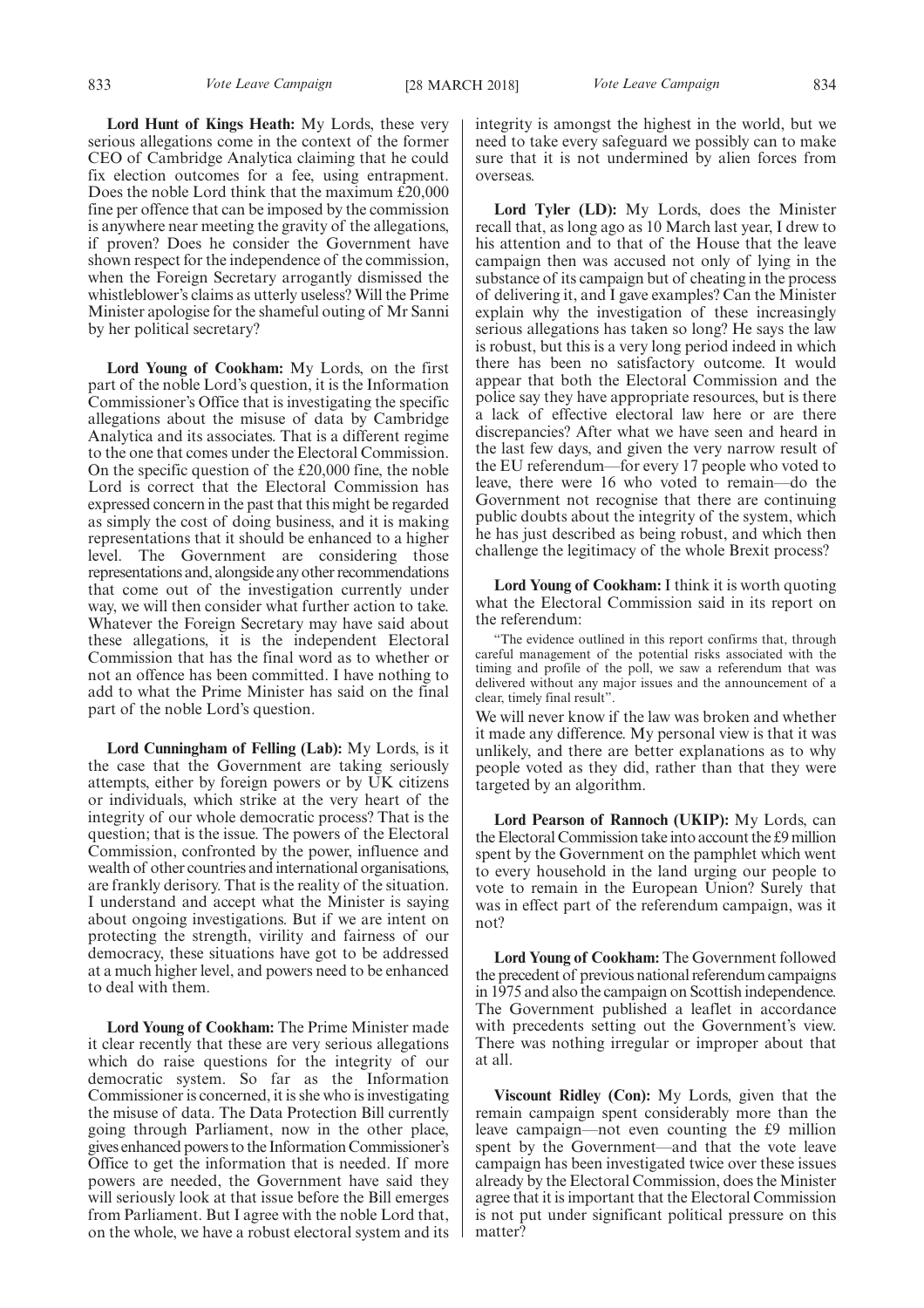**Lord Young of Cookham:** The Electoral Commission is independent of the Government and accountable to Parliament. Under the leadership of Sir John Holmes, with Claire Bassett as the chief executive, it is well able to defend its independence against any aggressor.

## **Worboys Case and the Parole Board** *Statement*

## *3.30 pm*

**The Advocate-General for Scotland (Lord Keen of Elie) (Con):** My Lords, with the leave of the House, I will repeat a Statement made by my right honourable friend the Lord Chancellor and Secretary of State for Justice. The Statement is as follows:

"With permission, Mr Speaker, I should like to make a Statement on the High Court judgment handed down this morning in the case relating to the Parole Board decision to release John Radford, formerly known as John Worboys.

This is an important and unprecedented case. The President of the Queen's Bench Division, Sir Brian Leveson, the most senior judge who heard this case, said it is wholly exceptional. It is the first time that a Parole Board decision to release a prisoner has been challenged and the first time that the rules on the non-disclosure of Parole Board decisions have been called into question.

The judgment quashes the Parole Board's decision to release Worboys and finds that Rule 25 of the Parole Board rules is unlawful. This means that Worboys' case will now be resubmitted to the Parole Board. A new panel will be constituted and updated evidence on his risk from prison and probation professionals will be provided. The panel will then assess anew whether Worboys is suitable for release. Those victims covered by the victim contact scheme will be fully informed and involved in this process. My department also has to reformulate the Parole Board's rules to allow more transparency around decision-making and reasoning.

It is clear that there was widespread concern about the decision by the Parole Board to release Worboys. As I have previously told the House, I share these concerns and consequently I welcome this judgment. I want to congratulate the victims who brought the judicial review and to reiterate my heartfelt sympathy for all victims who have suffered as a result of Worboys' hideous crimes.

I want to set out, in greater detail than I have previously been able, the reasons why I did not bring a judicial review. As I told the House on 19 January, I looked carefully at whether I could challenge this decision. It would have been unprecedented for the Secretary of State to bring a judicial review against the Parole Board—a body which is independent but for which my department is responsible. I took expert legal advice from leading counsel on whether I should bring a challenge. The bar for judicial review is set high. I considered whether the decision was legally irrational—in other words, a decision which no reasonable Parole Board could have made. The advice I received was that such an argument was highly unlikely to succeed, and indeed this argument did not succeed.

However, the victims succeeded in a different argument. They challenged that, while Ministry of Justice officials opposed release, they should have done more to put forward all the relevant material on other offending. They also highlighted very significant failures on the part of the Parole Board to make all the necessary inquiries and so fully take into account wider evidence about Worboys' offending.

I also received advice on the failure of process argument and was advised that this was not one that I, as Secretary of State, would have been able successfully to advance. The victims were better placed to make this argument and this was the argument on which they have won their case. It is right that the actions of ministry officials, as well as the Parole Board, in this important and unusual case have been laid open to judicial scrutiny.

I have always said I fully support the right of victims to bring this action. I have been very concerned at every point not to do anything to hinder the victims' right to challenge and to bring their arguments and their personal evidence before the court. Indeed, the judgment suggests that, had I brought a case, the standing of the victims might have been compromised.

The court's findings around how this decision was reached give rise to serious concerns. The court has found that the 'credibility and reliability' of Worboys' account in relation to his previous offending behaviour, 'was not probed to any extent, if at all',

by the Parole Board, and that, although the Parole Board was entitled to make inquiries of the police in relation to his offending, it did not do so. These are serious failings which need serious action to address. In these circumstances, I have accepted Professor Nick Hardwick's resignation as chair of the organisation.

I am also taking the following actions: instructing my officials to issue new guidance that all relevant evidence of past offending should be included in the dossiers submitted to the Parole Board, including possibly police evidence, so that it can be robustly tested in each Parole Board hearing; putting in place robust procedures to check that every dossier sent by HMPPS to the Parole Board contains every necessary piece of evidence, including sentencing remarks or other relevant material from previous trials or other civil legal action; boosting the role of the Secretary of State's representative at Parole Board hearings, with a greater presumption that they should be present for more complex cases where HM Prison and Probation Service is arguing strongly against release; working with the Parole Board to review the composition of panels so that the Parole Board includes greater judicial expertise for complex, high-profile cases, particularly where multiple victims are involved or where there is a significant dispute between expert witnesses as to their suitability for release; and developing more specialist training for Parole Board panel members.

The judgment also found that the blanket ban on the transparency of Parole Board proceedings was unlawful. I accept the finding of the court and will not be challenging this. It was my view from the beginning that very good reasons would be needed to persuade me that we should continue with a law that does not allow any transparency. I am now considering how the rule should be reformulated.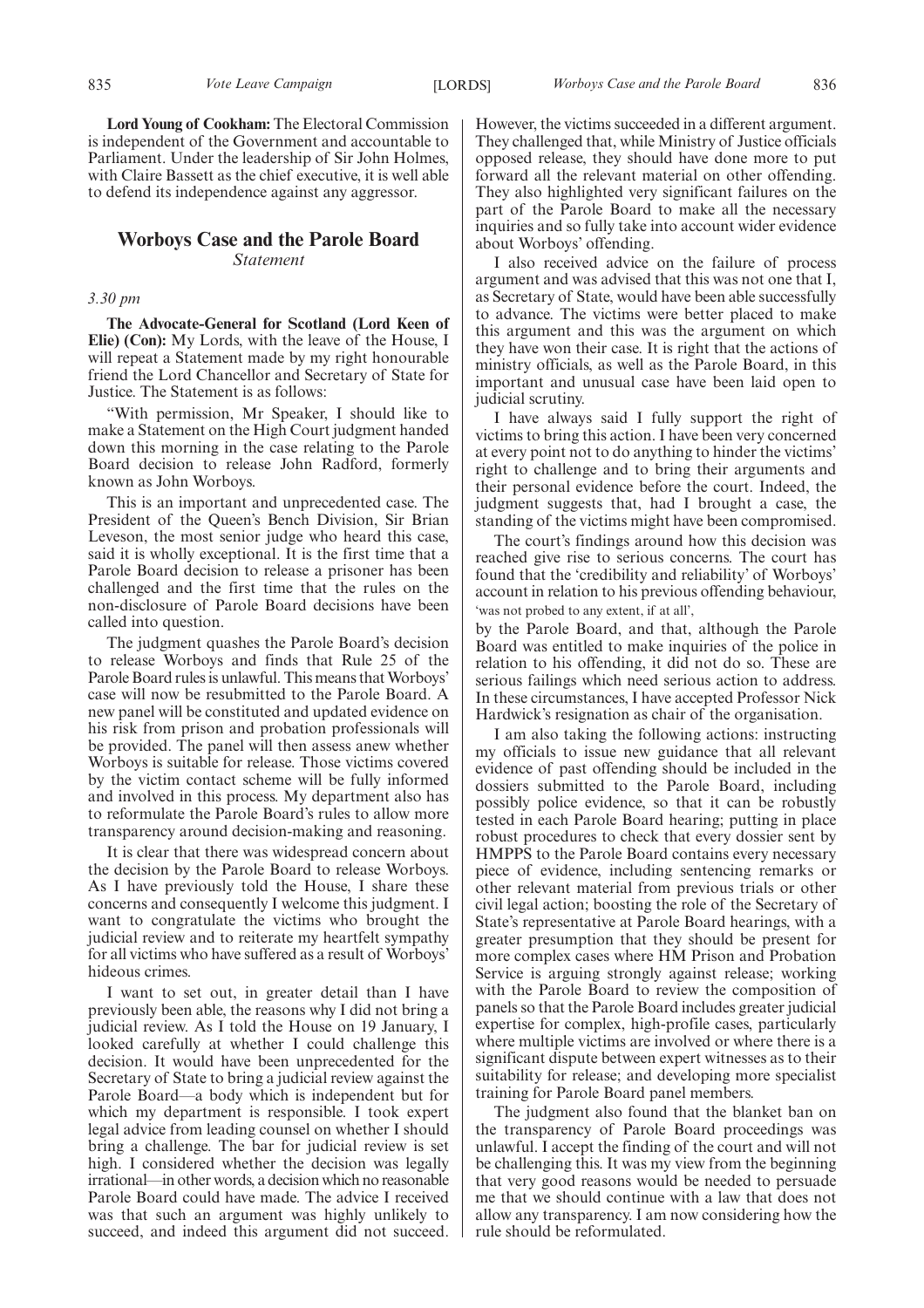When I addressed the House on this matter in January, I said that I had commissioned a review into how victims were involved in Parole Board decisions, into the transparency of the Parole Board and into whether there should be a way of challenging Parole Board decisions. That work has been continuing for the past two and a half months. Given the very serious issues identified in this case, I can announce today that I intend to conduct further work to examine the Parole Board rules in their entirety.

As a result of the work that has been completed to date, I have already decided to abolish Rule 25 in its current form and will do so as soon as possible after the Easter Recess. This will enable us to provide for the Parole Board to make available summaries of the decisions they make to victims. In addition, I will bring forward proposals for Parole Board decisions to be challenged through an internal review mechanism, where a separate judge-led panel will look again at cases that meet a designated criterion. I intend to consult on the detail of these proposals by the end of April, alongside other proposals to improve the way that victims are kept informed about the parole process.

I am grateful to Baroness Newlove for her help with this part of the review and to Dame Glenys Stacey for her helpful suggestions and review of the way that victim liaison operated in this case. I will come back to the House with further proposals as they are developed.

In conclusion, let no one doubt the seriousness with which I take the issues raised by this morning's judgment, nor the bravery of the victims who brought this case to court. I commend this Statement to the House".

#### *3.38 pm*

**Baroness Chakrabarti (Lab):** My Lords, I am most grateful to the Minister for that Statement about today's High Court decision. I hope that he will agree that the ruling was possible only because of the Human Rights Act and the victims' rights contained in it. But today's decision clearly highlights the deep flaws in the initial Parole Board decision, which caused enormous anguish for victims—those whose cases had been dealt with but also those who have not yet had justice. There is also deep concern among women and the public more widely.

Of course, the head of the Parole Board has decided to stand down—although I am sure that all noble Lords will be concerned to preserve the independence of the board going forward. So what is needed is surely a change in the way that the Parole Board and perhaps the wider justice system function. As the Minister said, the current legal restrictions on the Parole Board mean that we still do not know exactly why the initial decision was taken. That led to rumours about where Worboys would be released and even whispers that he might be released without a tag. It is not good for victims or public confidence.

It cannot be right that victims had to resort to a crowdfunded judicial review—not a legally aided one before any whiff of the reasons for the release of John Worboys became available. Judges in the judicial review said that there was too much secrecy about Parole Board decisions under Rule 25, which presents any reasons for decisions made by the board. The case underlines, once and for all, that we need urgent measures to achieve greater transparency in Parole

Board decisions. I am sure noble Lords will agree that if the public are entitled to be informed about court judgments, it makes sense that they should also be informed about at least the rationale of Parole Board decisions. This is not about undermining the board's independence. I am sure that all Members of your Lordships'House can unite in defence of the independence of both the board and the judiciary. It is right that action is being taken. The Government have committed to taking action to improve transparency, but it seems that we need not just transparency but a clear mechanism to allow victims to challenge decisions when they feel aggrieved. Can the Minister commit to the review he discussed being concluded by this summer? It is inevitable in government, with so many pressures, that such reviews sometimes slip. Can we have some assurance that that will not happen in this case?

A lawyer for Worboys's victims has said that the Ministry of Justice was responsible for preparing the dossier of evidence on which the Parole Board made its decision to release. Can the Minister explain why information about the "rape kit" used by John Worboys was not included in this dossier? Can he also explain why the sentencing remarks of the judge in the Worboys criminal trial were not included in that dossier? Why did the dossier contain nothing about the new information that had come to light during the proceedings brought by victims against the Metropolitan Police? It must be possible that the failures in the Worboys case go much wider than the rules governing the Parole Board or the board's function.

It is clear from today's ruling that judicial review is a key tool for every citizen to be able to challenge unjust or unlawful decisions by the state or other public bodies. Deep cuts to legal aid have undermined the ability of too many people in our country to pursue judicial review. I repeat: I do not think it is right that victims should have to resort to crowdfunding to access justice. Justice cannot be dependent on the depth of your pockets. Will the Government commit to using their review of legal aid to look in particular at how we might better support the basic right to judicial review of administrative action?

It seems that there have been widespread failings in this case from the very outset. In 2009, John Worboys was convicted of 19 offences against 12 women, but the police have also linked Worboys to about 100 other cases. Many of the victims have raised concerns about the police handling of the case. Others have raised concerns about the CPS decision not to prosecute in other cases. We have discussed at length the complaints about the Parole Board, particularly its failure to properly notify victims of proceedings. It is clear that we need a thorough examination of the end-to-end handling of this case, from the first attack reported to a police officer right through to the Parole Board hearings that were under review in today's decision. Those of us on this side of the House have asked the Government to consider such an end-to-end review before. I hope, in the light of today's decision, that the Minister might commit at least to considering that request.

Finally, for most people most of the time the justice system is out of sight and out of mind until a case such as this comes to public view. Yet, the justice department has in recent times faced 40% cuts—the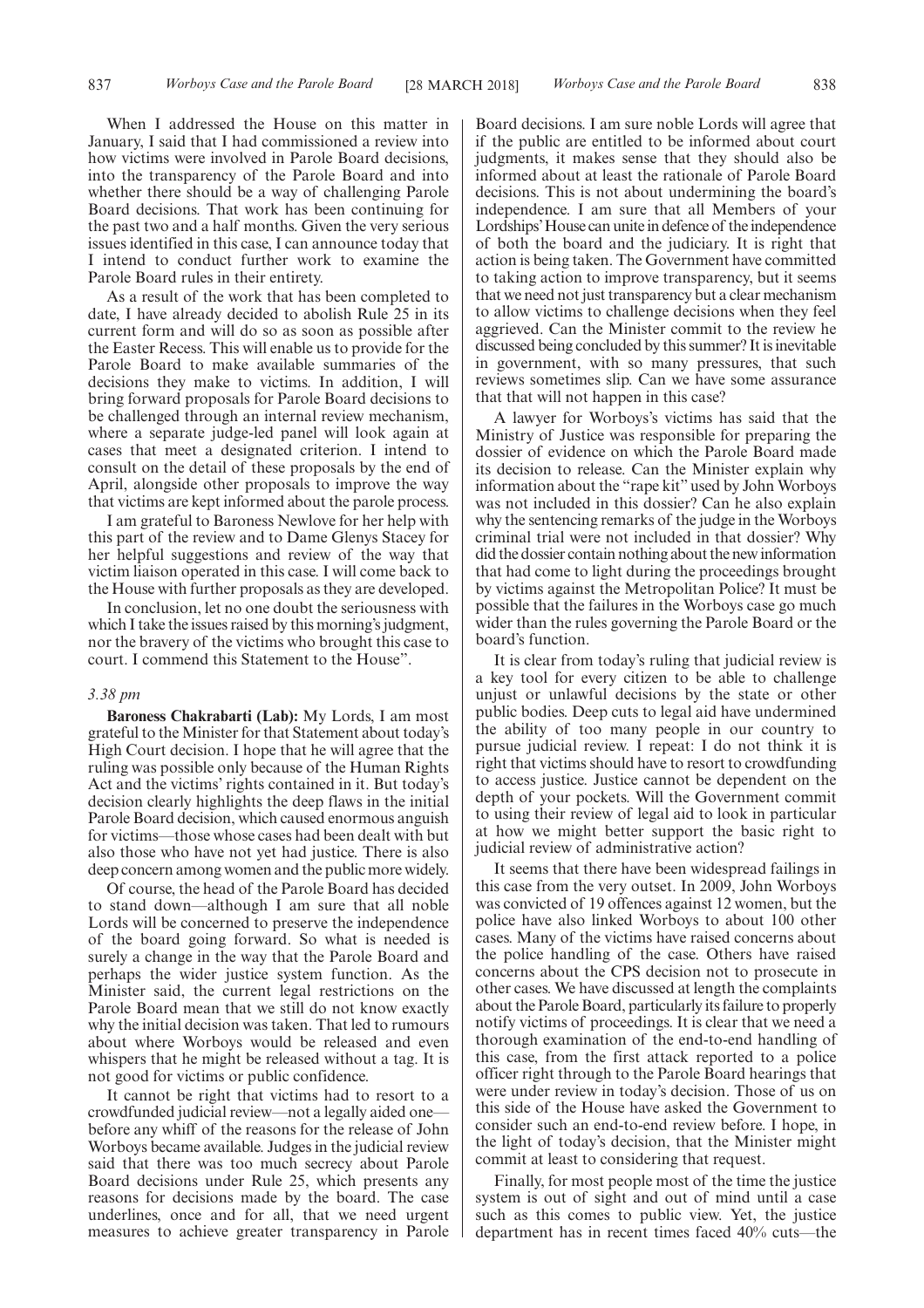#### [BARONESS CHAKRABARTI]

deepest of any department. Is it not time to reconsider the effect of those cuts and whether they are sustainable? If I might be so bold or cheeky, I ask the Minister to consider lobbying the Lord Chancellor to get extra investment into a justice system that is at least strained, if not quite broken.

**Lord Marks of Henley-on-Thames (LD):** My Lords, I join the noble Baroness in welcoming the Statement from the Secretary of State and the noble and learned Lord's repetition of it in this Chamber. The High Court's decision is a signal victory for the victims. I join the noble and learned Lord in congratulating them on bringing this case.

The High Court's decision and the Statement mark a real endorsement of three important principles. First, the interests of victims should be given significant weight in the Parole Board's decision-making at every stage. Secondly, the Parole Board should operate with far greater transparency and its secrecy hitherto has acted against the interests of justice. Thirdly, a much wider range of evidence, including evidence of past offending, which was so very relevant to the Worboys case, should be fully considered by the board.

I welcome the many steps announced by the Secretary of State in the Statement. I also endorse the points made by the noble Baroness about how important judicial review is and the importance of resisting any attacks on it, direct or indirect, through its funding by Governments in future. However, I have a number of questions for the noble and learned Lord. I appreciate that the answers will necessarily to some extent be preliminary at this stage, but I make two points about that. First, the answers will be relevant to the reconsideration to be given by the Parole Board pursuant to the decision of the High Court in the Worboys case. Secondly, as the noble and learned Lord stated, this work has been going on for two and half months already.

My first question is: what thought has yet been given as to how evidence of past offending will be heard, tested and then weighed up by the Parole Board? In that context, how is it proposed that the voices of victims will be heard?

Secondly, one of the problems has been that the victims were notified of the decision after it had been taken and made public. That cannot be right. I appreciate the commitment in the Statement to giving a summary of reasons, but can we be assured that victims of past crimes by offenders who are about to be released will be notified in advance of a decision to release?

Thirdly, how is it intended that the role of the Secretary of State's representative at Parole Board hearings, which was mentioned in the Statement, will be enhanced?

Fourthly, on training, the Statement commits to further specialist training of Parole Board members. How is it that the training of Parole Board members has been allowed in the past to be of a standard that the Government now accept was deficient?

Finally, how, in general terms as well as, as far as possible, in the particularity, is it proposed, given the abolition of Rule 25, that greater transparency for Parole Board proceedings will be implemented?

**Lord Keen of Elie:**I am obliged to the noble Baroness and the noble Lord for their observations on this matter. We are all agreed that we have to maintain the independence of the Parole Board: that is certainly our intention. Transparency came up early in this process as a matter that had to be the subject of review. Indeed, my right honourable friend's predecessor announced on 9 January this year that he intended to institute inquiries into the question of Rule 25. Those inquiries have effectively concluded and, as I indicated, we intend to bring forward proposals with regard to Rule 25 by the end of April. The detail of that is not something that I can address because we have yet to formulate an alternative rule that allows for the appropriate level of transparency. As to the further, more detailed review that is to touch on victims, for example, and their position, we fully intend that such a review should be completed by the summer. I cannot give a cast-iron guarantee, but that is certainly our intention. We recognise the importance and the urgency of this work.

I turn to the questions raised by the noble Lord, Lord Marks. The question about the evidence of past offending raises the issue of reports of other offences for which an individual has not been tried or convicted. The court commented on that in its judgment and indicated that such evidence should be before the Parole Board, not in order that it should make its own determination of guilt or innocence but so that it could utilise that material in engaging with the party seeking parole and test their honesty and candour with regard to their previous offending. It is in that context that I anticipate this material being used. Particular note is taken of the interests of victims and the question of notification: that will be addressed in the course of the forthcoming review, as well as the question of how the Secretary of State's representatives will take a more enhanced role in these matters. That will be a matter for consideration.

As for training, we were not saying that the training was deficient in the past, but we believe it can be improved. That will again be the subject of the forthcoming review. The noble Baroness also asked what material was and was not before the Parole Board. I should say that the judge's sentencing comments should, as a matter of procedure, have been before the Parole Board. That is a failing on the part of HM Prison and Probation Service, which should have been providing the material to the Parole Board. There is other material that the Parole Board could have called for, and which the court clearly felt it should have called for, that it did not call for. Clearly, we have taken that into account when deciding on the need for further review in this area. Beyond that, I would not like to make any further comment, except that in light of Nick Hardwick's resignation it may be that new leadership will bring about change in itself, so far as the conduct of the Parole Board is concerned.

#### *3.53 pm*

**Lord Woolf (CB):** My Lords, I shall take up the last point that the noble and learned Lord made in answering the questions raised a few moments ago. Nick Hardwick has been an outstanding contributor to criminal justice in this country. I say that knowing that other Members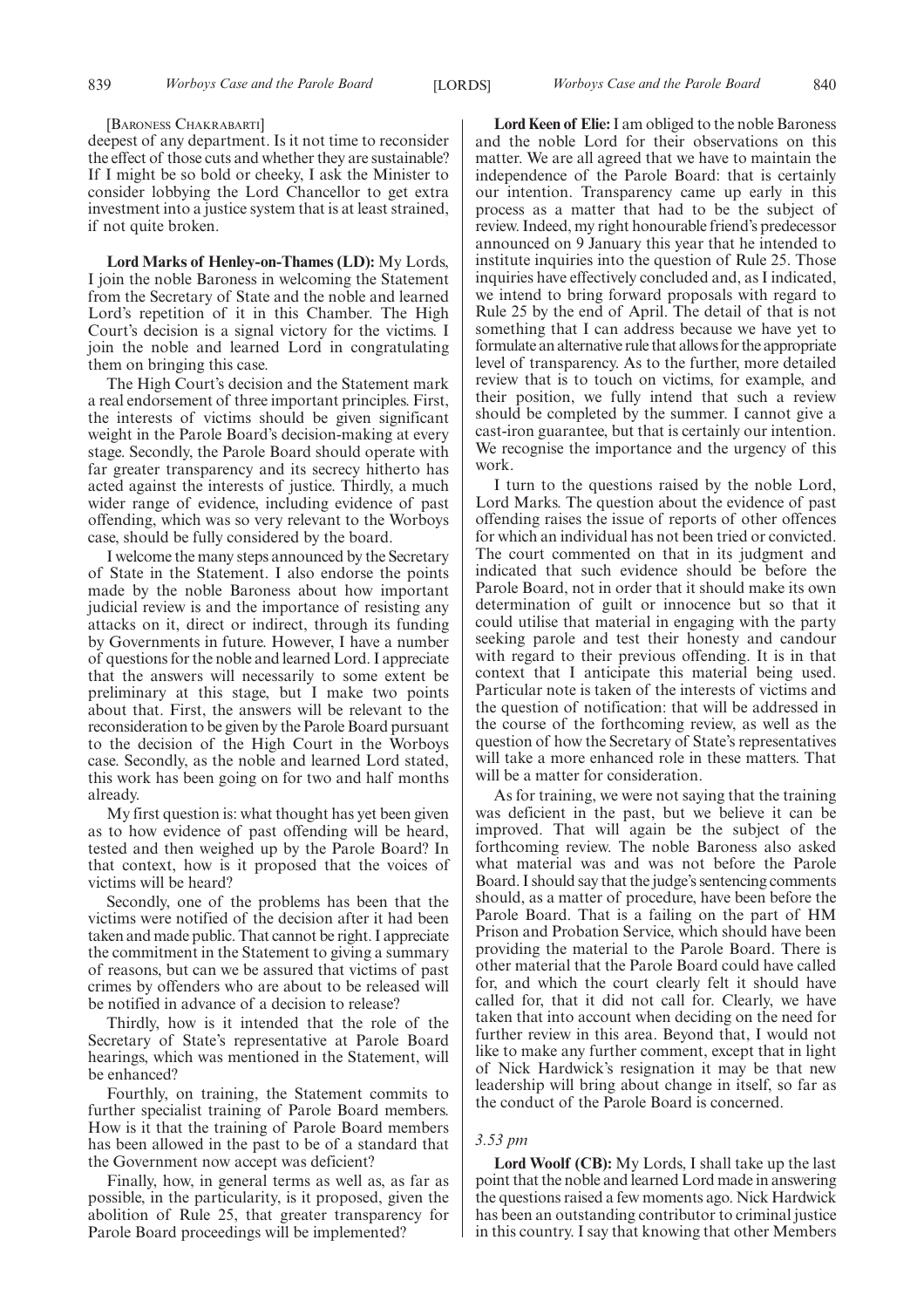of this House who have occupied the highest judicial posts in this country share that view, even though they have been closely involved in criminal justice as Lord Chief Justice. I have not spoken to the noble and learned Lord, Lord Phillips, but I have spoken to the others and they confirm that that is the case. It was not mentioned in the Statement that has just been read out that Nick Hardwick indicated that his role in this matter was extraordinarily limited. Although the Parole Board may have been at fault, as indicated in the judgment, it is right to say there was no personal criticism of its chairman. I am sure the House accepts that being a member of a parole board is an extraordinarily difficult task. A parole board can act only on the information given to it. In those circumstances, I ask the Minister to make clear that the view I have just indicated about Nick Hardwick is accepted by the Lord Chancellor and Minister of Justice. It is right that it was made clear to him that he should resign, albeit that he thought he would have been able to carry on perfectly well in the role. Bearing in mind the importance of the Parole Board, this is a most important matter.

**Lord Keen of Elie:** I am obliged to the noble and learned Lord, Lord Woolf, for his observations and readily concur with his comments on the contribution that Professor Nick Hardwick has made to criminal justice in this country. I say that without qualification. Clearly a situation had arisen in which there had to be consideration, both by the Secretary of State and by Professor Nick Hardwick, of whether it would be tenable for him to continue in the present circumstances. In light of that, he tendered his resignation. Again, I repeat, I accept without qualification the comments made about his considerable contribution to criminal justice in this country.

**Baroness Newlove (Con):** My Lords, this has been a successful day for victims and they have received justice, but we must not forget how hard this journey has been for them. They have had huge pressure on their shoulders. It has not been an easy fight and is still not an easy fight. I ask my noble and learned friend to think that it cannot be right that offenders have legal teams to take them through the parole system, yet the victims have had to crowdfund through the internet to get a legal team to represent them. Surely the Government will look at this so that it never happens again.

My other point is that, if Worboys appeals this judgment, I want it understood that all the victims in this case should be given the right information, including those who did not go to trial but had their evidence put on file. It is more important that we do not see the same situation again, where victims are scared and do not feel safe for their lives.

**Lord Keen of Elie:** I am obliged for the observations of my noble friend Lady Newlove. I should like to repeat the appreciation of the department and the Lord Chancellor for the work she has done in leading engagement with victims in the inquiry to date. That has been extremely important. Under the present victims' scheme, those who are the victims of an offence for which there has been a conviction are automatically engaged in the victim engagement scheme. Where the victim of a reported offence did not proceed to trial or conviction, however, the position is different. We shall look at that matter in the forthcoming review.

**Lord Blunkett (Lab):** My Lords, in endorsing the words of the noble Baroness, Lady Newlove, the ruling of the High Court, and the transparency, training and other measures that will flow from it, I wish also to endorse what the noble and learned Lord, Lord Woolf, said. I was responsible for appointing Nick Hardwick to his first major public appointment 15 years ago, to head the Independent Police Complaints Commission. He has been a great public servant. He has done a superb job in modernising and reforming the Parole Board, with great difficulty, and we owe him a debt of gratitude.

**Lord Keen of Elie:** I entirely accept the observations of the noble Lord.

Lord Grabiner (CB): We have focused attention—quite properly, in my view—on the performance of the Parole Board, but there is a separate and rather important aspect of this very shocking case. As I understand it, the CPS had available to it a good deal of material which was not then the subject of prosecution. That may have had a real impact on the sentence that was ultimately imposed upon Worboys; in fact, I am sure that it did. Can the Minister assure us that the performance of the CPS in this story and in future possible prosecutions and investigations will be carefully looked at? If you do not charge what you should charge, you often end up with the wrong result.

**Lord Keen of Elie:** I note the observations of the noble Lord. Clearly, the role of the CPS in the conduct of the prosecution of Worboys is a matter of some concern. The CPS takes these decisions independently and clearly, that independence has to be respected. Worboys was the subject of an IPP sentence, albeit one that was liable to open the door to review before the Parole Board. I cannot give an undertaking at this time of any formal inquiry into the role of the CPS with regard to the original prosecution decisions that were taken, but I note what the noble Lord has said.

**Viscount Hailsham (Con):** My Lords, I welcome what my noble and learned friend has said about the action that has been taken. With regard to enhancing the role of the Secretary of State at the meetings of the Parole Board, I suggest that in complex cases he gives consideration to using a special counsel, who might, after all, also be able to articulate the views of the victims. I remind him of the practice that was adopted when I was a very junior Minister in the Home Office reviewing the tariffs in life sentence cases, which was to obtain the up-to-date observations of the trial judge, if available—and, if I may say so, the Lord Chief Justice.

**Lord Keen of Elie:** I note the observations of my noble friend Lord Hailsham. Clearly, these considerations will be taken into account in the review process that is being carried out.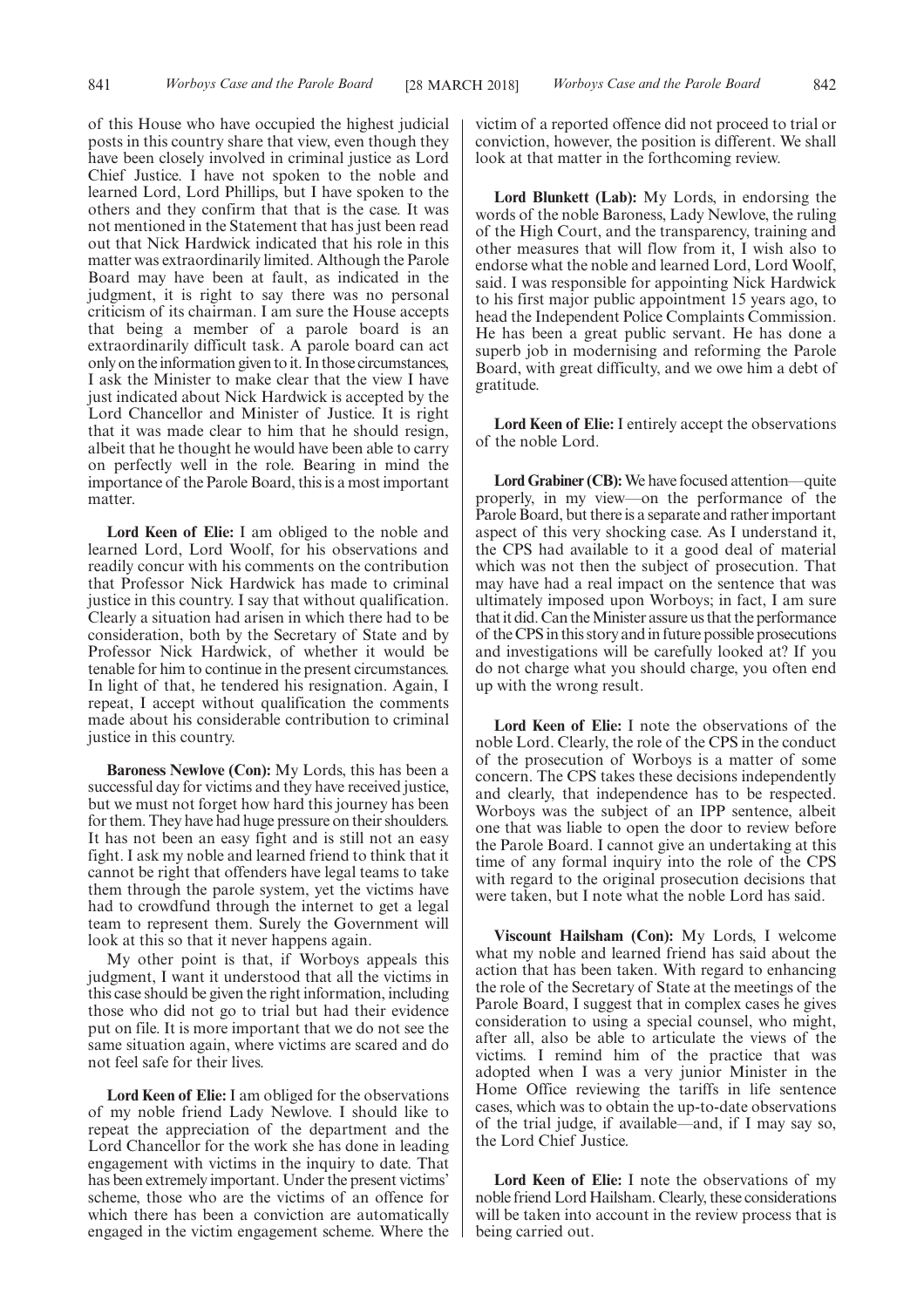**Lord Beith (LD):** My Lords, I welcome the High Court decision and the fact that it showed up the really serious errors made by both the Parole Board and the Ministry of Justice. But I take it that the Minister agrees that these errors should not blind us to the proper role and importance of the parole system within our criminal justice system and, indeed, as the noble and learned Lord, Lord Woolf, rightly pointed out, to the contribution, which the Minister has already acknowledged, that Nick Hardwick has made in several positions—bearing in mind also that Nick Hardwick argued that the transparency we are all now calling for was not allowed by law and should have been.

**Lord Keen of Elie:** Well, indeed. I am obliged to the noble Lord for his observations in that regard. As I indicated earlier, it had occurred to my right honourable friend's predecessor, almost as soon as this matter came to his attention, that Rule 25 really did need to be looked at and given further consideration because of the impact it had on the perception of proceedings. Regarding the proceedings of the Parole Board itself, clearly, there are hundreds of individuals involved and engaged in that process. It is critically important as part of our criminal justice system and it is equally important that it should remain independent of the Executive.

**Lord Mackenzie of Framwellgate (Non-Afl):** My Lords, in my experience, when criminals convicted of serious offences and serving long sentences are released, it is generally to an open prison so that they can be further assessed. Why did this not happen in Worboys' case?

**Lord Keen of Elie:** I am not able to answer that question but the point the noble Lord makes is entirely accurate because, generally speaking, the issues for the Parole Board to consider are, first, whether it should release into an open prison environment and, thereafter, whether there should be release on licence.

**Lord Judge (CB):** My Lords, what is the proposal to improve the arrangements by which the victims in this case are provided legal aid?

**Lord Keen of Elie:** There are no immediate proposals in that regard. As the noble and learned Lord is aware, the LASPO provisions are currently under review.

**Lord Davies of Stamford (Lab):** My Lords, the head of the Parole Board has resigned and, as usual, the Secretary of State and the Government sail on with apparent impunity. However, the failings revealed by this case—the excessive secrecy, the failure to consult victims, the apparent inadequacy of training and the failure to look at previous offences—were part of the system's structure for years and years. They should have been known about—if, indeed, they were not—and the Government should have addressed them a long time ago. Has the noble and learned Lord persuaded himself that the Government have no responsibility at all for these shortcomings?

**Lord Keen of Elie:** With respect, I have not suggested that the Government consider themselves as having no responsibility in respect of the matters disclosed in the Worboys judicial review.

**Lord Goldsmith (Lab):** My Lords, I want to raise one question about the funding for this appeal. Quite rightly, noble Lords have commented that it is inappropriate that the victims should have had to crowdfund in order to challenge this decision. From the Statement that the noble and learned Lord made, I understand that the Secretary of State for Justice himself had some impediment to bringing a claim—I am not talking about the substance of his claim here. Why did the Attorney-General not consider it to be part of his job to challenge the decision? After all, it is the Attorney-General who challenges inappropriate sentences and, to some extent, has responsibility for looking after victims. Would that not have reduced the problems, such that the Government, through what is in many ways the independent office of the Attorney-General, could have stepped in to bring this matter before the courts?

**Lord Keen of Elie:** The noble and learned Lord makes an interesting suggestion. It is not a point which I recollect being addressed at the time, and the matter was looked at from the perspective of the Secretary of State for Justice. As the noble and learned Lord implicitly acknowledges, the Secretary of State was in something of a difficult position, given that the Parole Board—albeit an independent entity—has a link to the Ministry of Justice. But I take on board the noble and learned Lord's observation.

**Lord Selkirk of Douglas (Con):** Does my noble and learned friend accept that his assertion that there will be a review of procedures with a view to keeping them properly up to date is extremely welcome? Does he agree that in very anxious cases of this nature, the protection of the public must be considered paramount?

**Lord Keen of Elie:** Of course, the protection of the public is an all-embracing requirement, but there are certain things which require particular consideration. These include the interests of the victims.

**Lord Christopher (Lab):** Will the noble and learned Lord reflect for a moment on the fact that this case, awful though it was, may well lead to changes being made which have unexpected consequences? I suggest that he go back to the original papers from when the Parole Board was set up to see precisely what its purpose was and was not intended to be. There is another side to this matter which has not been aired today—and I understand why not: the interests of offenders who are, one hopes, working towards release by parole. If that confidence in the Parole Board stops, considerable damage may well be done to the position and the penal system—of prisons with numbers of prisoners we have never seen before. If we go back and look at the papers, we may be able to provide something better which does not give rise to a whole rash of cases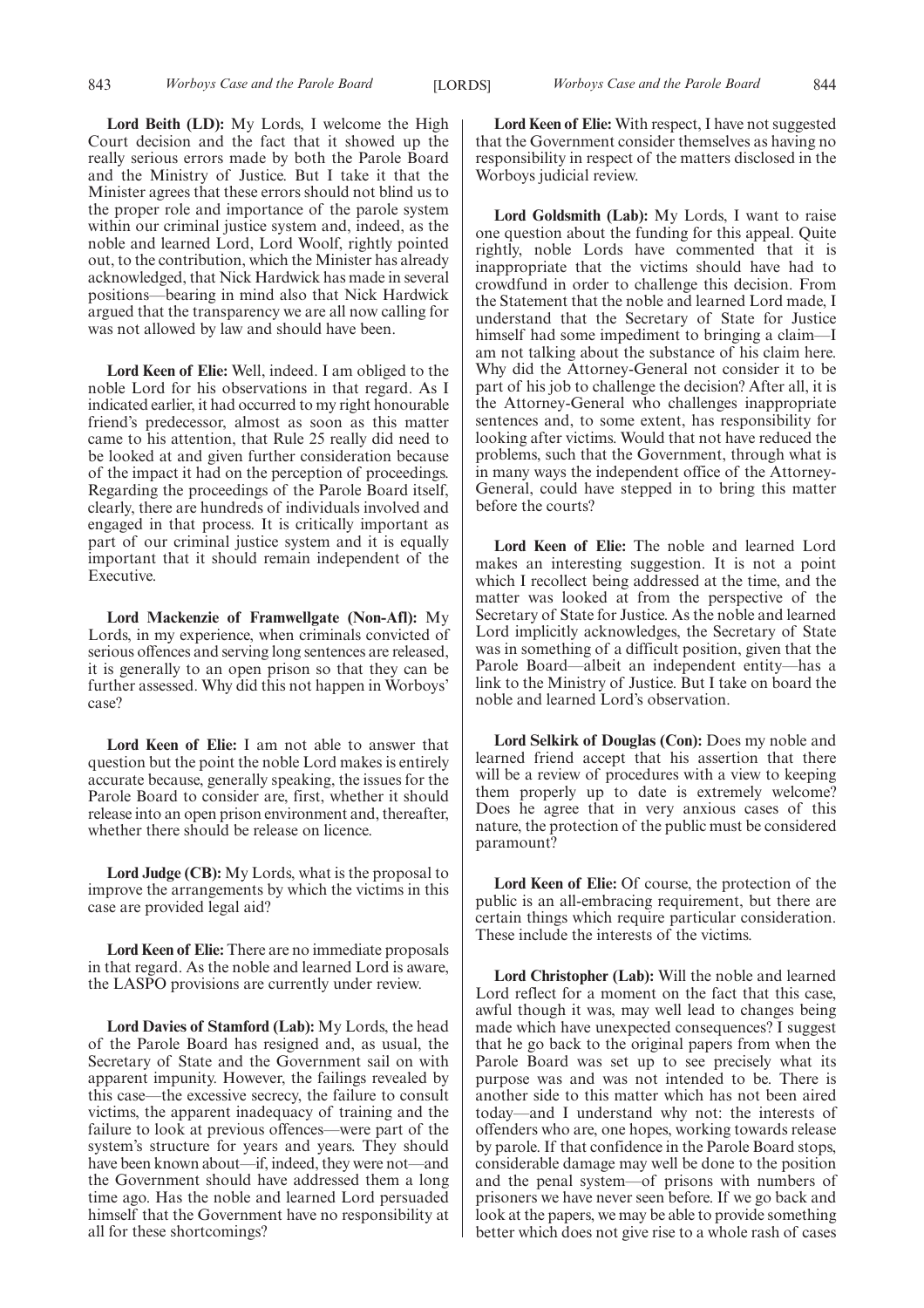for all sorts of offences. In particular, confidentiality is very valuable in many cases of offenders coming before the Parole Board.

**Lord Keen of Elie:** My Lords, we are concerned that we maintain a balance between the aims of the parole process and the interests of the victims of serious crime. In the context of any review, that balance will be at the forefront of our minds. The Parole Board has always been conscious of the need to take account of the future of offenders who are in prison. We do not operate a system of permanent internment—there comes a time when offenders are deemed safe for release on licence—but clearly the process by which we arrive at these conclusions has to be the subject of continued assessment and, in this instance, further review.

**Baroness Hussein-Ece (LD):**My Lords, only a fraction of crimes of sexual violence such as rapes ever come to court and end with successful convictions. How can the Government ensure that women will still be encouraged to come forward to seek and get justice if they are the victims of such crimes, given the way that Worboys' victims have been treated in this total failure? Victims of these appalling crimes have had to crowdfund. I am sure that Members in this House have seen these brave women come forward and exactly what they have gone through in giving evidence and being interviewed. There are women who have not had justice at all yet and were told not to push it, since the sentencing of Worboys would somehow reflect the true nature of the crime and the numbers of women affected. How can the Ministry of Justice ensure that women will come forward, and that these women will receive justice in the end?

**Lord Keen of Elie:** Clearly, it is a matter of concern for the entire justice system that victims, particularly of these sorts of serious crimes, should not feel inhibited in coming forward and reporting them. We have seen issues arise regarding the way these complaints were handled on some occasions by the police; those resulted in civil litigation, which has now concluded. We have also seen the issue raised of the CPS in the context of the number of prosecutions actually undertaken in the Worboys case. Clearly, we must keep these matters under review in the context of ensuring that victims of such crimes are willing to come forward and report offences, and appreciate that they will receive justice at the end of the day.

**Lord Cormack (Con):** Can my noble and learned friend assure the House that this deeply unfortunate case will not result in undue delay in looking at other prisoners who are on indeterminate sentences? That issue has been raised many times in this House, not least by the noble and learned Lord, Lord Brown of Eaton-under-Heywood.

**Lord Keen of Elie:** Clearly, the Worboys case will not be allowed to displace further consideration of the position of IPP prisoners. That issue is raised regularly in this House. We have had it under active consideration and continue to have it under consideration.

**Lord Harris of Haringey (Lab):** The noble and learned Lord has told us repeatedly of the importance of the Parole Board's independence, and he responded positively to all the statements made around the House about the integrity of and contribution made by its outgoing chairman. Can he therefore explain the thinking of the Secretary of State that Nick Hardwick's position was untenable, essentially requiring him to resign? Is that not incompatible with his statements about the independence of the Parole Board?

**Lord Keen of Elie:** I do not regard the position taken by my right honourable friend as inconsistent with the independence of the Parole Board. He took a view on the matter following the decision of the High Court, and he expressed that view to Professor Nick Hardwick, who tendered his resignation.

**Lord Campbell of Pittenweem (LD):** My Lords, may I take the Advocate-General back to the question of legal aid? Had the legal aid scheme provided for assistance in cases of this kind, it would none the less have had to apply the test of reasonable prospects of success, or probable cause. Given that the Secretary of State received advice to the effect that there was no probable cause, that could well have resulted in the victims making an application for legal aid but still being turned down.

**Lord Keen of Elie:** That is of course potentially the case, although I would observe that the High Court's decision eventually turned on a different point from the issue of rationality: the failure to take account of material information that should have been before the Parole Board. Beyond that, I would not seek to speculate as to the outcome of a legal aid application, but the point the noble Lord makes is entirely sound.

## **Manchester Arena Attack Review** *Statement*

## *4.15 pm*

**The Minister of State, Home Office (Baroness Williams of Trafford) (Con):** My Lords, with the leave of the House, I will repeat a Statement that was made by my right honourable friend in the other place. The Statement is as follows:

"The horrific events that took place at the Manchester Arena on 22 May last year were an attack on the people of Manchester. All terrorist attacks are cowardly but this was an appalling attack which deliberately targeted innocent people, many of them young. Twentytwo people were killed and many more injured. As a north-west MP, I feel the pain personally.

The Mayor of Greater Manchester commissioned this independent review following the attack, focusing on the response to the attack and the nine days that followed it. The report rightly highlights the acts of bravery and compassion on the night of 22 May and the following days. As Lord Kerslake noted yesterday, the response was overwhelmingly positive. He said the investments in planning and exercise were demonstrated to the full. We are indebted to the emergency services.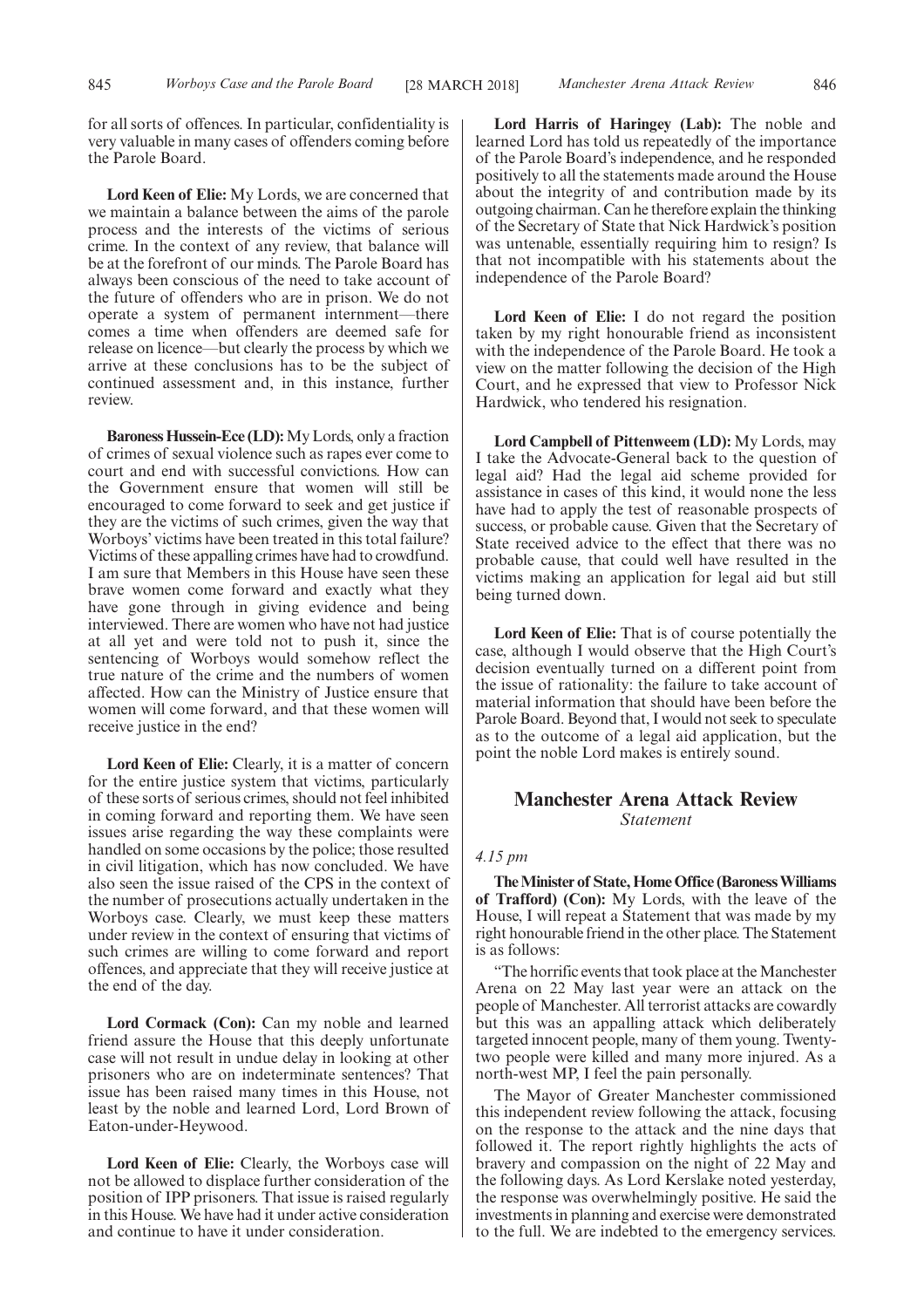[BARONESS WILLIAMS OF TRAFFORD]

He said we should reflect. We keep our preparedness for terrorist attacks under constant review to ensure that our plans reflect best practice and the current threat. Lessons learned from exercising and attacks are also crucial. It is right that all those involved acknowledge where the report has identified the need for improvement. The review is extensive and makes many recommendations. We, and all other agencies concerned, will consider them carefully.

At the centre of the review Lord Kerslake put the experiences of bereaved families, the injured and others directly affected, as indeed they should be. We will ensure that across government the recommendations concerning victims are fully considered. We continue to stand with the people of Manchester as they recover and rebuild following the horrendous attack last year, and our thoughts remain with those who were injured and with the families and friends of those who lost their lives".

**Lord Kennedy of Southwark (Lab Co-op):** First, we remember all those people who lost their lives in the attack and also those who were injured. I thank the Minister for repeating the Answer to the Urgent Question in the other place earlier today. I thank the noble Lord, Lord Kerslake, for his comprehensive report. I too pay tribute to the emergency service workers who acted with courage and skill on that terrible night.

Can the Minister confirm that the Government will be orchestrating a review into national counterterror protocols following the publication of this report? What are the Government going to do about the fact that the national aid mutual telephony system operated by Vodafone failed to cope with the high number of calls on the night in question?

**Baroness Williams of Trafford:** On the national counterterrorist reaction and response, I think the noble Lord will agree that generally the overall response was excellent. There was an issue with the telephony system. Part of that issue was that there was no backup system. That has been thoroughly reviewed and a backup has been put in place. It was not something we would have wished to have happened on such a terrible night. I hope that that sort of issue will never arise again because of the measures we have put in place.

**Lord Paddick (LD):** My Lords, I associate myself with the comments of the noble Lord, Lord Kennedy of Southwark. As a senior policer officer, I have been directly involved in the immediate response to terrorist incidents, including the attacks on London on 7 July 2005, and the aftermath is typically chaotic for several hours. Secondary explosive devices and/or marauding gunmen are real possibilities, as we saw in the November 2015 Paris attacks. If either of those alternative scenarios had transpired in this case, the criticism could well have been of the police and the ambulance service for putting their unarmed crews in danger. Does the Minister agree that these are extremely difficult calls to make but that once the decision has been made by the police, who are the lead agency in such situations, that decision needs to be communicated to all the emergency services so as to provide a united response? Can the Minister

tell the House who in government is taking responsibility for ensuring that communication between emergency services is effective in these situations?

**Baroness Williams of Trafford:** I pay tribute to the noble Lord and the part that he played in the Metropolitan Police. He must have some incredible experience of such things. He is absolutely right about the immediate aftermath, which is why there are various phased processes for the police and emergency services to go through afterwards. On the terrible possibility of a secondary attack, he is completely right to point out that communication is key, and the joint emergency services interoperability principles come into play. Events such as the 7/7 bombings, through which I am sure the noble Lord was operational, identified the need to improve that joint working between the emergency services. The JESIP, as it is called, was set up to improve how the police, fire and ambulance services work together when responding to those multiagency incidents when they are not specifically CT focused. That was not the case in this instance; it is most relevant in major incidents involving mass fatalities and significant numbers, such as those seen in Manchester and London last year—therefore, providing a key component to the UK's ability to adequately prepare for a terrorist incident.

**Lord Kerslake (CB):** My Lords, I am grateful to the Minister for her response to the Urgent Question. I add my praise to the emergency services and indeed, to the people of Manchester, who responded magnificently to this terrible event. As we say in the report, there is a lot for Manchester to be proud of, but clearly there are some important lessons to learn. They are lessons for Greater Manchester, but they go well beyond that to the country as a whole, and we would all hope that a similar attack does not happen.

At what point will the Minister come back on the eight recommendations we made to the Government? It would be extremely helpful if a letter went directly to the Mayor of Greater Manchester. In particular, will she give her thoughts to the question of mental health service support for those who are injured as a consequence or indeed, for bereaved families? The people who were injured and the families who were bereaved came from across the north of England, not just from Greater Manchester. Does she agree that it is unacceptable that they had a different level of service according to where they lived and that we must have a co-ordinated response?

**Baroness Williams of Trafford:** I thank the noble Lord for his report. I did not quite expect him to be in his place today; I was looking round for him. In terms of aid for victims, which was the first point, it is very important that victims are able to access a range of financial assistance, not least from the incredible efforts of the charitable sector, but also through the criminal injuries compensation scheme. The Ministry of Justice is working closely with the Criminal Injuries Compensation Authority, its executive agency, which administers the scheme to ensure that this process is as smooth as possible. On another note, I thank the local communities who were involved in giving so generously to the charitable efforts in the aftermath of the attack.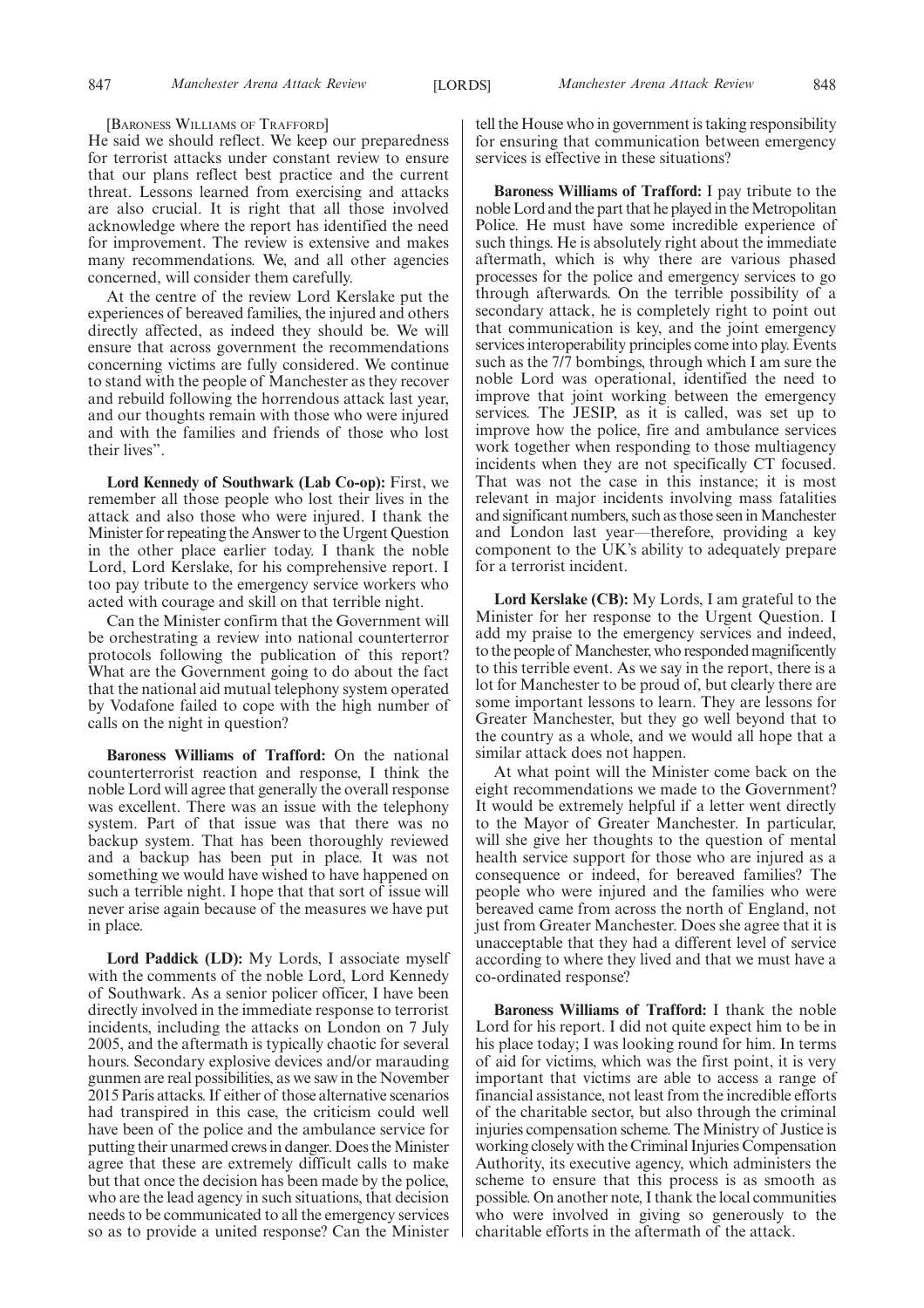**Lord Harris of Haringey (Lab):** My Lords, I am sure that we all want to pay tribute to the emergency service workers on the night—in particular those who carried on caring for victims even though they were being instructed to withdraw from the area because of the risk of supplementary explosions. The issue of communications and the failure on this occasion of Vodafone have been raised already. Will the noble Baroness tell us whether the failure in this instance has meant that the Government will think again about transferring all emergency services communication to the mobile phone network over the next few years?

**Baroness Williams of Trafford:** The noble Lord is absolutely right to again bring up the issue of communication. Certainly moves are afoot to upgrade the mobile phone network but, of course, the police might use underground, which is another possibility. I will keep the House abreast of some of the updates in innovation that are taking place as they come forward.

**Lord Howarth of Newport (Lab):** My Lords, may I invite the Minister to respond to the second question posed by the noble Lord, Lord Kerslake, on mental health care and a consistent quality of response?

**Baroness Williams of Trafford:** I knew that I had left something out in my response to the noble Lord, Lord Kerslake. That was, of course, the mental health and other problems that victims may face in the aftermath of an attack and the short-term, medium-term and long-term effects. In the immediate aftermath of the attack, we rapidly put together a cross-government Victims of Terrorism Unit to work closely with Manchester. It identified and resolved issues affecting the provision of an effective and co-ordinated response to victims of terrorism. That runs alongside the work we have done across systems, including in the third sector and the private sector, to improve and strengthen the support that is so vital to victims in the aftermath of a terrorist attack.

**Lord Stunell (LD):** My Lords, I associate myself with the Minister's remarks on the emergency services and the response of the community across the whole of Greater Manchester, including in my own borough of Stockport. A good friend of mine spent two very anxious hours outside the arena that night, hoping that he would be able to collect his daughter, and was quite unable to get any of the information that he needed to find that out. In the event, she was safe and well, at least physically, but the failure of that emergency helpline system caused real anxiety to a large number of people at a very difficult time of their lives. I hope that the Minister will understand that and apply as much pressure as she can—or as the Government are able to do—to make sure that this kind of slip-up does not occur in future.

**Baroness Williams of Trafford:** I join the noble Lord in complimenting the response from the community on the night of the attack. I was at the vigil in Albert Square the day after the attack. I also went over to the Islamic centre in Whalley Range, where there were representatives of all faiths from all parts of Greater Manchester and beyond. The feeling of solidarity among all sectors of the community across Greater Manchester was quite incredible. However, the noble Lord is absolutely right that the lack of communication caused incredible distress to people on the night. I take on board his point and the points of other noble Lords that we must make sure that such an almost elementary failing does not happen again.

## **European Union (Withdrawal) Bill**

*Committee (11th Day) (Continued)*

*4.28 pm*

## *Amendment 355B*

## *Moved by Lord Wigley*

**355B:** Clause 19, page 15, line 18, at end insert ", subject to subsection (2AA)"

**Lord Wigley (PC):** My Lords, I shall move Amendment 355B standing in my name and speak to Amendment 357ZA, also in my name, both of which are paving amendments to the substantive Amendment 358B, in my name and that of the noble Lord, Lord Clancarty— I mean the noble Earl—to which I will also speak. I hope that he will also speak to that amendment in a moment.

Amendment 358B states:

"None of the sections of this Act may come into force unless it is an objective of Her Majesty's Government, in negotiating a withdrawal agreement, to secure continued EU citizenship for UK citizens".

This amendment comes after our earlier debate on this subject area, but it is none the less worth revisiting the matter in the light of the publication of the withdrawal agreement and subsequent announcements by both the UK Government and the European Union.

## *4.30 pm*

The question of the future status of the rights bestowed on UK citizens by EU membership will not disappear; rather, it will grow in both prominence and importance as negotiations progress, and, I suggest, it will assume an increasing urgency. Despite the resolution passed by the European Parliament highlighting the "strong opposition" felt by many UK citizens to the loss of their EU citizenship rights, I was disappointed to see no reference to it in the withdrawal agreement, which, if I interpret it correctly, includes reference only to UK and EU citizens who have exercised their rights or intend to exercise their rights by moving to the UK during the transition phase—no doubt the Minister can correct me if I have misinterpreted that. In successive Answers to Written Questions on the issue put down in the other place by my Plaid Cymru colleagues, the Government claim that EU treaty provisions make clear that only citizens of EU member states are able to hold EU citizenship. The line they take is that,

"when the UK ceases to be a member of the European Union, British nationals will no longer hold EU citizenship, unless they hold dual nationality with another EU Member State".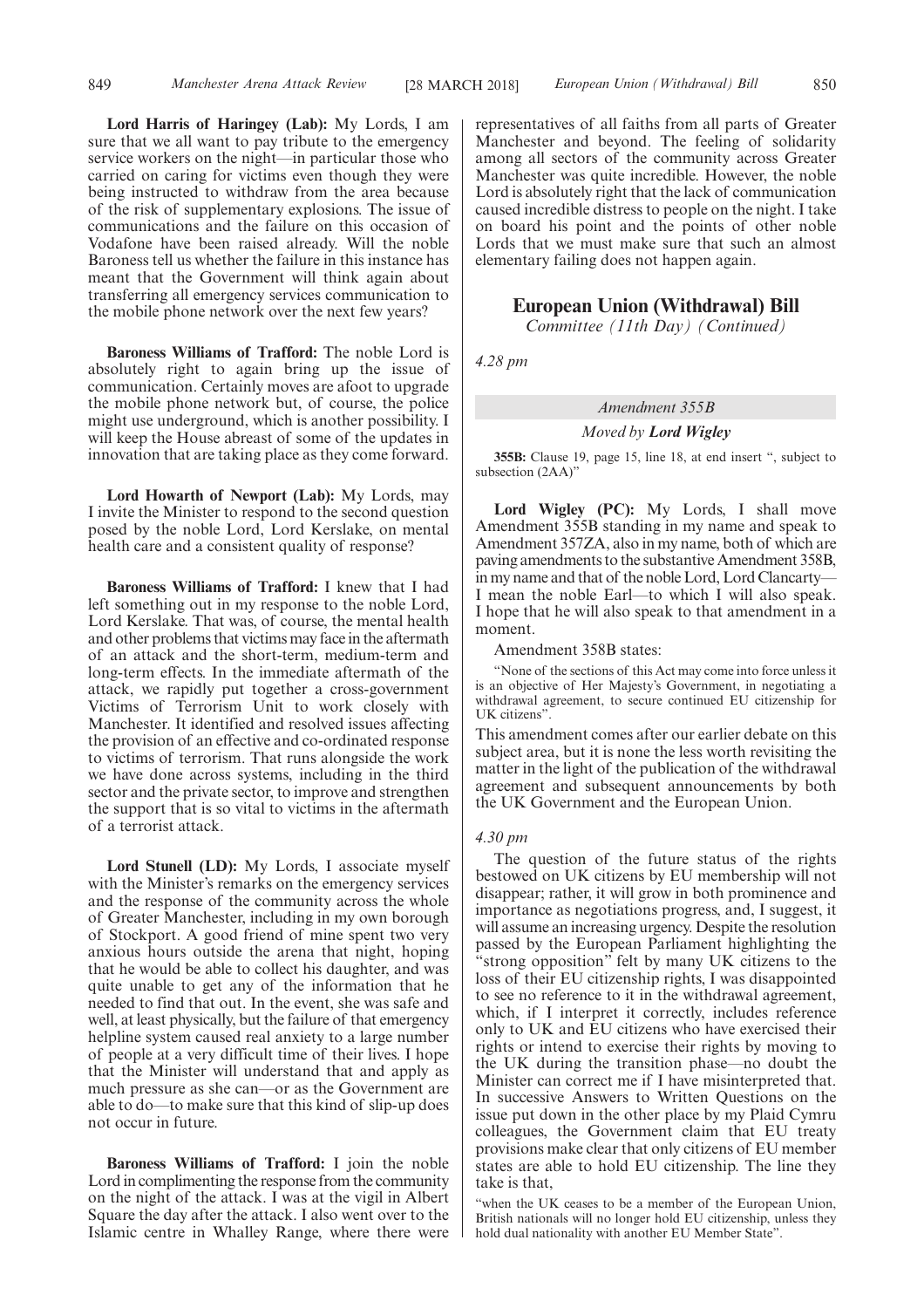[LORD WIGLEY]

A lot has been made of the clarity, or lack of clarity, of EU law on the status of the rights of UK citizens after we leave. However, I will focus on international law. I draw attention to the work of Professor Volker Roeben and others, based in the law department of Swansea University, which has been published. European law and its founding treaties may offer a clear interpretation one way, but the reverse is equally clear in international law, and that should not be ignored. If anything, the 1969 Vienna Convention on the Law of Treaties means that it is incumbent on both the UK and the EU to address this matter of future status urgently. I state this because, even if Article 70(1)(b) of the convention is interpreted in such a way that the withdrawal of a member state from the EU extinguishes the rights of individuals created by the founding treaties, international law would still require that a treaty is agreed on the future status of such rights. Does the Minister agree with that statement?

Associate European citizenship is a model that the UK could adopt and pursue, and I strongly encourage the Government to think along those lines. As well as affording UK citizens the ability to continue to enjoy the rights and freedoms they currently do, it would safeguard the dormant rights of younger generations and, perhaps most importantly, grant generations yet to be born the same opportunities from which those of us present here today have been able to benefit. It is entirely possible to pursue associate EU citizenship for UK citizens, and there are precedents from which such a scheme could draw. Interestingly, Greenland, as part of a European Union member state, left the EU, while the other part of the member state remains. I note that when Greenland left, the withdrawal agreement ensured the rights of EU citizens. EU citizenship is built on such links and is crucial not only to our economy but to the future of our young people.

Noble Lords may also like to consider the interesting situation of citizens of some of the Crown dependencies in the Channel Islands, where there is a bespoke and unique relationship. I make the point that this is all a matter of political will. I seek to know from the Minister whether that political will exists in the Government's ranks. I raise the question in the hope that, when it comes to negotiations, a way is found to ensure that benefits are afforded equally to people whose citizens' rights now appear to be threatened. I beg to move.

**The Earl of Clancarty (CB):** My Lords, I added my name to an amendment in this group. I spoke at length to a similar amendment, my own Amendment 210, earlier in the Bill, so I will be fairly brief.

I fully support everything the noble Lord, Lord Wigley, has said. It is important that we should understand that the loss of EU citizenship would affect British citizens resident in the UK as well as those living abroad. That is a huge number of individual citizens whom the noble and learned Lord, Lord Keen, avoided referring to in reply to my own amendment but who are aggrieved at that potential loss of individual citizenship. In that same reply, the noble and learned Lord said:

"Let us be clear that EU citizenship is linked directly to citizenship of a member state". —[*Official Report*, 7/3/18; col. 1081]

I do not argue with that. The court case begun in Amsterdam is to determine the nature of such linkage and whether a citizenship, once held by a citizen, cannot be taken from them against their will whatever actions are taken at the national level.

It is young people who will feel the loss of EU citizenship most keenly, not just the principle of European citizenship; it is young people who feel most European. Also they will feel the real practical effects of that loss, particularly if we also leave the single market. As others have pointed out, young people have found a strong voice in the group Our Future, Our Choice—one of whose founder members, incidently, was a leaver who changed his mind. We have all learned a lot since the referendum; that is something that, as a country, we should freely admit.

In the EU citizenship debate in the House of Commons on 7 March, the Immigration Minister, Caroline Nokes, said:

"We are content to listen to proposals from the EU on associate citizenship for UK nationals".—[*Official Report*, Commons, 7/3/18; col. 351]

So I ask the Minister: has there been any development on that front, bearing in mind that such a citizenship, according to Voelker Roeben, would not depend on revision of the founding treaties? I warmly support the amendment.

**Lord Adonis (Lab):**My Lords, I completely understand the motivation of the noble Lord, Lord Wigley, and I am of course entirely with him in wanting to stay in the European Union, but I am at a complete loss to understand how it is possible for British citizens to continue having European citizenship after we have left the European Union. I simply do not understand how it is possible to have citizenship of an organisation of which we are not a member. The specific issue of what happens to European Union residents in Britain, given that the Government have already committed that their rights will be guaranteed for a further seven years, is a completely different point. Assuming that the noble and learned Lord will be replying to the debate, will he tell us what the precise relationship will be between the European Court of Justice, European law and the seven-year guarantee of the rights of EU citizens currently resident in the UK?

**Lord Wigley:** The noble Lord understandably challenges the point, and he is right to do so, and I too would much prefer we were not leaving the European Union. But there are precedents—I quoted the example of Greenland—and there is also the parallel question of associate citizenship, which has been raised as a possibility by people with a background in international law as a perfectly viable option.

**Lord Adonis:** My Lords, my understanding is that Greenland became independent of Denmark, so the situation was very different from the one we are talking about here.

It is very important that we do not offer people false hope. It is important over the next year that people understand the full gravity and consequences of the decision the Government are proposing to impose on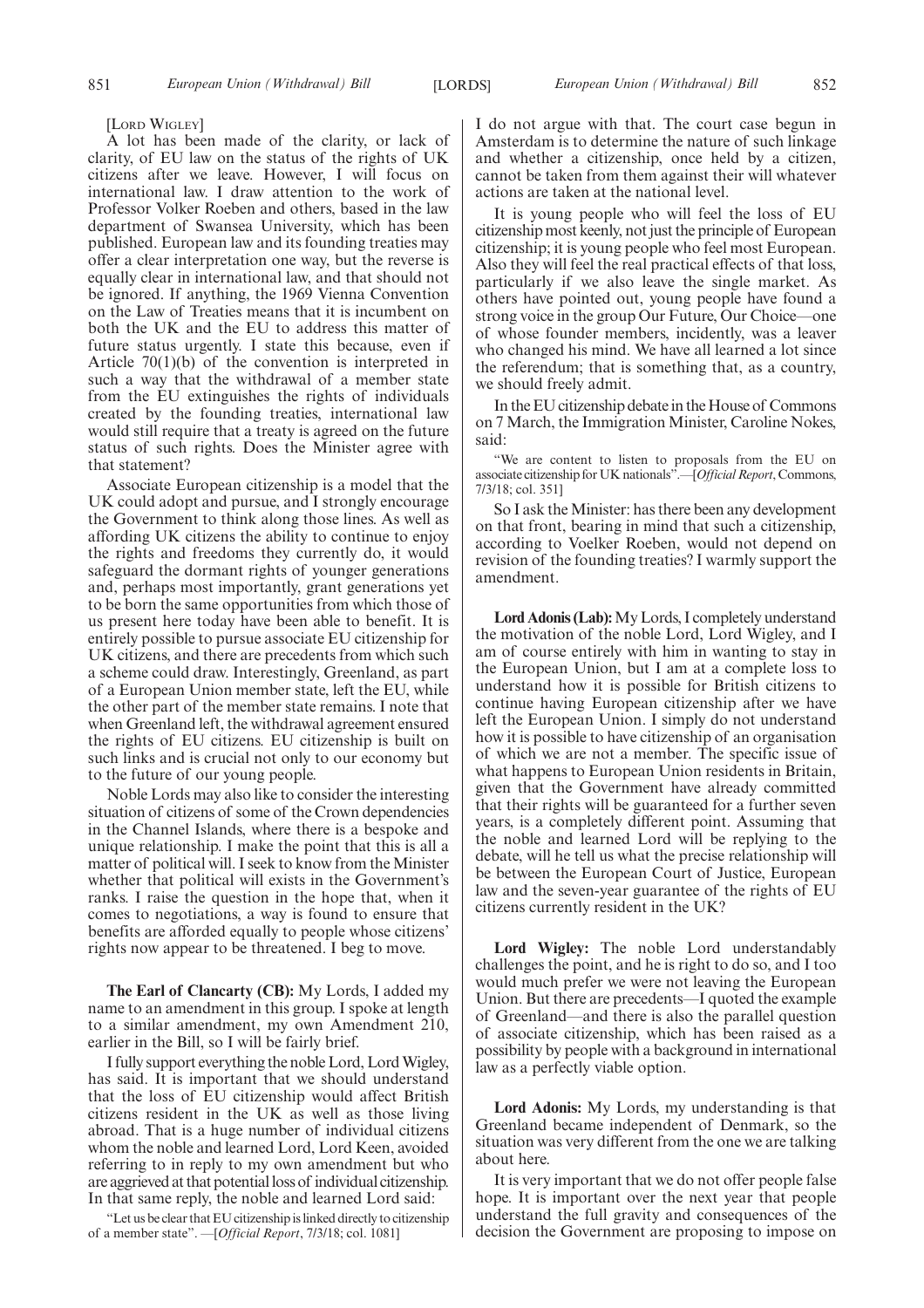the country. There are no halfway houses. What does this thing called associate citizenship amount to? It amounts to a row of beans. There is no point offering people the prospect that we can somehow have the benefits —it is a classic case of having our cake and eating it. It is important that those who are in favour of staying in the European Union do not somehow think there are all kinds of halfway houses, which might give us all the benefits without staying in the European Union. It seems to me a very simple proposition: if people want to enjoy the benefits and rights of citizenship of the European Union, there is only one way to do it and that is to remain a member of the European Union.

**Baroness Smith of Newnham (LD):** My Lords, I support the noble Lord, Lord Wigley. Like the noble Lord, Lord Adonis, I thought that the founding idea of European Union citizenship in the Maastricht treaty, which goes back to 1993—so I was not sure how it was applicable to the case of Greenland, which left in 1986—was that you had to be a citizen of an EU member state in order to have EU citizenship. However, my new understanding is that, as Article 20 of the Treaty on the Functioning of the European Union reads that,

"citizenship of the Union shall be additional to and not replace national citizenship",

this might give a little more wriggle room. I agree with the noble Lord, Lord Adonis, that policies of having cake and eating it are not necessarily desirable. However, we are in a debate about the withdrawal Bill. This morning I thought that perhaps we were so keen on having another Second Reading debate and thinking about the referendum all over again that we had lost sight of the Bill.

**Lord Adonis:** My noble friend Lord Murphy has just made an ingenious suggestion. Under the Good Friday agreement all residents of Northern Ireland are able to apply for Irish citizenship, which of course also gives them citizenship of the European Union. Perhaps if we allowed all citizens of Britain to apply for Irish citizenship by extending the Good Friday agreement, we could get the benefits that the noble Baroness is seeking to achieve.

**Baroness Smith of Newnham:** My Lords, I was intervened on and had not finished—in fact, I had barely started. The point is that many people feel that we have talked a lot, absolutely rightly, about the rights of EU citizens who are resident in the United Kingdom, and we have talked a bit about the rights of UK nationals who are resident in other European countries, but there has been very little discussion about those people who are not overtly exercising their rights, as the noble Lord, Lord Wigley, said. When we have considered UK nationals resident elsewhere, we have tended to think about people living—retired, working or studying—in other countries. Here I declare an interest: my day job is as a lecturer in European politics. On an almost daily basis I consider that I am exercising my rights as an EU citizen by being able to get on the Eurostar and go to Brussels without having to think about visas or visa waivers. There are all sorts of ways in which we are able to exercise our rights as citizens on a daily basis.

I suspect that the Minister will say, "This is absolutely not possible", but will he at least say that the Government are thinking about the rights that British citizens might retain? So far, much of the debate on withdrawal has been about regulations and whether we retain laws, but do we also retain rights, and do the Government wish us to retain rights?

**Lord Davies of Stamford (Lab):** My Lords, for the first time in these debates, I am, sadly, going to have to disagree with my greatly respected noble friend Lord Adonis. It is quite a serious matter to deprive people of one of their citizenships. I feel that quite strongly because I feel very European. I feel European, British and English, and even partially Welsh because my ancestors, I am proud to say, came from the Principality. I have never seen any contradiction at all in those different identities and loyalties, and I find it very insulting that someone should suggest that there is such a contradiction or that I have to give up one of those affiliations. That is the suggestion, although of course it will not affect my loyalty or my sense of identity or my sense of who I am.

These things are subjective, and the actions of third parties—even of Governments or parliaments—do not affect them. That is also the verdict of history. One thinks of Poland, which ceased to exist as a country between 1795 and 1918. That did not stop the Poles feeling very Polish. In the case of Ireland, the British tried for about 800 years to stamp out any sense of separate Irish identity and nationality but completely failed. At the end of 800 years I think that the Irish were more patriotic and conscious of their nationality than they were at the beginning. Therefore, I do not think that this will change the psychological or subjective notion of who I am and where I stand; nevertheless, it is offensive.

There is a quite separate matter in my mind, which is the loss of important benefits: the right to work, the right to vote and the right to take part in various programmes, such as educational exchange programmes. We have already debated these things in full. These are very important rights and liberties, which we will give up if we leave the Union. However, I do not see why, in addition, we should be told that we have to give up our sense of citizenship.

I recognise that the Brexiters in this Chamber and in the country as a whole see no virtue in the European Union or in having the rights that come with being in the EU, and they certainly see no virtue in European citizenship; indeed, they may wish positively to give it up for reasons of their own—perhaps the exact mirror image of my own position. However, I hope they will agree, as I hope all rational, liberal people will do, about the Pareto principle—that if you can do something in life that improves the happiness of a number of people without damaging the interests or happiness of anybody else, you should do it. On that basis, I hope that the Government will not want to stand in the way of those of us who want to keep our European citizenship. Of course, it is a matter for the European Union to decide whether to continue to give us European citizenship; it is not a matter for the British Government. However, I am asking the British Government not to impose obstacles but to positively help those of us who wish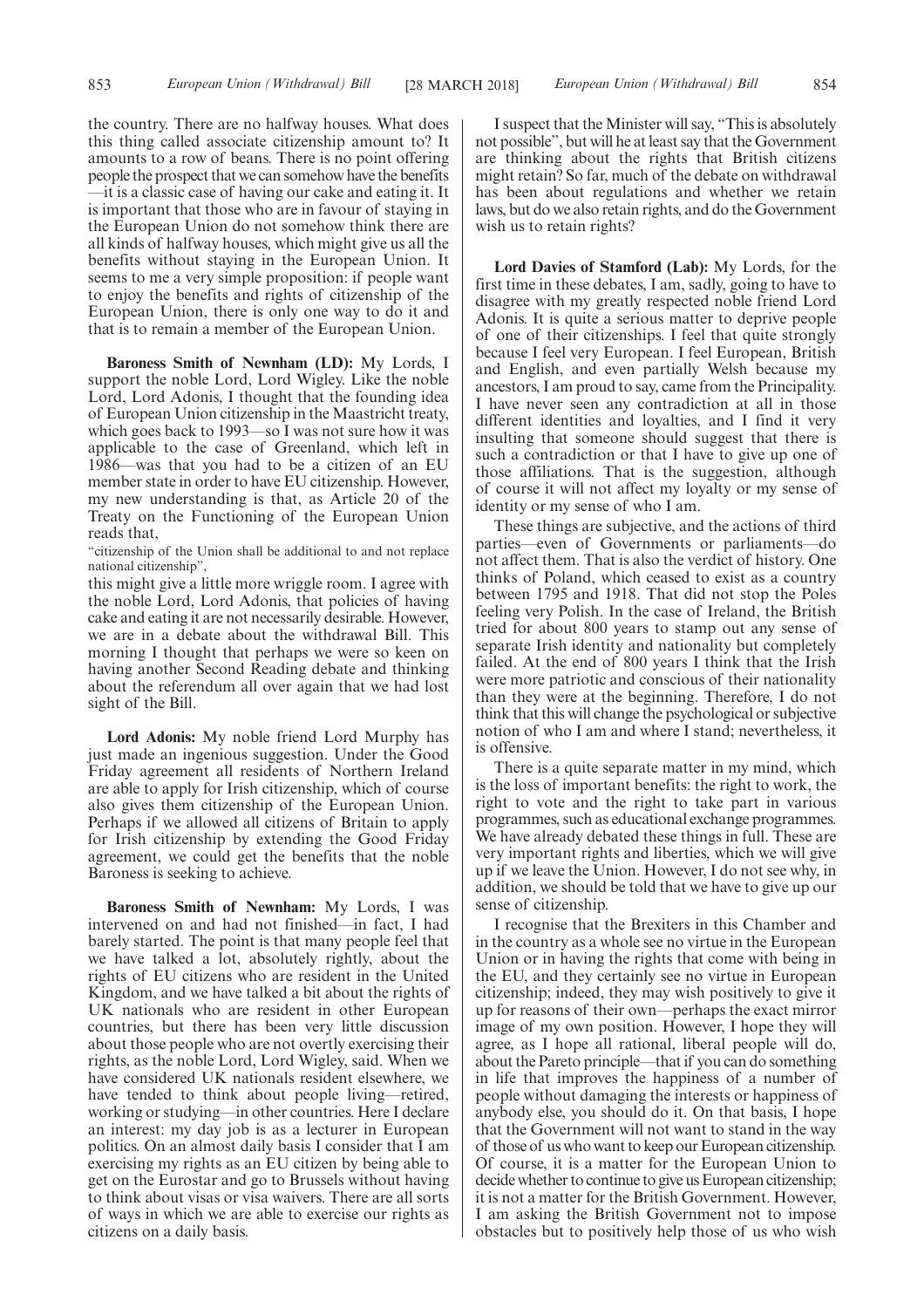#### [LORD DAVIES OF STAMFORD]

to achieve that purpose, which I think we can do without causing any damage to our fellow citizens who wish to go in a different direction.

Of course I agree totally with what my noble friend Lord Adonis said about leaving the European Union. That is a disaster. I have made it clear in these debates that that has been my view all along. Much the best solution in all these circumstances and to all the problems we have been airing in the last few weeks would be to stay in the European Union. I agree about that. But I do think that in life if there is going to be a complete disaster, if the ship is going to go down, it is better to get a place in a lifeboat than just going to the bottom. It is on that basis that I appeal to colleagues taking both points of view about the European Union to be generous and to try to help those of us who wish to preserve some physical manifestation and demonstration of our European citizenship, to which most of us—on our side, anyway—attach strong, personal importance.

#### *4.45 pm*

**Lord Kerr of Kinlochard (CB):** I have the greatest respect for the noble Lord, Lord Wigley, but my head says that this will not work and that the noble Lord, Lord Adonis, is absolutely right. Citizenship is defined in the treaty as being a citizen of a member state. When we cease to be a member state, we all lose our citizenship, unless we are lucky enough to live in Northern Ireland or to be born in Northern Ireland. I do not think the Greenland precedent works, on the grounds of chronology. It was not actually Greenland seeking independence, and it preceded the concept of citizenship emerging in the European Union in the Maastricht treaty.

**Lord Wigley:** Does the noble Lord not accept that although it happened chronologically before the treaty of 1992, the rights continue afterwards and therefore are respected?

**Lord Kerr of Kinlochard:** I am afraid it does not apply to 60 million of us. It did apply to 40,000 Greenlanders a long time ago. My concern is that we should be careful in what we ask the Government to do. The noble Lord, Lord Wigley, said that this is purely a matter of political will, and that the Government could fix this if they chose to. I am afraid that this is not the case.

I would like to ask the Government if they could construe for us the missing paragraph 32 from the draft withdrawal agreement of 28 February. The Minister will remember the Leader of the Opposition's question on the Statement on Monday. Paragraph 32 was in the draft of the withdrawal agreement of 28 February. It read:

"In respect of United Kingdom nationals and their family members, the rights provided for by this Part shall not include further free movement to the territory of another member state". It seems to me that the Government should exercise political will here and carry on negotiating. I was encouraged to see that the paragraph had dropped out, because it limited the rights of UK citizens living in continental Europe after we leave, if we leave, to the particular country in which they live. It seemed to me that these rights ideally should be portable, so that somebody living in France could live in Italy or Spain and retain these rights. I have always thought it a little harsh of the European Union side in this negotiation to take the opposite view. I was encouraged to see that prohibition on the rights extending to residence in another member state had dropped out of the text that was looked at in the European Council.

I hope this means that the Government have either succeeded in killing that prohibition or, perhaps more likely, are themselves continuing the fight to try to get rid of that prohibition. It would be very useful to know. I think that leaving the European Union will be a disaster for all of us. I resent the fact that I will no longer have any rights as a citizen. But it seems to me that it is particularly awkward for those people whose legitimate expectations when they chose to live in France, Italy, Spain or wherever will be reduced. They will still be able to exercise their rights when they live in the country to which they chose to move, but they will not be able to choose to move to another country and retain these rights. I would be glad if the Minister could elucidate the answer to the Leader of the Opposition's question on the Statement on Monday.

**Baroness McIntosh of Pickering (Con):** My Lords, it might be helpful if I, as a half-Dane, set out the position of Greenland. The noble Lord, Lord Wigley, raised the interesting point of what the status of UK citizens will be when we leave the European Union but continue to benefit in some places from it. Greenland is an autonomous Danish dependent territory, with only limited self-government and its own Parliament. It withdrew from the European Union but nevertheless is now associated with it under the Overseas Associated Decision and is eligible to benefit from funding from the EU's general budget through the EU-Greenland partnership. That begs the question of whether the Government are minded to apply for such associated status so that citizens from parts of the UK can benefit in the future.

**Viscount Waverley (CB):** My Lords, I apologise for not being here at the start. I will say very briefly that one aspect has not come under consideration: namely, UK citizens who have their prime residence on the continent. If a UK citizen has restricted access to the country in which they have their residence and the situation arises where the spouse is not allowed to enter the UK—of which I have first-hand knowledge, as my colleague the Minister is aware—that could mean separation for many people and it will further complicate this whole arena.

**Lord Roberts of Llandudno (LD):** My Lords, I will intervene very briefly. Since the Maastricht treaty, 18 million people have been born into European citizenship. They have not acquired it—it is their right from birth. What right have we to strip them of this citizenship? I am proud of being Welsh, proud of being British and proud of being a European. A person is usually stripped of citizenship as a penalty for having done wrong and for being an undesirable. How on earth am I going to tell the children—and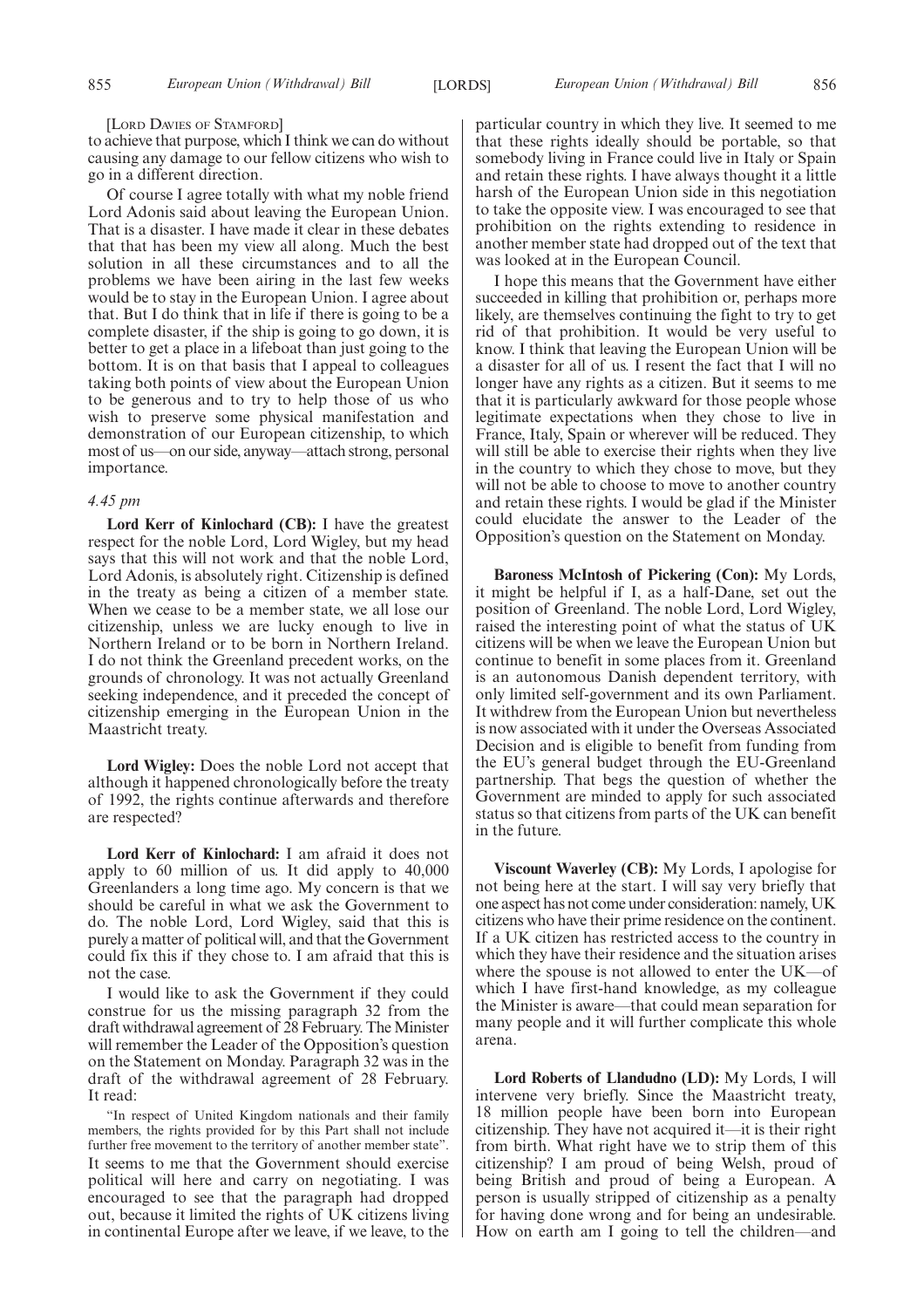they are not only children now—who have been born since the Maastricht treaty into European citizenship that they no longer have that right?

**Baroness Hayter of Kentish Town (Lab):** My Lords, in the words of those who tabled the amendments and their supporters, we hear the cry of millions who feel the loss of what they believe has been, or has become, their birthright—European Union citizenship.

We see this in many different ways. Half a million holders of UK passports have already applied for Irish passports, often by virtue of their parents' or grandparents' status; 30,000 EU citizens—double the number we saw before the referendum—who live here are now applying for British nationality; and many Britons are taking up membership of an EU member state so that they can preserve their EU citizenship. There is an even greater number of people who, like me, would love to continue to hold a purple passport. I have no nostalgia for my old passport—I think it is black rather than blue—and do not want it back; I would like to keep my purple one.

Apart from the emotional attachment, there are pragmatic reasons why people would like to continue with that. As the noble Lord, Lord Kerr, said, even with the withdrawal agreement we are not certain that it will allow Brits who are living abroad to do more than just remain in the country where they find themselves at the moment. It may not guarantee them the right to move or work elsewhere.

I heard recently from a British national, Nick Gammon, who at the moment is living in Holland—he has lived in France and Ireland—whose children absolutely identify as citizens of Europe. He is a translator and even at the moment his work is done not only in Holland but in Belgium, Germany and Britain, and indeed all over the place. But of course, after exit, while he will be able to carry on living in Holland, he will not be able to continue to live and work in one of those other places if it is not included in the final withdrawal agreement although it would be nice if we could hear that it is going to be.

Of course, Nick is not alone. A few days ago we talked about the designers, architects, performers, sports men and women, nurses and all sorts of people who move around for their career, very often as freelancers, as well as for their personal lives. We heard from our EU committee earlier about how tourists moving abroad now risk losing their European health insurance card, the EHIC. Obviously this does not apply to many noble Lords in the Chamber, but if you happen to be more than 90 years of age or you have a pre-existing ailment, it will become very hard to get health insurance if we lose the EHIC. So there are enormous problems with continuing the movement across Europe that we know.

So there is undoubtedly an ache for the EU passport, with its ongoing residence and other rights. Perhaps I may briefly tell one more story. In my husband's family, his cousin's husband will I think be known to many: Nick Ross, whose Jewish grandmother and father arrived here from Germany in the 1930s. Nick has just taken German nationality. He has done so for a number of reasons, including how Germany has changed—although he does not necessarily want to go and work there. Following his lead, his sons, nieces and nephews have also applied for German passports, which says quite a lot. I gather that it is taking the youngsters rather longer because there is now a long queue of people doing just that.

That is a reflection of the world in which the current generation lives. Young people have more in common with friends, colleagues and partners across the continent than our parents would ever have imagined. It is the world that EU citizens residing here have also come to assume. Some are still in shock after the June 2016 decision, which will bar their automatic right to stay here, work and bring their family over. Even with all the promises we have been given, we know that there are great worries about how the system for settled status will continue.

I return to the amendment. Of course we cannot acquire stand-alone EU citizenship. It does not exist but is an add-on, even in the words which we have just heard quoted. It is an add-on for the nationals of EU member states. The EU 27 nations are no more going to give passports to all 65 million of us than we would give British passports to the 500 million citizens across the European Union—so I am afraid that we are not likely to get passports from another EU member state, and therefore, sadly, we will lose our EU citizenship.

But what we can do is ask the Government to ensure that at every stage of the negotiation they prioritise the movement of people around the continent in the way that a generation has learned to enjoy and value. Whether it is over the negotiations on staying and working with Euratom, Erasmus or the medical or other agencies, everything we do should help to preserve the free movement across the continent which youngsters in particular have come to expect. I think that we would like to see, if I may use the phrase, a continental Brexit, and I hope that Ministers will press for it so that people will be kept at the centre of all the negotiations, which will help them to continue to feel European—even if we revert to the old black passports.

**The Earl of Clancarty:** I detect an elegiac and rather defeatist note in what the noble Baroness is saying. Has she read the report by Professor Volker Roeben? If so, what is her response to it?

#### *5 pm*

**Baroness Hayter of Kentish Town:** Not only have I looked at that report and a number of other documents, but the noble Earl will have observed that I have one of the major legal advisers sitting on my right, from whom I take great strength.

I would love to believe the noble Lord but, alas, I also believe what it says in the treaty: EU citizenship is an add-on for citizens of a member state. That is why noble Lords have heard me say before that I was born in Germany but, sadly, in a British hospital, so I was born British. For a long time, I thanked my parents for getting me into a British hospital so that there were no complications. They are long dead, but I am now really cross with them for not having me in a German hospital so that I could have a German passport and keep it. My wish is there, but my brain tells me that it is just not possible.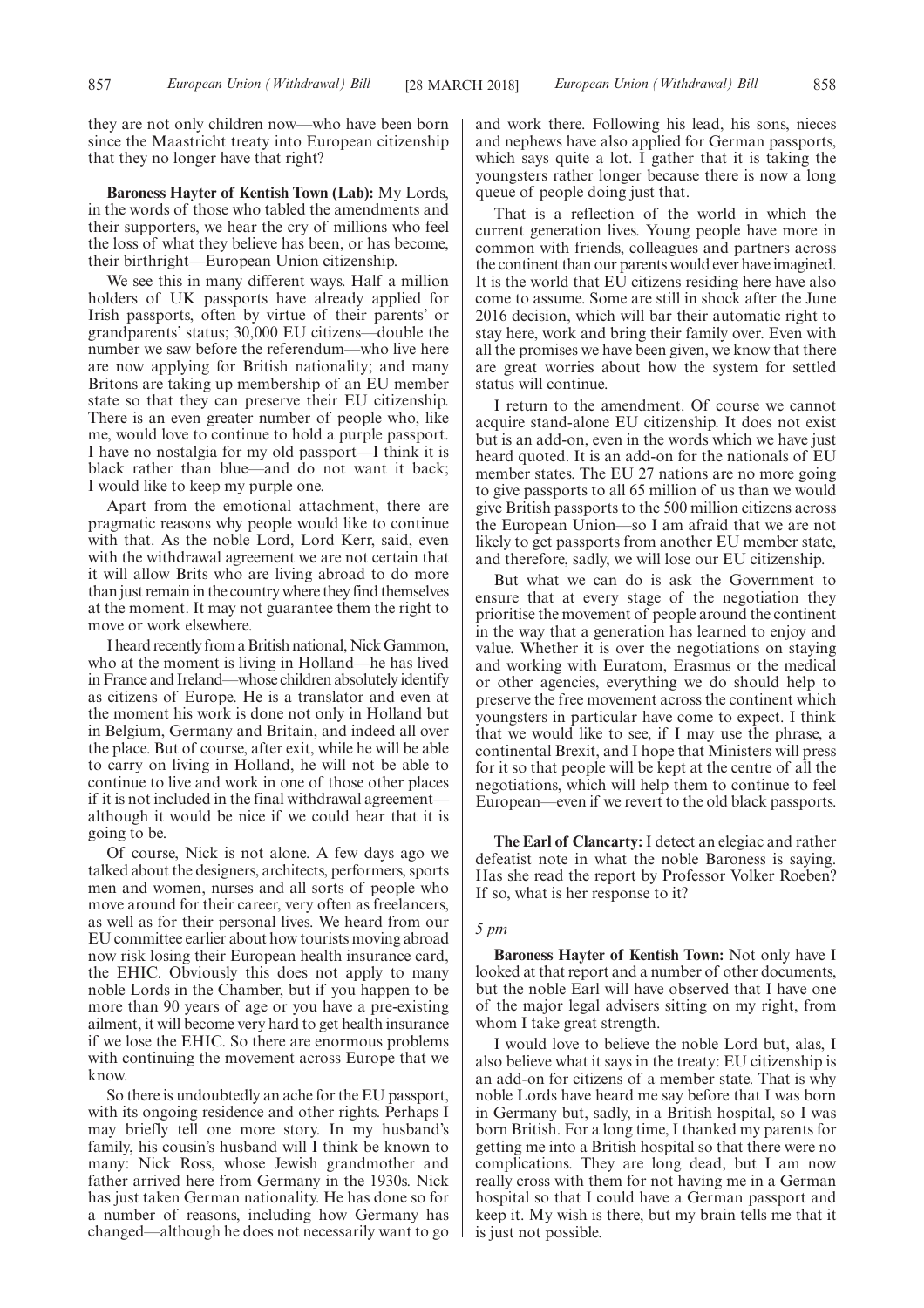Many people—today, yesterday, a year ago—wanted to remain EU citizens, but more people decided that they did not. That is where we find ourselves today. I do not seek to elaborate on that. I understand the strength of feeling from many people who did not want to see us leave the EU, but the reality is that we will. The consequence of that is clear and has been made clear by the noble Baroness, Lady Hayter, and the noble Lords, Lord Adonis and Lord Kerr: pursuant to Article 20, EU citizenship is an addition to the citizenship of a member state.

**Lord Dykes (CB):** I apologise for interrupting at this juncture because the Minister has only just begun his interesting speech. He asserted that people voted decisively in favour of Brexit and therefore also against being European citizens. As far as I recall, that did not really come up in the campaign, so how many of those people would have known about EU citizenship arising from the Maastricht treaty a long time ago?

**Lord Keen of Elie:** It is so utterly basic to the issue that it is difficult to conceive of many, if any, people who did not understand the nature and consequences of Brexit, so I will not elaborate on that.

I want to come back to remarks made by the noble Lord, Lord Adonis, as well as the noble Lord, Lord Wigley, in an earlier debate. We have debated this already in Committee in the context of another amendment. The noble Lord, Lord Adonis, mentioned Northern Ireland. Clearly, where one meets certain residency tests in Northern Ireland, one is eligible to apply for a passport from the Republic of Ireland Government. By that means, membership of an EU state can be retained and one can remain an EU citizen. As I indicated in an earlier debate, there are two areas of opinion in Northern Ireland: there are people who are perfectly happy—indeed, anxious—to secure a passport from Dublin and people who have no desire to do so.

**Lord Adonis:** I am afraid I must disappoint the noble and learned Lord because I think we are continuing to agree. However, I asked him why he will not extend the right to apply for an Irish passport to those of us on the mainland.

**Lord Keen of Elie:** It is not in my gift. It would be a matter for international treaty negotiation between the United Kingdom and the Republic of Ireland. It is for Ireland to decide who it will admit as citizens of the Republic; it is not for us to demand. That is the answer to the noble Lord's point.

**Baroness Altmann (Con):** As a point of interest, perhaps one should recommend to all pregnant mothers in Great Britain that they might consider going over to Northern Ireland to have their babies.

**Lord Keen of Elie:** I am not going to indulge in an issue regarding maternity at this stage. Let us try to keep focus on the amendment, shall we?

We are all aware of the issue and we are also aware of the agreement that has been entered into to protect the rights of EU citizens and their family members living in the UK and of UK nationals living in the EU until the end of the implementation period, set at 31 December 2020. During the implementation period, individuals will still be fully covered by the EU acquis. UK nationals will be able to continue to move around the EU 27 member states and will have the freedom to move to another member state to live and work, as long as they do so before the end of the implementation period.

That reminds me of the point made by the noble Lord, Lord Kerr, about Article 32 of the withdrawal agreement. The position is this: what was proposed in Article 32 was removed as there was no actual agreement on that point. Therefore, there was no reason to have a legal text covering a point that was not the subject of agreement. The United Kingdom pushed strongly for the inclusion of ongoing movement rights during the first phase of the negotiations, but the European Union was not yet ready to include them. Of course, it remains an issue that we wish to pursue. We have already made that clear.

To come back to the amendment itself, it is simply not feasible for us to set upon a course of negotiation that is doomed to failure. We cannot secure EU citizenship for citizens of the United Kingdom after we leave the EU. That is the short point to be made. Therefore, the amendment would set the Government on a course of negotiation that would effectively prevent the present Bill—

#### **Lord Davies of Stamford:** My Lords—

**Lord Keen of Elie:** I shall just finish the sentence, so will the noble Lord please sit down? It would effectively prevent the present Bill getting on to the statute book and achieving its intended purpose: to ensure legal certainty at the point at which we leave the European Union.

**Lord Wigley:** I am very sorry to hear that this would prevent the Bill reaching the statute book. Notwithstanding those feelings, I ask the noble and learned Lord to address the point I raised in my earlier comment about the 1969 Vienna Convention on the Law of Treaties that that convention,

"will be binding on all remaining Member States, the UK, and the EU itself post Brexit".

Does he accept that the convention,

"ensures that the status and rights of those EU citizens resident in the territory of the Union and those resident in the UK will continue",

## after Brexit?

**Lord Keen of Elie:** I hope the noble Lord did not pay good money for that opinion. He will perhaps elaborate on the position in due course, but I do not accept that proposition.

**Lord Wigley:** I will not come back after this intervention, but has he read the document to which I referred, or have experts in his department done so?

**Lord Keen of Elie:** I have not read the opinion in question, but I am not unfamiliar with the terms of the Vienna convention on treaties.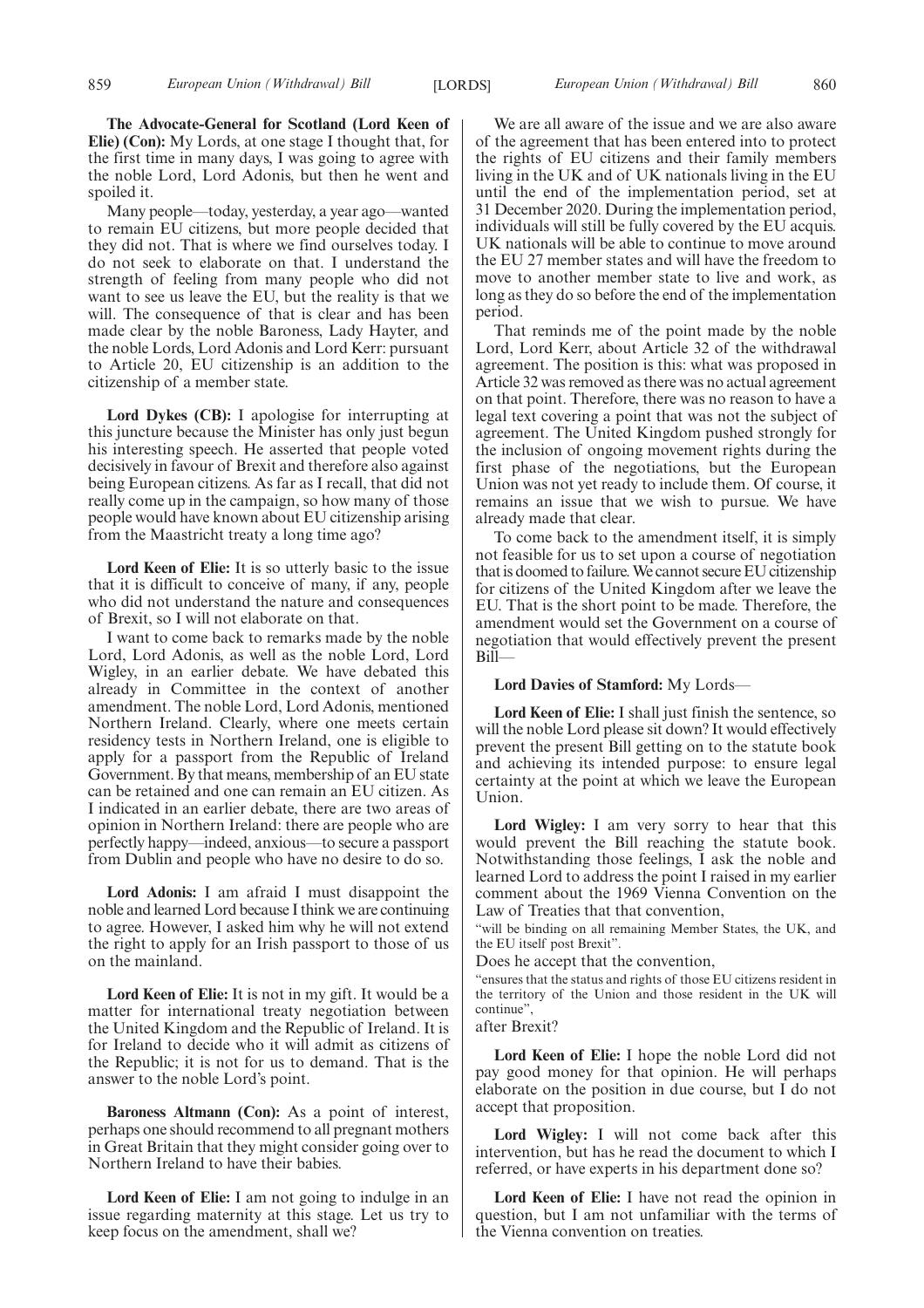**Lord Wigley:** If between now and Report he or his advisers have an opportunity to read that opinion and, having done so, feel that what has been said in a Chamber does not fully reflect the situation, will he be prepared to come back at a later stage?

**Lord Keen of Elie:** I am perfectly content to look at the opinion.

**Lord Davies of Stamford:** I will take up a point that the noble and learned Lord was making before he took the very sensible and helpful intervention from the noble Lord, Lord Wigley. We all accept—I explicitly accepted it in my remarks—that EU citizenship is not within the Government's gift. I accept, too, that there is no practical possibility of the Government negotiating it in foreseeable circumstances with the EU. What I am asking for and what I hope the noble and learned Lord can offer on behalf of the Government is that they will place no obstacle in the way and will do anything that appears possible to facilitate and support any move by any of us to try to achieve from the European Union some recognition of the fact that we are European citizens and we will continue to feel that way even after Brexit, if Brexit, unfortunately, takes place.

**Lord Keen of Elie:** The reality is that if Brexit takes place we will not continue to be EU citizens.

**Lord Wigley:** My Lords, I am very grateful to everyone who has participated in this short debate, particularly to the noble Earl, Lord Clancarty, who I am sorry I relegated in my earlier reference. I also thank the noble Lord, Lord Adonis, with whom I usually fully agree on these matters, although it was encouraging to hear that there may be alternatives by not pursuing this Bill. I thank the noble Baronesses, Lady Smith, Lady McIntosh and Lady Hayter, and the noble Lords, Lord Davies, Lord Kerr and Lord Roberts of Llandudno, for their comments. I think I have got as far as I am likely to get on this. I was grateful to the Minister for saying that he is prepared to look at the opinion to which I have been referring. I can ask no more than that, and on that basis, I beg leave to withdraw the amendment.

*Amendment 355B withdrawn.*

*Amendments 355C to 357A not moved.*

#### *Amendment 358*

#### *Moved by Lord Goldsmith*

**358:** Clause 19, page 15, line 21, at end insert—

"( ) If the United Kingdom agrees transitional arrangements with the European Union, a Minister of the Crown may not appoint a day on which section 6 is to come in force unless this day follows the expiration of those transitional arrangements."

**Lord Goldsmith (Lab):** My Lords, the purpose of this amendment is to prevent Section 6 coming into force until after the expiration of any transitional arrangements agreed with the Union. Clause 6, somewhat innocently and perhaps misleadingly named "Interpretation of retained EU law", does more than simply offer canons of interpretation for retained EU law. Its apparent purpose is to bring to an end in a number of respects the role of the European court, the CJEU. Once Section 6 is in force no court or tribunal would be bound by any principles laid down or any decision made on or after exit day by the CJEU. Moreover, it would bring to an end the ability to refer matters to the European Court. As the Committee will be well aware, one of the ways in which the uniformity of Union law is preserved is through the ability of national courts to refer questions of interpretation and so forth to the European Court for decision. That means that our courts can get authoritative rulings on European law from the top European court to help our courts make their decisions. Moreover, of course, while we are members of the Union we are bound by Union law as interpreted and laid down by the European Court.

Of course, because certain law will be retained as EU law after exit, if the Bill goes through, the shutters cannot and should not come down completely even after exit. Subsections (3) to (7) of Clause 6 provide how the courts and tribunals are to interpret retained EU law after exit. As one would expect, even after exit day retained EU law will need to be interpreted in the light of decisions of the CJEU on those very provisions, although at that time our most senior courts—the Supreme Court in England and Wales and the High Court of Justiciary in Scotland, in its appellate role would have the power to depart from those decisions. It is not, however, that aspect of continuing arrangements that this amendment primarily concerns. This amendment is concerned to ensure that, so long as we remain bound to follow EU law under transitional arrangements, the judicial arrangements, including the role of the CJEU, will continue to apply. That makes sense because, until the transitional arrangements have come to an end, EU law will continue to apply.

I have looked, as many noble Lords will have done, at the colourful draft agreement for withdrawal published recently. I say "colourful" because we can see the green parts that show what has been agreed at negotiator level and the yellow parts showing what has been agreed as policy objectives. As for the proposals for judicial procedures, none of that is green or indeed yellow; it is white at the moment so, as I understand it—the noble and learned Lord or the noble Baroness, whoever is replying, will explain—the current position is that we simply have, in this text, the negotiating position that the European Union wants to put forward. That is dealt with in Title X and Articles 82 to 92, particularly Articles 82 and 83. As I understand them again, this could be confirmed or otherwise—the current proposal of the European Union is as follows.

First, the European Court will continue to have jurisdiction in any proceedings brought before it by or against the United Kingdom before the end of the transition period. So in one case its jurisdiction would remain, if that proposal were ultimately accepted.

Secondly, the European court would continue to have jurisdiction to give references or preliminary rulings from our courts referred to it before the end of the transition period. In any case, if the current draft of Article 85 from the European Union is accepted,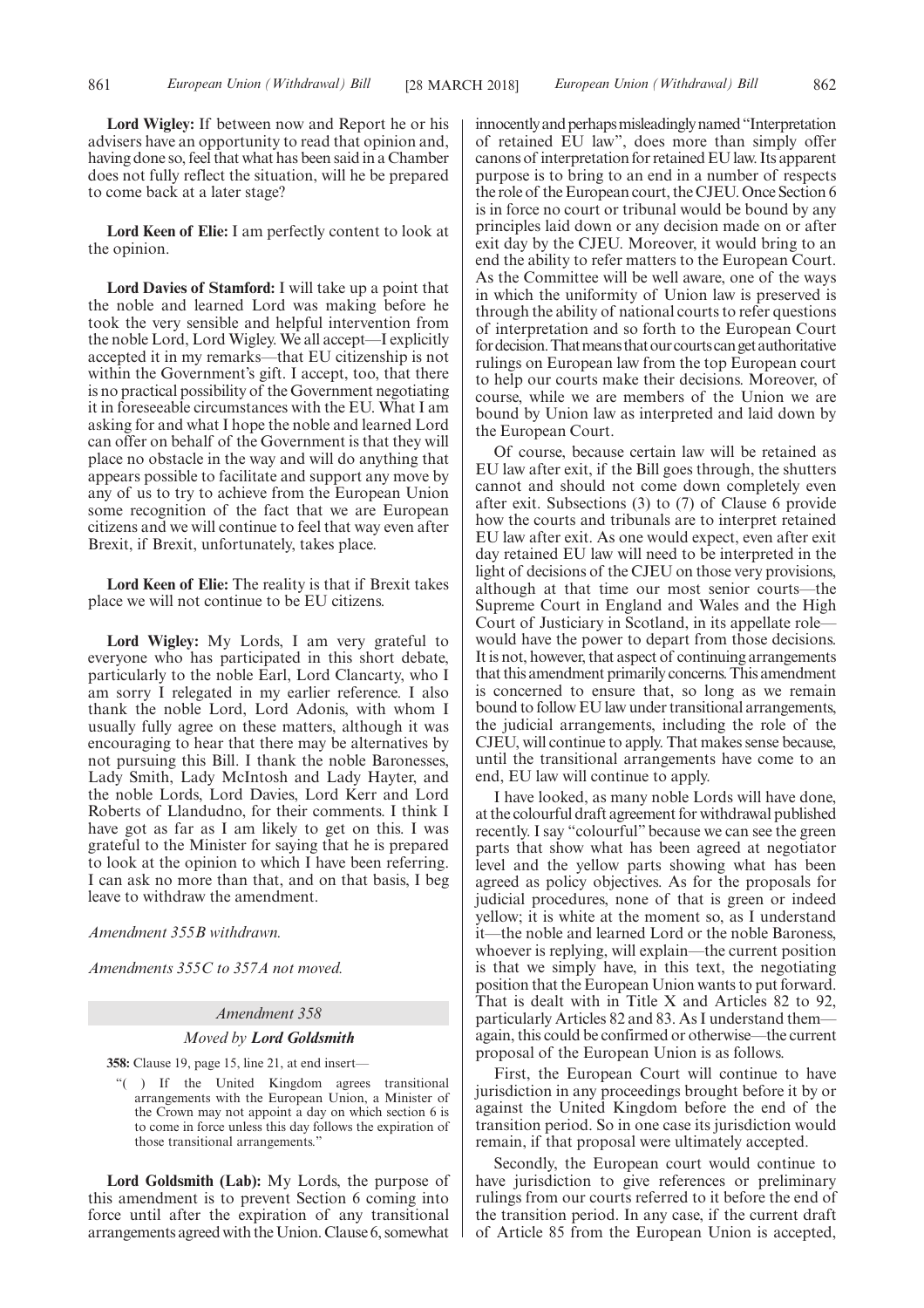#### [LORD GOLDSMITH]

the judgments and orders of the Court of Justice handed down before the end of the transition period, as well as those handed down in proceedings by or against the United Kingdom, will have,

"binding force in their entirety on and in the United Kingdom". I believe, although it would be helpful to have confirmation, that the European Union intends that, if this negotiating position is ultimately accepted, rulings and preliminary references brought before the end of the transition period will also be binding.

## *5.15 pm*

I apologise for the length of that introduction. What it amounts to is this: as long as transition arrangements are in place, the European court will have a role to play and its rulings will need to be respected and observed. That is obviously right, so it seems to me, because the transition period will be one in which we will to all intents be following the rules of the European Union though we will not be members of it. If the ultimate withdrawal agreement is in the terms currently proposed by the Union, as they appear from the negotiating document, Clause 6 as it stands would be in direct contradiction to the withdrawal agreement. The possibility for references, for example, would no longer exist.

I suggest that, in any event, it is sensible that the provisions of Clause 6, which would change the effect of European court judgments, should not come into effect until the end of the transition. That is the purpose behind this amendment. I anticipate that the Government will recognise that, if they eventually agree with the current negotiating position of the European Union, they will have to agree that Clause 6 cannot come into force until after the end of the transition period. If that is not the position, I have misunderstood the current position that is being put forward by the European Union. I question what would happen even if we do not agree that negotiating position. Whatever it is, I suggest that it cannot simply be that the shutters come down in this way, before the transition period has run its course. I do not see what the alternative is, because the rules and principles of the European Union will have to continue to apply during the transition period. That must include being subject to the jurisdiction of the European court.

I hope this amendment is helpful to the Government, because it draws attention to something that will need to be fixed in the light of the withdrawal agreement taking place. In those circumstances, I look forward to hearing what the Minister has to say and beg to move.

**Lord Kerr of Kinlochard:** My name is to this amendment, but I have little to say because the case for the amendment has been brilliantly put forward by a lawyer, and I am no lawyer. It seems to be a commonsense amendment. If, as I think will be the case, the European Union side in the negotiation continues to insist that, if we want a standstill period in which we act as if we were members of the customs unions and the single market until January 2020, the jurisdiction of the Court of Justice as the umpire of the single market must continue. It seems to me we have to accept that if, as I expect, the European Union insists on taking the position it is now taking. In that case, as explained by the noble and learned, Lord Goldsmith, Clause 6 would have to be struck out. Clause 6 is in flat contradiction to what is going to be agreed on the standstill agreement. Therefore, it seems sensible to avoid having to repeal part of the law that we would have passed for us instead to introduce this small amendment that simply says that Clause 6 does not come into effect until the end of the transition period.

The concept of a standstill transition is extremely unsatisfactory. It is necessary but it is insufficient to deal with the huge problems that British industry and business will face. It is inconceivable that by January 2020 we will have negotiated a full agreement with the European Union covering the full gamut of our future relationship, including trade. That is just not feasible. Even if we had done that—if we had achieved the impossible—we would have a mixed agreement which would require national ratification in all capitals. All the standstill agreement does is give us the position for 21 months that we will accept and operate under laws that we have not written, on which we have had no votes; with no judge in the court but the court having jurisdiction; with no Members in the European Parliament but the European Parliament writing our laws, with the Council; and with no one in the Commission. I find that ignominious and insufficient because all it has done is move the cliff edge out to 1 January 2021. We will not have the long-term, permanent successor relationship defined in treaty form in a ratified treaty at the end of this period.

Moreover, it is my judgment that for legal reasons it will not be possible to extend the period. It seems to me that one cannot use Article 50, which is about withdrawal, to produce an extended period of future relationship. There are other articles in the treaty which define association agreements and relationships with third countries. I do not think the lawyers will allow us to use the withdrawal agreement as a treaty base for an extended period of new relationship. Therefore, although it is absolutely necessary to have a standstill because otherwise the cliff edge is very close, it does not solve the problem of the cliff edge but merely postpones it for a bit. But the amendment moved by the noble and learned Lord, Lord Goldsmith, must surely be right. It does not make sense to have a lengthy Clause 6 explaining a relationship which will not actually be the relationship we follow during the standstill period.

**Lord Davies of Stamford:** My Lords, I am mystified as to why there is any controversy at all on this matter and why the Government have come forward with a Bill that includes Clause 6 in its present form. After all, it is us who have asked for some withdrawal or transitional arrangement, and very necessarily so—I quite agree with the noble Lord, Lord Kerr; the whole matter is extremely unsatisfactory from many points of view.

Although our position will change constitutionally in March next year if we go ahead with Brexit, and we will not have been involved in the legislative process and so forth, the whole purpose of the transitional arrangement as I and I think everybody has understood it—that is the way the European Union has understood it,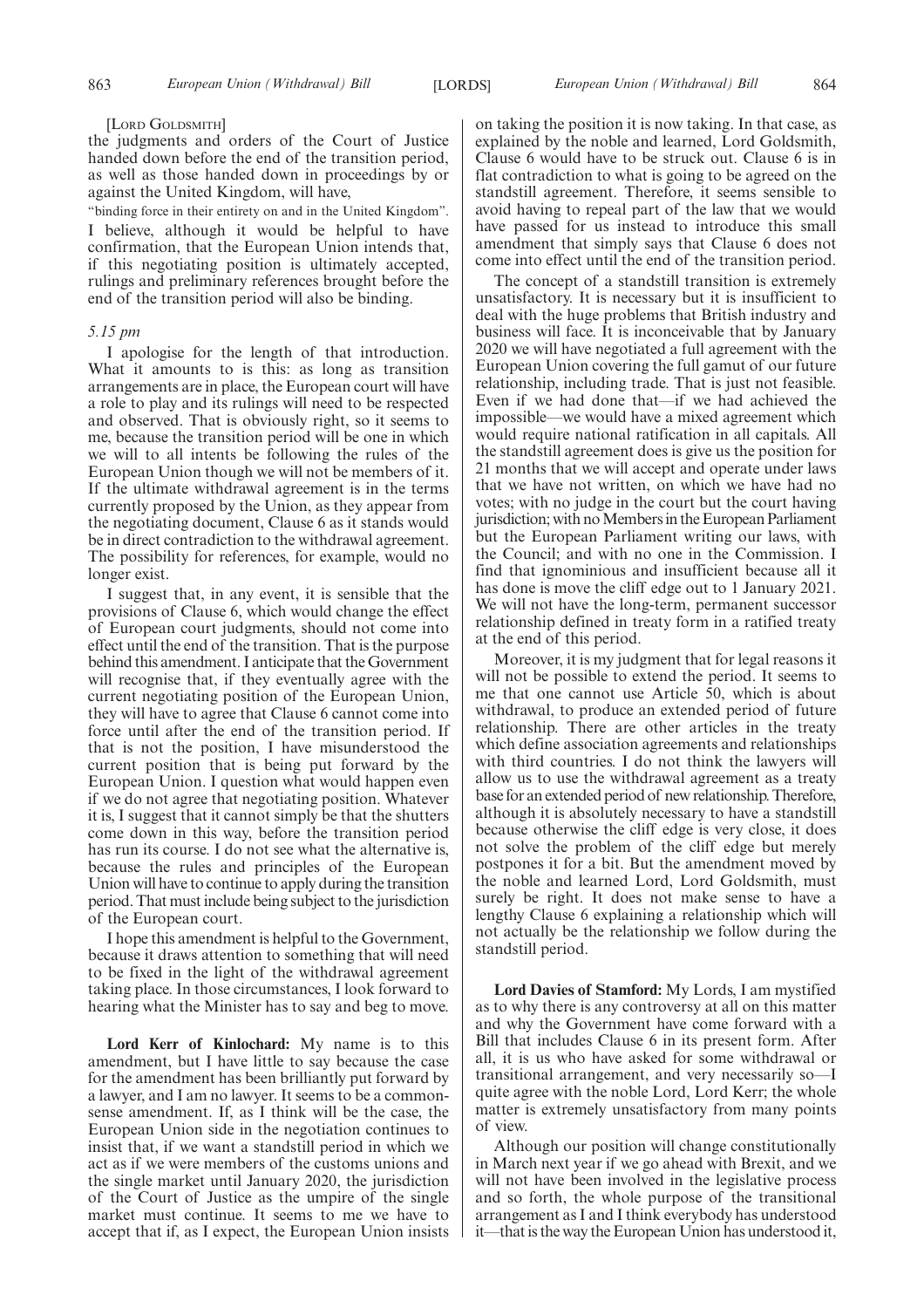because after all, it is our request—is that the regime affecting all economic agents, traders and so forth, will be completely unchanged. They will carry on after March next year until January 2021 in exactly the same way. The rules they operate under will be the same. Their contracts will be interpreted in the same way as before. Their obligations to the state and so forth will be interpreted in the same way and therefore they will know exactly where they stand. They will not need to have any new regime introduced during that period. If that is the case, surely the legal regime must not be subject to any change—quite obviously so —because if it is going to continue as it presently is, the judgments of the courts which oversee that must be the same as they otherwise would have been.

Therefore, I am completely mystified as to why the Government have proposed that Clause 6 should come into effect on Brexit rather than at the end of the transitional period. I just hope that we will have a satisfactory and credible explanation from the Government. They might even admit that they have made a slight slip on this occasion and accept the amendment which is now before them.

**Baroness Smith of Newnham:** My Lords, I rise in the absence of my noble and learned friend Lord Wallace of Tankerness, who has also put his name to this amendment. I want to raise a point that he has already raised with the noble and learned Lord, Lord Keen, and a couple of my own.

First, my noble and learned friend asked how EU law will take effect, given that under Clause 1, the European Communities Act 1972 will be repealed. It may be that ensuring Clause 6 has effect only after the transition period gets around that, but there is a real question about the United Kingdom implementing EU law from the day we leave—30 March next year through to the end of December 2020. During that period, we will be subject to the European Court of Justice but, in principle, will have no representation—that is the point the noble Lord, Lord Kerr, made in passing: we will not have a judge. The noble Baroness the Leader of the House was asked whether the United Kingdom will still have a judge on the Monday. We assume it will not, but is that the case? Have the Government discussed it? In addition, will we have an Advocate-General? My understanding is that the current Advocate-General believes she is in an ad-hominem position.

**Lord Hope of Craighead (CB):** I think it was the noble Lord, Lord Thomas of Gresford, who pressed this point. The answer we received was that this would be a matter for negotiation, the suggestion being that we would somehow negotiate the presence of a UK judge on the court. Rather like the point about nationality, having looked at the treaties, I think it is almost impossible to see how this could be arranged. I think we have to accept that we will not have any representation on the court because we will have no Members of the European Parliament.

**Baroness Smith of Newnham:** I am most grateful to the noble and learned Lord. In a sense, that puts us in an even more difficult position. Surely, one idea was that by taking back control we would be able to legislate and use our own courts. We will have 21 months in which we do what the European Union requests without having a say. What are the Government doing to ensure we have at least some sort of seat at the table?

**The Duke of Montrose (Con):** I had a son who worked in the European court. As far as I understand it, if an issue comes up which is relevant to the United Kingdom, it is unlikely that a United Kingdom judge would be part of the panel asked to rule on it.

**Lord Kerr of Kinlochard:** There will be no United Kingdom judge: when we are not members of the European Union, we will not be entitled to have a judge at the European Court of Justice. The noble and learned Lord, Lord Hope, is absolutely right, I am afraid.

**Lord Vinson (Con):** My Lords, the ECJ works at a snail's pace. There will be a massive amount of undigested legislation one way or the other at the end of the transition period—how does this affect the issue?

**Lord Pannick (CB):** My Lords, I support this amendment. One of the primary purposes of the Bill is to promote legal certainty: I cannot understand how it can be anything other than destructive to legal certainty for Parliament to enact a Bill that includes Clause 6, which removes the jurisdiction of the Court of Justice of the European Union from exit day—defined as 29 March 2019—when the Government's own intention, and that of the European Union, is that there should be a transitional period during which the Court of Justice will retain jurisdiction, and during which we will agree to that jurisdiction.

**Lord Hannay of Chiswick (CB):** My Lords, I too support this amendment. I will be very brief. It seems that if the Government try to maintain the text as it is they are basically marching Parliament up to the top of the hill in order to march it down again—they are also marching Parliament to the top of the hill to defend a position on which they themselves ran up the white flag some weeks ago. Frankly, this is not a sensible way of proceeding. It will make a mockery of Parliament if it is asked to legislate something which it knows not even the British Government want to happen. Surely, the right answer is to remove Clause 6, as the amendment proposes.

If by any chance everything collapses or changes, or the Government somehow persuade the European Commission to draft the text in a different way, it will be perfectly possible for the Government to put it in the withdrawal and implementation Bill that will come forward after the conclusion of negotiations. Meanwhile, we should start with the standstill as it has been agreed and without this provision.

#### *5.30 pm*

**Lord Keen of Elie:** My Lords, I am obliged to the noble and learned Lord, Lord Goldsmith, for raising the issue of Clause 6 in the context of the implementation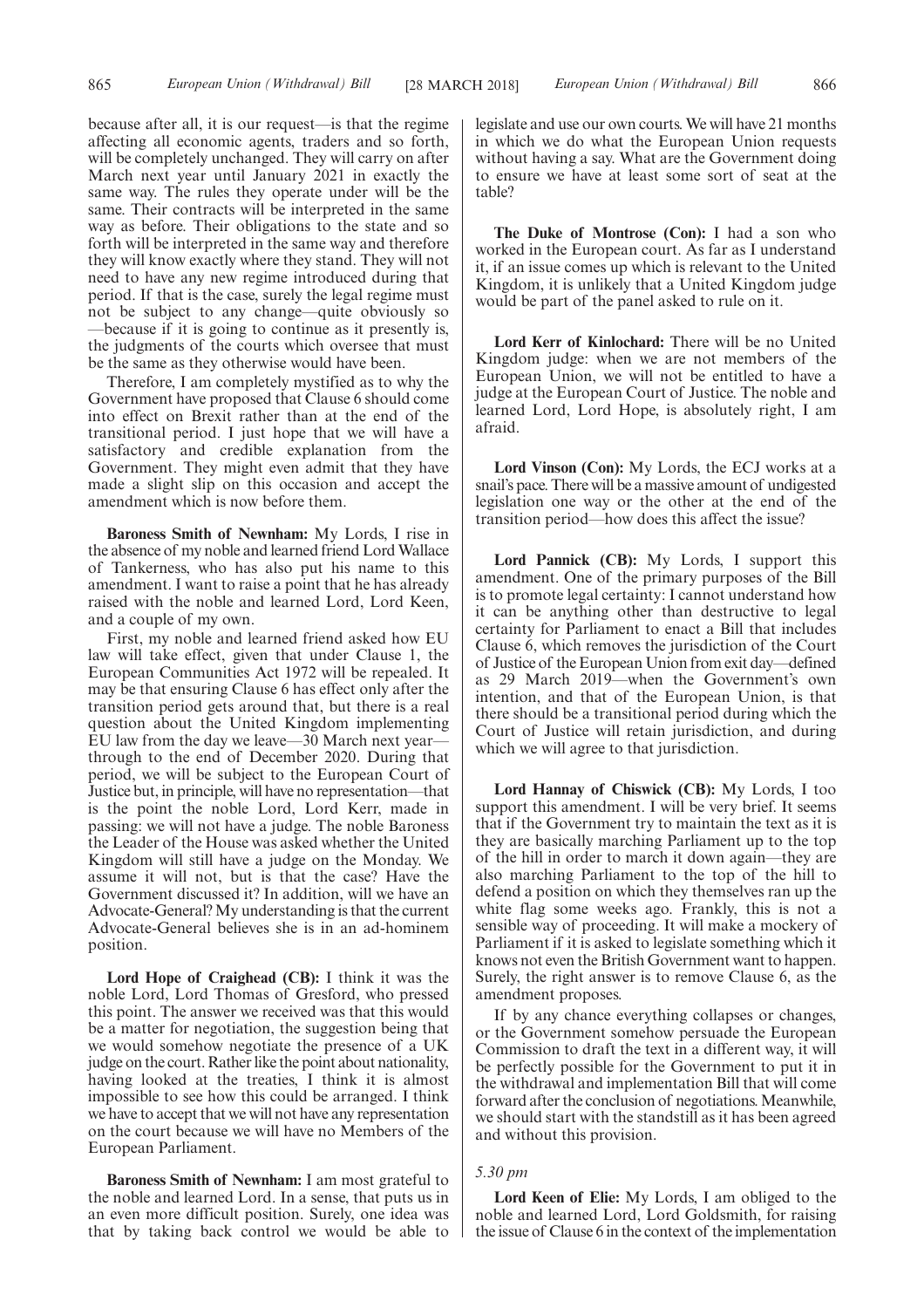#### [LORD KEEN OF ELIE]

period that is referred to in his amendment. Reference is made repeatedly to the transition period; yes, we recognise that there is to be an implementation period, as it is termed, if that and everything else is agreed. But nothing is agreed until everything is agreed, so we do not yet have that implementation period. We desire it and recognise that the EU also sees its significance. That is why we were able to express matters as we have in the March text—the multi-coloured text to which the noble and learned Lord referred. I agree with his reference to Articles 82 to 85 in that context and the point that they are on white, because they express a proposal and not a concluded agreement on those points. That is what I want to underline at this stage.

As I have said during Committee on a number of occasions, this Bill is to ensure that there is a functioning UK statute book on day one, regardless of the outcome of negotiations. In his speech on the implementation period, the Secretary of State was clear that it will allow—if it is finally agreed—a strictly time-limited role for the European Court of Justice, in keeping with the EU's existing structures.

I am sensitive to the fact that unlike some other amendments, the provisions of this amendment are conditional upon the implementation period being part of the withdrawal agreement. Accordingly, they do not fully prejudge the outcome of negotiations and I acknowledge the delicacy of the drafting of the noble and learned Lord, Lord Goldsmith, in that respect. However, that does not change what we have asserted consistently: that the details of the implementation period will be legislated for in the withdrawal agreement and the implementation Bill. We have always been clear that the major elements of the withdrawal agreement will be implemented in that Bill and not in this Bill.

**Lord Dykes:** Presumably that means, too, that because there are so many gigantic individual subjects to be agreed in the implementation period, it would be perfectly feasible for the Union and the United Kingdom in further negotiations to agree on a longer period in order to get through all the complicated material, which the Government still say will be easy to do but will be extremely difficult.

**Lord Keen of Elie:** The Government's objective is to conclude a withdrawal agreement by October of this year. That has been stated on a number of occasions and it is in that context that we intend that the present Bill should deal with the situation, whether or not there is a withdrawal agreement or an implementation period. As and when a withdrawal agreement is concluded, it will be dealt with in the withdrawal agreement and implementation Bill. Clearly, if we enter into an international treaty with the EU 27 in respect of these matters, we will respect that international treaty and our obligations inherent in it and, in accordance with the duality principle, draw down those obligations into our domestic law, using the withdrawal agreement and implementation Bill. I suggest that it is inconceivable that we would not seek to do that.

**Lord Beith:** The noble and learned Lord has been quite clear that it will be the withdrawal Bill that is the mechanism. Is he saying that it will be that Bill and not the use of the statutory instrument powers to be found elsewhere in this Bill which will enable him to modify or repeal its sections when it is an Act?

**Lord Keen of Elie:** We have been clear that the withdrawal agreement and implementation Bill will legislate for the withdrawal agreement. That may involve us amending the terms of the present Bill, but we should remember that the present Bill is intended to accommodate the situations where there is a withdrawal agreement and where there is no withdrawal agreement and therefore no implementation period. It is to bring certainty to the statute book in that context. Clearly, there may be a situation in which we have to bring forward amendments to the present Bill in the second withdrawal agreement Bill. I recognise that.

**Lord Kerr of Kinlochard:** The Minister has just been paying tribute to the delicacy of the drafting of the noble and learned Lord, Lord Goldsmith, whose language in this amendment copes with both eventualities. It sets out the contingency that there is a transitional agreement. I do not see the difficulty.

**Lord Keen of Elie:** It is not a question of difficulty; it is a question of how we have decided to approach dealing with this in a legislative manner. The intention is that the present Bill will legislate for legal certainty whether there is or is not a withdrawal agreement. In the event of a withdrawal agreement, we will legislate to ensure that in the withdrawal agreement and implementation Bill the terms of the present Bill will be brought into line with the terms of the withdrawal agreement in order that we can discharge our international legal obligations. We have consistently pointed out that that is the approach being taken to legislation in this context. It is really quite inconceivable to suppose that the Government are going to enter into a withdrawal agreement and then not implement that international legal obligation in our domestic law. That is the intention. It is simply a question of the order in which these things are being done, and it has always been maintained, and will be maintained, that it is not for this Bill to deal with the eventuality or the prospect of the implementation period.

**Baroness Ludford (LD):** Does the Minister not appreciate the absurdity some of us feel? As the noble Lord, Lord Hannay, pointed out, we are being marched to the top of a hill that the Government have already abandoned. We are being asked to legislate in terms that are contrary to government policy and strategy in the Brexit negotiations, which leaves one feeling in a somewhat surreal position.

**Lord Keen of Elie:** I sympathise with the idea of being left in a somewhat surreal position. As I said at the outset of my remarks, nothing is agreed until everything is agreed, so while we have the anticipation and desire to secure an implementation period, nothing is agreed until everything is agreed.

**Lord Cormack (Con):** Does my noble friend not think of Sir Thomas More:

"I trust I make myself obscure"?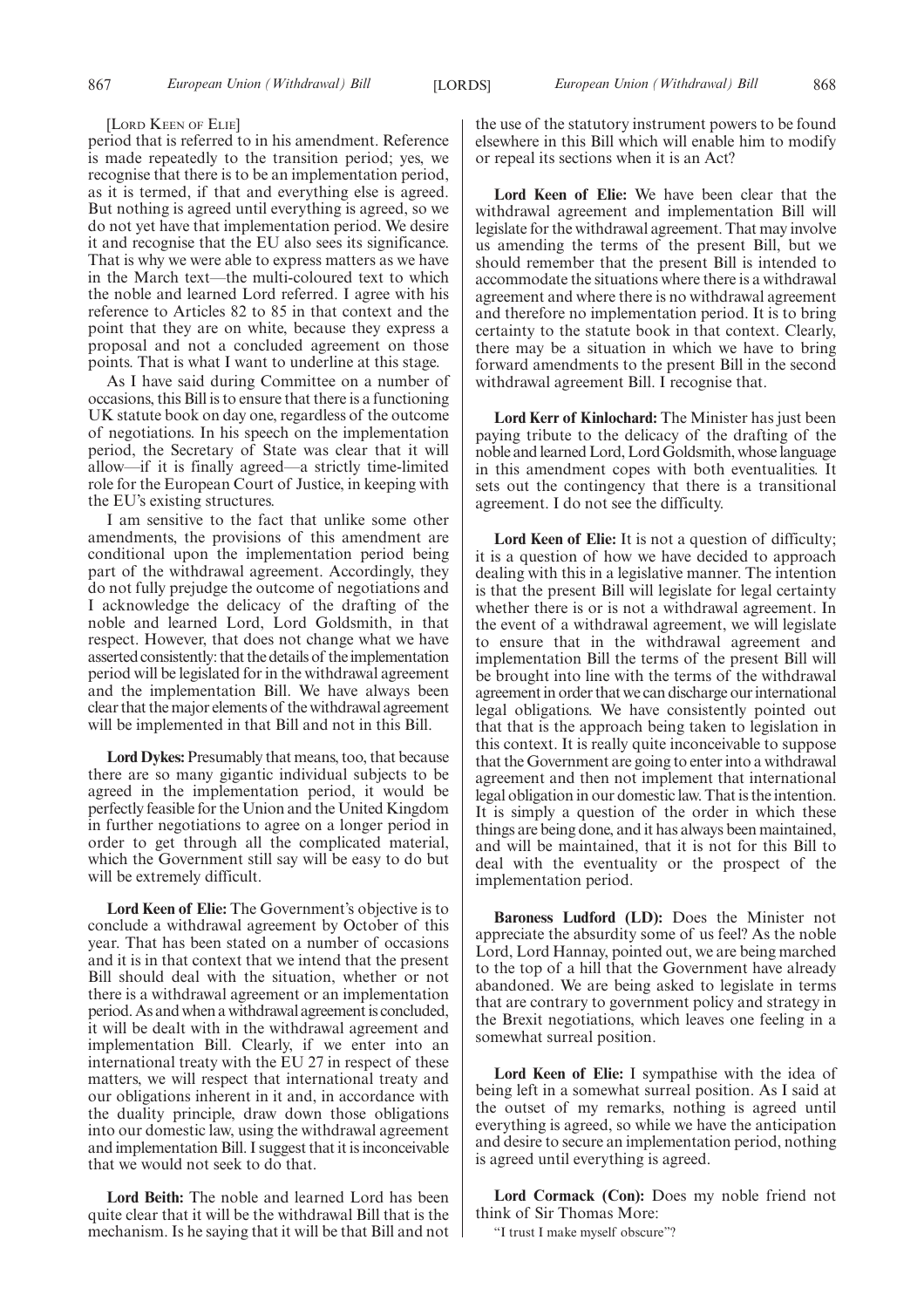**Lord Keen of Elie:**I often think of Sir Thomas More, but not on this occasion.

**Lord Hannay of Chiswick:** I find it rather hard from the Cross Benches and as a non-politician to make this point, but I wonder whether the Minister has considered what the Government are proposing to do. They are proposing to offer in an Act of Parliament signed into law by the Queen something which they know is not going to happen. They have offered that up; their supporters will, no doubt, rise cheering to their feet; and then, three or six months later, they will repeal that part of the Act, at which point there will be cries of betrayal and perfidy—and those are probably rather mild words compared with the ones that will be used by the *Daily Mail* and others. Have the Minister and his colleagues not given any thought to that? Is not the simple thing to do to accept the amendment, and then there will be no betrayal and no perfidy, or if there is it will have been done already?

**Lord Keen of Elie:** There is no betrayal and no perfidy, but I feel misrepresented by the noble Lord because he said "knowing that there will be an agreement". We do not know for certain that there will be an agreement. Nothing is agreed until everything is agreed. Of course, we have an aspiration; we seek to secure the implementation period, and when we do we will then legislate for that in the withdrawal agreement and implementation Bill. Meanwhile, this Bill is designed and intended to accommodate the situation in which there may not be such an agreement.

**Lord Wallace of Saltaire (LD):** I hate to add to the surreal nature of this, but the formula "Nothing is agreed until everything is agreed" seems incompatible with negotiating a transitional agreement during which we recognise we will agree only a small number of things and carry on negotiating. It seems to me that the Government should now drop the mantra that nothing is agreed until everything is agreed, because we are actively pursuing, if I understand the Government's case, a transitional partial agreement, during which a number of commitments will be made but a number of the fundamental issues of our future relationship with the European Union will remain entirely unclear and will be negotiated in the two or perhaps three or more years afterwards.

**Lord Keen of Elie:** My Lords, we are engaged in a bilateral negotiation; it has not yet concluded. This Bill is designed to accommodate the situation in which there may not be a conclusion to that negotiation, as well as a situation in which there may be. In the event of the latter case, the withdrawal agreement and implementation Bill will bring the legislation into line with the statute book.

**Baroness Altmann:** Will my noble and learned friend clarify for the Committee, if nothing is agreed until everything is agreed and we may not go into a transition period, how it can possibly make sense to have 29 March written into the Bill?

**Lord Keen of Elie:** Because that addresses a distinct issue, which is the exit date from the EU. It is quite distinct from the question whether we are able to finally conclude an implementation period, which it is our intention to do. Let us be clear about that. The EU has also indicated its intention to do it as well. But we are engaged in a bilateral negotiation.

**Lord Pannick:** It is plain and obvious that nothing is agreed, but can the noble and learned Lord be clear with the Committee about the Government's position in relation to negotiating this transitional implementation period? Do they now accept that they are no longer seeking to impose any red line relating to the jurisdiction of the Court of Justice during that implementation period?

**Lord Keen of Elie:** I am not sure I agree with the term "red lines"; it is not one that I am inclined to use. I am never quite sure what they are. Our position is that during an implementation period, if and when finally agreed, we will accept that there is a role for the European Court of Justice. Indeed, it is outlined in the EU's own proposals for the agreement at Articles 82 through to 85. As the noble and learned Lord indicated, that is not yet the subject of final confirmation between the two parties but it is what is anticipated.

On a related point, during that period, I agree with the noble and learned Lord, Lord Hope, that as we cease to be a member state we will cease to have the right to have a judge in the Court of Justice of the European Union. That must follow. However, we will have the right to make interventions in cases that pertain to the United Kingdom.

**Lord Goldsmith:** My Lords, there have been moments during the 11 Committee days that we have had so far on this Bill when I felt a little sorry for the noble and learned Lord opposite for the positions that he was being expected to argue by those behind him and in other places, but never more sorry than I am today. This is the most absurd situation. We have offered him an amendment and I am grateful for the description given by the noble Lord, Lord Kerr of Kinlochard, as delicate. It does not presume even that there are transitional arrangements. It simply says that, if there are transitional arrangements, this is what will happen. I cannot understand why it is not accepted. I had hoped on this 11th final day of Committee that we would have a breakthrough.

**Baroness Hayter of Kentish Town:** The 11th hour of the 11th day.

**Lord Goldsmith:** The 11th hour of the 11th day, as my noble friend Lady Hayter says. If we had had a breakthrough, we would have been able to say we had finished Committee with a concession—not much of a concession, it would have to be said, because it is so obvious that this ought to happen, but at least it would have been something that we could build on as we move towards Report where we hope we will have a degree of constructive engagement.

This really does not make sense at all. We all know, and the noble and learned Lord knows—indeed, he accepted it—that there will be a role for the European Court of Justice after the magic exit day, whatever day we end up with. If there is not, this amendment does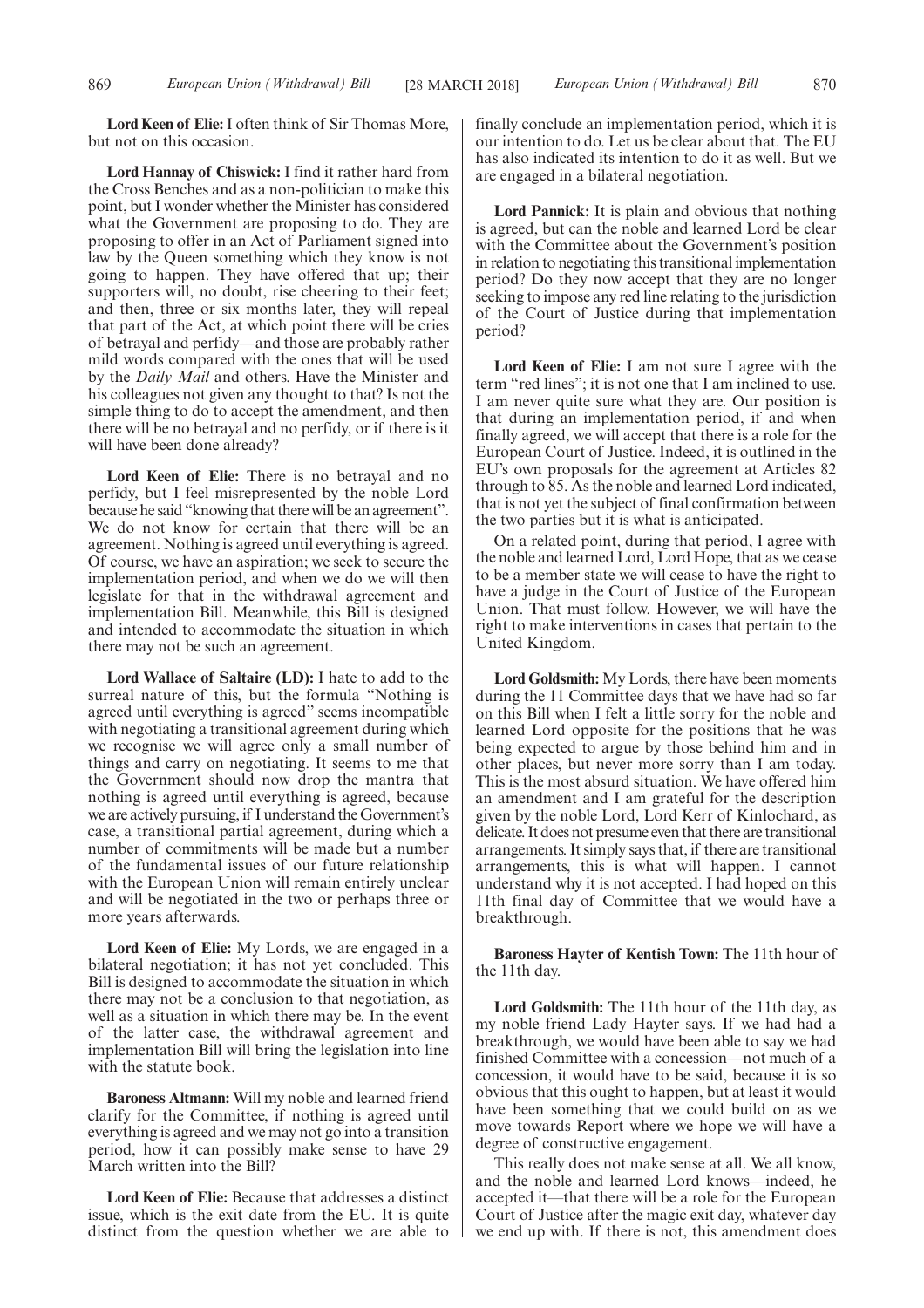#### [LORD GOLDSMITH]

not operate. It is very straightforward and simple: to suggest otherwise is cloud-cuckoo-land or Red Queen land.

The noble and learned Lord's final recourse is to legal certainty. We all accept the importance of legal certainty, and that that is what is behind the Bill. However, there is complete legal certainty if this Bill, when it becomes an Act, says, "If something happens, this provision does not come into effect until the end of that period". I will not quote Latin again, but we know there are principles which say that those things are certain which can be made certain, and it will be certain because we will know whether or not there is such an arrangement.

#### *5.45 pm*

I thank the noble Lords and the noble Baronesses who have spoken, all of whom have supported my position in their speeches and interventions. The noble Lord, Lord Kerr of Kinlochard, is absolutely right, of course, that what the Government are doing with the transitional arrangement does not solve the problem but postpones it. But, obviously, they hope that by postponing it, things will be more resolved at the end of that period. However, we cannot have a situation in which we have a vacuum, because the provisions for judicial interpretation and enforcement disappear.

The noble Lord, Lord Hannay of Chiswick, put himself momentarily into the role of a politician to consider what the Government would do, and I was envisaging exactly the same thing. If the Government have their way, this Bill will be passed in this way and they will trump to the world that the role of the European Court of Justice has gone—ended, so far as the United Kingdom is concerned, on exit day. Then, a few months later, the Prime Minister will have to stand up and say, "We have decided to reinstate a role for the European Court of Justice. We think it makes sense to do that". I cannot see that happening. I cannot imagine why the Government would want to put themselves in that position.

Therefore, I very much hope that, despite the noble and learned Lord following his brief today, as he has very loyally done, when this comes back, which it undoubtedly will—unless the Government have the sense to put forward their own amendment, which I hope they will—they will accept that this amendment has to be followed through. In the meanwhile, I can do nothing else than beg leave to withdraw the amendment.

*Amendment 358 withdrawn.*

*Amendments 358A and 358B not moved.*

*Clause 19 agreed.*

## *Schedule 8: Consequential, transitional, transitory and saving provision*

*Amendment 358C*

## *Moved by Lord Pannick*

**358C:** Schedule 8, page 55, line 33, leave out sub-paragraphs (1) and  $(2)$ 

**Lord Pannick:** My Lords, this amendment is in my name and those of three other members of your Lordships' Constitution Committee: the noble Lords, Lord Norton of Louth and Lord Beith, and the noble Baroness, Lady Taylor of Bolton.

Amendment 358C and Amendment 360A, with which it is grouped, address the powers tucked away in Schedule 8 to modify retained direct EU legislation by the use of delegated powers that relate to subordinate legislation. A power to modify is an important matter because "modify" includes a power to repeal—see Clause 14 (1).

This Committee has debated on previous days the surprising omission from the Bill of any provision that identifies the legal status of retained EU law. Is it primary legislation, secondary legislation or something else? The powers in Schedule 8, in paragraphs 3(1) and 5(1), which we are now addressing, have attracted the attention of your Lordships' Constitution Committee because those provisions treat retained EU law as analogous to secondary legislation for the purposes of powers to modify. That is a surprising position for the Bill to adopt, certainly in relation to that part of retained EU law which confers important rights: for example, in the fields of employment, the environment and consumer protection. It means that, in addition to the other powers to modify retained EU law, which the Bill will confer and which we have debated in detail— Clauses 7, 8, 9 and 17—there is yet another set of powers recognised by Schedule 8 that will give Ministers the power to modify the retained EU law, on important subjects, which is brought into domestic law.

My concern is not reduced by paragraph 3(1) of Schedule 8 saying that these powers can be used only, "so far as the context permits or requires",

and paragraph 5(1) says that the powers may be used, "unless the contrary intention appears".

These statements are opaque in the extreme and certainly do not provide any degree of legal certainty.

I therefore look forward to hearing from the Minister why these powers are needed at all in addition to the other extensive powers which the Bill confers, and I look forward to hearing from him what these powers say, if anything, about the legal status of retained EU law. I beg to move.

**Lord Beith (LD):**My Lords, I am glad to be associated with the noble Lord, Lord Pannick, in supporting this amendment to seek some clarity. I will simply add two further points, having said that this distinctly lacks clarity at the moment.

First, I draw attention to paragraph 3, which says:

"Any power to make, confirm or approve subordinate legislation which, immediately before exit day, is subject to an implied restriction that it is exercisable only compatibly with EU law is to be read on or after exit day without that restriction".

A little gloss on that from the Minister would be helpful. The second thing that needs clarifying is the impact on the devolution aspects of the Bill. The Government's Explanatory Notes say that,

"in relation to the devolved administrations these pre-existing powers"—

that is, the powers that can be used under the clause we are discussing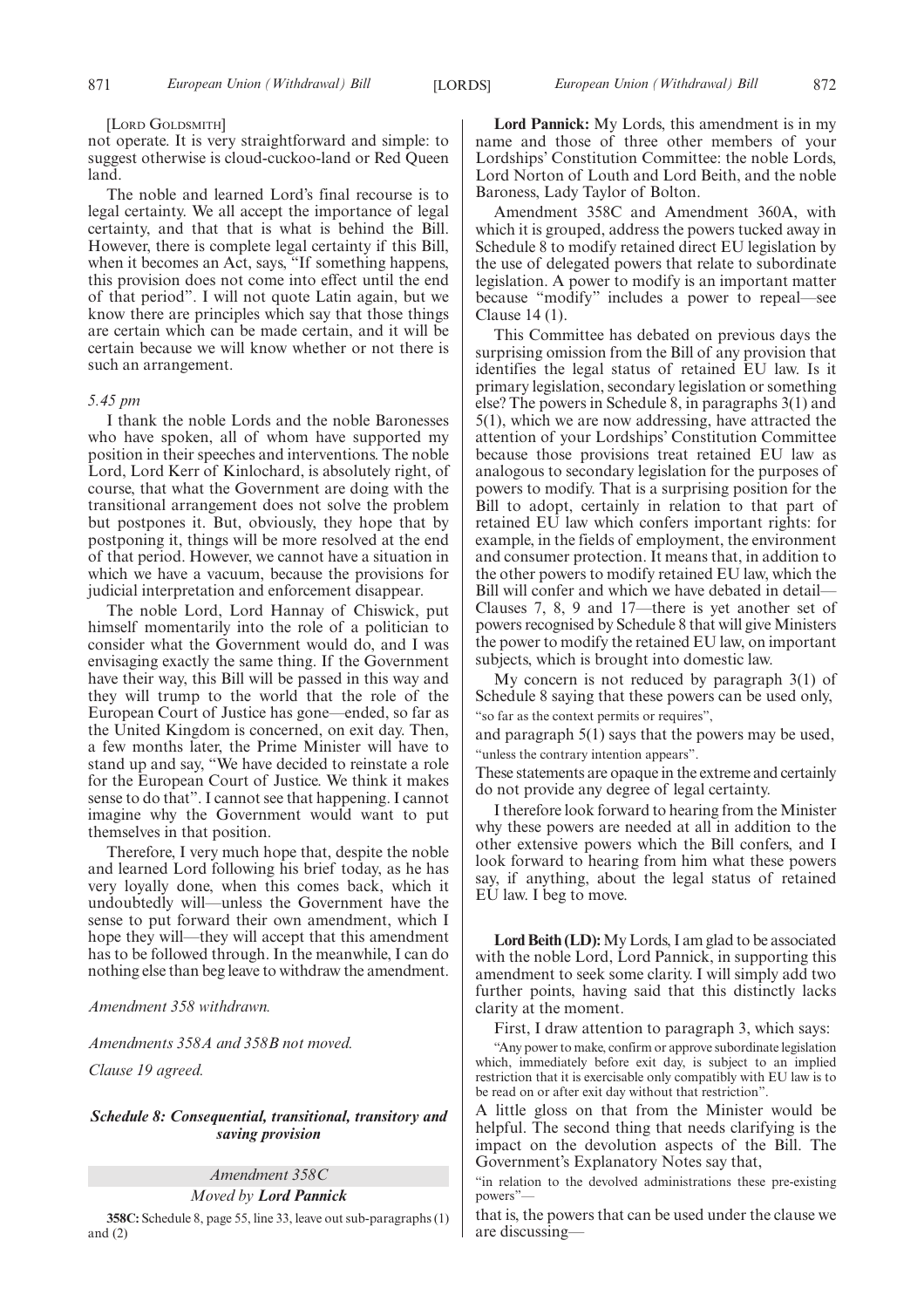"are subject to the devolution provisions described in paragraphs 36 to 41 of these notes, meaning powers in pre-exit legislation cannot be used to modify retained EU law in a way that would be incompatible with EU law as it existed on exit day until the relevant subject matters are released from the interim limit on their competence".

I imagine that the noble and learned Lord, Lord Hope, pricked up his ears at that phrase, because it goes to the heart of the argument we have been having about the impact of the Bill on devolution and the idea that powers will be released to the devolved Administrations only once the UK Government are satisfied with the way they will deal with the framework provisions. The appearance of the phrase,

"until the relevant subject matters are released from the interim limit on their competence",

in the Explanatory Notes is quite worrying. The provisions are of course there because some of the provisions here relate to existing devolved powers. The devolved Administrations must have the capacity to take this kind of action if the UK Government have the capacity to do so. However, it is subject to this rather extraordinary restriction: the Government hold on to the powers until they are satisfied that they can be released. For the benefit of clarity, I hope that the Minister can help us.

**Lord Goldsmith:**My Lords, I support the amendment. There is not much to add to what the noble Lord, Lord Pannick, said about what the amendment does and why it is necessary, nor to add to the questions he asked or to those then added by the noble Lord, Lord Beith, which in particular picked up issues with regard to the devolved Administrations.

We know that a major theme in your Lordships' House, rightly, has been how powers are to be exercised, recognising that there may be circumstances in which they have to be exercised. Notwithstanding that, on the whole this Committee has rightly taken the view—or we hope that we will see it take the view, certainly from the interventions and contributions that have been made throughout the Committee—that this is a matter where proper parliamentary scrutiny is required. There may well be a role for certain delegated legislation, but please let us not add to it with still yet another way in which things can be done which avoid that full parliamentary scrutiny.

I hope that the Minister, when he responds, will be able to say something reassuring, both answering the questions posed by the noble Lords, Lord Pannick and Lord Beith, and saying why we need not be concerned and that the Government will content themselves with relying on those delegated powers that will be specific to the Bill, once this Committee and the other place have determined just what those delegated powers should be.

**Lord Keen of Elie:** I am obliged to noble Lords. I begin by making two observations. These amendments are linked closely to the issue we have already debated in Committee of the status of retained EU law and how we deal with it in the context of its status. As has been indicated previously in Committee, the Government have been listening and considering that, and we intend to come back to the House on the matter before Report. I mention that because it is a relevant backdrop to what we are considering at this stage.

On the points raised by the noble Lord, Lord Beith, essentially, the powers in paragraph 3 of Schedule 8 are, first of all, designed to remove what I might term the shadow of European law from what will be domestic legislation. However, more particularly, the noble Lord raised a point about the devolution issues and quoted from the Explanatory Notes. I understand that the section of the Explanatory Notes that he refers to addresses Clause 11 prior to its recent amendment. I appreciate that we then withdrew that amendment, but the Explanatory Notes should be read in that context. Essentially, therefore, we have moved on because of the decision to flip Clause 11—I think that was the term used—so I ask the noble Lord to look at the proposed amendment to Clause 11 to understand the context in which we now want to deal with this point.

**Lord Beith:** The noble and learned Lord is being reasonable, but he is inviting us to presume that we have moved on when we have not yet done so. The Government have indicated a willingness to look further at the Clause 11 issues and come back with something new. However, when we compare that discussion to the one we just had, it is a bit odd now to be invited to behave as if something has happened which has not happened yet.

**Lord Keen of Elie:** I understand the noble Lord's point. He appreciates the statements of intent that we have made with regard to Clause 11. Although we withdrew the amendment to Clause 11, it was tendered and withdrawn for a particular purpose, in order to ensure that it could be finalised before Report. I hope that that addresses the noble Lord's concern about the terms of the Explanatory Note that he quoted.

We have discussed on previous occasions in Committee the risk of ossifying the statute book and how that has to be balanced against checking the ability of the Government to propose changes to retained EU law. Clearly, as I indicated, the Government have heard the debates on the question of how we should treat the status of retained EU law, and we intend to come back on that. However, we must make provision for how delegated powers outside the Bill will interact with retained direct EU legislation. To do nothing would create uncertainty and potentially—by putting it beyond the reach even of Henry VIII powers that can modify Acts of Parliament—risk placing retained EU law on a pedestal of protection beyond even the elevated position of primary legislation. That is why I say that the two issues are linked: how we deal with the status of retained EU law but also carry on with our domestic powers to deal with the entire scope of our domestic legislation, including that which is going to be defined as retained EU law.

#### *6 pm*

At present, the Bill provides that all retained direct EU legislation is—within the context provided by the scope of the powers—to be amendable by delegated powers on the statute book on exit day, unless Parliament provides for the contrary intention, also by future delegated powers.

I am sympathetic to noble Lords' concerns that this makes retained direct EU legislation too easily amendable and that it does not recognise what are sometimes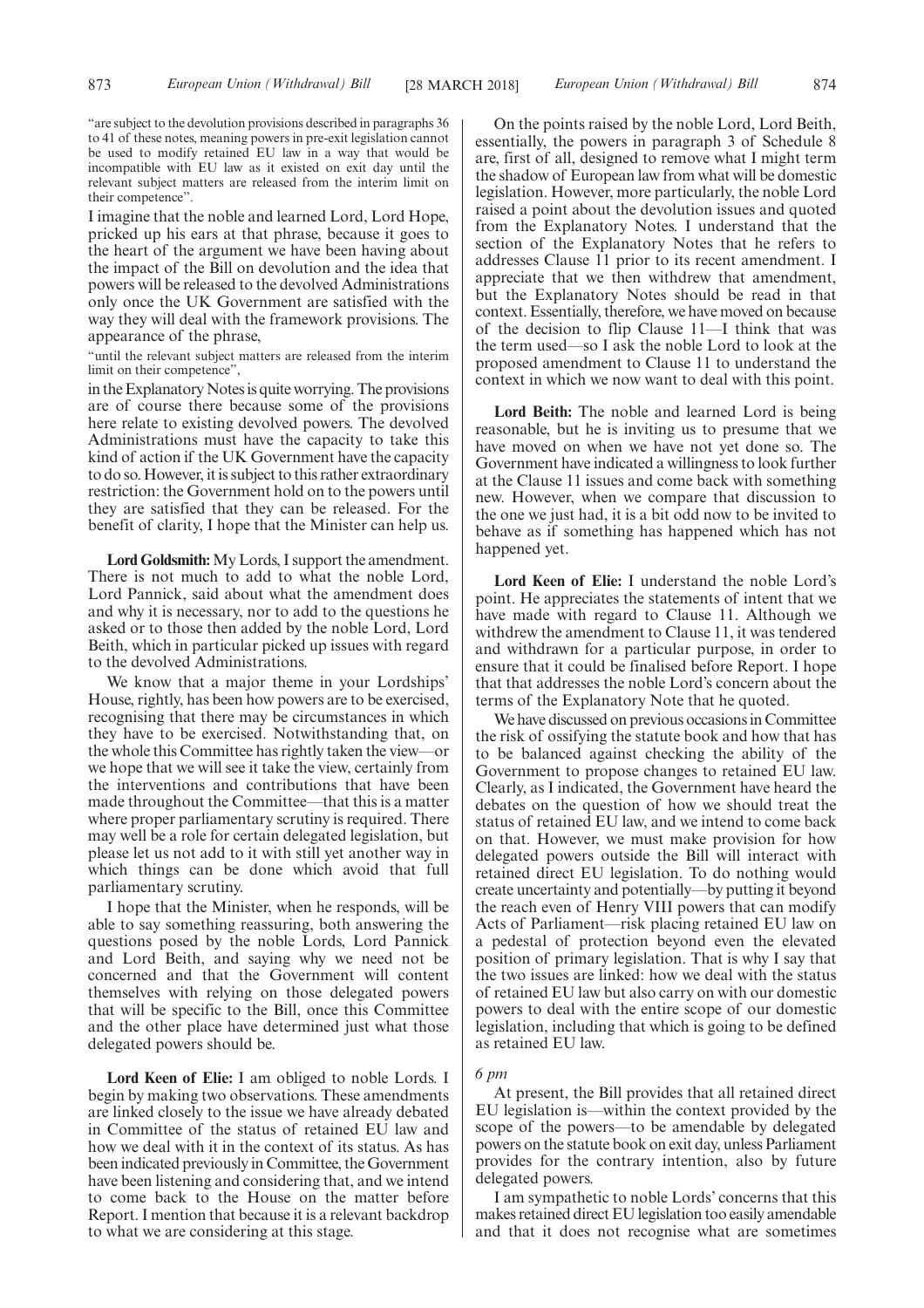#### [LORD KEEN OF ELIE]

referred to as internal hierarchies of EU law, with "primary-esque" regulations sitting above "secondaryesque" tertiary legislation—that is an approximate comparison between our own system of legislation and what we find from the EU, with tertiary legislation largely in the form of delegated and implementing Acts.

The Government of course are concerned to ensure that we have a workable statute book going forward. That is why the power in Clause 7 is key to ensuring that the statute book works on day one after our withdrawal from the EU—and, after it is corrected, it must also work on day two, day 20 and day 200.

In this context, it is perhaps relevant to remind ourselves that Parliament passes around 1,000 statutory instruments each year. Similarly, in 2017, the EU adopted more than 500 basic pieces of tertiary legislation and slightly fewer than 500 amending pieces of tertiary legislation—all of which instruments will be part of our legislation after Brexit. Without the ability to adjust retained direct EU legislation with subordinate legislation, we face a serious risk of these regimes simply ceasing to function. Before exit day, the regimes could be adjusted in EU law; after exit day they need to be adjustable by relevant domestic delegated powers both pre-existing powers and those that we are transferring from the European Union.

In relation to pre-existing domestic powers, it is crucial that the effect of our leaving the EU is properly reflected in the statute book, including by ensuring that powers which have been granted by Parliament continue to function effectively. We are withdrawing from the EU, and among the key reasons for this is to return decision-making to the United Kingdom. Paragraph 3 of Schedule 8 ensures this by lifting what I term the "shadow" of the treaties from our statute book.

Paragraph 3 of Schedule 8 ensures that the amendment of retained direct EU legislation is subject to parliamentary scrutiny—and, rightly, allows Ministers to bring to Parliament instruments, within the existing scope of the powers, which propose policy that would either have been in areas of the exclusive competence of the EU or which diverges from EU policy. It cannot be rational, once we have left the legal architecture of the EU and the treaties, for the restrictions they place on what this Parliament can consider and approve to continue in some shadowy form after we have left the European Union. That is why we are taking these powers.

I know that there is concern about the use of Henry VIII powers—but, again, those have to be available for allowing the modification of regulations and directives that come into retained EU law. Perhaps in this context they are more aptly termed Charles V powers, as he was the equivalent Renaissance continental monarch at the time.

**Lord Wallace of Saltaire:** My Lords, since we have returned to the subject of Henry VIII powers, I would like to inform the Minister that, after this morning's discussion on the Statute of Proclamations, I looked up the Wikipedia entry—my historical memory of this being relatively limited—and discovered that Thomas Cromwell's original proposals for the Statute of Proclamations passed through the House of Commons unamended, but they were amended in the House of Lords. Does the Minister think that is a relevant precedent?

**Lord Keen of Elie:** Of course, our constitutional position has altered over the last few years—say, the last 500—and, at the end of the day, we see ourselves as, essentially, an amending House. I understand the noble Lord's point but, in that context, we also understand the precedence of the other place with regard to the final passage of legislation. Therefore, our primary tasks in this context are scrutiny and comment.

The Government have always said that this Bill is not the place for radical policy change. Essentially, what we want to do at this stage is preserve the existing domestic powers to amend legislation pursuant to paragraph 3 of Schedule 8, in order that we can address issues with regard to retained EU law. But the manner in which those powers will ultimately be deployed will depend on the outcome of our consideration of the question of what status we confer on retained EU law. Given that that is an ongoing issue, I invite the noble Lord at this stage to withdraw his amendment. He may, of course, choose to return to it once he has seen our proposals with regard to retained EU law, but it appears to me that the two issues are inextricably linked.

**Lord Goldsmith:** Before the noble Lord announces the fate of his amendment, I have a question for the Minister. He said several times that there is a connection here with what will happen to EU retained law and what status it will have. We have had full debates on that, as he rightly says. We have heard from the noble Baroness, Lady Bowles; we have heard from the Constitution Committee; we have heard a rather different proposal from the noble and learned Lord, Lord Brown of Eaton-under-Heywood, who is not in his place at the moment. My question is simply: when will we know what the Government's decision is? I hope that they will not stick—because they cannot stick—to the idea that it will be simply for Ministers to decide as we go along the status of a particular piece of retained law. When will we know the Government's position? That might enable us to advance not only on that point but on points such as the one being debated at the moment. Can the Minister give us an answer as to dates?

**Lord Keen of Elie:** I cannot give the noble and learned Lord an answer as to dates, but clearly we are concerned to ensure that any proposals we have to make are in place in time for consideration by the whole House before Report.

**Lord Pannick:**I am grateful to the noble and learned Lord, who I have always regarded as a true Renaissance Minister in all respects. I am very pleased to hear him confirm that the Government are seriously considering the issue of the legal status of retained EU law. The Committee of the House will look forward to seeing amendments from the Government in that respect. I am far less persuaded of the need to include in this Bill paragraphs 3(1) and 5(1) of Schedule 8, in addition to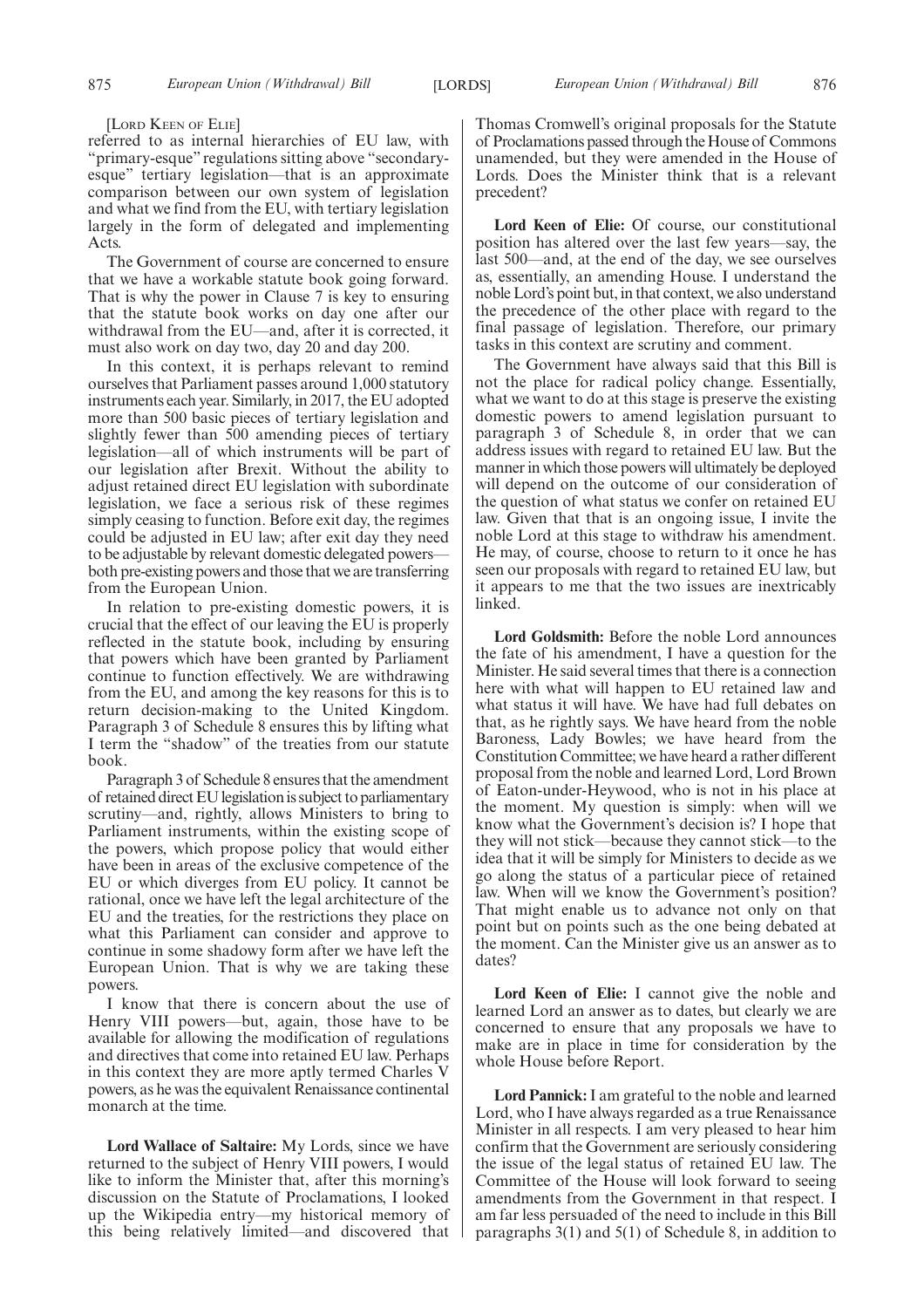all the other extensive powers which the Government—and Ministers—will be giving themselves to amend retained EU law, under Clauses 7, 8, 9 and 17. The question is: why is it necessary also to include these powers in Schedule 8?

The concern, as the Minister will understand, is that future Ministers may decide that it is much more convenient to use the extensive, unrestricted powers in Schedule 8 than to comply with whatever restrictions are imposed by this House, by the other place—by Parliament—on the powers to modify under Clauses 7, 8, 9 and 17. So we might need to come back to this matter on Report.

I was also interested to hear the Minister say in his reply that the Bill is not the place for "radical policy change". I will remind him of that when we debate the amendments—which no doubt will be put forward on Report—to take out the provisions in the Bill that remove from retained EU law the European Union charter of rights. I beg leave to withdraw the amendment.

*Amendment 358C withdrawn.*

*Amendment 359 not moved.*

*Amendment 360 had been withdrawn from the Marshalled List.*

*Amendments 360A and 361 not moved.*

*Amendment 362 had been withdrawn from the Marshalled List.*

*Amendments 363 to 364 not moved.*

*Amendment 365*

#### *Moved by Lord Lisvane*

**365:** Schedule 8, page 64, line 33, leave out from first "time" to end of line 34

**Lord Lisvane (CB):** My Lords, I can hear the strains of the "Farewell" Symphony as we prepare to tackle the penultimate amendment to be debated in Committee, and how appropriate it is that the very final amendment should be in the name of the noble Lord, Lord Adonis.

Amendment 365 is in my name and the names of my noble and learned friend Lord Judge, my noble friend Lord Pannick and the noble Baroness, Lady Hayter of Kentish Town, and it is very sharply focused. The Committee has already considered the issue of tertiary legislation, with Amendments 110 and 135 as vehicles. Those amendments combined the issue of the principle of tertiary legislation with that of sunsetting. Amendment 365 is about only sunsetting, so I need not trouble the Minister to revisit the general defence of tertiary legislation, which he made at cols. 1473 and 1474 at an unearthly hour on Monday 12 March, although it was then what the rest of the world knew as Tuesday 13 March.

On that occasion, the Minister also made a defence of the exemption of tertiary legislation from sunsetting. He said:

"Where sub-delegated or transferred legislative powers are crucial to the functioning of a regime, it would not be appropriate" how often that word "appropriate" recurs"for those powers to be subject to a sunset".—[*Official Report*, 12/3/18; col. 1475.]

If one accepts the principle of bodies such as the Prudential Regulation Authority and the Financial Conduct Authority exercising tertiary powers in their role as continuing guardians of a regime—and the Minister made a very good case for that in his speech on that occasion—it also makes sense for them to continue to do so after two years have elapsed from exit day. Indeed, I feel that I am now starting to make the Minister's speech for him. However, there remains a serious point, because if bodies responsible for the functioning of a regime are to continue to exercise their powers without a sunset, it is crucial that those powers are tightly drawn in the first instance, as there will be no opportunity for parliamentary scrutiny of the subsequent exercise of the powers that have been delegated to those bodies.

Therefore, perhaps the most helpful thing the Minister could do in replying to this debate would be to give your Lordships a clear assurance that the tertiary powers will be carefully circumscribed, and that when affirmative instruments delegating those powers come before Parliament—because the actual delegation will be subject to the affirmative process—they do not simply prescribe some general subject area in which the body is to operate and which is to be its responsibility, but are rather more specific and indeed constraining. I beg to move.

**Lord Goldsmith:**My Lords, I support this amendment and am grateful to the noble Lord, Lord Lisvane, for bringing it forward. I am also grateful to him for reminding the Committee that, when we sit past midnight, it remains the same day. I wonder what the noble Lord's nervous maiden aunts would have made of this never-ending night. The amendment raises an important point and is yet another example of how we have to be careful and circumspect in the use of delegated powers. It is now really for the Minister to answer that question and to see whether he is prepared to give us the reassurance that the noble Lord, Lord Lisvane, asked for.

**The Minister of State, Department for Exiting the European Union (Lord Callanan) (Con):** I thank the noble Lord, Lord Lisvane, for introducing this amendment, which stands also in the names of the noble Lord, Lord Pannick, the noble and learned Lord, Lord Judge, and the noble Baroness, Lady Hayter. I am glad to have the opportunity to address it.

First, I reassure noble Lords that the strength of feeling around the exercise of delegated powers by those not immediately accountable to Parliament has been heard, as I said the other evening. The Government are looking very closely at the issue of transparency before Parliament, and we will of course hold that at the forefront of our minds as we consider our position ahead of Report.

At the heart of this Bill is the repeal of the European Communities Act, including Section 2(2) of that Act. As noble Lords on all sides of the Committee know, that provision has been the vires used for many statutory instruments made by many Governments in recent years. This Bill does not replace that power. Although there are several broad powers in the Bill, with some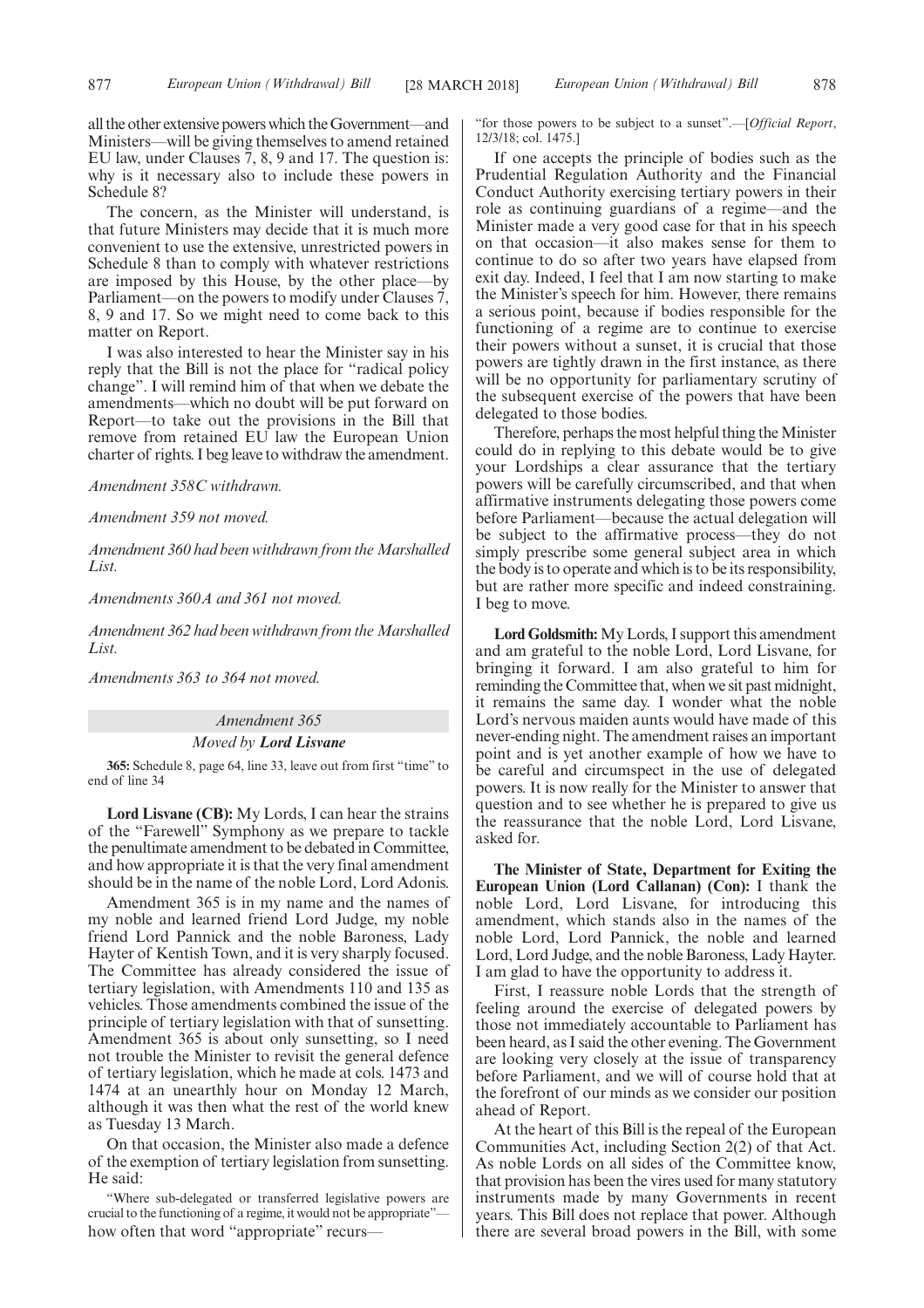#### [LORD CALLANAN]

approaching the breadth of Section 2(2) of the ECA, they are, unlike that power, time limited. The Bill is not an assault on Parliament but, rather, the means by which this Parliament will take back control to itself.

## *6.15 pm*

Nevertheless, there is, and will always be, an important place for subordinate legislation in our legislative system. As my noble and learned friend Lord Keen said in responding to the previous group, there are indeed many delegated powers of a similar type in parts of European law. I and the other former MEPs in the Committee will have known the system of comitology well. These powers currently allow the Commission, with the scrutiny of the European Parliament and the member states in the Council, to make subordinate legislation setting out technical details, adjusting to developments in the market or prescribing procedures and forms. The powers to make this legislation—generally, as the noble Lord, Lord Lisvane, acknowledged, known as tertiary legislation and taking the form of delegated or implementing acts—will still be important as an integral part of the European law regimes that we are bringing into domestic law via this Bill.

Without the ability to exercise those powers in the future, the law that we are rightly incorporating into the UK's domestic legal order would quickly become stale. Perhaps I may give some examples of areas where regular updates are required. One is the amendment of the regulation of chemicals, where the ability to react quickly is of real importance for public safety and health. Therefore, we need narrow and specific delegated powers to be exercisable after the sunsets of the broad delegated powers in this Bill.

Although I have no doubt that over time, new domestic regimes will replace all these European-derived powers, there is not the time to seek to redesign and replace all these powers in the next two or three years. Sunsetting all these powers would commit us to doing little else in the next few years other than providing for their replacements—something I cannot consider a proportionate or sensible use of our time. The proper way for these powers to be replaced is when it is appropriate to do so as part of future primary legislation in that policy area.

I am of course aware of noble Lords' concerns about the transparency and scrutiny of new powers being vested in UK Ministers and other public authorities under the Bill. I repeat that the Government are listening to those concerns and we will reflect closely on them before Report. However, I can illustrate the diversity of issues that these powers cover and which my ministerial colleagues are tackling. For example, I hope that noble Lords will agree that one can reasonably argue that the power to set the font size on tobacco packaging does not require the same parliamentary time as, for instance, the management of invasive alien species.

We are keen to hear the views of noble Lords but, given the variety within these powers, the Government are very wary of prescribing a one-size-fits-nobody solution to scrutiny. That, I fear, would only store up even more discontent among noble Lords. I remain convinced that the delegated powers granted under

this Bill will be needed for the foreseeable future and that the right way to address the exercise of delegated powers transferred or granted by the SIs under the Bill is not to sunset them all. Rather, it is for noble Lords to scrutinise closely and carefully the SIs transferring those powers and the conditions they set out, and to reject them if they do not meet their exacting standards. We in the Government are committed to making sure that Parliament has all the material it needs to do this. I therefore ask the noble Lord whether, in the light of that, he will consider withdrawing his amendment.

**Lord Lisvane:** My Lords, I am very grateful to the Minister and to his Opposition shadow for what they have said in this very short debate. It may be a good moment to pay tribute to the stamina of the Minister and his ministerial colleagues. We are on day 11—it must seem to them like day 43. They are no doubt musing on some parliamentary version of what used to be said of King Philip II of Spain: that if death came from Madrid, we would be immortal.

The Minister's reply rather put the onus on to your Lordships to look at the affirmative instruments that would delegate these powers and decide whether they were sufficiently constrained. I think that might be the second-order question. The first-order question—and I know the Minister accepted this point, even though he did not reflect it in what he said—is for the Government to think very carefully about how these powers should be constrained in order to avoid any controversy in your Lordships' House. If that message has been taken on board, I beg leave to withdraw the amendment.

*Amendment 365 withdrawn.*

*Amendments 366 and 367 not moved.*

*Amendment 368 had been withdrawn from the Marshalled List.*

*Amendments 369 and 370 not moved.*

*Amendment 371 had been withdrawn from the Marshalled List.*

*Amendment 371A not moved.*

*Schedule 8 agreed.*

#### *Schedule 9: Additional repeals*

*Amendment 372*

*Moved by Lord Adonis*

**372:** Schedule 9, page 67, leave out line 38

**Lord Adonis:** My Lords, it appears to fall to me to move the 372nd and last amendment to the Bill. By my calculations, some 236 noble Lords have so far taken part in the deliberations on this Bill, which is more than the entire membership of your Lordships' House for the first six centuries of its existence. I believe, from a quick scan of *Hansard*, that we are now in our 115th hour of deliberations on the Bill, which is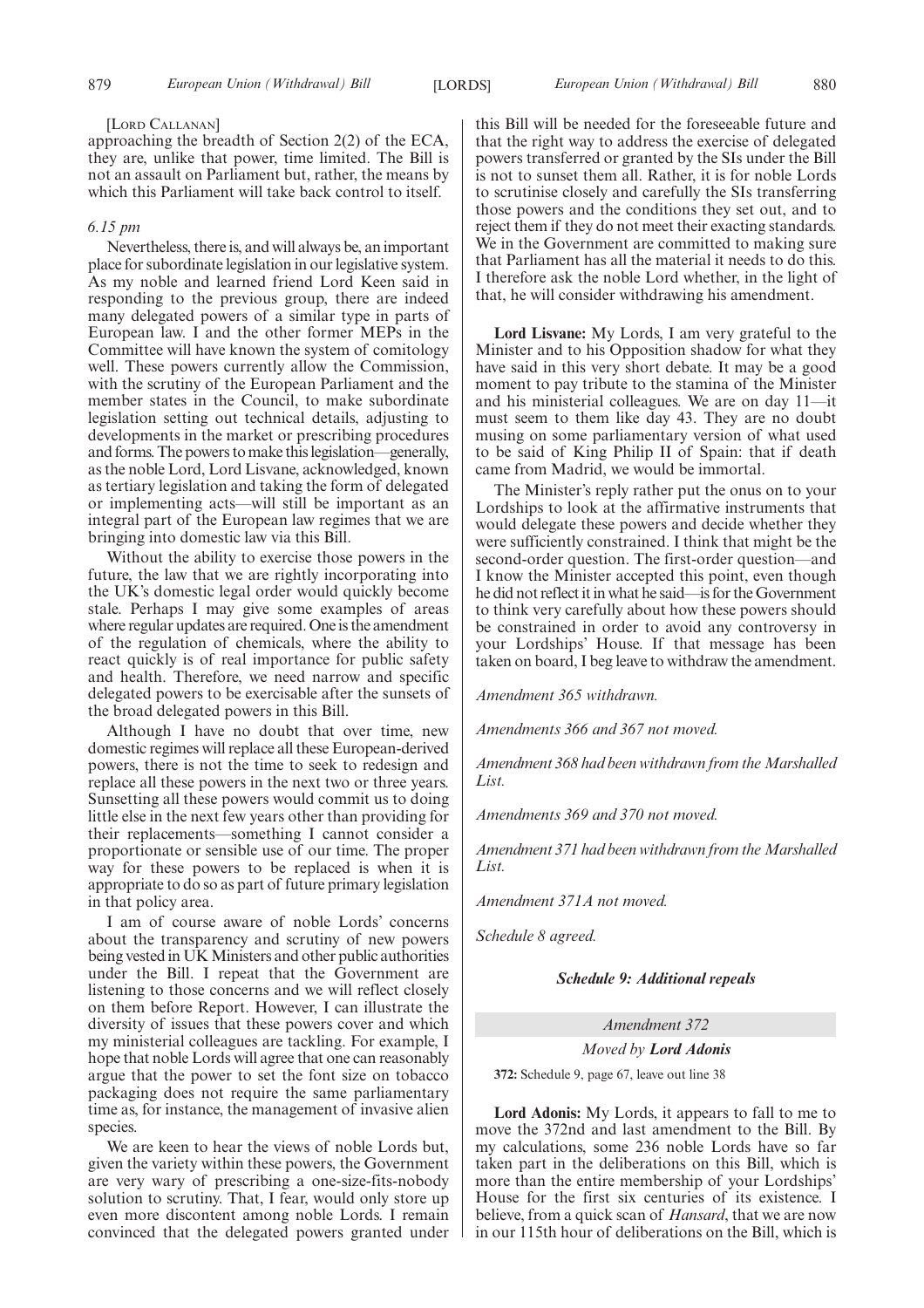time enough for two and a half circumnavigations of the globe—which I am told is roughly what Dr Liam Fox has so far undertaken in search of trade treaties to succeed the European Union. It has also enabled the Minister and me to forge a deep and special partnership, but the maiden aunt of the noble Lord, Lord Lisvane, need not be too alarmed because we have had witnesses present for the entire duration.

This amendment would prevent the repeal in this Bill of the European Union Act 2011, which provides for referendums in the case of significant changes to the treaties regulating the European Union. I do not want to go into the substance of the legal issues involved—I refer noble Lords who wish to understand those issues to the entry on 4 July 2016 of the blog by Pavlos Eleftheriadis, who is professor of public law at Oxford University, where there is a substantial subsequent debate. However, these matters are before the courts at the moment. There is a case which is pending, and the courts will decide these issues. I do not think I can add much to those deliberations.

My reason for bringing this amendment to the attention of the Committee is that there is an important constitutional principle at stake. The European Union Act 2011 was of course passed by both Houses of Parliament. It was passed by an emphatic majority of the House of Commons, where on Second Reading it was passed by a vote of 330 to 195. Yet there was no express vote or debate in the House of Commons on the issue of repealing this 2011 Act when the Bill went through the House of Commons. Indeed, it is not even clear from the debates that most Members of the House of Commons were aware of the fact that this Bill does repeal the European Union Act 2011, since there was no reference whatever to the Act in the deliberations of the House Commons. The issues which have become controversial in recent weeks since the legal actions started were not matters of public debate when the Bill was going through the House of Commons.

The European Union Act 2011 was regarded as a flagship piece of legislation in the 2010 Parliament. The noble Lord, Lord Hague of Richmond, who was then Foreign Secretary and who proposed the Act told the House of Commons:

"The Bill makes a very important and radical change to how decisions on the EU are made in this country … It marks a fundamental shift in power from Ministers of the Crown to Parliament and the voters themselves on the most important decisions of all: who gets to decide what". —[*Official Report*, Commons, 7/12/10; col. 193.]

It was a significant piece of legislation, not a minor piece of legislation. My contention is simple and straightforward: that on a matter of this gravity, where Parliament is repealing a significant piece of legislation, it is not too much to expect the House of Commons to debate, deliberate and vote on that repeal. There has been no debate, no deliberation and no vote on the part of the House of Commons. It seems to me to be an absolutely appropriate exercise of your Lordships' power to ask the House of Commons to consider matters properly, and that this House should ask the Commons to have an express debate and vote on the repeal of the European Union Act 2011. I beg to move.

**Lord Pannick:** My Lords, I have listened with admiration to the contributions of the noble Lord, Lord Adonis, throughout this Committee. They have been exemplary examples of scrutiny. But on this occasion, I am afraid, I am not persuaded. The reason I am not persuaded is that the 2011 Act imposed a referendum condition which applied in a series of circumstances, and they were all circumstances in which the powers of the EU and its institutions were extended. The Explanatory Notes to the Bill which became the 2011 Act made very clear that its purpose was to implement the commitment of the coalition Government —I quote from paragraph 11 of the Explanatory Notes  $-$ that

"there is no further transfer of sovereignty or powers [from the UK to the EU] over the course of the next Parliament... Any proposed future treaty that transferred areas of power, or competences, would be subject to a referendum on that treaty'

The plain fact of the matter is that there is no transfer of further powers or sovereignty to the EU from the UK. On the contrary, this Bill is very simple. The agreements being negotiated are designed to achieve exactly the opposite, whether we like it or not—the return of powers to the United Kingdom from the EU. The 2011 Act simply has no application and it is entirely right and proper that if this Bill repeals, as it will, the 1972 Act, it should also repeal the 2011 Act.

**Lord Liddle (Lab):**My Lords, I would like to intervene briefly to support my noble friend Lord Adonis, and I do this in defence of your Lordships' House. When the 2011 Act was debated here, I was speaking on the Opposition Front Bench with my noble friend Lord Triesman. I think we gave it six days, possibly seven, in Committee, and three days on Report. We did our best to scrutinise this piece of legislation. It seems to me that the idea that it should be repealed in a schedule without any debate in the House of Commons is, as my noble friend Lord Adonis says, a bit of a constitutional offence.

The noble Lord, Lord Pannick, makes very good points, as he always does. Can I be allowed to make a political point in return? He says that there is no transfer of powers involved in what is going on now. Let me assure you that there is a big transfer of powers to Brussels. Brussels is going to be able to legislate, during the implementation period that we have now signed up for, without any British Minister taking part. We are asking for opt-ins to various pieces of Brussels legislation as part of the negotiations and British Ministers will have no say over those policies—no say on policies on goods trade or on financial services. We will be trying to maintain equivalence with a regime over which we have no say. As to the idea that this Bill is taking back control to Britain, it is in fact handing control in large parts to the EU, where British Ministers and the British Government will have no say at all. We on this side of the House should point out this position and explain that the way to deal with it is to stay in the EU, and that is what we should fight to do.

#### *6.30 pm*

**Lord Mackay of Clashfern (Con):** My Lords, I understand that that political point can be shortly made and it would dispense with all our consideration of this Bill altogether.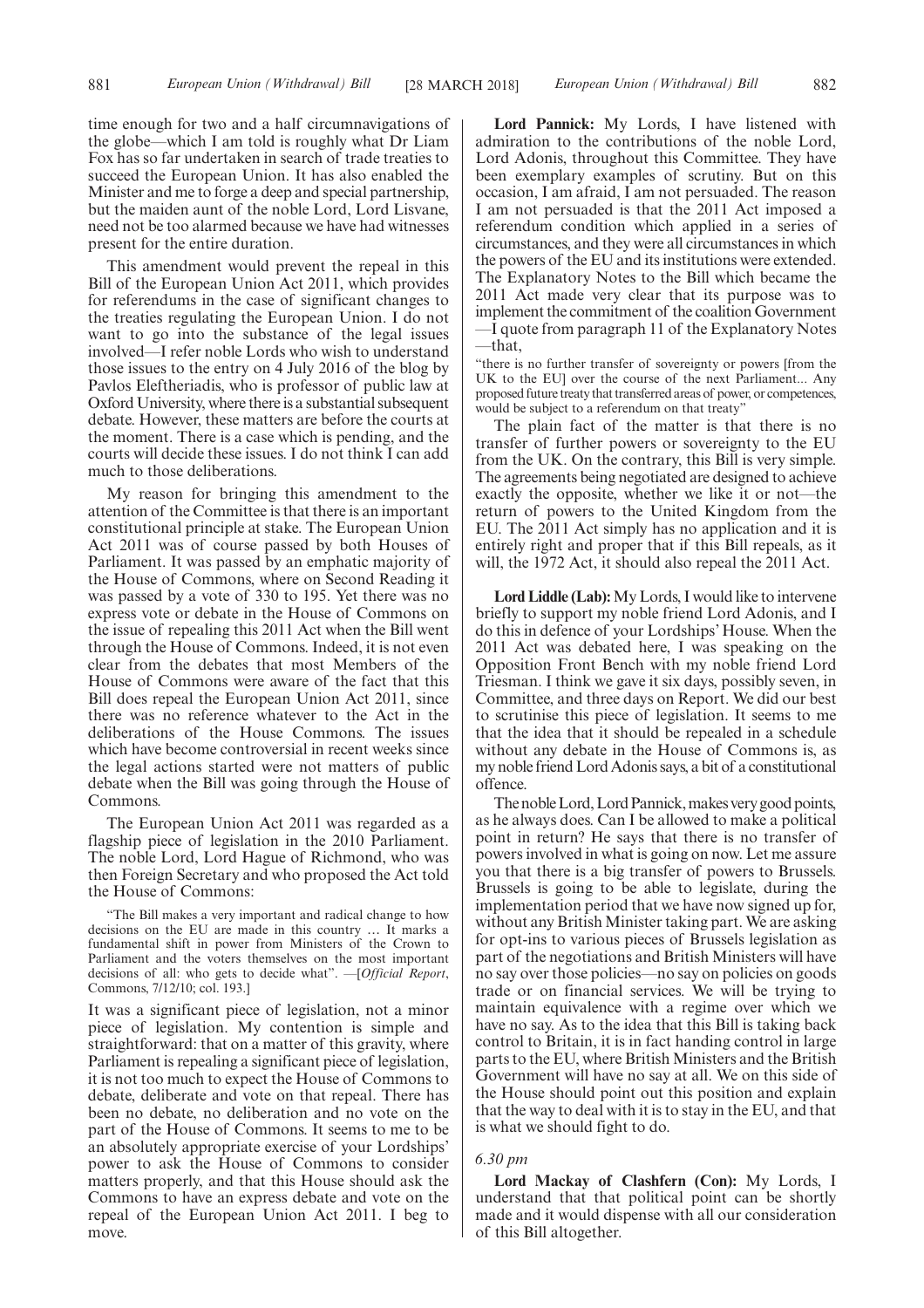[LORD MACKAY OF CLASHFERN]

I played quite a part in the 2011 Act—along with the noble Lord—in stating what the position in law was for EU law in this country. I was keen to point out that the treaty did not of itself have that effect. It became an argument later when the noble Lord, Lord Pannick, argued about these and other matters in the Supreme Court. However, the point was that the authority for EU law in our country is the 1972 Act. This House affirmed that and the House of Commons accepted it.

The important thing about the 2011 Act is that its repeal is consequential on the repeal of the 1972 Act and our departing from the European Union. Matters that are consequential are usually covered in schedules. If noble Lords wish to discuss purely consequential legislation, so be it, but it is not necessary. As the noble Lord, Lord Adonis, said, we have used it quite a few times and, given the amount of time we have spent on this Bill, it is appropriate that this provision repealing the 2011 Act should be in a schedule.

**Lord Adonis:** My understanding is that it is not consequential that the repeal of the 2011 Act under this schedule will take place when this Bill becomes law at a point determined by a Minister, whereas we only repeal the European Communities Act 1972 on Brexit day, 29 March next year, or later under Clause 14(4) if a Minister chooses to extend the date.

My understanding—it is important to tease out these issues because we are a revising Chamber—is that this is being done deliberately by the Government. They want to forestall any cases coming under the 2011 Act as soon as possible. I assume they have read the legal opinion which raised doubt about the interpretation of the 2011 Act and do not want them rumbling through the courts before the repeal of the European Communities Act 1972 takes effect.

**Lord Mackay of Clashfern:** That does not prevent the repeal of the 2011 Act being consequential on the main provision in this Bill.

**Lord Dykes:** My Lords, one has distinct memories of the European Union Bill and it then becoming an Act. The noble Lord, Lord Adonis, has done a great service by referring to it, although his objectives in so doing might be somewhat different from noble Lords in other parts of the House. That Bill was introduced at the beginning of the coalition period. I have always thought that the coalition was agreed too quickly. Both leaders, understandably, were keen to get going with it and some aspects of the agreement were left vague and unresolved. There was a great deal of excitement about the initial period of this unusual and first-time type of coalition. For those of us who pompously describe ourselves as good Europeans—rather than just fairly keen on the EU this was a painful moment. Given the celerity of the agreement of the coalition at the beginning, the contents of the Bill were never properly gone into or discussed, despite the substantial vote in the House of Commons to which the noble Lord, Lord Adonis, referred. Again, that was because it was the beginning of the period of this new exercise of the interesting and fascinating coalition.

I believe David Cameron was not much interested in the legislation. He regarded it as a routine inclusion in the incipient contents of the coalition's programme—not the things that appeared later on—but for the Liberal Democrats it was important. I remember it being described by a senior colleague who was then a member of the coalition representing the Liberal Democrat portion of it—I will not say who—as, "Just routine smoke and mirrors, old boy, don't worry about it". However, it was not easy for people to accept it in that sense and I remember vividly a substantial rebellion within the Liberal ranks in the Lords on this matter. There may have been a small one in the Commons as well—I cannot exactly remember those details—but in the Lords there was a substantial rebellion led by Baroness Shirley Williams and others in the team who were not members of the coalition Government because they objected strongly to the contents of the Bill.

The contents were elusive, vague and cynical, That is what put off people who regarded themselves as enthusiastic members of the European Union—members of the club—unlike some other people in Britain who were only half-hearted members of the club, including politicians. For example, a transfer of powers to Brussels had to be accompanied by a referendum and could take place only if the Government got the authority of Parliament to do so. However, the Government could suggest that something was too minor a matter to bother about and just leave it aside.

An extraordinary, ironical conclusion of one of the important items was that the enlargement of the Union would not be included in the Bill. In those days there was a rumour that Turkey was going to join at some stage—there were endless discussions about that possibility—and yet that would not have been part of the matter discussed in the democratic Parliament of the United Kingdom, particularly in the House of Commons. There were other anomalies which looked like opportunism. The rebellion was substantial among the Liberal Democrat ranks here, and the legislation was then forgotten and buried.

I always thought that rather than object to the repeal—I can understand why the noble Lord, Lord Adonis, is suggesting it—the infamous 2011 Act should be repealed as quickly as possible. That needs to be on the agendas of both the Lords and the Commons for the future. At the moment, therefore, I am torn between agreeing with the noble Lord, Lord Adonis, for the reasons he has enunciated, and saying that it would be a mistake and that this should be included in the total repeal list. After all, getting rid of that obnoxious legislation would not be a precursor to any other anticipated legislation following the same theme later on.

**Baroness Altman (Con):** My Lords, the 2011 Act was introduced by the elected Chamber for the express purpose of safeguarding major constitutional changes in respect of our relationship with the EU and I support the amendment, to which I have added my name.

The Act, among other matters, provides for a referendum throughout the United Kingdom on any proposed EU treaty or treaty change which would transfer powers from the UK to the EU. Parliament voted for this power in order to protect the sovereignty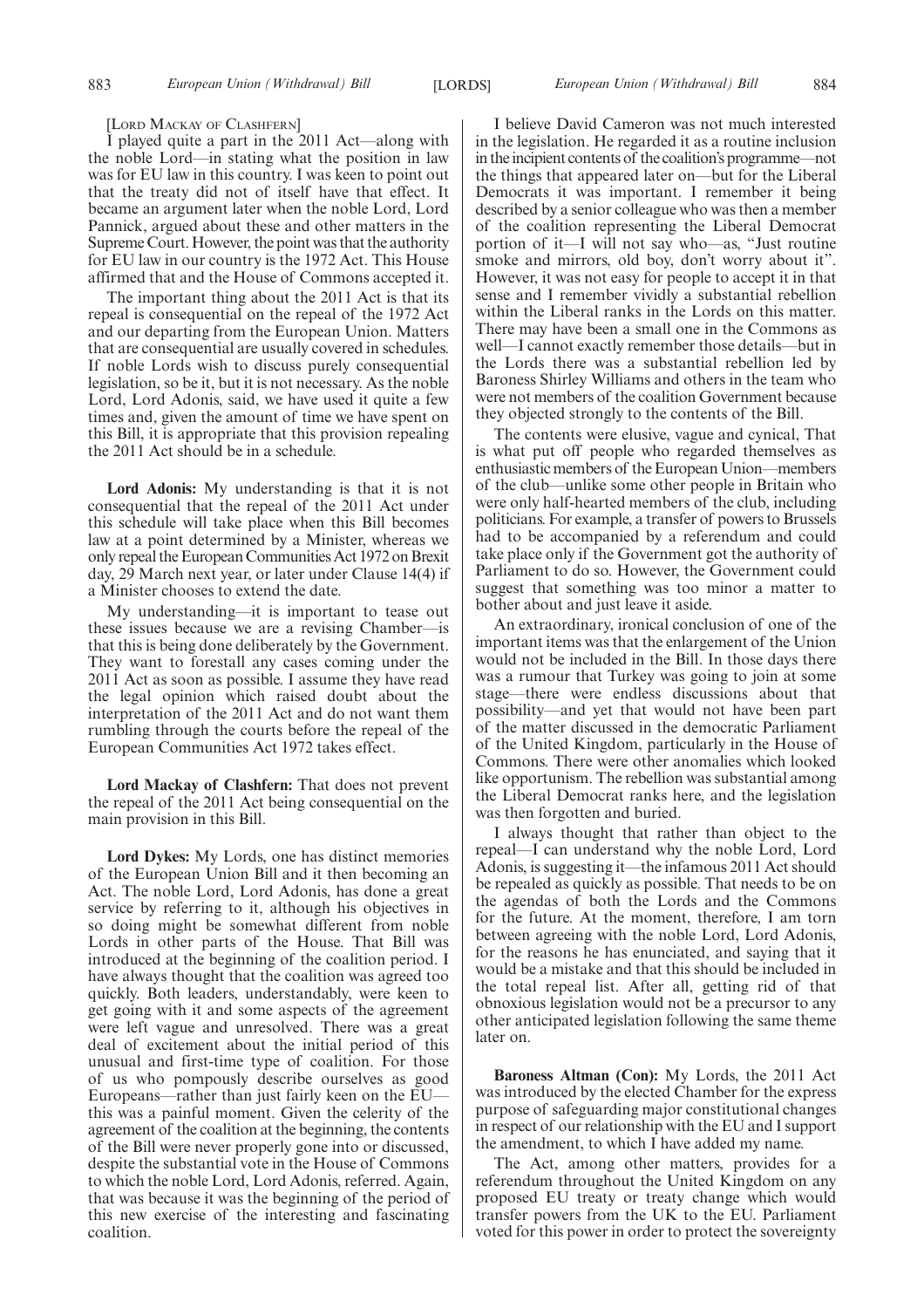of the United Kingdom and it is this aspect of our constitutional framework that it is important for the Committee to be mindful of as we negotiate our future relationship with the EU. Surely the proper time for the 2011 Act to be repealed is when we conclude our relationship with the EU. However, the Bill as it stands allows a Minister to repeal it at any time after Royal Assent.

The Conservative Party manifesto in 2010 led to this Act. It is worded not in terms of transfers of power but in terms of the extension of the competence or objectives of the European Union and decrease in the voting power of the United Kingdom. If we go into a transition period, there will be a new form of treaty relationship with the EU, one in which the UK has surrendered powers to the EU. The transition or implementation phase is a subordination of power to the EU 27 and binds us to them with fetters in a new international treaty. I contend that even if one believes wholeheartedly in leaving the EU there are strong grounds not to repeal this Act before we have actually and finally departed. Parliament does not yet have the terms of any deal for Brexit, nor will it have before Royal Assent. I therefore believe that it is vital that the 2011 Act is not repealed in this Bill as that would remove a safeguard which currently exists to protect the United Kingdom and our constitutional position. Parliament enacted that legislation for a specific purpose and Ministers should not be allowed to repeal it at will without proper debate and discussion unless we have already concluded our exit terms.

The other place did not have an opportunity to debate this amendment and it seems to have been missed, or perhaps honourable Members might have assumed that the repeal of the Act would apply only on the date of exit, but it turns out that it could be before that date by ministerial diktat. Given the uncertainty that still surrounds this Bill and the entire Brexit process, as well as the lack of clarity on our future relationship, I urge my noble friend the Minister to agree to this amendment. It safeguards the constitutional position enacted by Parliament in 2011 and maintains the sovereignty of Parliament over the Executive to protect the UK from deleterious treaty change that has not received prior approval from Parliament or the people.

**Baroness Ludford:** My Lords, I am delighted to take part in this the last debate of the Committee stage, and I am grateful to the noble Lord, Lord Adonis, for providing the opportunity for it. The noble Lord, Lord Dykes, took us down memory lane. I am sorry to say that I was deprived of the delights of participation in the debates on the 2011 Bill, as I was exiled to the European Parliament at the time. Obviously, I was denied a most enjoyable opportunity.

There is an arguable case that the 2011 EU Act referendum requirement could apply on the grounds that the standstill transition and/or the future relationship removes powers from the UK relative to the EU. There is much legal argument, as the noble Lord, Lord Adonis, noted, about whether it could apply, and indeed litigation is taking place on that very question. It would therefore be premature to abolish the Act either while the litigation is progressing or before it is clear whether the relationship between the UK and the EU during the standstill transition and beyond that into the future entails a loss of sovereignty such as to trigger the need for a referendum under the Act. The standstill transition most certainly does entail a loss of sovereignty, as we discussed earlier today. We will be mere rule takers who are obliged to obey with no say; that is already clear. It is a clear transfer of power to the EU.

The Government's emerging Brexit policy, as articulated in the Prime Minister's Mansion House speech, suggests that their plan is for us to take our instructions on the facts from Brussels for many years to come and indeed into the long-term future, so the Act ought to be retained in the tool-box and abolished by Parliament only as and when it is genuinely no longer needed. Certainly it should not be repealed before exit day or subject only to ministerial regulations.

Members on these Benches make no bones about the fact that a further vote for British citizens on the Brexit deal is justified in its own right. That is our major argument for a further opportunity for the citizens of this country to have their say on Brexit. It would be a wholly different exercise from the 2016 referendum because citizens would be able actually to evaluate what kind of Brexit we are going to get. Is it the kind of Brexit that some have advocated, or is it Brexit in name only? There have been no lesser advocates than Jacob Rees-Mogg for having a two-stage process. In 2011, he said in the context of one or other of the plans to renegotiate our membership:

"Indeed, we could have two referendums. As it happens, it might make more sense to have the second referendum after the renegotiation is completed".—[*Official Report¸* Commons, 24/10/11; col. 108.]

For that, one can substitute the Brexit negotiations.

I recall my noble friend Lord Newby quoting recently that a majority of Conservative voters want to have a referendum on the final Brexit deal. In London, that figure reaches 61% to 25% opposed, and the support for people to have the chance of a vote on the deal is growing all the time. So the major case for that to happen rests, as I say, on substantive rather than procedural grounds.

Until things are clear, it seems to Members on these Benches that there is validity in retaining the possible use of the EU Act, which is about the loss of sovereignty and the transfer of powers to the EU. That is precisely what we are going to be faced with.

#### *6.45 pm*

**Lord Faulks (Con):** My Lords, this is a piece of political opportunism. The context of the 2011 Act, as those who were in the House well remember, was that there was very strong opposition in your Lordships' House to there being referendums as the result of relatively minor transfers of powers and competences. That was rejected as being unnecessary and being a sop to the Eurosceptic wing. However, there were, incidentally, quite a few occasions on which it was conceded that all was far from perfect in the European Union, which is not something we have heard much about in the debates during the course of this Committee stage. To say that we should rely on a Bill that was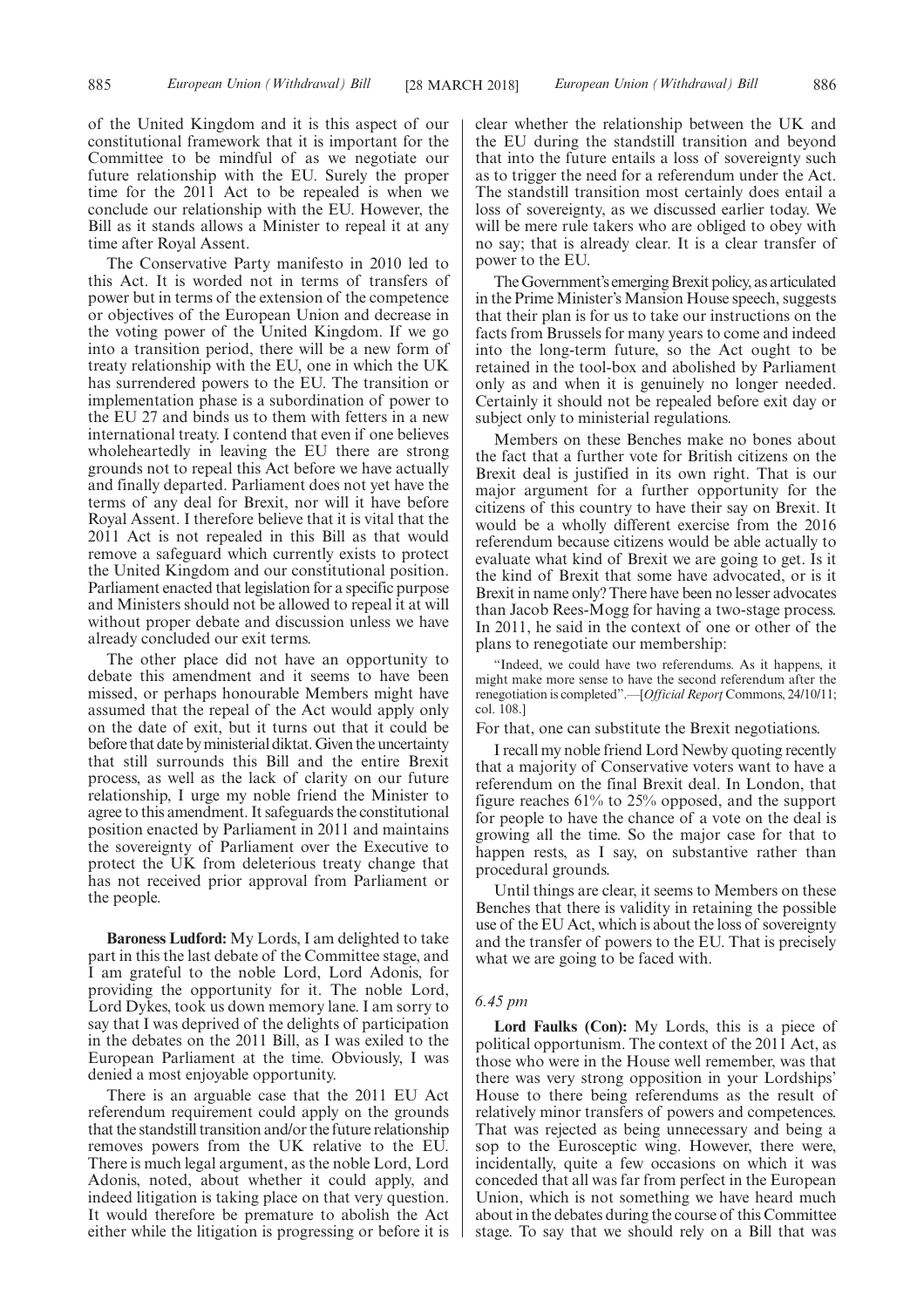#### [LORD FAULKS]

most unpopular with many Liberal Democrats and a good number in the Labour Party in order to hold another referendum is really not what this is about.

**Lord Goldsmith:** My Lords, it must be unprecedented to have such a long and well-attended debate on what is almost the final repeal in the last schedule to a Bill. Given that this is the last debate that we will have in the Committee stage, perhaps I may, as the person who happens to be responding from these Benches, pay tribute to the quality of the contributions that have been made by all sides of the Chamber, including from my noble friend Lord Adonis. I have to say that anyone outside who says that we have been spoiling or somehow wrecking the Bill would not be able to maintain that charge in the light of the clarity and detail of the scrutiny that we have given the Bill.

As to the amendment, I admire the ingenuity which brings it forward. It is clear that the purpose behind it ultimately would be to trigger the referendum-requiring provisions set out in the 2011 Act. There are two ways of looking at that. One is to consider the political nature of the 2011 Act and compare that with what is happening at this stage, where one might well say, if I dare, that it was simply a staging post to the position we find ourselves in now. Many of us find the position of exit an unhappy one, but it would be a staging post to that and it has now passed. There is a legal question which is quite different: whether in fact the conditions in the 2011 Act are triggered. From what the noble Baroness, Lady Ludford, has said, there are legal proceedings which may challenge that, and I do not think it is right for me to venture an opinion from this Dispatch Box as to whether those are right or not.

However, I will venture a political opinion from my position, which is this. We are well aware that there are some in this House, in particular on the Liberal Democrat Benches—we fully respect their views, even if we may not share them—who would like to see a further referendum, and many in the country would like to see that. If that is going to happen, one might say that the way for it to come about is through a direct vote on whether a referendum should be taking place rather than what might seem to be a side wind. And that is my problem with the proposed amendment, even though it is ingenious. I have reason to believe—indeed, I suspect, from what the noble Baroness, Lady Ludford, said—that this House will have an opportunity on Report to express its view directly, full-throatedly and openly about a further referendum. The House will give its view, but I am not convinced about doing it through this route.

**Lord Adonis:** Can my noble and learned friend give his view on whether it is appropriate that the 2011 Act should be repealed in advance of the repeal of the European Communities Act 1972?

**Lord Goldsmith:**It is perfectly appropriate, although I do not like the word "appropriate", as we all know. Perhaps the answer is that it is not necessary, but it may be appropriate.

I fully respect what the noble Lord is doing. It is not easy to say this but, politically, the 2011 Act was a staging post on the route—as it turns out—to full Brexit, even though some people still hope that we will not go that far, and it has therefore served its purpose. I am not making a legal analysis of whether the conditions in the Act apply because I can see arguments why they may and why they may not; I am explaining why, if there is a suggestion that this House will vote for a referendum, it would be better to do it on an amendment or a Motion that directly raises that question. It can then be fully debated and we can all have our say. For those reasons, I very much regret to tell my noble friend that I cannot support his amendment.

**Lord Callanan:** My Lords, after 115 hours of Committee debate, as observed by the noble Lord, Lord Lisvane, it is somehow appropriate—that word again—that the last and 372nd amendment should be tabled by the noble Lord, Lord Adonis. He referred to our deep and special partnership; I think that is probably going a bit far, but to mark the occasion, I thought I would get him a gift to celebrate his perseverance. The Adonis nut bar is available in all good health shops. He is welcome to collect it later.

In responding to Amendment 372, I want to be very clear about what the European Union Act 2011 does. The Act contains a recent mechanism for two principal goals—first, to provide that where Ministers participate in certain types of decisions, those decisions are specifically approved in the UK. This normally happens via an Act of Parliament. The Act passed last year to approve the decisions—which allowed the participation of Albania and Serbia in the work of the EU Agency for Fundamental Rights and the conclusion of an agreement on competition law between the EU and Canada—is an example of this. Secondly, the Act also provides that where there is a revision to the fundamental treaties of the EU, akin to the treaties of Lisbon or Maastricht, there should be an Act of Parliament—and, in certain circumstances, a referendum in the UK—before the UK Government could approve those changes.

I invite noble Lords to cast their minds back, as some Members have done, to 2011 and the context in which this Act was passed. Sadly, I was not a Member of your Lordships' House then; I was with the noble Baroness, Lady Ludford—not directly; we were Members—in the European Parliament. The Act was drafted in the context of its time in response to new EU methods of approving treaty changes and calls for more public and parliamentary involvement in such decisions. Its purpose was to regulate decision-making on the UK's relationship to the EU treaties in the context of the UK as a member state. At that point, the idea of holding a referendum on the UK's membership of the EU was far from the Government's mind, let alone undertaking the most complex negotiation in history to recast that relationship with the UK outside the EU treaties.

Of course, everything has changed since then. We are leaving the EU. The 2011 Act is redundant. It is appropriate to repeal redundant legislation. It may even be necessary to repeal the 2011 Act. Amendment 372 would prevent the Bill from repealing the 2011 Act. From previous statements made by the noble Lord, Lord Adonis, I understand that he intends to use the Act in an attempt to secure a second referendum—no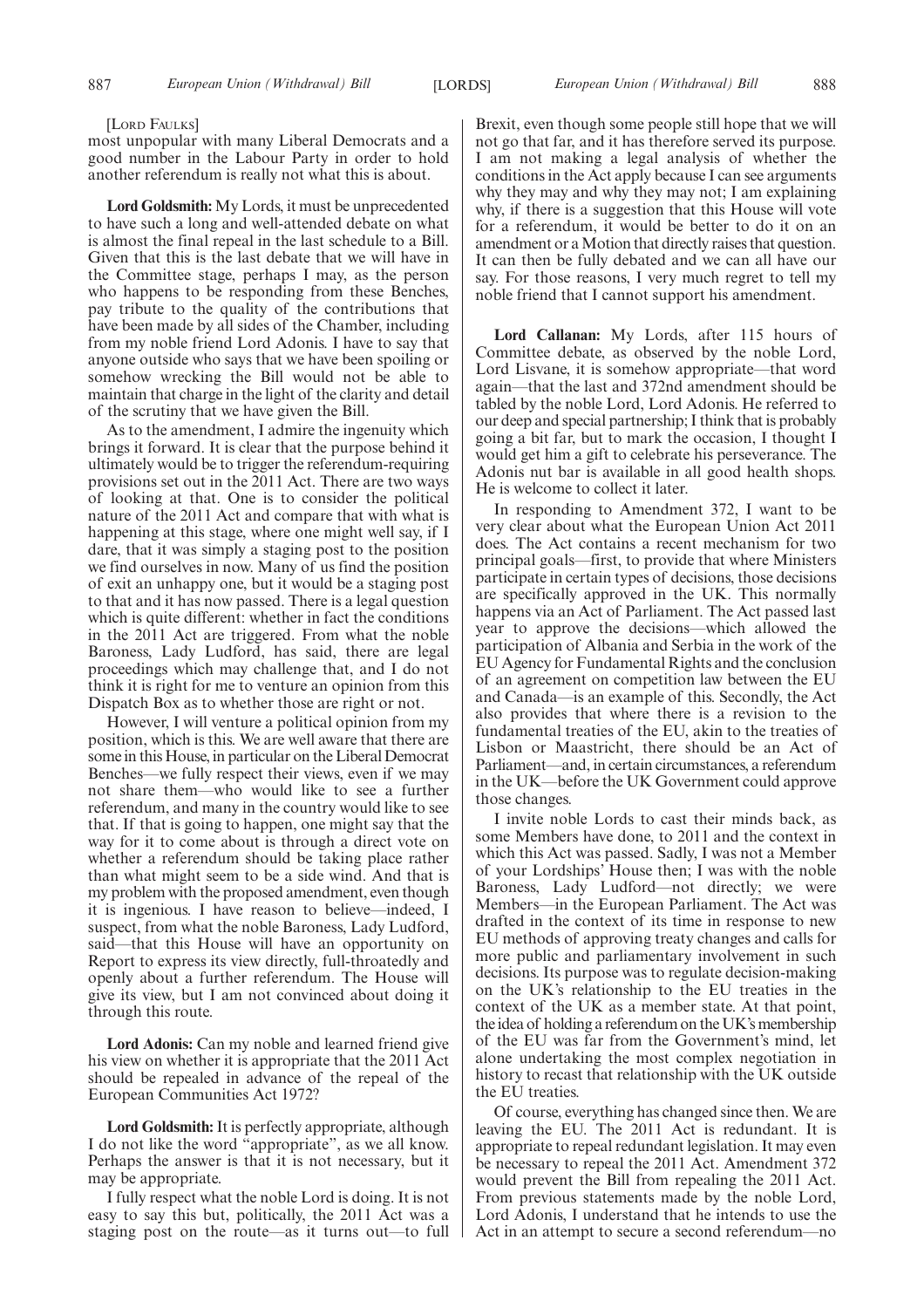surprise there. I will not revisit the positions that we have already covered extensively in debate about the merits or otherwise of holding a further referendum as part of the process of our exit from the EU; no doubt the Liberal Democrats will enable us to return to this matter on Report. We have covered that at length in this Committee; suffice it to say that the Government think, first, that a second referendum is not appropriate and, secondly, that it is most certainly not for this Bill to provide for one.

**Lord Adonis:** If I could have a last celebratory intervention on the Minister in Committee, can he indicate to the House when the Government intend to use the powers they would get under this Act to repeal the 2011 Act?

**Lord Callanan:** I do not want to give the noble Lord a precise date at this time. We will wait until the legislation is on the statute book before deciding such things.

Crucially, a second referendum is not provided for by the 2011 Act. As I hope I have set out, that Act could never have been intended to achieve that goal.

**Lord Adonis:** Is the Minister indicating that the Government may repeal the 2011 Act in advance of the repeal of the European Communities Act 1972?

**Lord Callanan:** I will not comment any further on the repeal date, I am afraid, no matter how many times the noble Lord asks me.

I refer noble Lords to the first sentence of the first part of the Explanatory Notes to that Act. Acts of Parliament or referenda are required by the 2011 Act, "if these would transfer power or competence from the UK to the EU".

We are leaving the EU. That process is neither governed by the types of decision referred to in the 2011 Act, nor involves a change to the treaties on European Union or the functioning of the European Union. Those treaties will go on without us, governing the EU and its institutions, for which we wish only the greatest of success. Moreover, I hope it is unquestionable for the Government to pursue a withdrawal agreement that will transfer power to the EU; it is the nature of leaving the EU that it must involve a transfer of power back to the UK. Therefore, I say with all due respect to the noble Lord, Lord Adonis, that it is disingenuous of him to mislead others outside this House that the 2011 Act is an instrument to deliver a second referendum on our membership of the EU.

We are progressing towards establishing a future relationship with the EU as an independent third country. As part of this, we will require new processes for approving our new relationship with the EU. The Government are committed to giving Parliament a vote on the final deal of our withdrawal agreement negotiations.

**Lord Liddle:** The Minister is saying things that directly contradict what the Prime Minister has said: that we will have an implementation period in which we will follow the laws set by the EU without having any say over them. In her Mansion House speech, she said that we wish to maintain regulatory alignment with the EU in a large number of areas. That means following EU laws without having any say in them. Will the Minister accept that point?

**Lord Callanan:** I will not accept that point. We have not agreed anything yet. We are still to have those negotiations.

**Lord Liddle:** Is the Minister saying that he rejects what the Prime Minister said in her Mansion House speech?

**Lord Callanan:** Of course I am not saying that. I am saying that we are in the process of conducting a negotiation. We have said that when have concluded that withdrawal agreement, we will return to this House with the withdrawal agreement and implementation Bill. The noble Lord will be able to make all his points—at great length, no doubt—over and again during that process. He has made those points many times in the course of this Committee, so if he will forgive me I will make a bit more progress and then we can all go out and have an enjoyable evening at the end of this stage.

*7 pm*

I am of course conscious of the reservations held by several noble Lords—in particular the noble Lord, Lord Liddle—regarding the Government's proposal in this area and their desire to press for a different proposition. However, I hope we can all agree that, however that vote takes place, we will need a new and different process to approve that deal. Our Bill as drafted will therefore repeal the 2011 Act. The relevant provision is in Schedule 9. The repeal of the Act is an integral part of the Government's commitment to returning full parliamentary sovereignty and properly reflecting in our statute book the dramatic changes that our withdrawal from the EU will deliver to our constitution.

Therefore, I hope noble Lords will understand that the 2011 Act is not perhaps what some present it to be and that it is right that it is repealed to make way for our future processes of securing parliamentary approval for the Government's relationship with the EU. Therefore, for the last time, I ask the noble Lord if he would please withdraw his amendment.

**Lord Adonis:** My Lords, I am immensely grateful to the noble Lord for the gift of the Adonis nut bar. I tried to buy one online and was told that the site is pornographic—the parliamentary internet is very well policed—but I could refer the matter to my supervisor if I wished to take it further. I toyed with referring it to my noble friend the Leader of the Opposition but I thought she would be very keen that I did not eat the nut bar, because she thinks I have far too much energy at the moment in any event in pursuing these matters in the House.

**Lord Dobbs (Con):** I found one of these nut bars the other day. It has lots of impenetrable small talk and carried a health warning. I think it was suitably named.